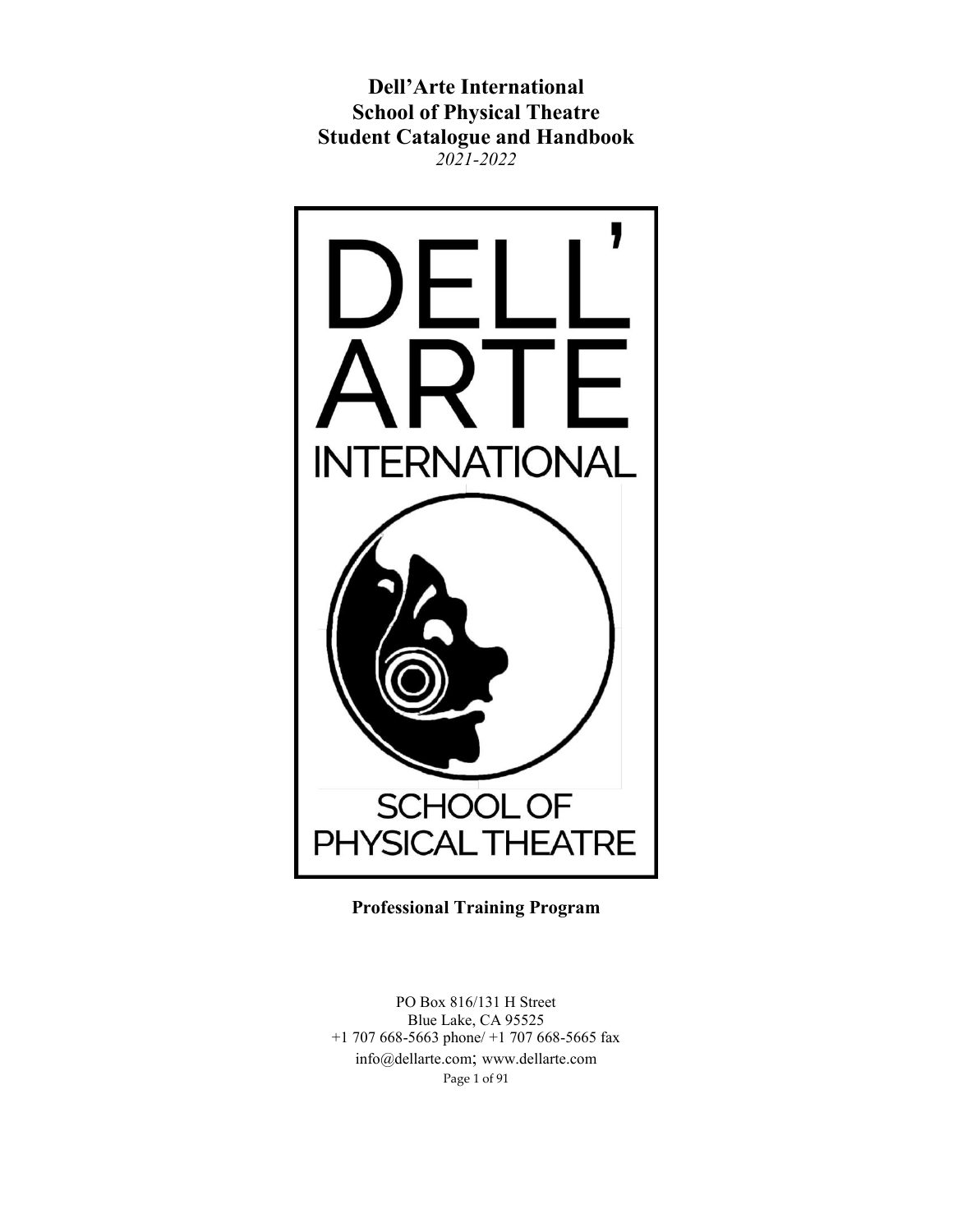Dell'Arte International<br>P.O. Box 816 P.O. Box 816 P.O. Box 128<br>Blue Lake, CA 95525 Blue Lake, CA 96525

Mailing Address:<br>
Dell'Arte International<br>
Co Dell'Arte International<br>
Co Dell'Arte Blue Lake, CA 95525

#### PHONE: 707-668-5663 FAX: 707-668-5665

| Alyssa Hughlett         | Managing Director/Faculty          | alyssa@dellarte.com       | x114 |
|-------------------------|------------------------------------|---------------------------|------|
| Andrew de la Pena       | <b>Production Manager</b>          | andrew@dellarte.com       |      |
| Julie Douglas           | Faculty                            | juliedouglas@dellarte.com |      |
| Cleo DeOrio             | Faculty                            | cleo@dellarte.com         |      |
| Janessa Johnsrude       | Faculty / Prison Program Director  | janessa@dellarte.com      | x128 |
| Gabe McKinney           | Faculty / Librarian                | gabe@dellarte.com         |      |
| <b>Tawny Foskett</b>    | School Administrator/Registrar     | tawny@dellarte.com        | x122 |
| Jo Pritchett            | School Financial Aid & Accounting  | jo@dellarte.com           | x130 |
| Julie Millard           | Bookkeeper                         | julie@dellarte.com        | x119 |
| <b>Albert Cervantes</b> | Marketing Coordinator              | albert@dellarte.com       |      |
| Tony Fuemmeler          | Faculty                            | tony@dellarte.com         |      |
| Michael Fields          | Founding Artistic Director/Faculty | michael@dellarte.com      | X112 |
| Michael Foster          | Lumière                            | spike@dellarte.com        |      |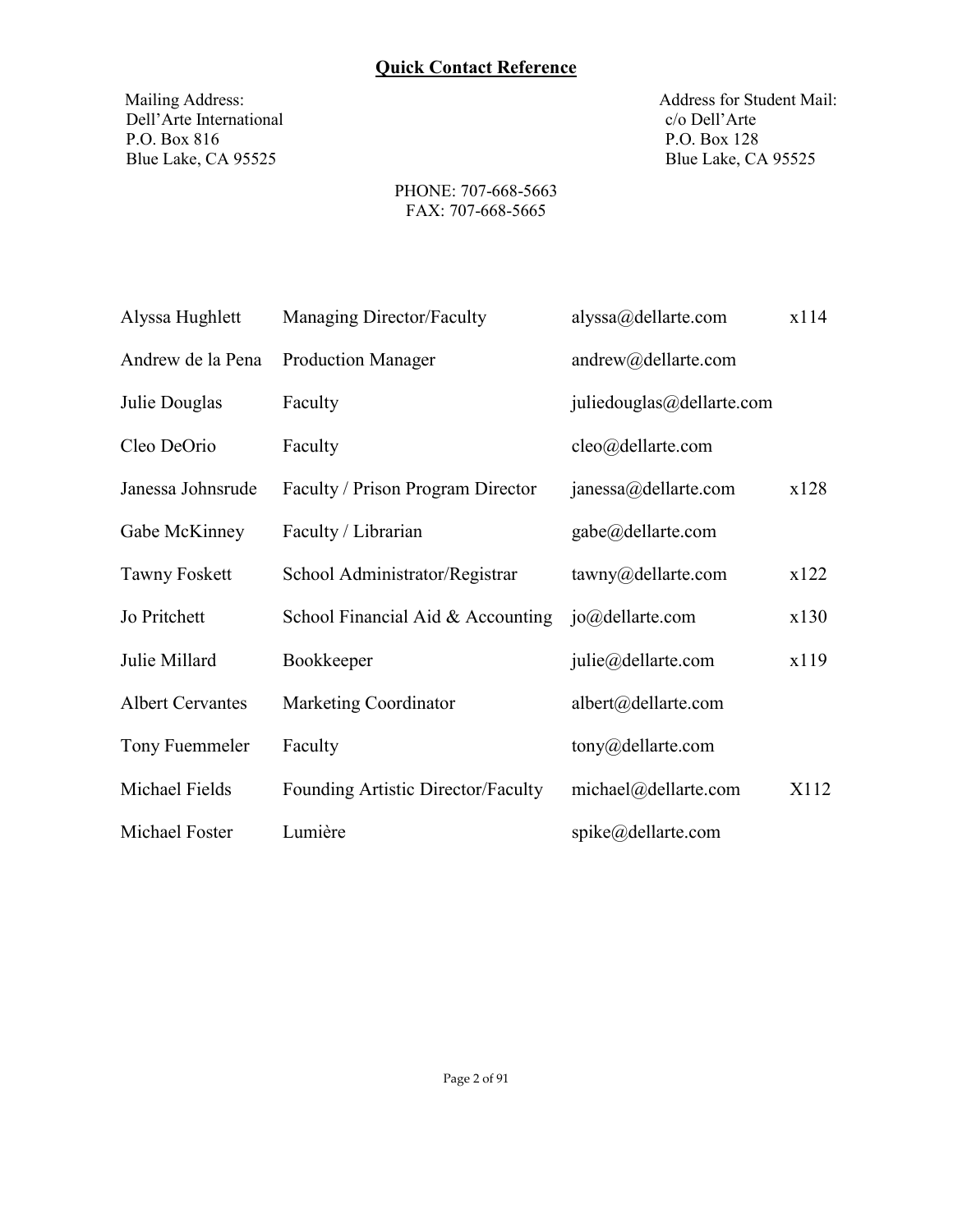| <b>II. WHO WE ARE</b>                                                                 | 6                |
|---------------------------------------------------------------------------------------|------------------|
| DELL'ARTE MISSION AND VISION STATEMENTS                                               | $\boldsymbol{7}$ |
| PROGRAMS OF DELL'ARTE INTERNATIONAL                                                   | $\,8\,$          |
| TRAINING AT DELL'ARTE INTERNATIONAL                                                   | $\,8\,$          |
| THE PROFESSIONAL TRAINING PROGRAM                                                     | 9                |
| PTP Curriculum                                                                        | 9                |
| <b>ADMISSIONS POLICY</b>                                                              | 10               |
| <b>Transfer Credits</b>                                                               | 11               |
| <b>FACULTY</b>                                                                        | 12               |
| <b>III. GENERAL INFORMATION</b>                                                       | 12               |
| <b>ABOUT OUR LOCATION</b>                                                             | 12               |
| <b>DESCRIPTION OF FACILITIES</b>                                                      | 14               |
| <b>ACCESSIBLITY</b>                                                                   | 14               |
| <b>BUILDING HOURS AND SECURITY</b>                                                    | 15               |
| <b>RESPECT FOR THE STUDIOS AND THEATRE</b>                                            | 16               |
| <b>STUDIO USAGE</b>                                                                   | 16               |
| <b>RESPONSIBILITIES AT DELL'ARTE</b>                                                  | 17               |
| <b>CONSERVATION</b>                                                                   | 17               |
| COSTUMES, PROPS, MASKS, AND OTHER EQUIPMENT                                           | 17               |
| <b>LIBRARY</b>                                                                        | 18               |
| <b>COMPUTER LABS</b>                                                                  | 19               |
| PHOTOCOPY AND FAX MACHINES                                                            | 19               |
| MAIL                                                                                  | 19               |
| <b>LOST AND FOUND</b>                                                                 | 19               |
| <b>MILEAGE REIMBURSEMENT</b>                                                          | 19               |
| DELL'ARTE COMPANY VEHICLES                                                            | $20\,$           |
| <b>APPROPRIATE ATTIRE</b>                                                             | $20\,$           |
| <b>WHAT TO BRING</b>                                                                  | 20               |
| <b>WEEKLY SCHEDULE</b>                                                                | 21               |
| <b>ENGLISH AS A SECOND LANGUAGE</b>                                                   | 21               |
| <b>VISITORS</b>                                                                       | 21               |
| <b>ATTENDING PRODUCTIONS</b>                                                          | 22               |
| PERFORMANCE OPPORTUNITIES                                                             | 22               |
| THEATRE IN COMMUNITY                                                                  | 22               |
| <b>ADMINISTRATIVE COMMUNICATION</b>                                                   | 23               |
| <b>HOUSING</b>                                                                        | 23               |
| <b>CAMPUS SAFETY</b>                                                                  | 24               |
| <b>SAFE WORKPLACE</b>                                                                 | 27               |
|                                                                                       |                  |
|                                                                                       |                  |
| STUDENT CONFLICT SUPPORT AND COMPLAINT                                                |                  |
|                                                                                       |                  |
| SEXUAL ASSAULT AND OTHER INTIMATE PARTNER VIOLENCE PREVENTION AND RESPONSE PROCEDURES | 30               |
| <b>IV. FINANCIAL INFORMATION</b>                                                      | 31               |
| PTP TUITION & FEES, 2021-2022                                                         | 31               |
| PAYMENT OF TUITION AND DEPOSIT                                                        | 32               |
| <b>STUDENT TUITION RECOVERY FUND</b>                                                  | 35               |
| <b>FINANCIAL AID</b>                                                                  | 36               |
| <b>For United States Citizens</b>                                                     | 36               |
| <b>For Non-US Citizens</b>                                                            | 37               |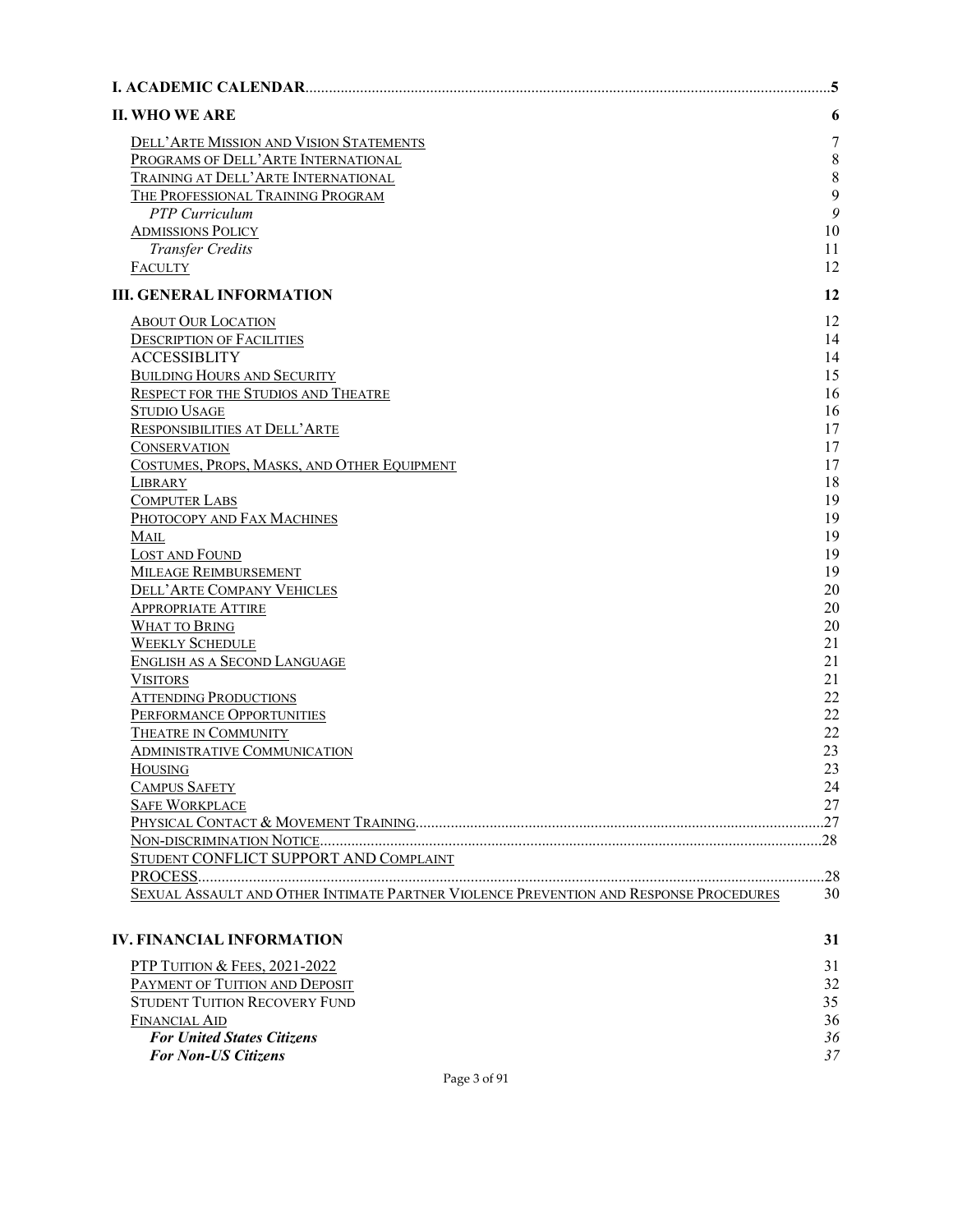| <b>SCHOLARSHIPS AND GRANTS</b>                                       | 37       |
|----------------------------------------------------------------------|----------|
| <b>REFUND POLICY</b>                                                 | 38       |
| <b>VETERANS</b>                                                      | 39       |
| <b>V. POLICIES AND PROCEDURES</b>                                    | 40       |
| <b>ATTENDANCE &amp; LATENESS POLICIES</b>                            | 40       |
| DISMISSAL, AND WITHDRAWAL POLICIES                                   | 42       |
| <b>SATISFACTORY ACADEMIC PROGRESS</b>                                | 44       |
| <b>GRADUATION REQUIREMENTS</b>                                       | 49       |
| <b>RETENTION AND COMPLETION RATES</b>                                | 49       |
| <b>STUDENT RECORDS</b>                                               | 49       |
| <b>VIDEOGRAPHY AND PHOTOGRAPHY REGULATIONS</b>                       | 52       |
| <b>COPYRIGHT INFRINGEMENT</b>                                        | 52       |
| PERFORMING, TEACHING, AND ATTENDING OUTSIDE CLASSES WHILE ENROLLED   | 53       |
| <b>CAMPUS SAFETY</b>                                                 | 53       |
| <b>HEALTH</b>                                                        | 53       |
| COVID <sub>19</sub>                                                  | 56       |
| <b>DRUG FREE CAMPUS</b>                                              | 58       |
| RETURN OF TITLE IV, HEA POLICY                                       | 58       |
|                                                                      | .59      |
| <b>VI. RESOURCES AND GUIDES</b>                                      | 66       |
| <b>HOW TO REACH BLUE LAKE</b>                                        | 66       |
| DRIVERS LICENSE AND CAR REGISTRATION                                 | 67       |
| <b>VOTER REGISTRATION</b>                                            | 67       |
| <u>AN INFORMAL GUIDE TO DELL'ARTE'S NEIGHBORHOOD</u>                 | 67       |
|                                                                      |          |
|                                                                      |          |
| <b>LOCAL MENTAL HEALTH RESOURCES</b>                                 | 73       |
| <b>FINANCIAL LITERACY RESOURCES</b>                                  | 74       |
| CONSUMER INFORMATION - GAINFUL EMPLOYMENT DISCLOSURES                | 74<br>75 |
| <b>STUDENT RIGHTS &amp; RESPONSIBILITIES</b><br>83                   |          |
| <b>VII. FORMS</b>                                                    | 77       |
| <b>DIRECTORY INFORMATION OPT-OUT</b>                                 | 77       |
| <b>STUDENT COMPLAINT FORM</b>                                        | 78       |
| <b>NOTICE OF CANCELLATION</b>                                        | 79       |
| <b>ACCIDENT WAIVER AND RELEASE OF LIABILITY FORM</b>                 | 80       |
| <b>HEALTH QUESTIONNAIRE</b>                                          | 81       |
| <b>COVID CHECK LIST</b>                                              | 84       |
| NON-DISCLOSURE AND CONFIDENTIALITY AGREEMENT FOR STUDENTS IN CRISIS: | 85       |
| <b>ALTERNATIVE EMERGENCY CONTACT INFORMATION 84</b>                  |          |
| <b>RECEIPT OF STUDENT HANDBOOK</b>                                   | 86       |
|                                                                      |          |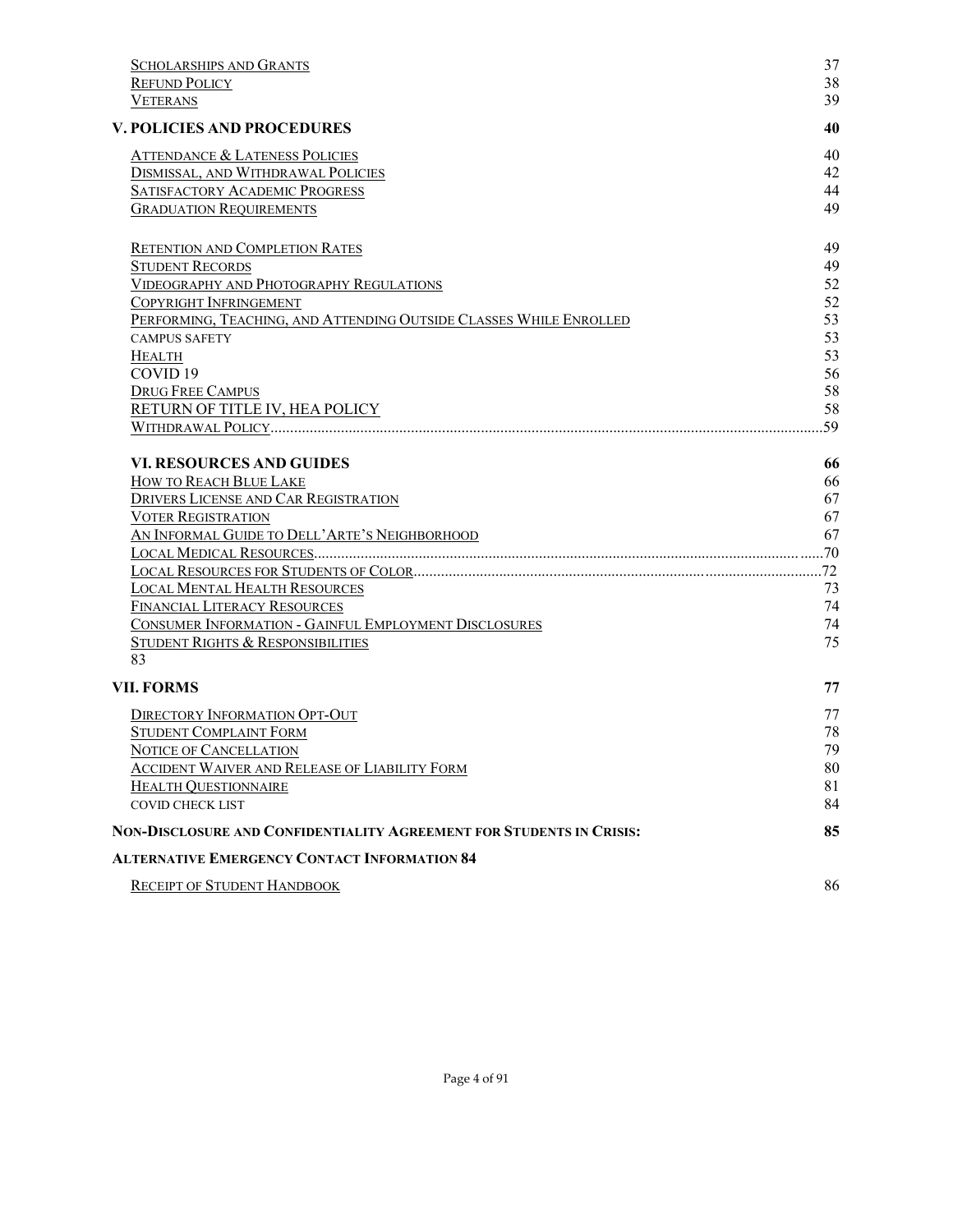## **I. ACADEMIC CALENDAR**

#### **Dell'Arte International School of Physical Theatre ACADEMIC CALENDAR 2021-2022 Professional Training Program**

Dates subject to change.

#### **ORIENTATION \***

Monday, October 2, 2021

#### **FIRST DAY OF CLASSES**

Monday, October 4, 2021

**LAST DAY OF CLASSES** Friday, June 10, 2022

#### **GRADUATION**

Sunday, June 12, 2022

#### **ACADEMIC TERMS**

3 quarters, totaling 33 quarter credits/990 clock-hours

#### **Breaks & Academic Holidays**

Veteran's Day: November 11 November Break: TBD Winter Break: TBD MARTIN LUTHER KING DAY: January 17

PRESIDENTS DAY: February 21

### SPRING BREAK: TBD

#### **Advance Notice\*\***

Nature Day Immersion: October 2021 Saturday Notes/Rehearsal: Saturday after performances Rural Residency Postmortem: June 2022

#### **Schedule of Blocks \*\***

*Play and the Imitation of the Natural World: October 4--December 5 Commedia: January 6-February 8 Melodrama: February 17- March 28 Clown: April 6- May 9 Rural Residency: May 11-May 31 (includes weekends)*  **Public Performances** February - Commedia Finals March- Melodrama Finals May- Clown Finals

May 28- Rural Residency Performance\*\*

#### **\*Attendance is required at Orientation and all classes \*\* Dates are subject to change due to Covid-19**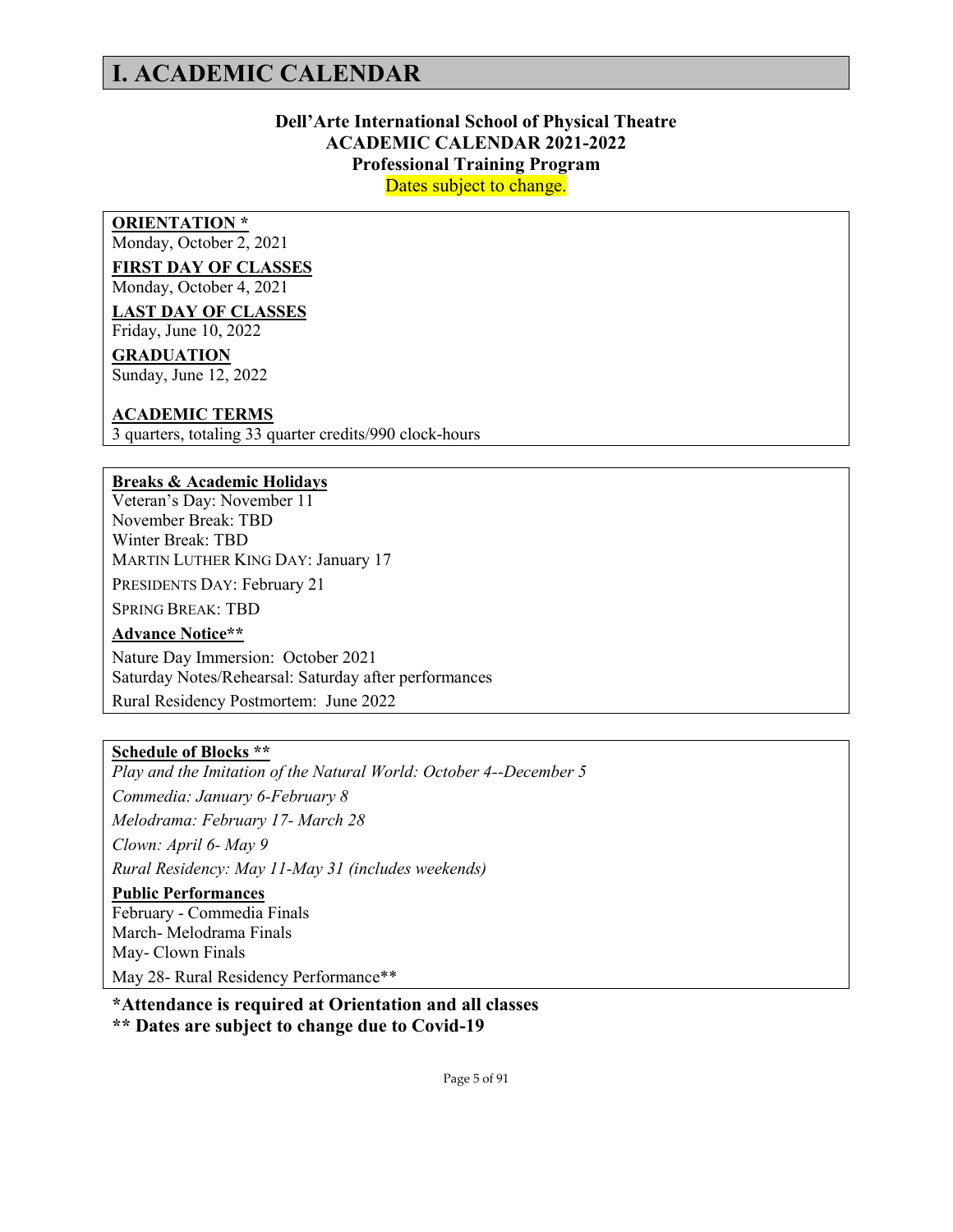# **II. WHO WE ARE**

Dell'Arte International School of Physical Theatre is a full-time professional actor training program set in the breathtaking ancestral homeland of the Wiyot Tribe of Northern California. The PTP, or Professional Training Program (a certificate program offering 990 hours of training from October through mid-June each year), is designed for those who have made a commitment to acting as their profession. The Dell'Arte International School is an institutional member of the National Association of Schools of Theatre (NAST), and the PTP is accredited through NAST. NAST accredited institutional members include 128 schools such as UCLA, Northwestern, California Institute for the Arts, Dartmouth, Circle in the Square Theatre School, and the University of Missouri Kansas City. It is authorized to train veterans and to enroll international students.

The Dell'Arte School is located in the small town of Blue Lake, surrounded by the majestic wilderness of California's North Coast. For over 45 years, Dell'Arte has welcomed students from all over the world to our home in this unique natural setting, to train, research and discover what is possible in the theatre.

*Characterization must begin at home, in the body. Some of us are not at home in our bodies. We must discover what that means. Therefore, the main emphasis of my work is physical selfdiscovery.* "

*Carlo Mazzone-Clementi, founder* 

The one-year Professional Training Program (PTP), was the first full-time program in the U.S. to focus on physical theatre skills and ensemble creation. It is designed for those currently embarked on or intending to undertake a performance path of actor-created, physically dynamic, ensemble theatre making. The goal of the program is the development of an ensemble performer with perspective and prowess, a physical actor with an articulate, incisive, and poetic voice, capable of contributing to the shape of contemporary theatre.

Dell'Arte is a member of the Association for Theatre in Higher Education (ATHE), Theatre Bay Area (TBA), the Southeastern Theatre Conference (SETC), Theatre Communications Group (TCG), National Association of Schools of Theatre (NAST), and the Mime Action Group in Europe. Dell'Arte International was awarded the 2005 Prize of Hope by the Danish Popular Theatre Institute, a 2005 Otto Award by the Castillo Theatre, New York City, and the 2005 National Theatre Conference Award for Achievement. In 2008, Dell'Arte awarded the first ever North American Prize of Hope to actor and activist Tim Robbins and the Actors Gang Theatre.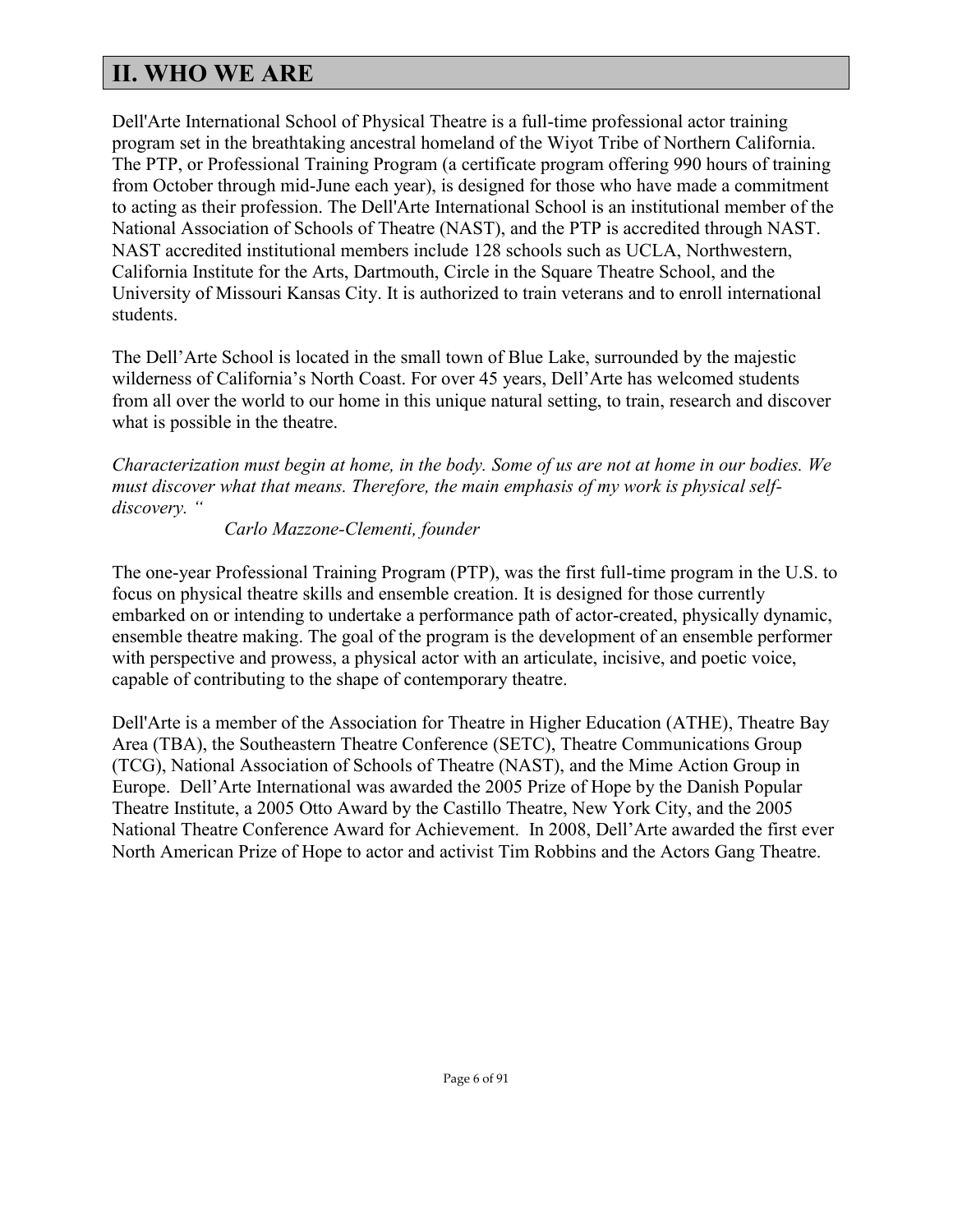## Dell'Arte Mission and Vision Statements

### *OUR IDENTITY*

Dell'Arte International is the North American center for theatre training, research and performance of the actor-creator. We are a committed community of artists who model and share in a sustained ensemble practice.

### *OUR MISSION*

International in scope, grounded in the natural living world, inspired by our rural setting, Dell'Arte International explores theatre making, theatre practice and theatre training for ourselves, the world and the future.

### *OUR VISION*

Dell'Arte International seeks to create resonant works of theatre that are visceral, poetic, and engage the mystery underlying all experience. We revel in ferocious play.

### *OUR VALUES*

WE BELIEVE IN:

- *Reflecting the cultural, racial, social and historic diversity of our community as well as expanding it.*
- *Exploring the relationship between art and place, artist and community.*
- *Teaching by our example as well as our pedagogy.*
- *The power of the arts to enrich the education and lives of young people.*
- *The power of theatre to transform artists and audiences.*
- The ability of the actor-creator to make art that reflects the complexity of living, art that is *both specific and universal.*
- *Ensemble and art-making practices that place collaboration at the center of the work and the organization.*
- *The importance of independent cultural production to our society's health.*
- *The value of our work to the field as a laboratory for exploration and development.*
- *The importance of play.*
- *The seriousness of comedy.*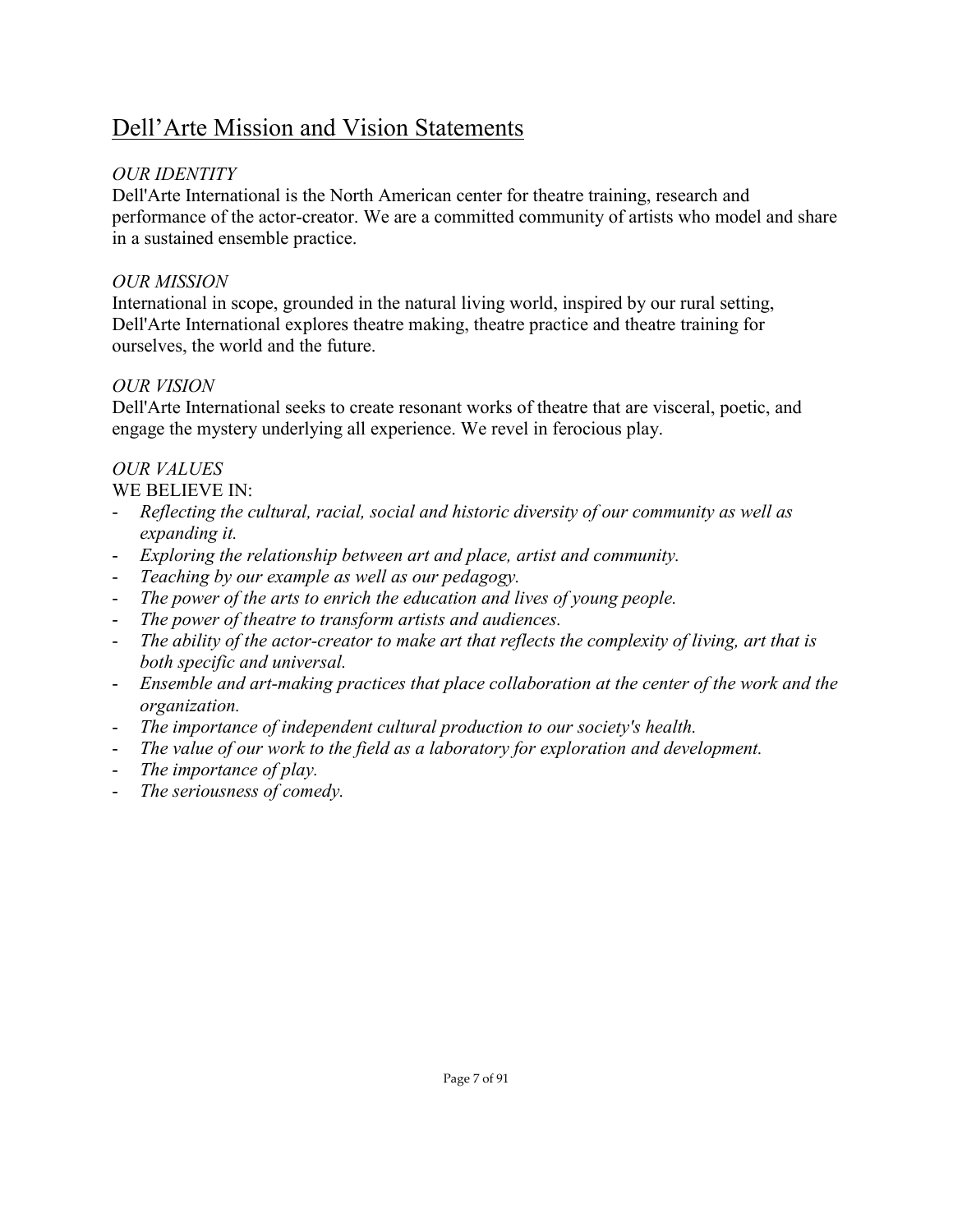## Programs of Dell'Arte International

**Dell'Arte International School of Physical Theatre - a professional actor training program** attracting students from all over the world to study in a full time, one-year Professional Training Program, summer workshops, and a one-month study abroad in Bali, Indonesia.

**The Dell'Arte Company** – This multi-generational ensemble of artists has created over 35 award-winning, original works of theatre since 1977. The company has toured extensively in the United States and to international festivals.

**The Dell'Arte Mad River Festival** – This month-long summer event is the largest performance event in our community. Its indoor and outdoor events draw over 5,000 people locally and along the North Coast.

**Internships and Observer-ships** - These programs are offered to those interested in learning more about our process of training the actor-creator and/or about our point of view regarding theatre making. To begin the conversation, submit a letter of interest with a current CV.

## Training at Dell'Arte International

The mission of the training at Dell'Arte International School of Physical Theatre is: to serve, train, and inspire the next generation of theatre makers; to assert that profound possibilities come into view only when confronted by the impossible; to confirm that all things change and that movement is the basis for life.

As with poetry, the goal of a dynamic theatre is not to depict the world naturalistically, but rather to develop a theatrical language which embodies and communicates a perspective on the world. This is first a matter of observation and empathic identification with the world and its forms: forces of the natural world, as well as the appetites of the human body and the longings of the human spirit. This is the work of the dramatic imagination, the curious mind, the articulate, poetic body, and the collaborative ensemble.

Dell'Arte is a private institution that is approved to operate by the Bureau of Private Postsecondary Education, and that approval to operate means compliance with state standards as set forth in the (CEC 94909(a)(2) and 94897(I)(1)(2)).

As a prospective student, you are encouraged to review this catalog prior to signing an enrollment agreement. You are also encouraged to review the School Performance Fact Sheet, which must be provided to you prior to signing an enrollment agreement.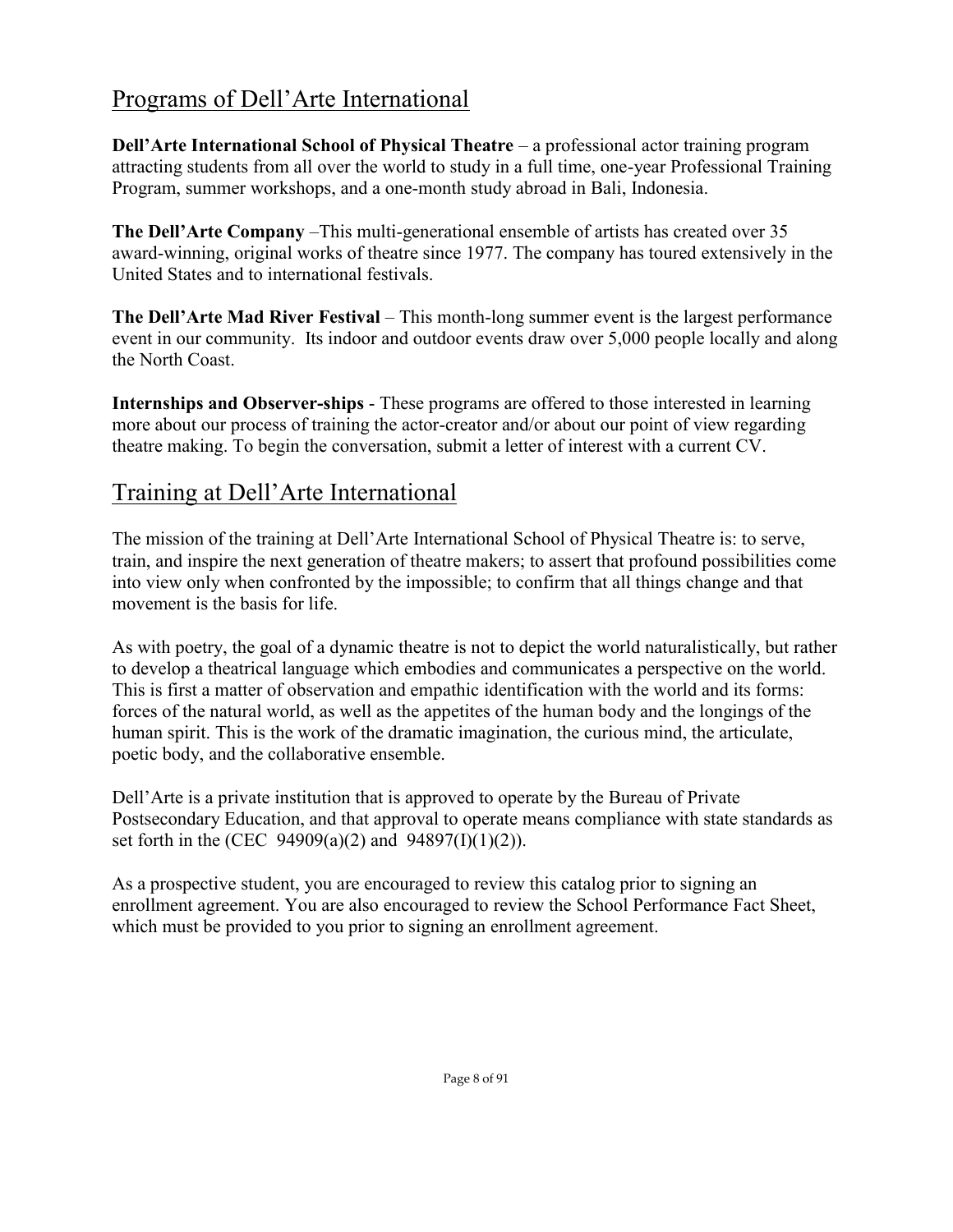# The Professional Training Program

Physical training is based on the investigations of the body and its capacities—strength, stamina, flexibility, articulation, connectivity, and balance; the pursuit of body-knowledge or physical thought; and movement in space and time as the fundamental basis for a dynamic theatre. Acting and devising are taught through the study of Commedia, Melodrama and Clown. The single most important attribute for the student of the PTP is curiosity.

## PTP Curriculum

| PTP 101/201/301 | Performance Lab                          | 80  | hours   |
|-----------------|------------------------------------------|-----|---------|
| PTP 103/203/303 | Acrobatics                               | 60  | hours   |
| PTP 105/205/305 | Ensemble Devising & Rehearsal            | 80  | hours   |
| PTP 105/205/305 | Mime/Poetic Dynamics                     | 60  | hours   |
| PTP 111/211/311 | Play & Improvisation                     | 20  | hours   |
| PTP 113/213/313 | The Embodied Voice                       | 60  | hours   |
| PTP 115/215/315 | Movement Principles & Practices          | 60  | hours   |
| PTP 117/217/317 | <b>Natural Movement Studies</b>          | 60  | hours   |
| PTP 119/219/319 | Movement                                 | 20  | hours   |
| <b>PTP 121</b>  | Physical Acting & Mask Performance       | 60  | hours   |
| PTP 123/223     | Colloquium: History of the Actor-Creator | 20  | hours   |
| PTP 131/231/331 | F.M. Alexander Technique                 | 30  | hours   |
| <b>PTP 233</b>  | Mask Construction                        | 20  | hours   |
| <b>PTP 241</b>  | Commedia                                 | 70  | hours   |
| <b>PTP 251</b>  | Melodrama                                | 80  | hours   |
| <b>PTP 361</b>  | Clown                                    | 70  | hours   |
| <b>PTP 371</b>  | Rural Residency                          | 80  | hours   |
| PTP 181/281/381 | <b>Supplemental Classes</b>              | 60  | hours   |
|                 | <b>Total Clock Hours</b>                 | 990 | hours   |
|                 | <b>Total Quarter Credits</b>             | 33  | credits |

### Supplemental Classes**:**

Ensemble Singing Dance Stage Combat Physical Comedy/Slapstick Circus/Vaudeville Skills Viewpoints

*All required classes are offered each year at approximately the number of the hours listed above. There will be variations due to scheduling. Each supplemental class may or may not be offered each year. Supplemental classes are offered for the hours listed in the curriculum and may be offered in substitution for some of the hours of other required classes to a maximum of 100 hours. No single supplemental class is offered for more than 60 hours.*  The courses at Dell'Arte International are holistic in nature and are based on principles that, in practice, may be covered over multiple classes in the weekly schedule.

Page 9 of 91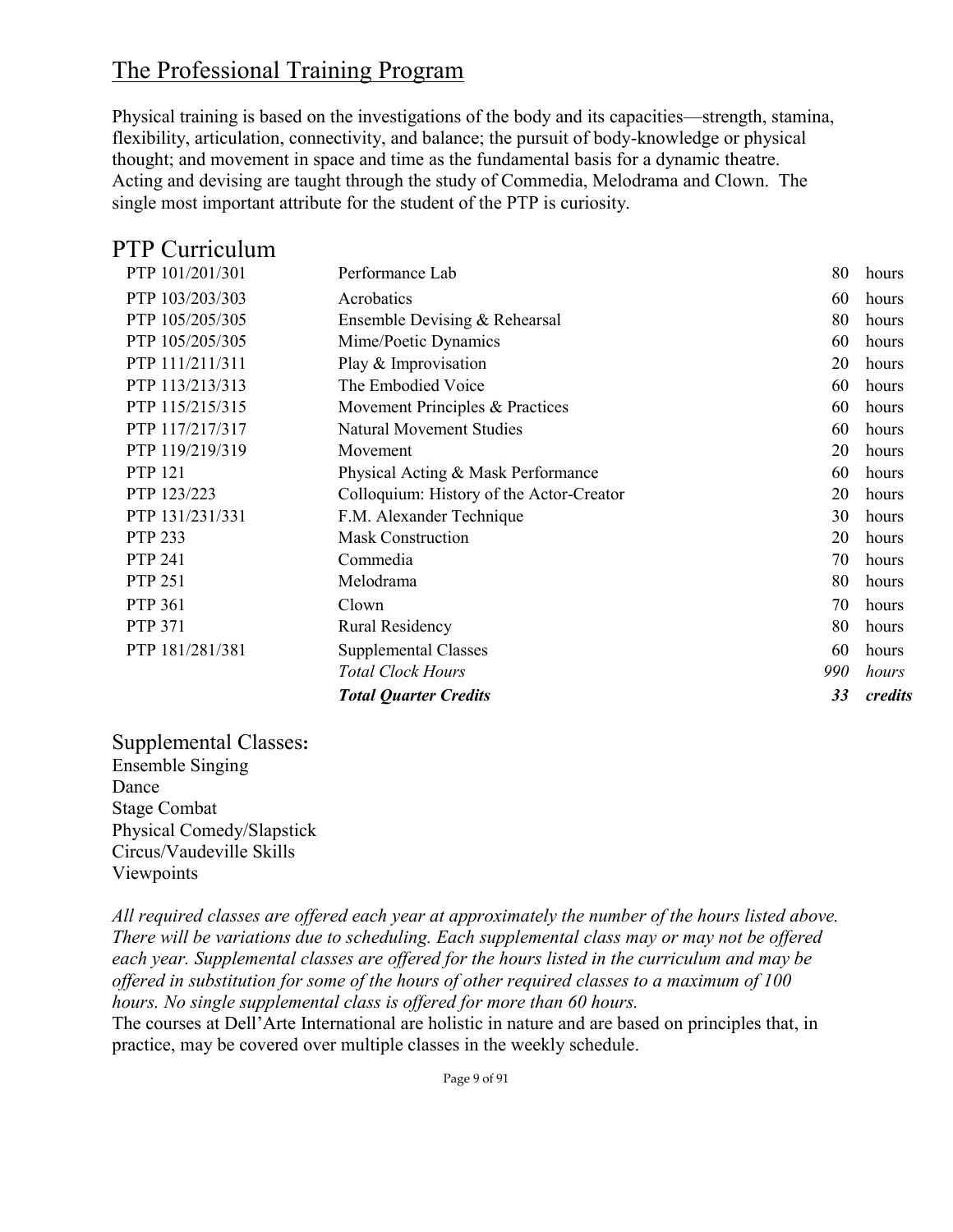## Admissions Policy

### **NON-DISCRIMINATION STATEMENT**

Dell'Arte, Inc. does not discriminate on the basis of race, color, age, religion, gender identity, national origin, physical disability, sexual preference or ethnic origin in the administration of its educational policies, admission policies, scholarship programs and other school administered programs.

### A. APPLICATION REQUIREMENTS

Students who wish to enroll in the Professional Training Program at Dell'Arte International may apply for admission by submitting an application portfolio which contains the following:

### B. REQUIRED MATERIALS

- 1. Online Application Information Form
- 2. A Statement of Purpose (Why Dell'Arte, and why now? To what end do you hope to apply your training? )
- 3. 3 letters of recommendation
- 4. Resume and current photo
- 5. \$35 Application Fee
- 6. Financial Plan (foreign nationals only- a simple statement outlining your plans for paying for the program and costs of living)
- 7. Students must submit either undergraduate transcripts or a high school diploma (or the equivalent) by the first day of class.
- 8. Students must be at least 18 years of age by the first day of class.

### VIDEO OR IN-PERSON AUDITION

One piece of theatre: your life story in 5 minutes. It should include two contrasting monologues (one in heightened language), a song, and dynamic movement. Video auditions are uploaded to Vimeo or YouTube and shared via link along with the other required admissions materials.

#### UNIVERSITY RESIDENT THEATRE ASSOCIATION (URTA) AUDITIONS

Dell'Arte attends the University/Resident Theatre Association (URTA) Auditions that are usually held in San Francisco, Chicago, and New York. Applicants who are planning to attend URTA's can contact Dell'Arte Admissions to notify recruiting staff if they plan on auditioning. This audition will count in lieu of the video audition, however some applicants who have auditioned may be asked to visit Dell'Arte for a callback.

#### C. EVALUATION CRITERIA

PTP Applications are evaluated by Admissions Staff and Faculty based on two main criteria:

1. Applicants must demonstrate a basic threshold of theatrical capacity, experience, and/or perspective that will allow them to benefit from the advanced training at the school, and must be able to express a clear understanding of the nature of the training and its relevance to the work they wish to do. Will the training be worthwhile and valuable for the student? The training is especially beneficial to artists who possess an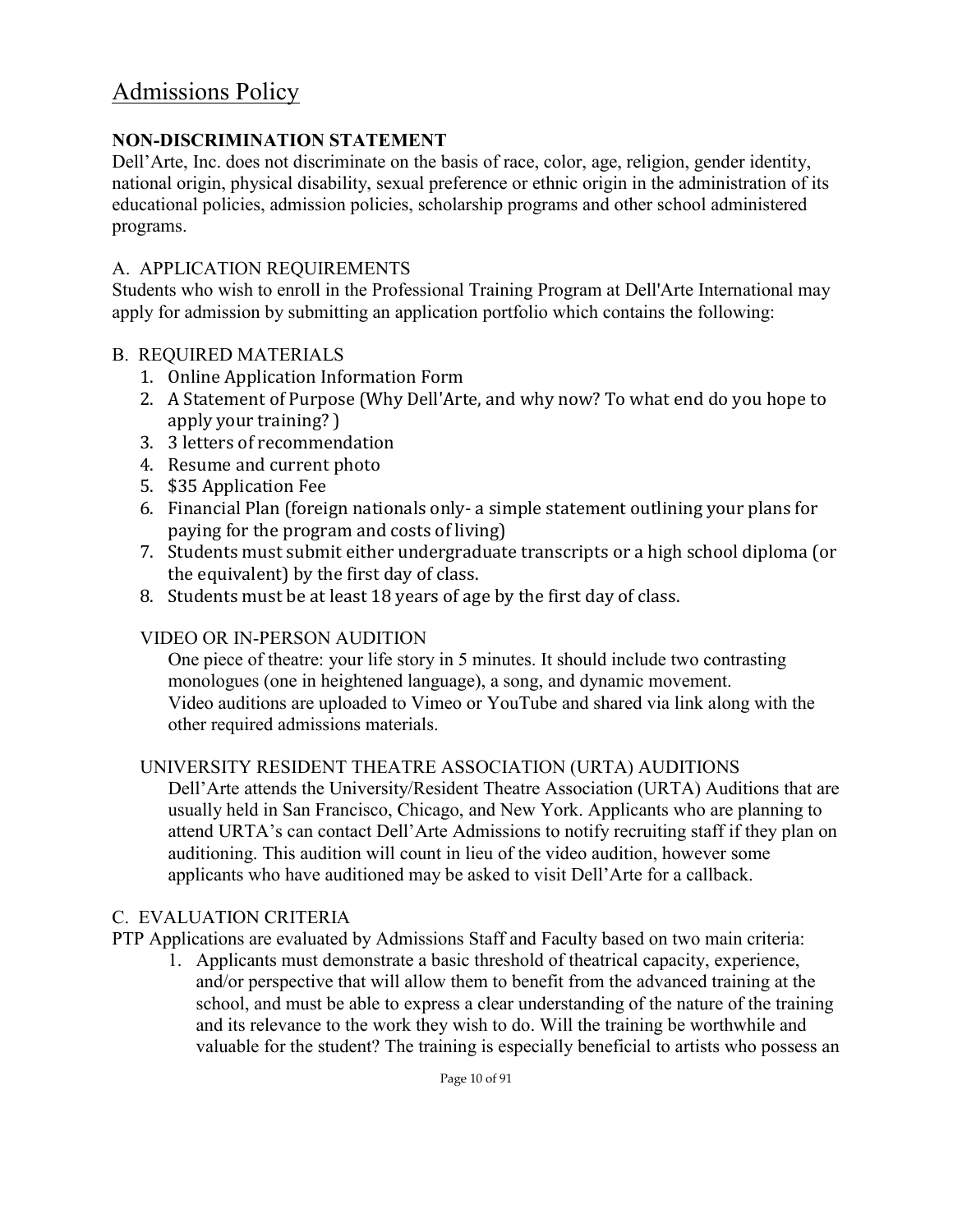artistic or theatrical point of view, a willingness to take risks, a desire to grow and change, and an ability to engage the theatre viscerally and physically. This criterion is evaluated through the audition, statement of purpose, resume, letters of recommendation, and through communications with Staff during the application process.

2. Does the student demonstrate the desire and willingness to engage in ensemble-based practices with regard to the creation of theatre and community engagement? Will the student's enrollment benefit the ensemble and the community? Dell'Arte considers it essential that a student be able to work via collaborative processes. This criterion is established through letters of recommendation, resume, and communications with Staff.

### D. APPLICATION DEADLINES

Application deadlines will be posted on our website: www.dellarte.com Complete application portfolios will be reviewed directly following the current posted application deadline. In the case of a rolling application deadline (which typically begins in the late spring), completed applications will be reviewed immediately upon receipt. *The results of the application will be announced via email or telephone within three weeks.* 

## International Students and Visas

Dell'Arte International assists international students in the obtaining of a M-I visa, primarily by supporting their obtaining of all documents required with form I-20. Dell'Arte International works closely with them to insure they know the school deadlines for Embassy's to process visas by and also follows SEVIS guidelines. The costs and obtaining of required visa documents are the sole responsibility of the incoming student. Please refer to our International Student Handbook and Resource Guide for more in-depth information on what is required to obtain a student visa and to complete the I-20 documentation.

## Transfer Credits

Due to the unique nature of this course and its instruction, its intensive nature, and the importance of continuity, transfer credits are not accepted from other institutions. Also, no credit toward completion is granted for previous experience or training.

### NOTICE CONCERNING TRANSFERABILITY OF CREDITS AND CREDENTIALS EARNED AT OUR INSTITUTION

The transferability of credits you receive at Dell'Arte International is at the complete discretion of an institution to which you may seek to transfer. Acceptance of the certificate or degree you earn in all of Dell'Arte's programs is also at the complete discretion of the institution to which you may seek to transfer. If the certificate or degree that you earn at this institution are not accepted at the institution to which you seek to transfer, you may be required to repeat some or all of your coursework at that institution. For this reason you should make certain that your attendance at this institution will meet your educational goals. This may include contacting an institution to which you may seek to transfer after attending Dell'Arte to determine if your certificate or degree will transfer.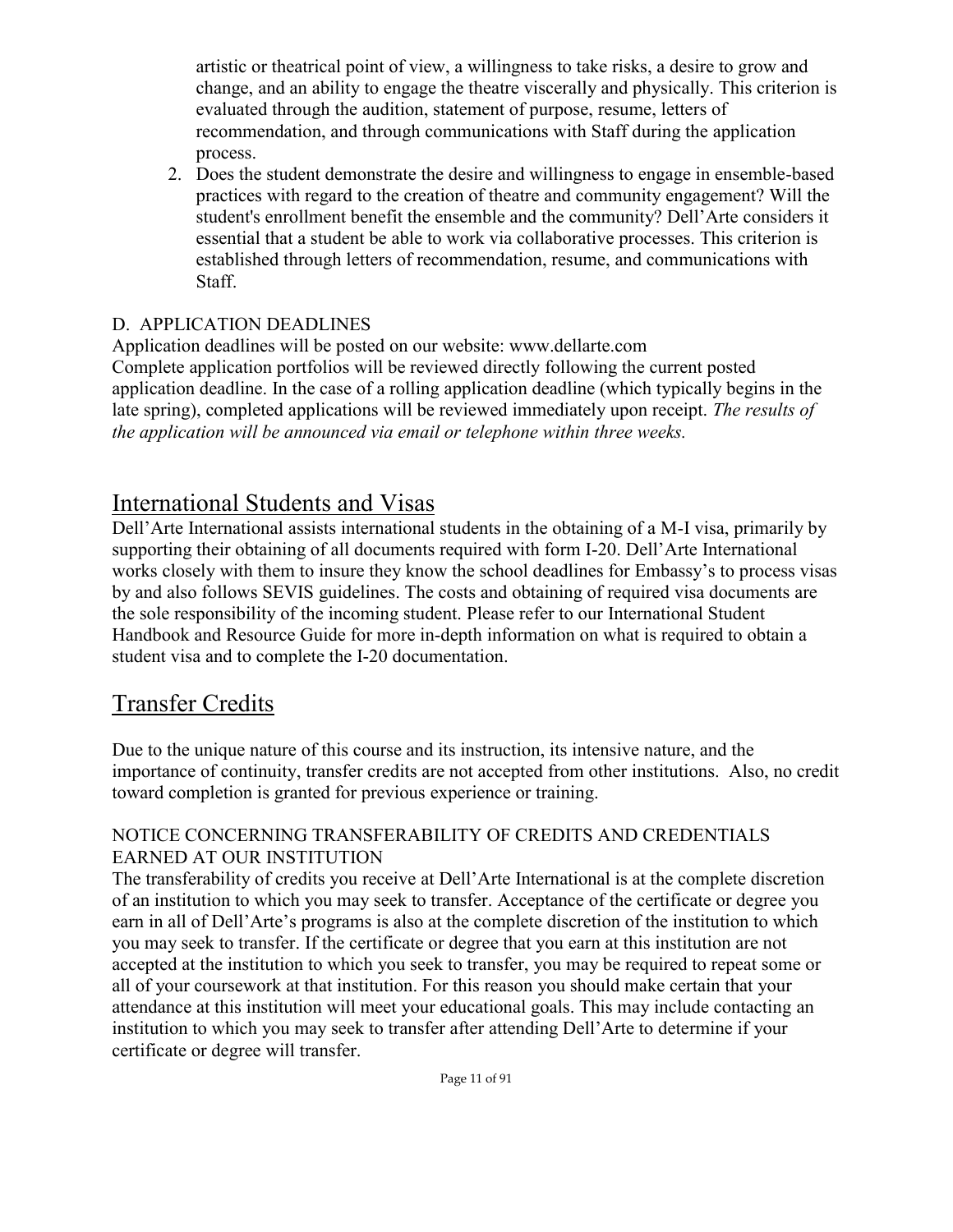## Faculty

The Faculty at Dell'Arte International School of Physical Theatre is made up of artists and teachers who continue to work as professional theatre artists. The Faculty support the development of the school as we teach and train in the studio: in Ensemble. Each Faculty member holds a different aspect of the whole. These responsibilities shift and change as the Faculty responds to our collective strengths and talents. The class schedule for members of the faculty may vary each year depending upon research and/or performance commitments. Faculty may change without prior notice. Current faculty is listed at www.dellarte.com.

# **III. GENERAL INFORMATION**

## About Our Location

Dell'Arte School is in Blue Lake, California, a small town of 1,200 people on the banks of the Mad River. Both Blue Lake and Mad River are the colonized names for these places, in use for less than 200 years. This place is called Dadiqhoughuk by the Wiyot people, meaning "trail descending" or "where the trail comes down". The river is Baduwa't derived from the word buda'w, the Wiyot word for stream. To hear the Wiyot place names used in this document, spoken by Wiyot speakers, watch this video: https://www.youtube.com/watch?v=gJPfPHIiHHQ. Dadiqhoughuk is located within the ancestral homeland and unceded traditional territory of the Wiyot people. The Wiyot territory has stretched from the Baduwa't to the Wiya't (Eel River) and across the Wigi (Humboldt Bay) for time immemorial. The Wiyot people were some of the last indigenous people on the North Coast of California to be removed from their land by white colonizers 170 years ago. The Wiyot people have lived through massacres, enslavement and genocide practiced openly here into the 20th century. Despite this, the Wiyot have survived and continue life here, to exercise their tribal rights, grow and revive their language, advance indigenous land stewardship and provide for their health and wellbeing. One area of healing for the tribe has focused on the return of Tuluwat. In 2000 the Wiyot people purchased 1.5 acres of Tuluwat, and cleaned up a century's worth of abuse to the land and sacred site. Through years of continued advocating, Tuluwat was returned in 2019 by an unanimous vote of the Eureka City Council. More about the Wiyot Tribe's mission, presence and projects can be found on their website: http://www.wiyot.us/ or on their social media accounts. Ted Hernandez, Wiyot Tribal Chairman, tells the history of Arcata Bay and the Wiyot people, and describes the way forward to a better future: https://www.youtube.com/watch?v=1V0pseRQU20.

Dadiqhoughuk became a white settler town along the same timeline as the genocide practiced on the Wiyot. The town was first settled as Scottsville in 1854, five years after white colonizers began arriving in Humboldt en masse. It was transformed into a resort town in 1861 with the creation of a lake, a year following the brutal massacres at Tuluwat (Indian Island), Wiya't (Eel River), Eagle Prairie and the South Spit in Jaroujijij (Eureka). The town was incorporated as the city of Blue Lake in 1910, the same year that the Wiyot people numbered 100. The "Lake" in "Blue Lake" was created by flooding of the north fork of the Baduwa't, then diminished by the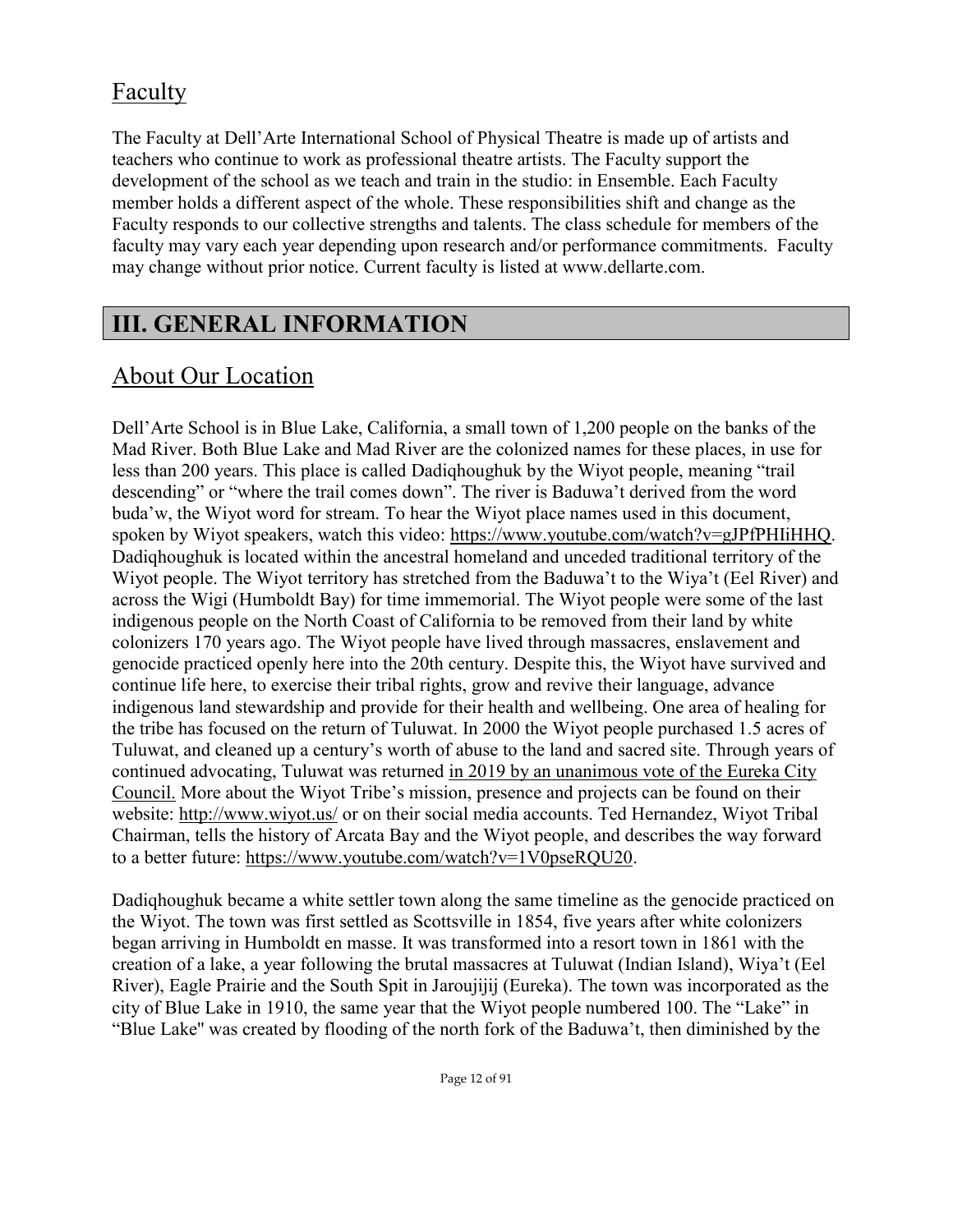construction of the levee in the early 1900's. The winter rains bring a smaller version of the lake back on occasion to the enjoyment of migrating waterfowl.

Blue Lake's history of colonization also traces the rise and fall of the gold and timber industry, which accelerated local Indigenous people's removal from their land. First used as a staging area for pack trains during the Gold Rush, this area then expanded into a mill town, only to wither as local timber was decimated. The thirteen mills in the valley closed down in the 1950's and 1960's. Blue Lake is now a small community with multi-generational families and a pride in civic engagement. All three of the civic buildings--the City Hall, Fire Station and Prasch Hall- were built by community volunteers. Dell'Arte came to town in 1974, attracted by the vacant Odd Fellows Hall, which we purchased and renovated. The Blue Lake Fire Station is located in the center of town and operated by a volunteer fire department. There is a beautiful vintage fire truck displayed in the front window of the station. Every once in a while, you may hear a siren. There is no reason to be alarmed! The siren is a call to our volunteer firefighters.

Blue Lake Rancheria is the federally recognized tribal entity in Blue Lake, and owns and operates the gas station, market, hotel and casino on the west side of town. The Rancheria was a federal designation for homeless indigenous people in the early 1900's, of the Wiyot, Yurok and Hupa tribes. This federal designation was removed and stripped some time later, and finally restored in 1983. Since then, Blue Lake Rancheria has been rebuilding. They operate Blue Lake's only public transportation.

Situated near the Pacific Ocean in the heart of redwood country, this intimate community offers the opportunity to work in a natural setting, free from the distractions of the city. The extraordinary beauty and abundant nature of the surrounding area are a source of inspiration to students, who are only minutes from walks along the river, forest hikes, and some of the world's most stunning beaches.

Blue Lake has few services. Within city limits, there are two gas stations, a laundromat, a casino, a brewery/pub, a roller rink, and a small industrial park, and there is a small grocery store one highway exit down. We recommend that students bring cars if they have the option. (For students without cars, the school will help facilitate weekly trips to town for grocery shopping and other necessities.) Seven miles southwest of Blue Lake, on the north end of Humboldt Bay, is the college town of Arcata (population  $18,000$ ). Arcata was called Goudi'ni by the Wiyot people, meaning over in the woods. Home to Humboldt State University, Arcata has many grocery stores, restaurants, shopping, movie theatres, banks, Mad River Hospital, the Redwood Community Forest and a great farmers' market held year round on Saturdays on the Plaza. Ten miles south of Arcata is Eureka (population 27,000). Eureka was known to the Wiyot people as Jaroujiji, where you sit and rest, a stop along the waterways and Bay that connected Wiyot villages. Eureka is the county seat of Humboldt, with a courthouse, the College of the Redwoods, a mall, grocery stores, restaurants, shopping, movie theatres, St. Joe's Hospital, banks and several farmers markets in the summertime. McKinleyville is another mid-sized town (population 17,000) about eight miles north of Blue Lake with several grocery stores, restaurants, banks and a summertime farmer's market. Arcata, Eureka and McKinleyville offer a full range of services and students carpool into these towns regularly.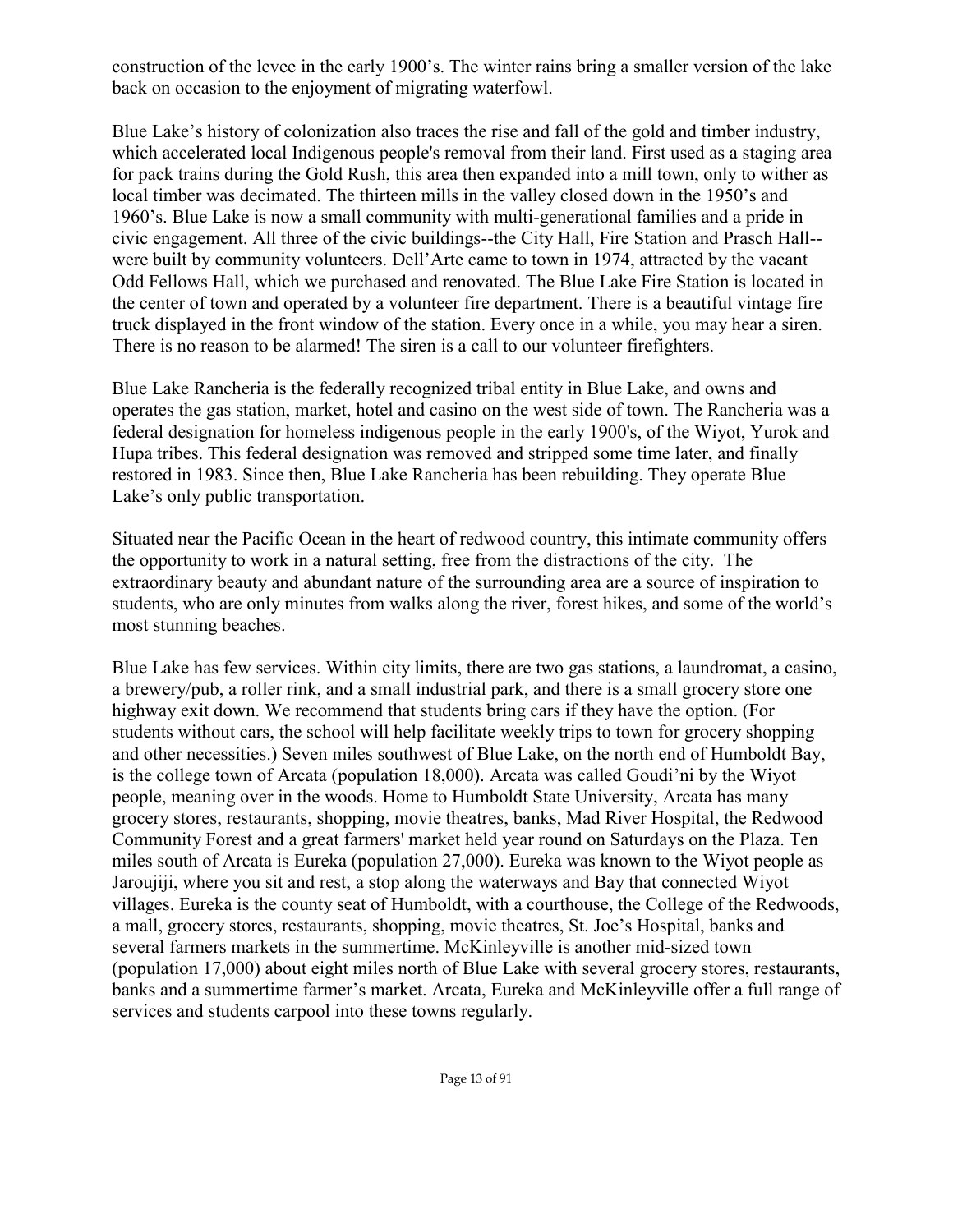## Description of Facilities

Dell'Arte International acknowledges the Wiyot people on whose ancestral homeland the Dell'Arte buildings are located, whose traditional territory we occupy. Our gratitude for our presence here does not overlook the painful history and necessary continued work of reconciliation with the local indigenous people of Wiyot descent and their neighbors, the Bear River Rancheria, the Blue Lake Rancheria, the Hupa, Karuk, and Yurok people, the Redwood Creek and Tolowa Dee-ni'. We give thanks to the Wiyot people for their stewardship of this land for time immemorial. We are moving beyond solidarity and into action as we actively work to return this land to the Wiyot people, and we are committed to working in partnership and in service to the Wiyot People.

Dell'Arte International School of Physical Theatre operates in two locations in Blue Lake, California. The Main Building of the School is housed in a former Odd Fellows Hall owned by Dell'Arte at 131 H Street. This two story, old growth redwood building was built in 1912 after a 1910 fire devastated the downtown. Purchased by Dell'Arte in 1974, the building retains its historic exterior and the two large, light-filled upstairs studios serve as the main classrooms. A 1995 to 1998 series of renovations has created a 110-seat modern theatre downstairs, meeting rooms, studio, concession and box office areas, and guest artist housing. The building also holds offices, dressing rooms, a student lounge, computer area, library, and bathrooms. A 400-seat outdoor amphitheater abuts the rear of the building.

PTP instruction is split between the Main Building and the River Campus. River Campus is located two blocks away from the main building, at 113 Taylor Way. The River Campus includes the Watershed, a large studio space, as well as a mask fabrication studio, prop storage and costume shop/storage.

This institution, the facilities it occupies, and the equipment it utilizes, fully complies with federal, state, and local ordinances and regulations, including requirements for fire safety, building safety, and health.

Dell'Arte International School of Physical Theatre shares the facilities with the Dell'Arte Company, the Mad River Festival, and the administrative offices of Dell'Arte.

### Accessibility

Dell'Arte has the following in place to ensure accessibility to all of our programs and services for any and all of our audience members, participants and partners:

-Ground-level entry, ramped access to the venue

-All entrances are accessible entrances

-Integrated and dispersed wheelchair seating in assembly areas

-Wheelchair-accessible box office, stages, and dressing rooms

-Wheelchair-accessible display cases, exhibit areas, and counters

-Wheelchair-accessible restrooms, including accessible sinks, water fountains, and soap & paper dispensers

-Wheelchair-accessible toilet stalls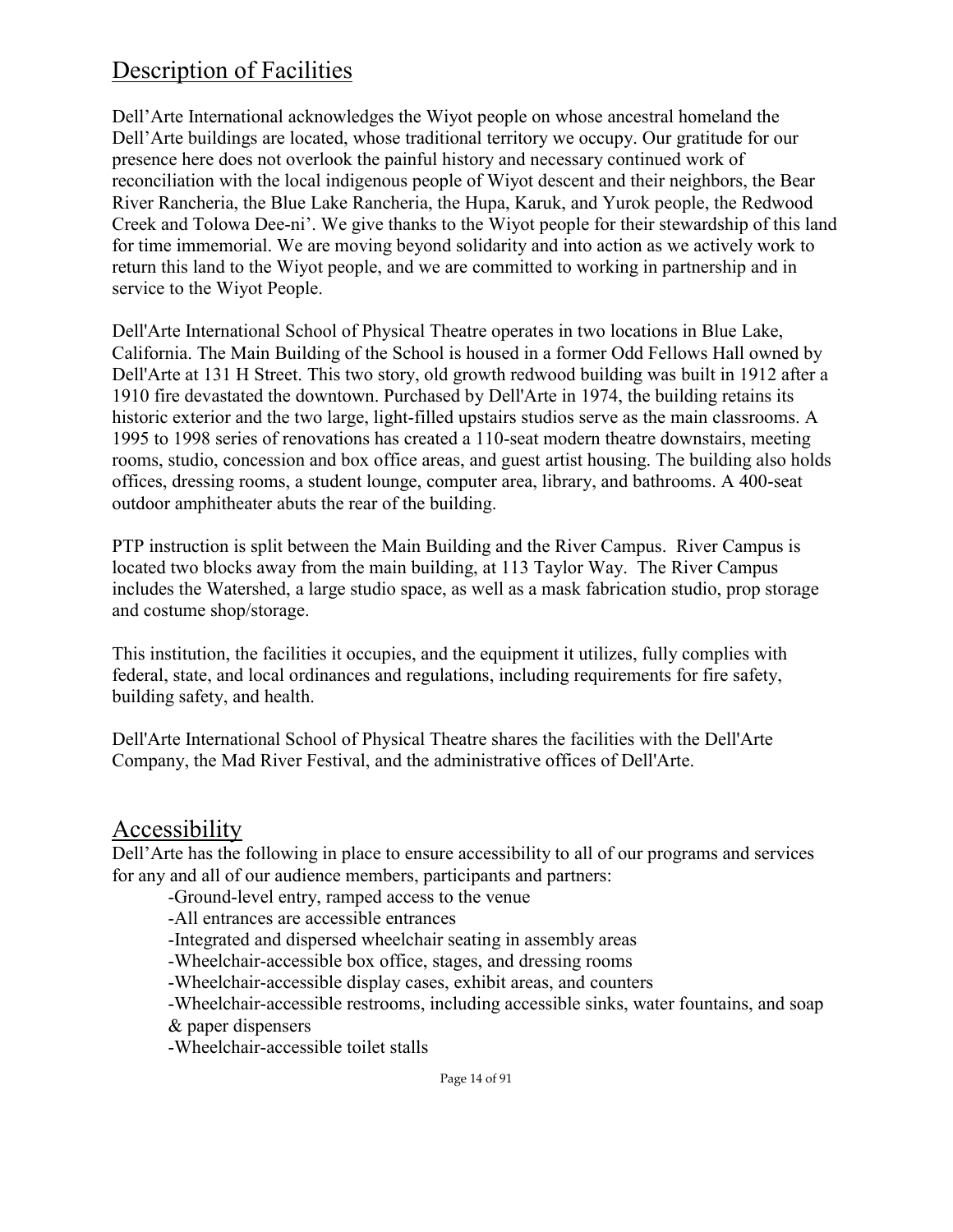-Accessible emergency exits and audio/visual emergency alarms

-Designated accessible parking spaces with adjoining curb cuts, and an accessible route from parking to the venue entrance.

We also strive to provide accessibility in our organization's communications in the following ways:

-Organization has a designated staff member who is responsible for overseeing accessibility and Section 504/ADA compliance

-Scripts and text of verbal presentations

-Live Open/Closed captioning of audio visuals

-Print materials in alternate formats, including Braille, computer disk, and large print - Large-print labeling with high contrast

-A professional audit and assessment of our website was conducted and we are currently in progress on a website rebuild that will address the tiny details that will make sure our site works seamlessly with accessibility tools used by disabled visitors so they can browse our site with ease; part of this rebuild includes changing our messaging to meet this goal

As we continue to envision a future Dell'Arte through our Strategic Action Planning Process, we have committed to making the following changes to integrate even more accessibility into our future vision:

-Examine if and/or how an assumed ableist perspective has created barriers of accessibility to our work and what fertile creative and engagement opportunities lie beyond these assumptions once they are confronted

-ASL interpreters at dedicated live performances as well as online content

-Open Captioning at dedicated live performances

-Continue to scale out accessibility to any and all future online content

-Seeking out teachers and artists that identify as disable-bodied to help shape our concept of physical theater performance and training

# Building Hours and Security

- Students may use the studios, student lounge, and kitchen from 8:00am to 11:00pm. Other hours require instructor approval.
- Studios should be shared during rehearsals.
- On nights when there is a performance in the Carlo Theatre, students will not be able to rehearse in the upstairs studios past 6:30pm.
- Students may not use the Carlo Theatre, office or the staff lounge at Dell'Arte unless with instructor/staff approval.
- No personal belongings are to be stored in the building outside of assigned personal cubbies.
- All access doors must be closed and locked at all times.
- Doors to the main building must be closed and locked after 5pm or when the office is not staffed.
- Student access to Dell'Arte buildings during non-class hours is by a key in a lockbox with a changeable combination. Lockbox codes are changed annually upon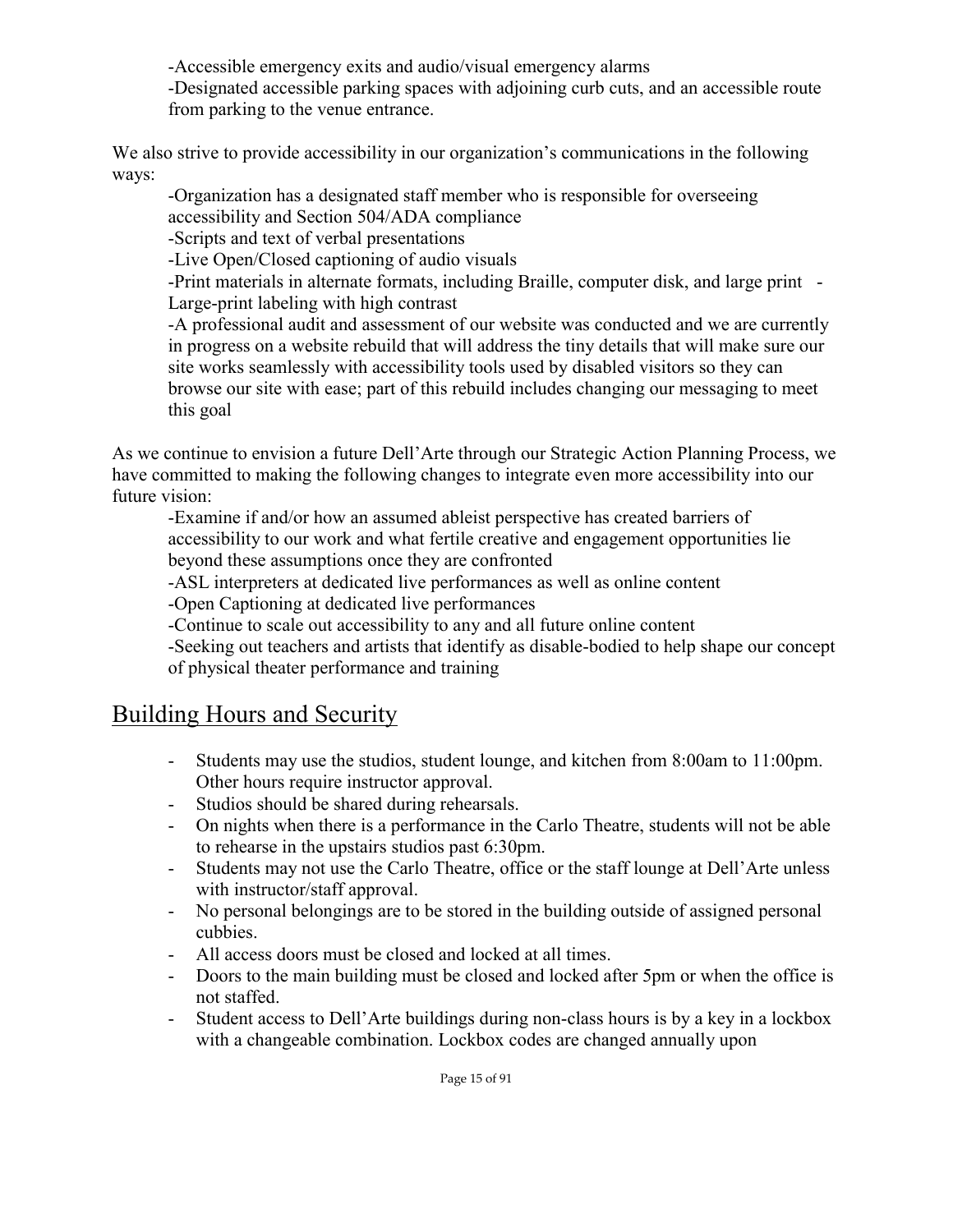completion of the school year. Students receive this combination upon signing a Release from Liability Form (See Appendix). Once the form is signed, building access is granted for the duration of a student's program.

- Dell'Arte studios are closed to students not in session, including during summer months.
- Absolutely no open flames or heating devices (such as portable hot plates) are allowed in any Dell'Arte building at any time.

## Respect for the Studios and Theatre

The studios and Carlo theatre are places of work and focus. This is true even in the most raucous, fun and high energy of classes and rehearsals. To help students make the most of their time, we ask:

- Between and immediately before and after classes to keep conversation to a minimum.
- Conversation that does not relate to the work at hand is to be done outside of the studios, in the hallway, or outside.
- To protect the floors, no street shoes are allowed in the studios, and no open containers of liquid. Closed containers, water bottles, etc. are OK.
- No food is allowed in the studios. Food and drink is allowed in the theatre, but can only be consumed during designated breaks. Food is allowed in the kitchens and student lounges. The backyard at Dell'Arte and the kiosk outside in the parking lot at River Campus are open for eating lunch and other activities.
- Students, faculty and staff are responsible for maintaining clean and clutter-free studios, and re-setting each space after all classes and rehearsals.
- Candles and hotplates are not allowed in any buildings.
- Promptly report any breakage, accident, injury, lack of supplies, hazardous condition or other circumstance that needs attention to the School Administrator.
- The garbage container must be used for organic waste. Our buildings are prone to ants and other pests.
- All personal belongings must be returned to personal cubbies after each class, with the exception of journals or other materials necessary for class.
- Dell'Arte studio equipment should not be removed from the studios.
- No Dell'Arte property may leave the premises without prior staff/instructor approval.
- No dogs or cats are allowed in the buildings or on the grounds without approval.
- **NO SMOKING** is allowed inside the buildings or within 20 feet of any entrance to a public facility in town. If smoking outside of the buildings, cigarette butts should be thrown in the garbage and not on the ground.

## Studio Usage

Studios are not available to use for any purposes outside the context of: scheduled classes, rehearsals for Dell'Arte performances and productions, and activities that have been sanctioned and scheduled by the School Administration, such as approved clubs and all-school potlucks.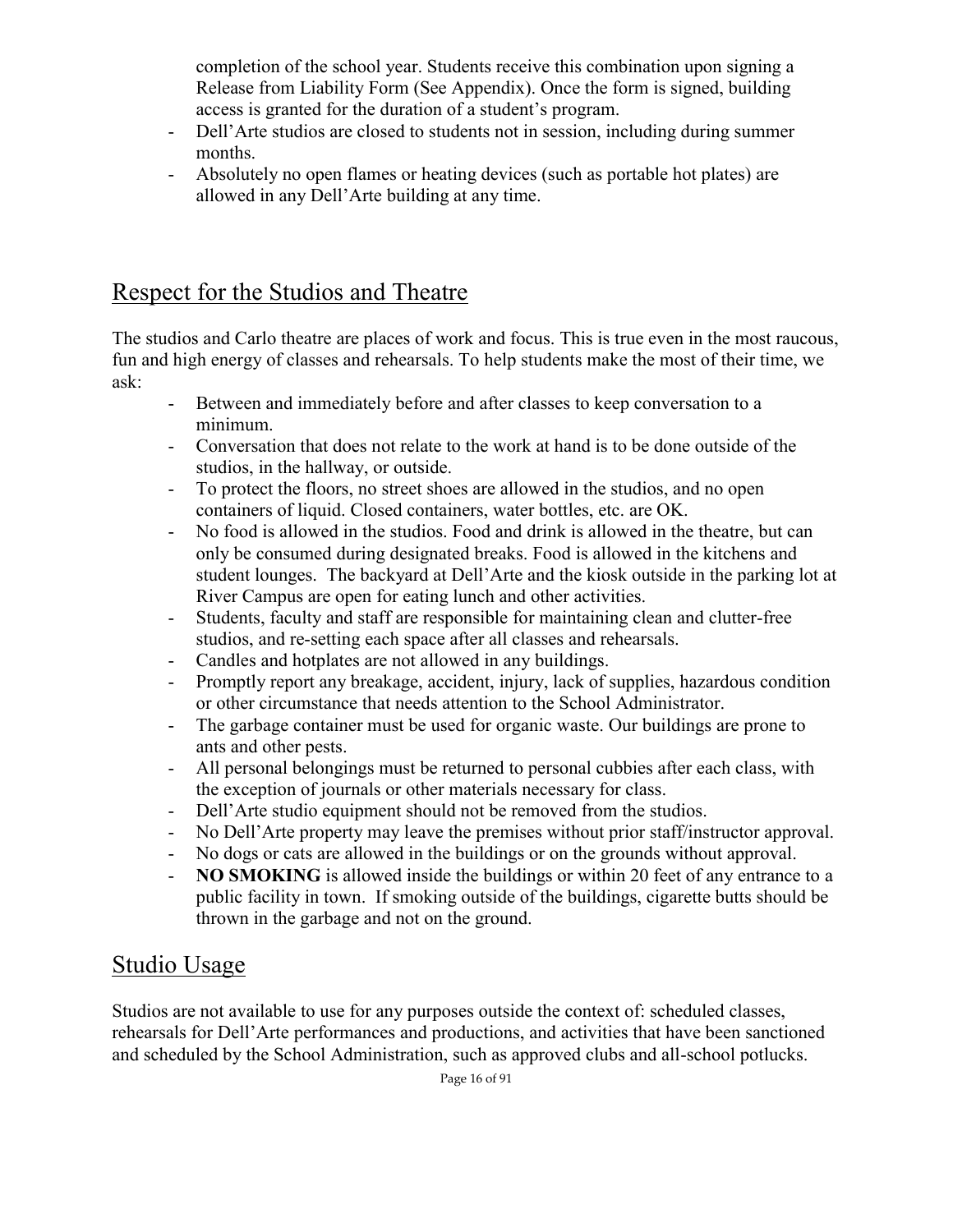# Responsibilities at Dell'Arte

As part of a small community of individuals committed to the arts, all members of the Dell'Arte community have responsibilities that contribute to the upkeep of the organization. Upon arrival, students take on tasks in particular areas of the organization that require approximately one-two hours of commitment per week. Examples of these tasks include: cleaning studios, working costume storage, and serving as a liaison to the office administrative staff. In addition to this student responsibility, every student *will also work no more than 5 front of house shifts for the Dell'Arte student and company season.* In the sense of community and ensemble, everything students contribute is in service to the organization as a whole.

Dell'Arte is a community within a community. In our small town, no one is anonymous. While here, students represent Dell'Arte within this community. We ask that students be respectful of their neighbors and of each other.

## Conservation

Dell'Arte practices as much conservation of resources as possible, both to cut down on the consumption of our natural resources and to keep expenses down. We encourage students, faculty, and staff to practice the conservation of resources by recycling, keeping photocopies to a minimum, keeping the heat at 68 degrees, turning out the lights upon leaving the office or studios, etc.

Blue Lake Garbage Company provides curbside recycling service for twice monthly pick up on either the 1st or 3rd Monday or Tuesday of each month, corresponding with the regular garbage pick-up day (garbage pick-up is weekly). The monthly fee for the recycling pick up service is \$4.00 for regular garbage pick-up customers and \$5.25 for non-regular customers. Students living in town can arrange to participate in this program at home by calling the Blue Lake Garbage Company at (707) 444-2903 to receive recycling containers for curbside pickup. For more information on local recycling, visit www.arcatarecycling.org.

## Costumes, Props, Masks, and Other Equipment

Students have a designated area in the Costume Shop with hundreds of available costume items, select fabric, and sewing machines, and in Company Storage ("CoSto"), with a wide variety of props to use for class work and productions. The Costume Shop/CoSto Managers and trained Student Workers can direct students to available items. If a student cannot find a desired item in Dell'Arte stock, they should contact the Production Manager. Dell'Arte provides a small budget for additional student production materials, as necessary.

Sound equipment in classrooms may be used at all times (with sensitivity to time of day and volume). It should not be removed from the studios at any time.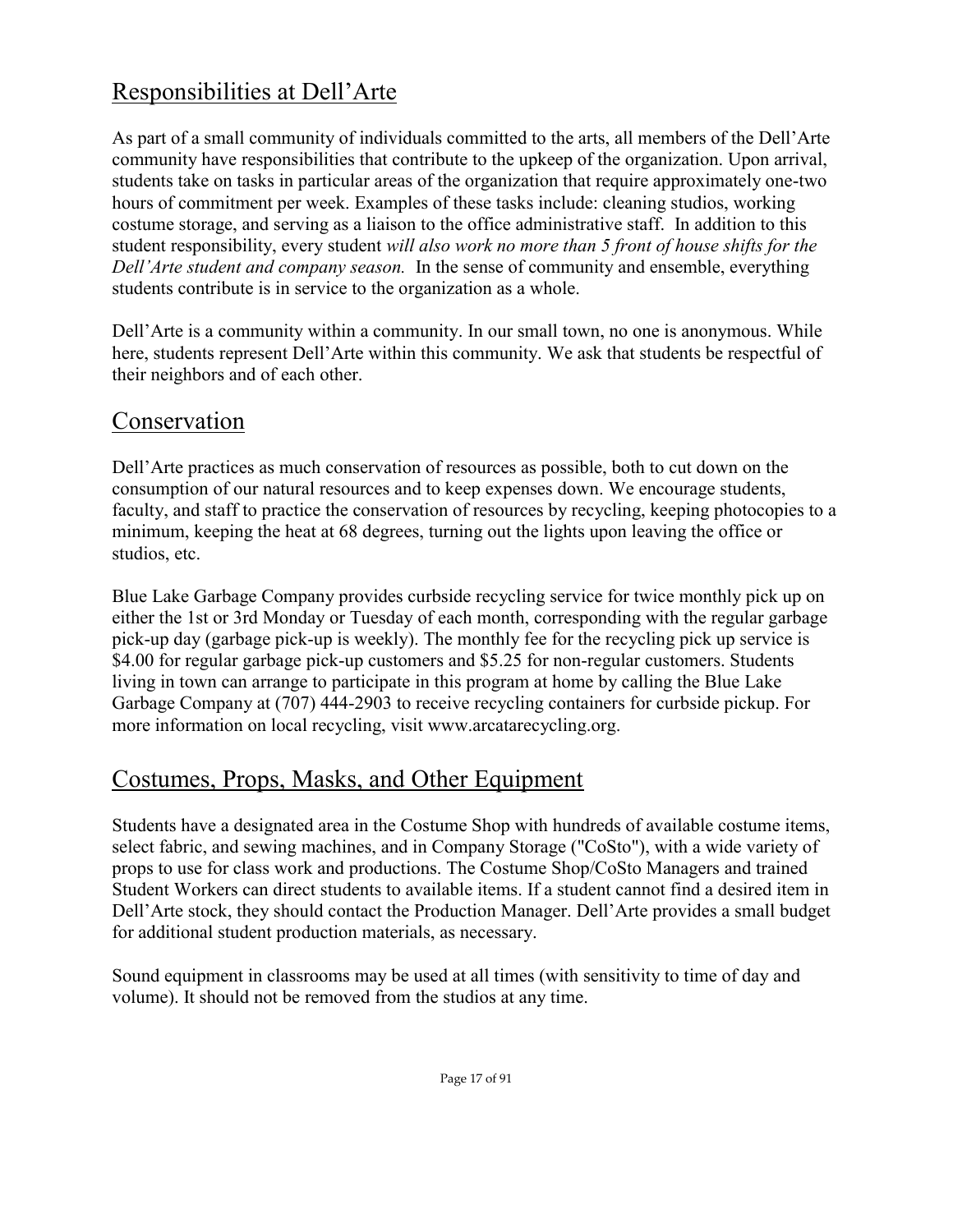Equipment such as masks and tools are not for student use without administrative permission and instruction in correct use.

Equipment such as costumes and props are not to be removed from the studio *unless* prior permission from the Production Manager has been granted. (There are occasions on which students performing at community events borrow props and costumes from Dell'Arte.). In order to request permission to use props and costumes outside of the studio, ask the Production Manager at least one week in advance of the performance, with a description of what props/costumes are requesting to be borrowed and for how long.

Students may not use edged weapons or firearms capable of firing a charge.

There will be no use of a live flame (lit candle, incense, lighter, etc.) in the Dell'Arte facilities at any time.

## Library

Dell'Arte has a small performing arts library available for student, staff and faculty use on the second floor of the Main Building. The library contains a broad collection of writings on theatre, with sections devoted to theater history and theater studies, commedia dell'arte, mask, movement, melodrama and clown, containing plays, artist biographies, story and poetry collections, and music instruction books. The library also has theatre magazines and periodicals, as well as research materials regarding contemporary theatre companies and ensemble practice. There are movies, documentaries, biographies and reference tapes in the video library.

During the posted hours, the library will be open for browsing, and a student librarian will be available to check out books and videos. Items may not be checked out from the library at any other time. The collection can also be searched at http://library.dellarte.com/

In order to allow maximum use of the library for study and student meetings, PTP students will be given access to the library via a key in a lock box by the door of the library. Students will be given the combination upon signing an acknowledgement of receipt of this student handbook. This accessibility of the library space for PTP students does not alter the protocols regarding the checking out of books for all levels of the school. Posted "open hours" are the only times when books can be checked out with student librarians.

Students are responsible for knowing what books or videos they have borrowed and when they are due. Normally, the due date for books is two weeks from the date of check-out. At the end of the current school term, all books on loan are recalled. Videos may be checked out for one week only. Students, staff and faculty may check out up to three videos from the Video Library list at a time. There are two boxes available for returning borrowed materials in the Dell'Arte main office, above the faculty mailboxes.

When items are overdue and students fail to return the item after one email notification, the fine will be \$1 per day from the day after the notification was sent until the item is returned. All fines will be automatically deducted from the student's deposit at the end of the year. In the case of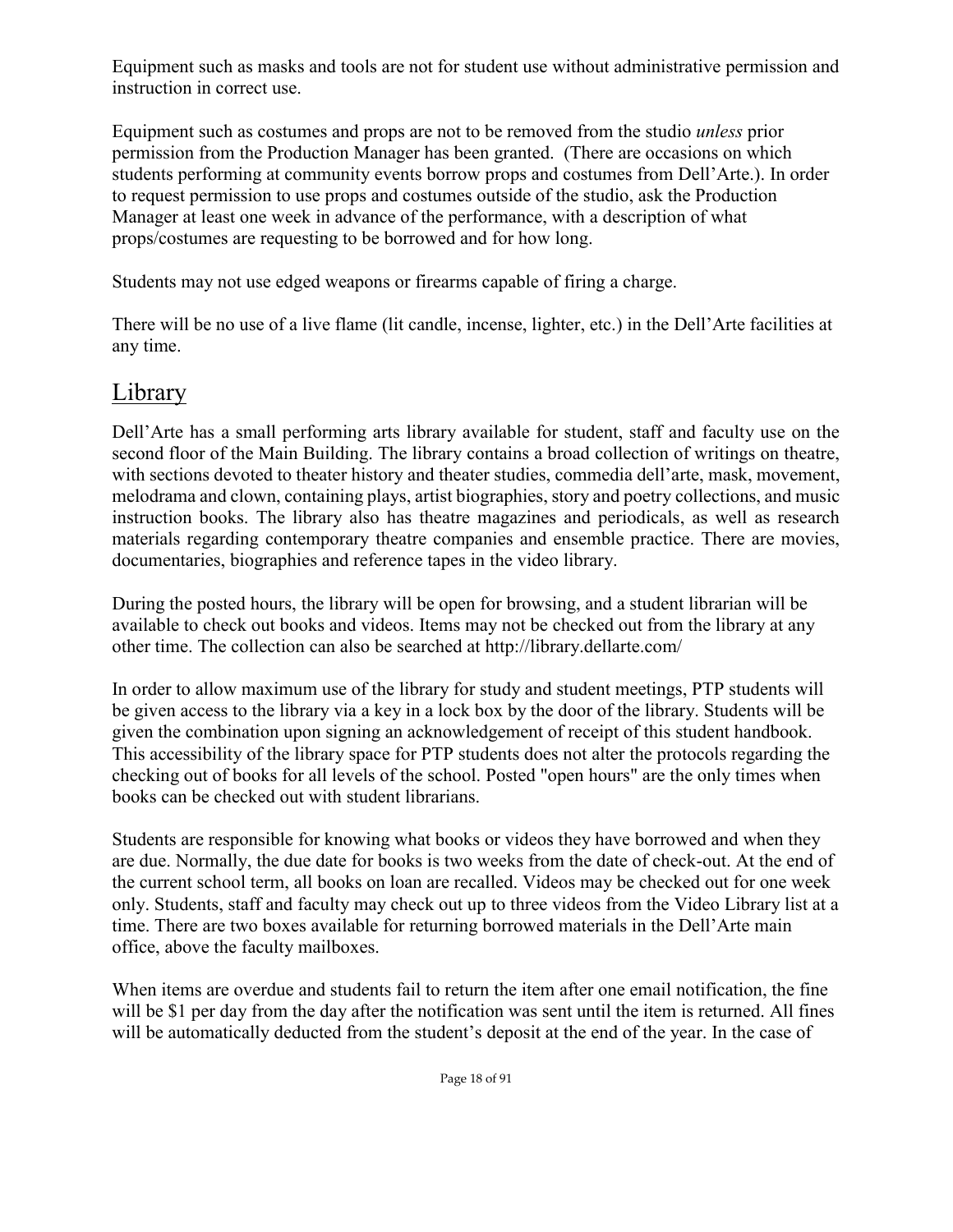lost or damaged books, the fine deducted will be the cost of replacing the book. For lost or damaged videos, the replacement fee is \$15.

## Computer Labs

There are computers in the Student Lounge for student use. Computers and mobile devices may not be used during class breaks, except at lunch hour. Students should not download any files onto these computers, but instead use personal flash drives. Dell'Arte has a wireless Internet connection. Students can obtain the username and password from the School Administrator. Printing is available through the office for 10 cents per page. Students must adhere to the Dell'Arte copyright policy when using our computers.

## Photocopy and Fax Machines

There is a printer/photocopier and fax machine in the Dell'Arte office available for student use for 10 cents per page. Please note this machine is available only during Dell'Arte office hours  $(Monday - Friday, 9am - 5pm).$ 

## Mail

In Blue Lake, mail is delivered only to the Post Office. Students may use the following address to receive their personal mail: c/o Dell'Arte School, P.O. Box 128, Blue Lake, CA 95525. Monday–Friday, mail will be collected and put into the student mailbox in the office. Student mail will be picked up by a student mail person generally by 2pm Monday – Friday and distributed to individual student mail cubbies. Upon graduation, Dell'Arte will forward student mail to a provided address for up to 6 months.

## Lost and Found

There are "lost and found" boxes in both Dell'Arte buildings. After a month, items are donated to the local Thrift Store. See the office for more information.

## Mileage Reimbursement

Dell'Arte will reimburse .57 cents/mile to and from the designated location, for the following instances only:

- Nature Day (second week of class)
- Monday Physical Training Outdoors
- Rural Residency-related travel
- Postering for student performances

To be reimbursed, students must:

• Submit to the School Administrator a "Request for Payment" form. These can be found in the second room of the Main Office, on a long table to the right of the door.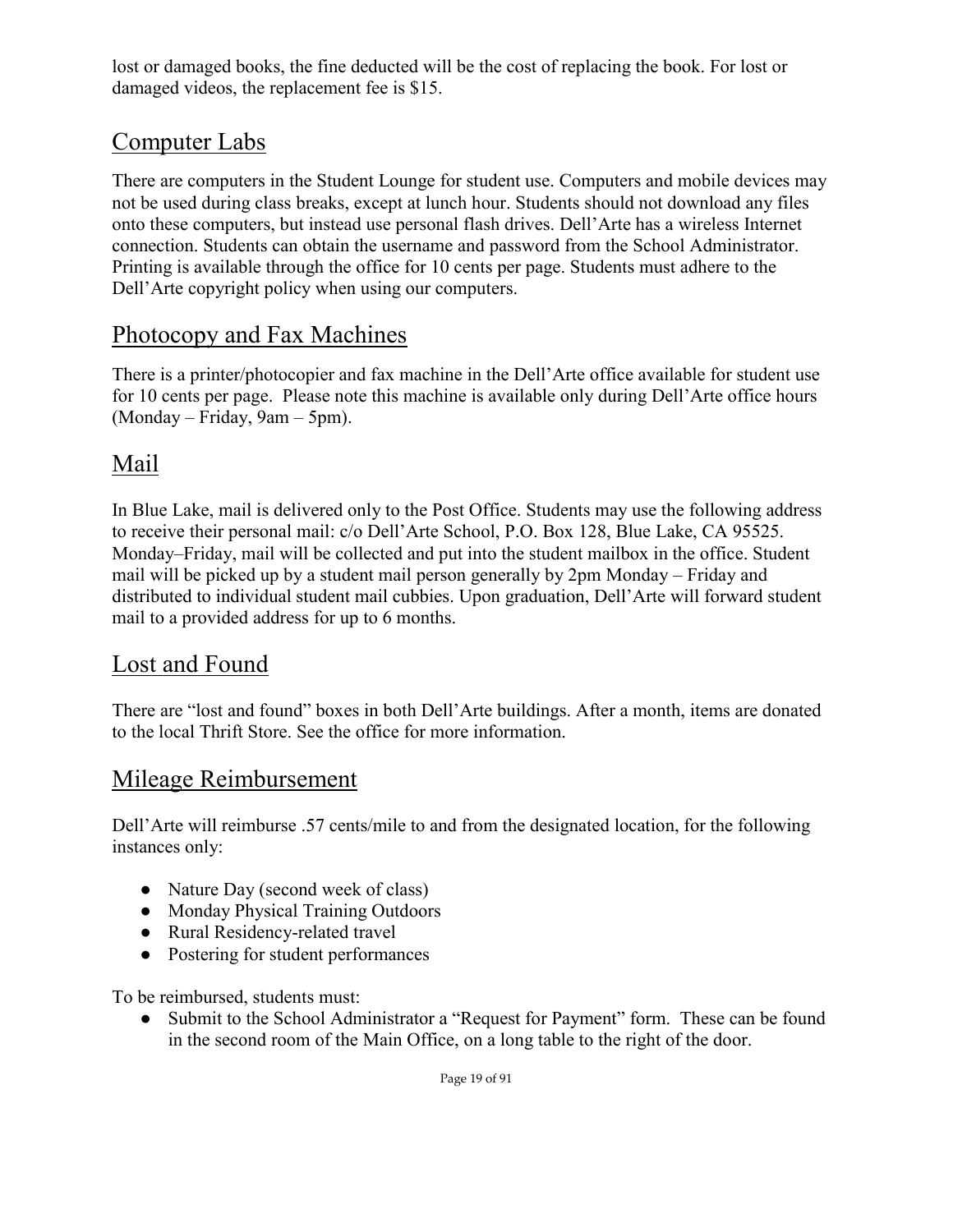Ɣ All requests must be made before the end of the current 10-week term.

## Dell'Arte Company Vehicles

Dell'Arte's company vehicles are not available for student use, and are only to be used for Dell'Arte business-related purposes that have prior staff approval. Only US citizens with valid driver's licenses are allowed to drive the vehicles.

## Appropriate Attire

Studio clothes should be simple and reasonably form fitting, so that the form and movements of the actor's body are clearly visible. In certain classes focused on movement, mask performance, and technique, students may be asked to wear all-black, form fitting clothes for class and/or performance labs. A stock of all-black clothes in all sizes is maintained by the school to assist students in meeting this requirement. Bare chests are not permitted in classes. Bare feet or training shoes are the only approved footwear. Jewelry, including all piercings, should be removed so as to prevent injury in ensemble physical activity and training. Daily body cleaning and clean studio clothes are a must, as are undergarments. Hair should be kept securely out of the eyes and off the face, so that the actor's face is clearly visible.

Outside of the above class-specific requirements, all cultural expressions and traditions in terms of clothing, jewelry, and hairstyle are welcome at Dell'Arte, and are valued as an enrichment of the school community and culture.

## What to Bring

- **Studio Clothes** (see Appropriate Attire, above)
- **Studio Shoes** (only if a student prefers to work in shoes, rather than bare feet)  $-$  softsoled shoes (sneakers, tai chi shoes, or jazz shoes are OK) for studio wear. These should have enough traction to allow the student to move rapidly across the floor without slipping. We do not allow street shoes in the studios. Please note: Some classes will require you to work in bare feet.
- **Cross Trainers or Running Shoes** During classes, there will be some running outside for cardio-vascular training. We recommend that you avoid running shoes with elevated heels, if possible.
- **Stage Make-up** The Carlo Theatre is an intimate 110-seat house. You can use street make-up as a stage foundation. In addition to your base, bring a pot each of clown white, black and red. (This can be purchased locally, but you must have it on hand by the first day of Clown.)
- **Rain Gear** The weather here is cool, with a lot of rain in the winter. Students are advised to bring warm socks, sweaters and rain gear (raincoats, rain boots, rain pants, and umbrella) as part of their wardrobes.
- **Camping Gear** All students should bring with them, or expect to acquire here, a sleeping bag and sleeping mat. In addition, they may wish to bring camping gear for the end-of-year Rural Residency.
- **Notebooks, Pens and Pencils**
- **Water Bottle** Sturdy, and able to close tightly.

Page 20 of 91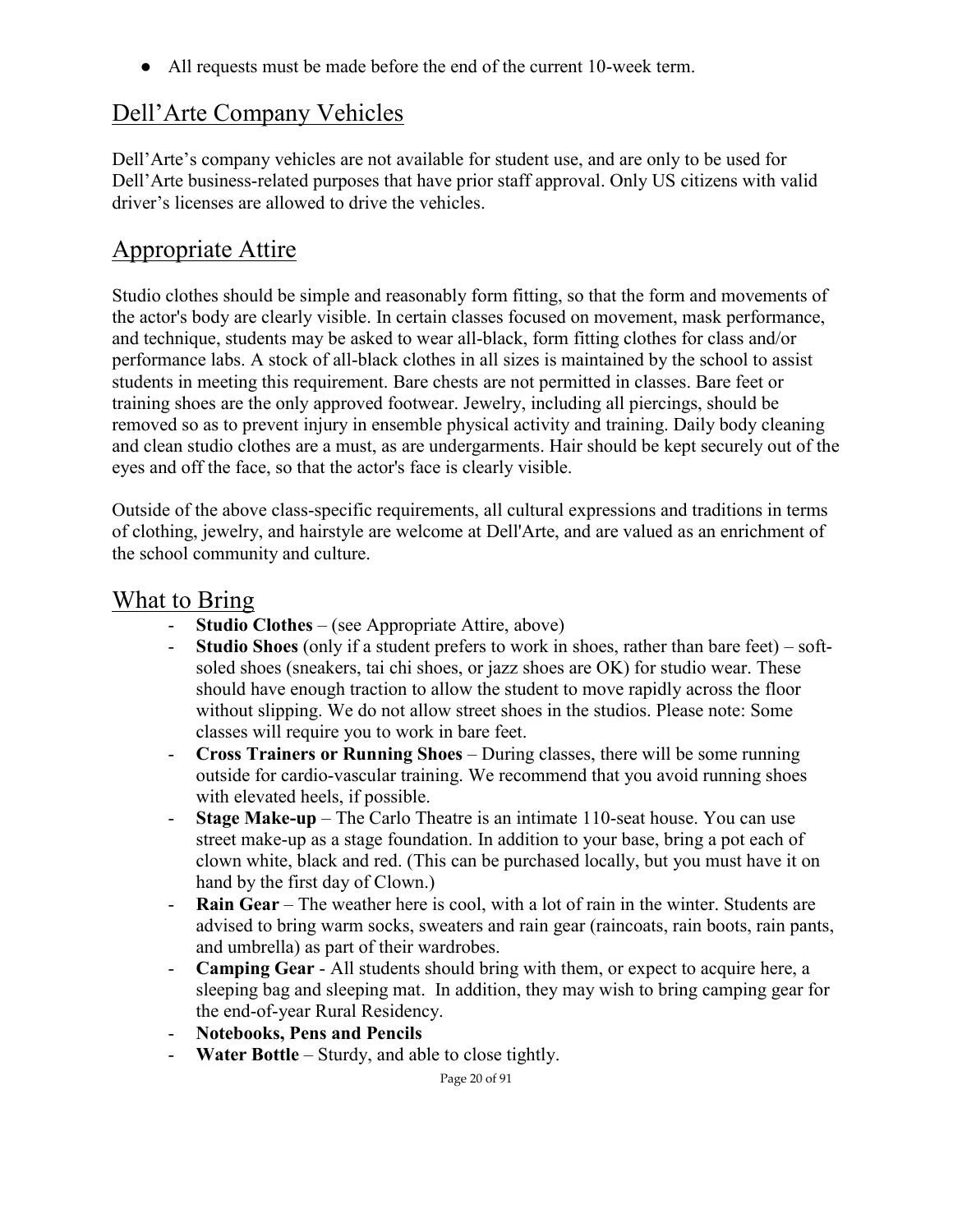- **Text** We ask that you come prepared with 10 lines of Poetic Text -- classical or contemporary, dramatic or lyrical. In addition to Voice class, a request for this text may come in other classes such as Alexander Technique, Play, or Movement. Text should be committed to memory such that there is no hesitation when you are asked to speak. **International students**: we are asking that you come prepared with these 10 lines of text in English, and there will also be times when you are encouraged to speak in your own language.
- **Songs** For Ensemble Singing, bring one song committed to memory that you can sing. These can be as simple as "Three Blind Mice."
- **Musical Instruments** We welcome all instruments. Every year a new student band forms and jam sessions abound.
- **Foreign Adaptors** If you come from another country, a plug adapter for the United States.

### **Recommended**

- **Example 1** For river swimming.
- **Water Shoes** For traversing the river. Old tennis shoes, "Barefoot" shoes, or closed-toed water shoes are okay.

### **What Not to Bring**

- **Pets** – The program is extremely time consuming, and pet-friendly lodging is difficult to find.

## Weekly Schedule

Weekly schedules of classes are posted on the central bulletin board in the Front Office and distributed to students. Students also have access to a Google Calendar that reflects all classes.

Classes generally run Monday through Friday from 9:00am-5:00pm with a 1.5-hour lunch break, with the exception of Nature Day (the second week of October) that runs from 6:30am-8pm. In the evenings, students spend 1-2 hours rehearsing or attending Colloquium. Classes generally do not run on the weekends. Exceptions include a mask-making preparation class (fall term, PTP), and performance weekends.

## English as a Second Language

Instruction in English as a Second Language is not offered at Dell'Arte International School of Physical Theatre. Students should have a working knowledge of the English language. Applicants should demonstrate this via an interview in English and by presenting most of the audition in English. The statement of purpose must also be written in English. Dell'Arte does not require the TOEFL exam.

### Visitors

Dell'Arte welcomes visitors to tour the campus and facilities. Visitors should check in at the front office. Our policy is that classes and student clubs are not open to casual observation by friends, family and the general public. We do allow class observation for prospective students and other visitors from the field, as arranged by the recruiting team, or by prior arrangement with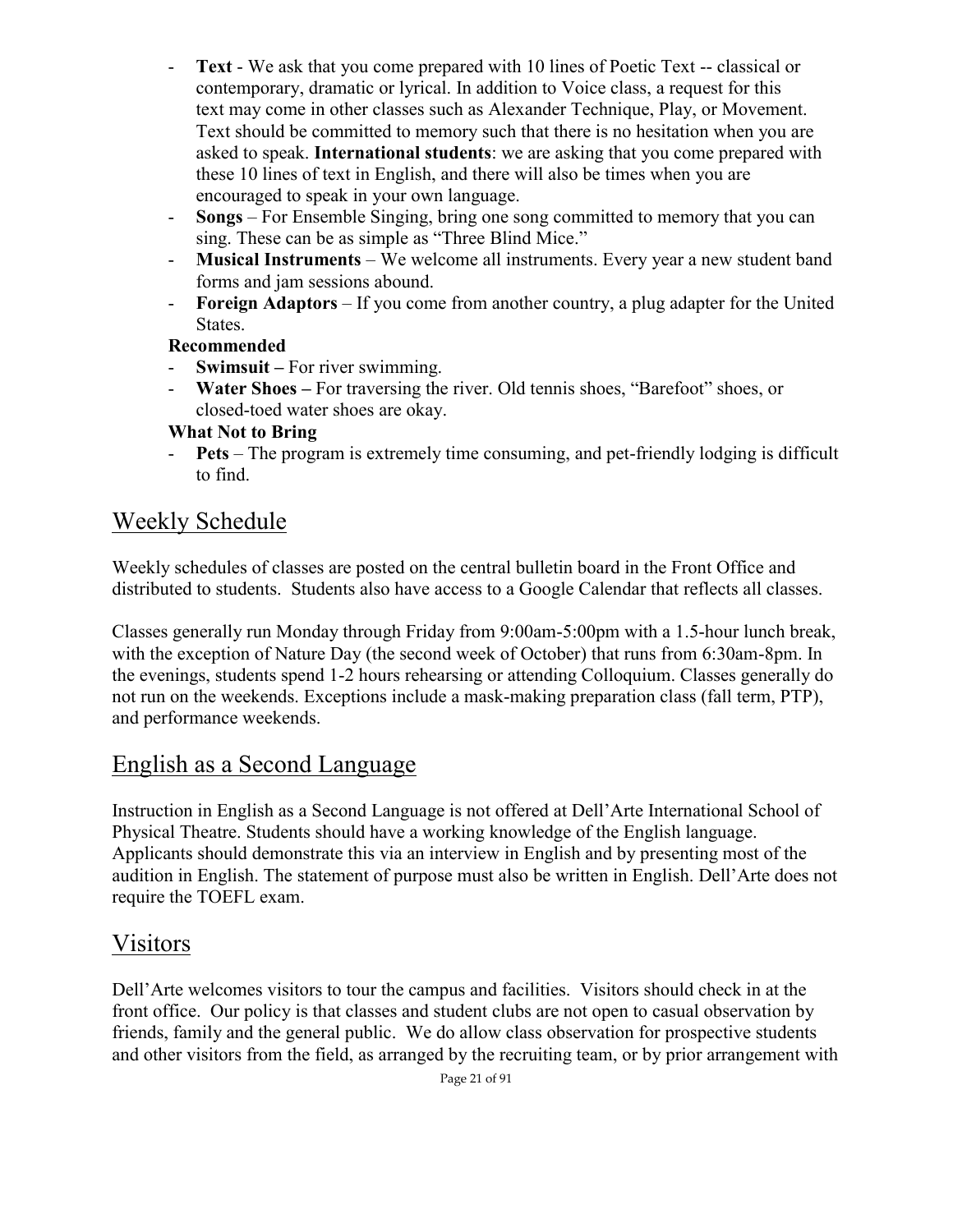the Faculty Chair and School Administrator. Dell'Arte faculty members, board members and staff are welcome to visit classes as well. All such classroom observation is at the discretion of the class instructor. Performance Labs are generally considered to be open for visitors to attend.

## Attending Productions

Students are required to attend at least 1 professional show outside of Dell'Arte International for each year they are a student here. School Administration will regularly inform students of upcoming professional performances at Center Arts, the performing arts center in Arcata.

Students may see all Dell'Arte Company and student shows in the Carlo Theatre for free provided there are seats available, with the exception of two yearly Company Cabarets. We are sometimes unable to offer free seats to students when guest artists are performing in house; however, there are often opportunities to usher for these events. Notification will come through weekly Community Meetings or via email from the School Administrator.

## Performance Opportunities

Performance opportunities are frequent. The PTP features the creation of devised work and inhouse presentations each week through the Performance Lab, as well as public performances at the conclusion of each style block and the Rural Residency.

Dell'Arte International does not produce performances by current students outside of the work of the School.

## Theatre in Community

In the spirit of "Theatre of Place," students collaborate with local communities and explore the beauty of our local environment throughout the year.

The PTP year of study culminates in a 10-day Rural Residency, during which the class camps in a remote community, in naturally spectacular locations, teaching, working with community members, and ultimately devising a piece of site-specific theatre as a gift for their host community.

Every PTP student at Dell'Arte is also required to fulfill a 12 hours of community service in order to graduate.

Community service hours must be fulfilled with an organization outside of Dell'Arte International, as their intention is to foster exchanges and learning between Dell'Arte students and the larger Humboldt County community. A few of the many past collaborations include: serving breakfast at the local Grange hall, clowning for children at an elementary school fundraiser, and planting native flora in a marsh restoration project.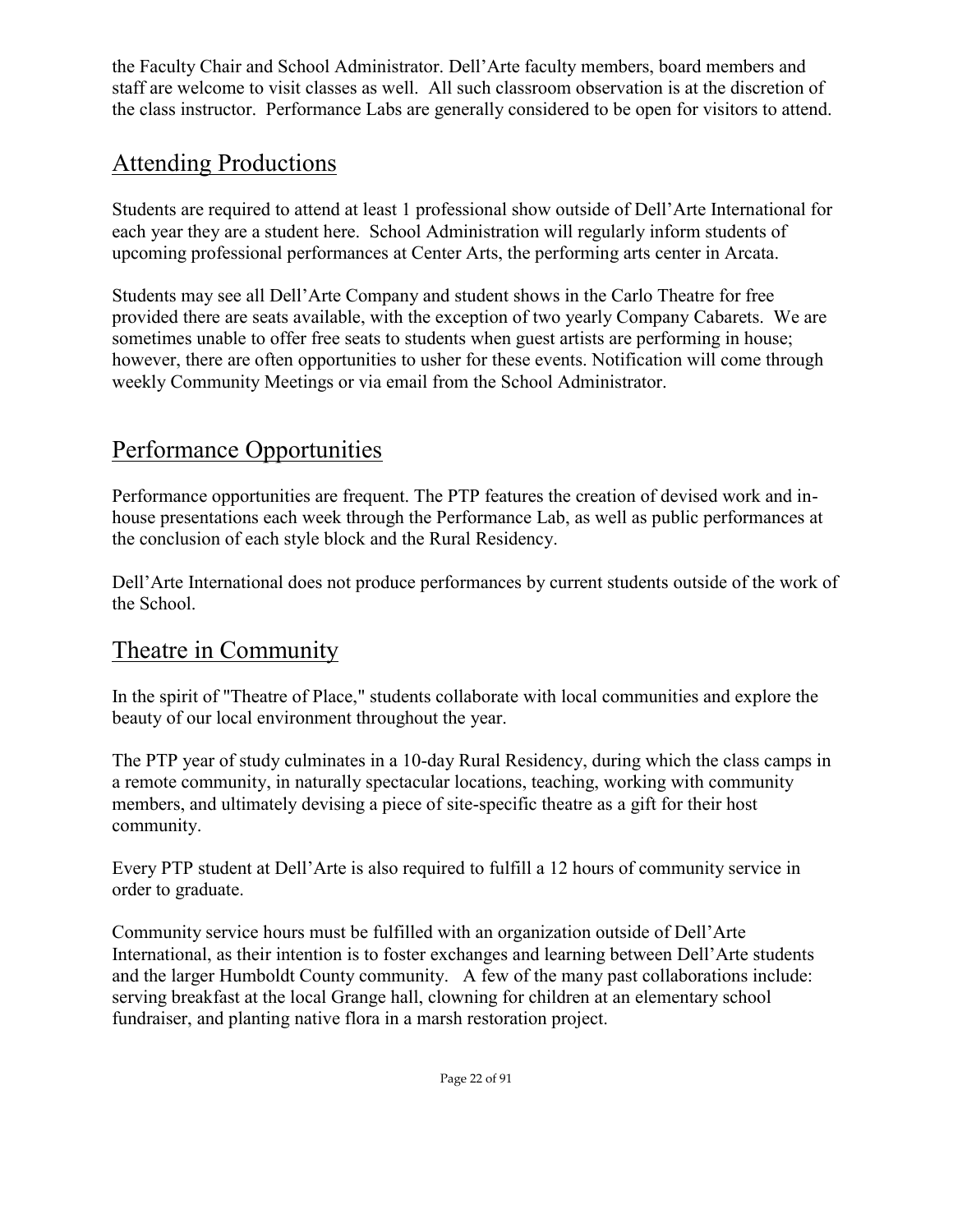## Administrative Communication

Most communication from the School Administrative Office will occur via email, so students are encouraged to check their email regularly. The School Administration also frequently uses Google Suite (Google Documents, Google Forms, and Google Sheets) in order to facilitate communication and sharing of information within the school. If a student has any difficulties accessing or familiarizing themselves with these platforms, please contact the School Administrator. Communication may also be via phone, written notice, or in person during class or weekly community meetings.

There are two computers available in the River Campus, and two computers available in the Main Campus for student use.

## Housing

Students are solely responsible for securing their own housing. Dell'Arte does not guarantee or place students, nor have dormitories, but rather assists them in securing their own housing within the community. Students should try to find housing in Blue Lake. Although students can look for housing in Arcata and McKinleyville, those options are only viable if a student owns a vehicle or has regular access to one. We do not recommend that students look for housing outside of Blue Lake, Arcata, or McKinleyville - as all other towns are quite far. Housing can be difficult to find in this area and may take weeks.

Dell'Arte does provide lists of current landlords they are aware of who are willing to consider students as renters. Students usually pay rent between \$525 and \$950 per month. Utilities are generally not included and will cost on average another \$70-\$120 per month. Please include expenses such as cleaning deposits, utility deposits, first and last month's rent and set-up housekeeping costs in your first month's budget.

It is against city ordinance to live in a vehicle on a city street and there are no residential campsites or RV Parks within the vicinity of Blue Lake.

Dell'Arte manages one housing option available to a limited number of students, called the "Hotel". Located at 211 South Railroad in Blue Lake, it has 9 bedrooms, 2 full bathrooms and 1 bathroom with shower and sink. All rooms include a bed (with bedding provided), a dresser, desk and a lamp. There is a very large fully-equipped kitchen, including 2 refrigerators, a microwave and a dishwasher. There is no living room. All utilities, Wi-Fi, and garbage pickup is included. There is no landline phone so we recommend a cell phone. NO PETS - NO SMOKING ALLOWED.

Monthly Rent: \$525 Refundable Security Deposit: \$975 Total move-in cost for the "Hotel" is \$1500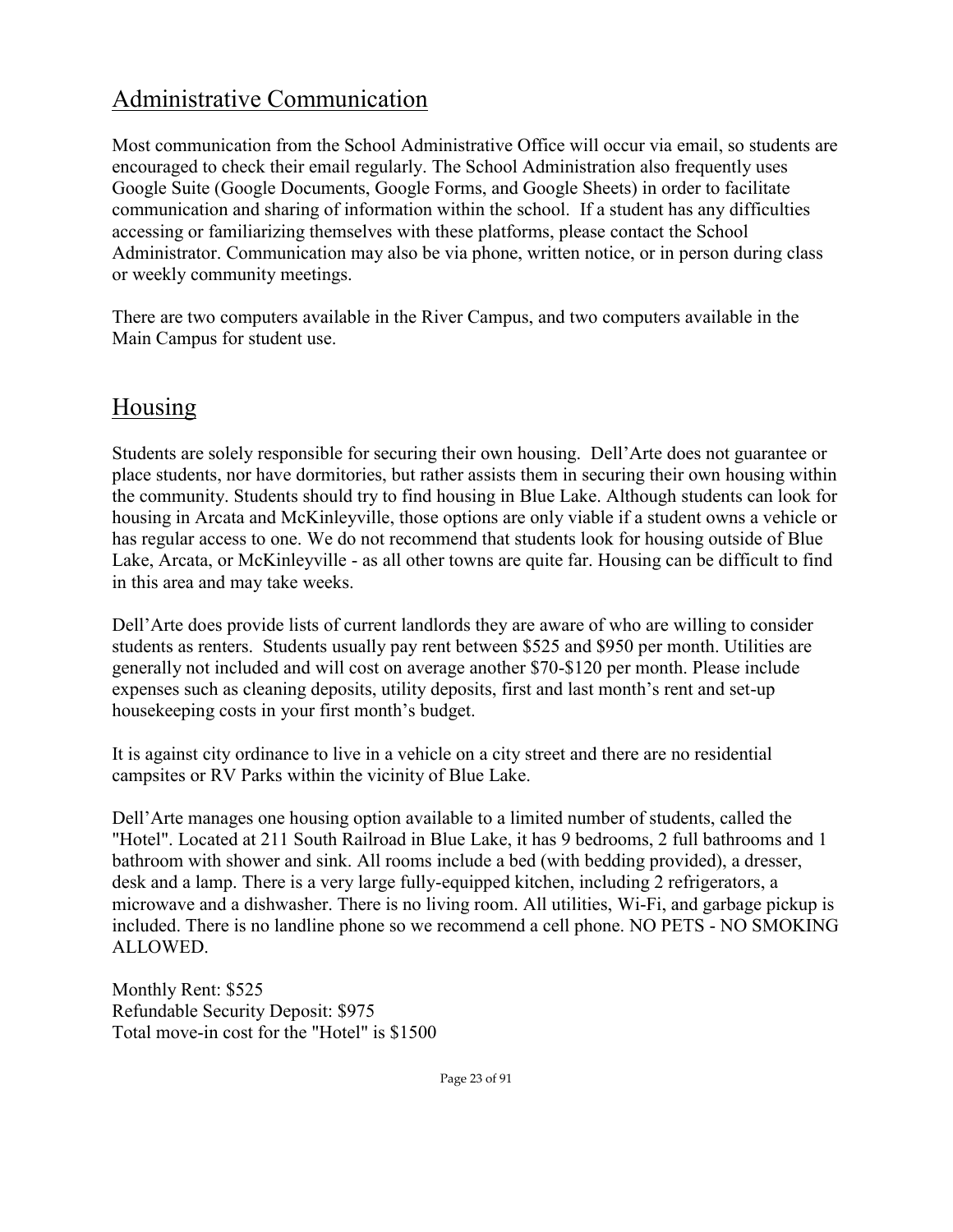Upon departure, if there has been no damage to the property, we will refund the security deposit. Please note that all students must move out of the "Hotel" within 2 days of graduation.

If a student enjoys living with a lot of people, the "Hotel" can be the perfect place. Keep in mind, however, that several people share the kitchen and bath spaces, so everyone does their fair share of cleaning. A live-in Student Resident Manager ensures that everyone keeps the Hotel a functioning home. Benefits for the Resident Manager include discounted monthly rent. If a student is interested in living at the Hotel or wants to be the Resident Manager, they can contact Jo Pritchett (707) 668-5663 x 130 or jo@dellarte.com for more information.

### **Other Housing Contacts:**

Housing Humboldt – www.housinghumboldt.org –  $(707)$  826-7312 Hooven Property Management  $-www.hooven property.com - (707) 825-7368$ Humboldt Property Management  $-$  www.humboldtrentals.com  $-$  (707) 825-1515 Bode Properties  $-$  www.bodepropertymanagement.com  $- (707)$  445-2020 Real Property Management  $-$  www.rpmeureka.com  $-$  (707) 444-3835  $Craigslist Humboldt - humboldt.craigslist.org$ 

## Campus Safety

### **Crime**

As a two-building campus in a small, rural town, crime has not been a problem at Dell'Arte or in the surrounding community, except for occasional petty theft and vandalism. As a small community, we share the responsibility together with our neighbors to protect and care for each other. Though Blue Lake is a predominantly white town, there have been no incidences of violence or harassment of our students, staff or faculty of color. Dell'Arte partners proactively with the Humboldt County Sheriff's Department to ensure that our students will be protected and served in this community. Dell'Arte is committed to being allies and co-conspirators for our students. We will not tolerate any discrimination or harassment based on race, gender, identity, sexual orientation or religion. While we may not have had any incidences, we are vigilant to ensure they do not arise. We are committed to supporting and protecting our community.

Each year, Dell'Arte issues an annual report about safety and security programs and crime statistics as part of compliance with The Jeanne Clery Disclosure of Campus Security Policy and Campus Crime Statistics Act ("Clery Act").

The Clery Act requires all public and private postsecondary institutions that participate in federal Title IV student financial assistance programs to:

- publish an annual report every year by October 1 that contains three years of campus crime statistics and certain campus security policy statements;
- disclose crime statistics for the campus, public areas immediately adjacent to campus, and certain non-campus facilities. The statistics must be gathered from local law enforcement, and Dell'Arte employees who have "significant responsibility for student and campus activities;"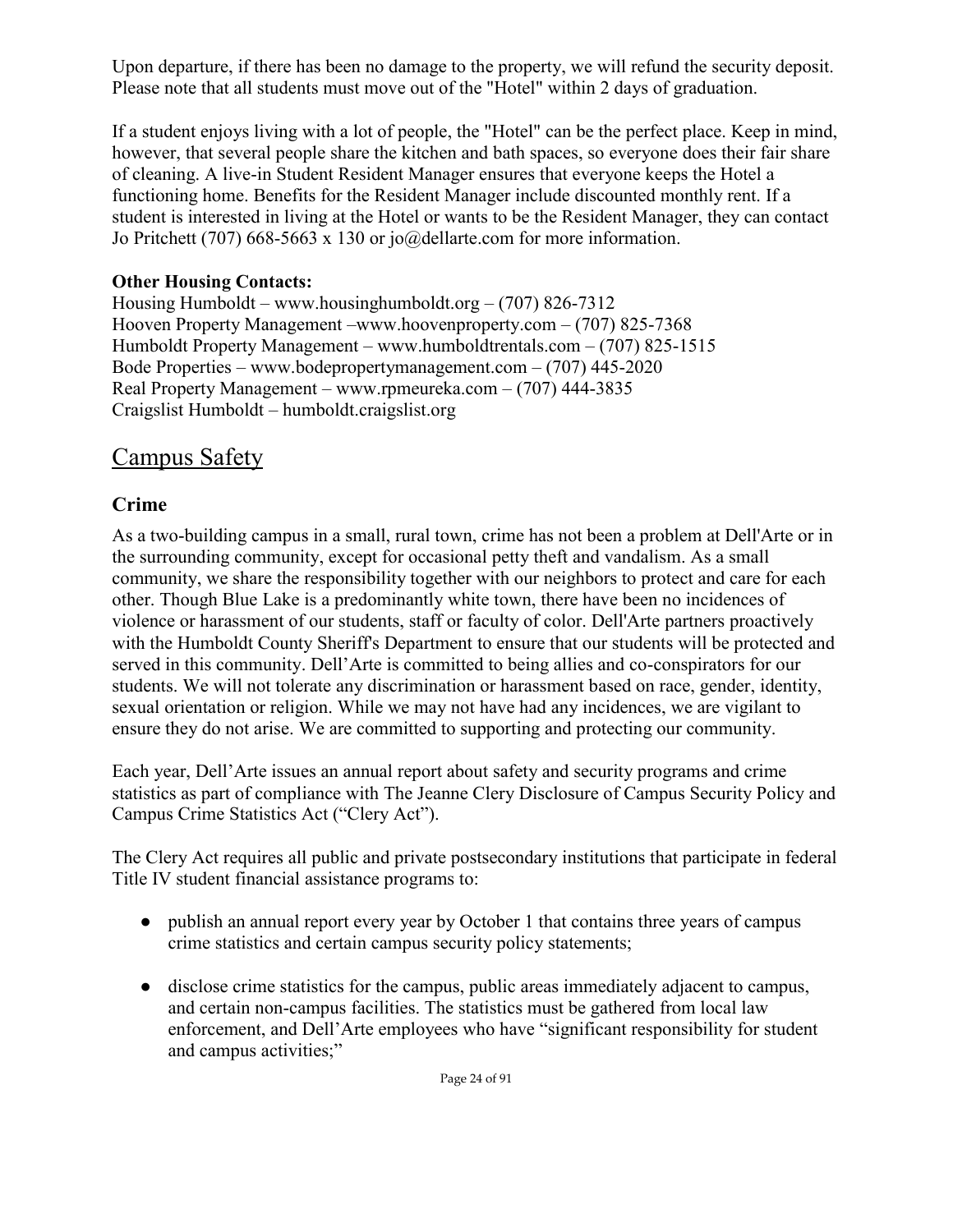- provide "timely warning" notices of those crimes that have occurred and "pose an ongoing threat to students and employees;"
- $\bullet$  disclose in a public crime log "any crime that occurred on campus;" and
- disclose any agreements with state and/or local law enforcement

A copy of this data is available to prospective students and employees, at any time, by request to the School Administrator.

Crimes or other emergencies should be reported in a timely manner to the School's Administrative Office during working hours. During afterhours or off hours, the school administration should be notified via cell phone. (Every student receives a wallet card with staff to contact in case of emergency. The staff emergency phone tree is posted in all buildings.)

While the small town of Blue Lake does not have its own police department, the city has contracted with the Humboldt County Sheriff's Department for police services. The Sheriff's Department currently provides 24 hour coverage.

There are 2.5 assigned Deputies for our town: Seth Crosswhite, Bang Cao and Nate Cumbow.

### **For emergencies dial 911.**

### **For non-emergencies please contact Sheriff dispatch at 707-445-7251.**

If you are the victim of a crime and do not want to pursue action with the criminal justice system, you may still want to consider making a confidential report. With your permission, the School Administrator can file a report on the details of the incident without revealing your identity to comply with your wish to keep the matter confidential, while taking steps to ensure the future safety of yourself and others. Reports filed in this manner are counted and disclosed in the annual crimes statistics for the institution. If the nature of the crime includes sexual abuse or child abuse, the School Administrator will be required to report the crime to the local law enforcement agency.

In the event that a situation arises that, in the judgment of the School Administrative Office and/or the local law enforcement agency, constitutes an ongoing or continuing threat, the School Administrator will issue a "timely warning" to Dell'Arte students, faculty and staff via email and posted statements on official school bulletin boards.

### **Campus Law Enforcement Issues, Activities and Programs**

Our small size, the absence of any serious local crime and the close proximity of local law enforcement result in no need for campus police. Incoming students and new employees receive a mandatory orientation on existing security procedures and resources, and are reminded whenever failure to observe procedures is noted. Emergency and evacuation policies are updated every year and are posted on school bulletin boards.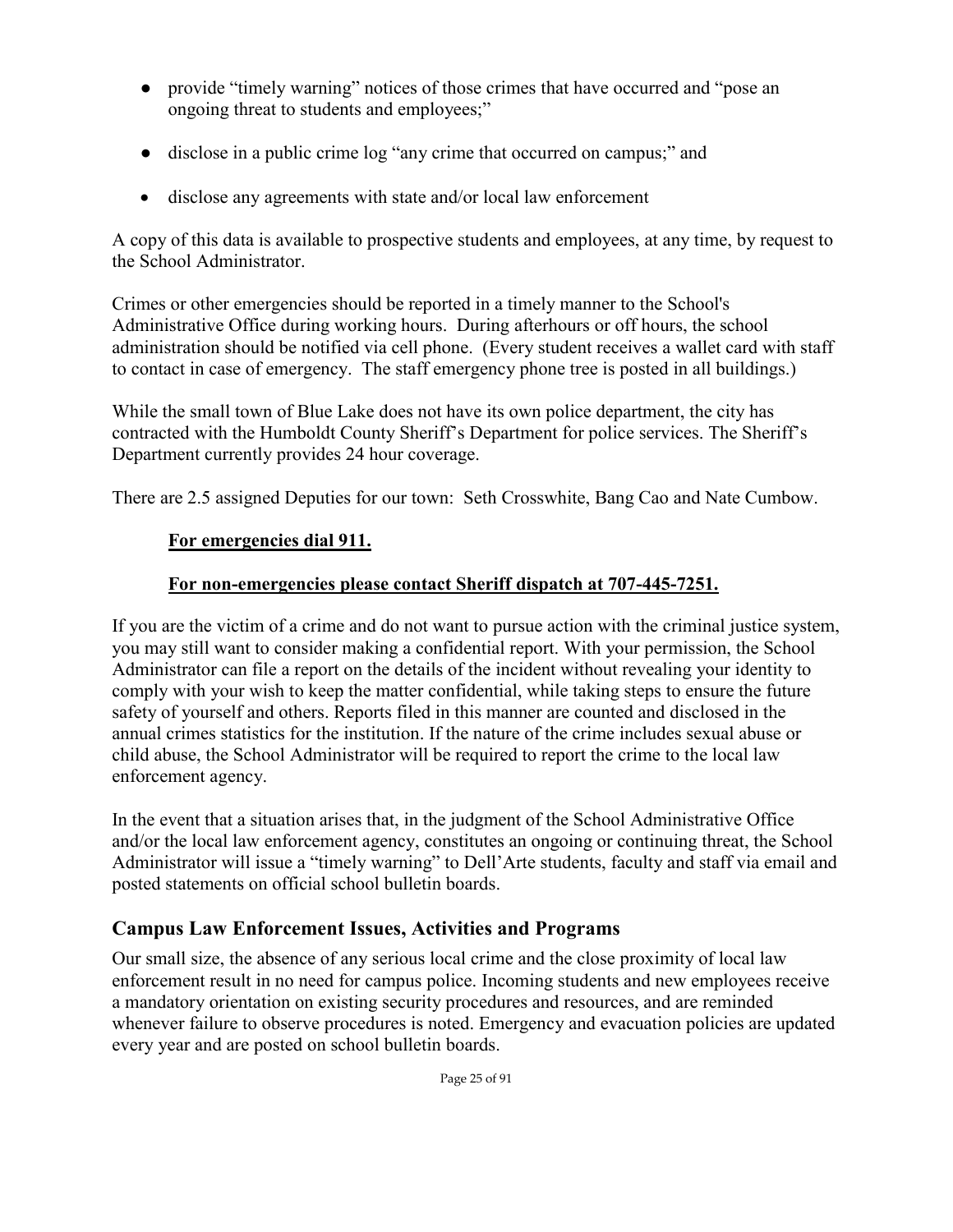Dell'Arte offers informational lectures in crime prevention and sexual assault prevention upon request with the assistance of local law enforcement officials and other local professional resources.

If the School Administrative Office receives confirmation from the local law enforcement agency of a significant emergency or dangerous situation involving an immediate threat to the health and safety of the full community of students, faculty or staff, federal law requires that the Dell'Arte School Administrative Office, without delay, take into account the safety of the Dell'Arte community, determine the content of the notification and how much information is appropriate to disseminate at a given point in time, and inform the community immediately in the most efficient way appropriate to the situation, unless issuing a notification will, in the professional judgment of the local law enforcement, compromise efforts to assist a victim or to contain, respond to, or otherwise mitigate the emergency. If the local law enforcement deems it necessary, Dell'Arte will assist them in informing the greater Blue Lake community of an emergency via the methods they suggest.

Dell'Arte students, faculty and staff are provided guidance about the direction they should travel for short term building evacuations. In the unlikely event of a long-term evacuation, Dell'Arte students, faculty and staff will be directed to a safe location. The School Administrative Office does not tell the Dell'Arte community in advance about the designated locations for long-term evacuations because those decisions are affected by time of day, location of the building being evacuated, the availability of the various designated emergency gathering locations, and other factors such as the location and nature of the threat. Dell'Arte follows the Humboldt County Emergency Operations Plan found at http://co.humboldt.ca.us/sheriff for emergency response and evacuation procedures and tests the procedures at least once per calendar year.

### **Missing Student Notification Procedures**

Dell'Arte does not provide on-campus student housing facilities and, as such, is not required to maintain student notification procedures. However, if a student is believed to have been missing for 24 hours, faculty, staff and students are advised to alert the School's Administrative Office who will then file a report with the local law enforcement agency. If the student has been determined missing by local law enforcement, the School Administrator will notify the student's emergency contact, as listed on his or her confidential Health Questionnaire form (or the Alternative Emergency Contact Information Form, if applicable), within 24 hours. Student confidential contact information is kept in a locked, fire safe filing cabinet accessible only by authorized School Administration officers and will be used only in case of emergencies.

### **Campus Fire and Earthquake Safety**

Incoming students and new employees will receive an orientation as to the location of emergency exits and fire extinguishers, and emergency evacuation routes are posted in every room of the Dell'Arte facilities. Students must not block fire exits with personal items. To prevent a fire or other emergency, students are advised to turn off all lights and heaters and close windows and doors when leaving classrooms. Dell'Arte conducts at least one fire and earthquake drill per calendar year. During the drill, occupants practice drill procedures and familiarize themselves with the location of exits and the sound of the fire alarm. A member of the School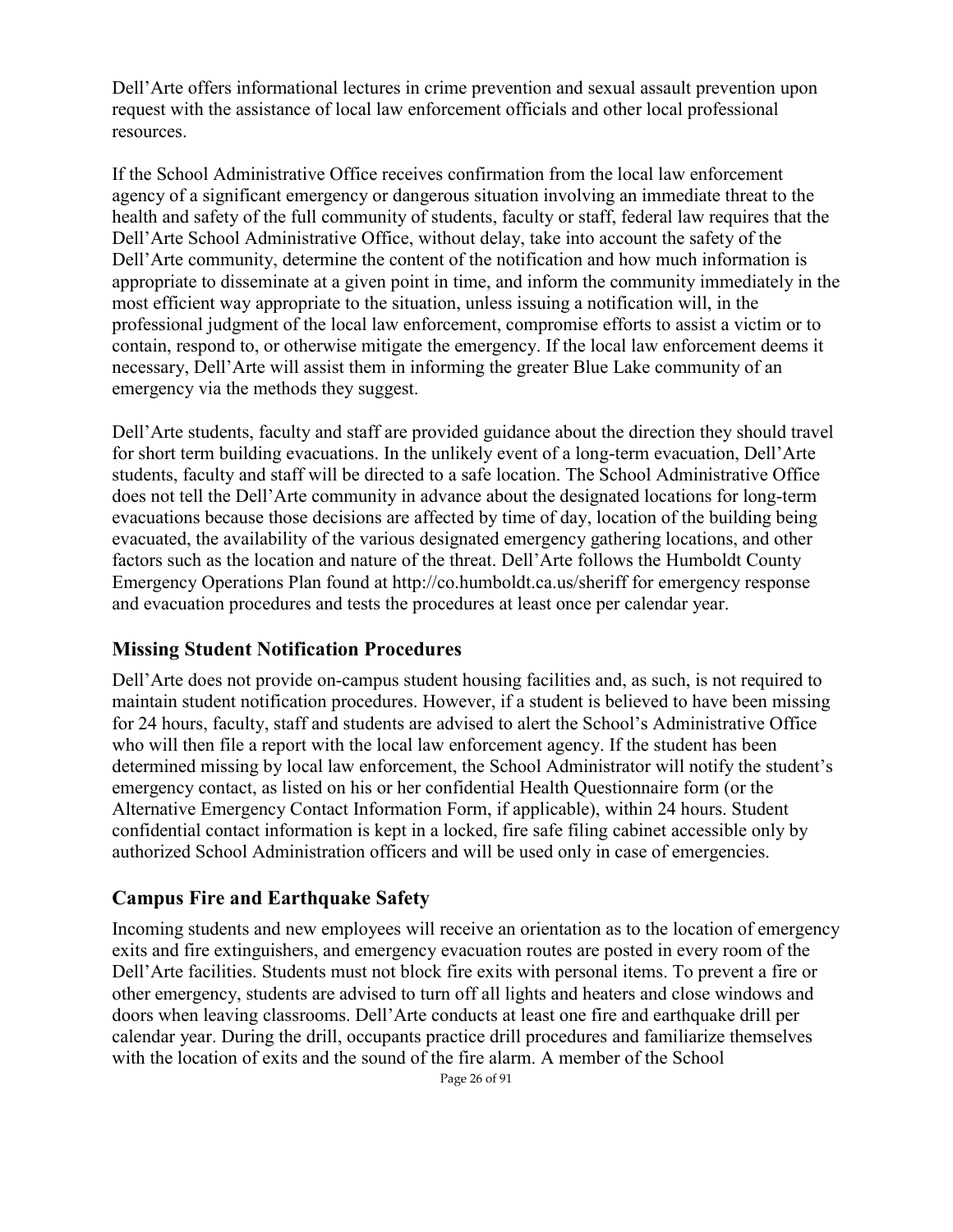Administrative staff conducts a short "debriefing" after the evacuation drill with all participants to assess the procedures and provide further education, if necessary. The staff member will evaluate the drill in a written report, available in the School's Administrative Office upon request.

Fire emergencies should be reported in a timely manner to the School's Administrative Office during working hours and to the Blue Lake Fire Department and/or School Administrators' homes after hours as appropriate. The School Administration reviews fire safety each year and implements improvements if determined necessary.

## Safe Workplace

Dell'Arte is dedicated to a workplace that is creative, productive and beneficial to all. Physical assault such as hitting, tripping, or kicking will not be tolerated. Verbal assault or harassment, including sexual assault or harassment and racial assault or harassment, will not be tolerated. Violation of this policy can be grounds for dismissal of an employee, student, volunteer, officer or member of the Board of Directors.

Each staff member, student, volunteer or visitor has the absolute right to object to what he or she feels is physically or verbally abusive behavior.

Any person who feels this policy has been violated is urged to bring the circumstances to the attention of a member of the faculty or staff, who then must bring the reported issue or circumstance(s) to the Managing Director (Alyssa Hughlett) or the Human Resources Manager (Melinda Pedersen, Evenstar HR. Students, Staff, and Faculty, are also encouraged to take complaints to the Board of Directors if they do not have good faith or trust in Management heads. Dell'Arte International School also actively maintains a Title IX policy which applies to all persons working and studying at the organization. The Title IX policy outlines the procedures for complaints and defines the basis for sex and gender misconduct.

### **Physical Contact and Movement Training**

Standard actor training includes physical contact between teacher and student, student and student, and student and self. Touch may be used to facilitate:

- Breathing and sound production
- Improved alignment
- Identification and release of habitual holding patterns and areas of tension
- Increased flexibility, mobility and strength
- Deepening of an emotional, physical or vocal response

There is not a context for touch of sexual organs between faculty and students as part of the training at Dell'Arte.

If a student has an injury, chronic condition, or an area of sensitivity or pain, they should notify the instructor at the conclusion of the first class meeting.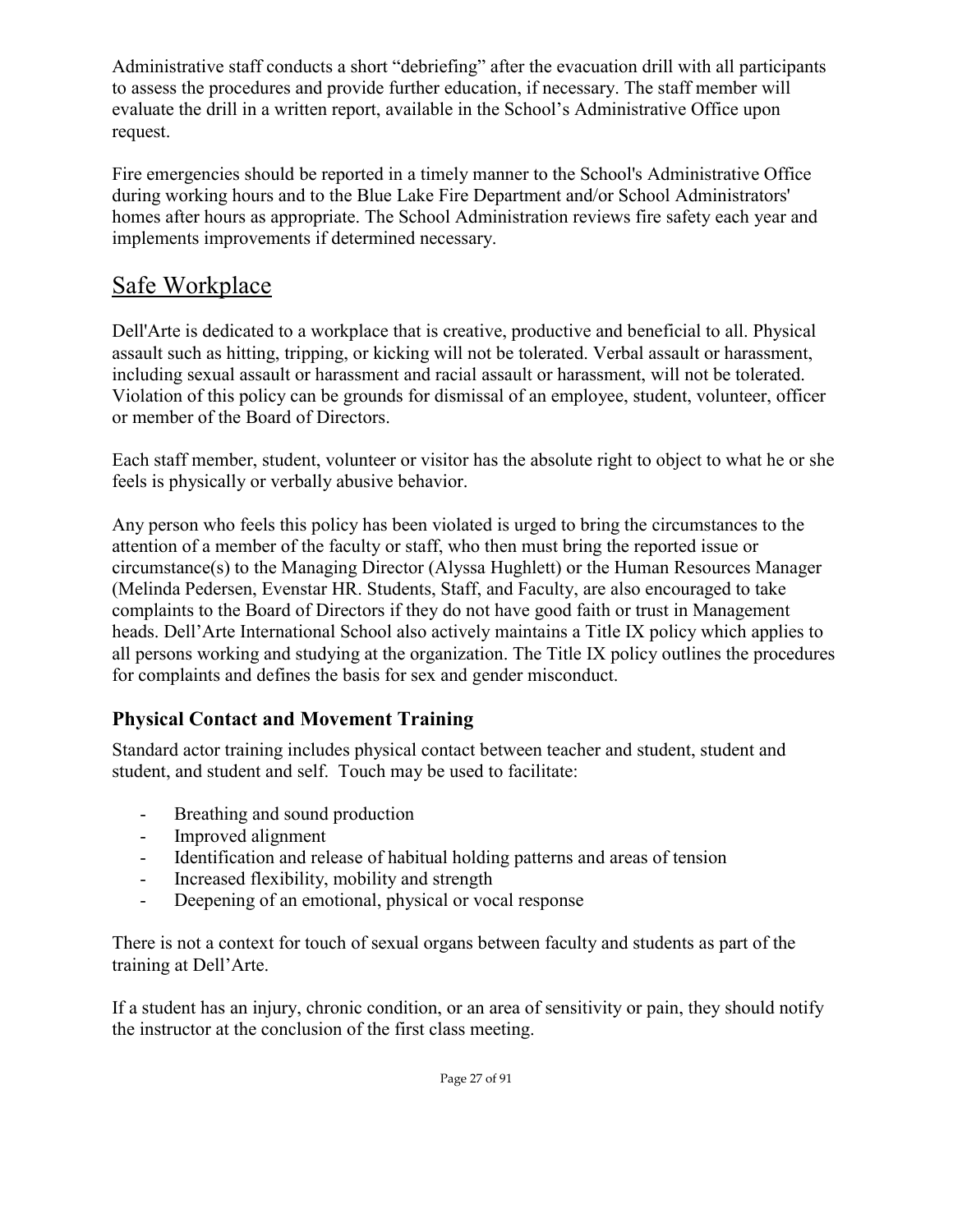If a student is uncomfortable with any physical contact that occurs as part of their training, the student may say "STOP" or move away from the contact in order to end it. A REQUEST TO CEASE ANY PHYSICAL CONTACT WILL HAVE NO EFFECT ON THE STUDENT'S GRADE. If a student feels comfortable doing so, they should immediately inform the instructor or classmate of their discomfort, or wait until after class, whichever the student prefers. In the event that the student is not comfortable speaking directly with another student or instructor about their discomfort with a particular form of contact, they may feel free to contact the School Administrator and/or the Faculty Chair at any time. The School Administrator and the Faculty Chair will bring the student's concern to the Collective Leadership Council (the governing committee of Dell'Arte) for investigation, deliberation, and setting an appropriate course of action.

A signal to stop physical contact is not necessarily an implication of impropriety. Students and faculty agree to a "no questions asked" policy of ceasing physical contact immediately upon request to do so.

### **Non-Discrimination Notice**

Dell'Arte Inc. does not discriminate on the basis of race, color, national origin, gender identity, disability, religion, sexual orientation, or age in its programs and activities.

Title IX of the Educational Amendments of 1972, and other federal and state laws, prohibit discrimination on the basis of sex, gender, or sexual orientation in employment, as well as all educational programs and activities operated by Dell'Arte (both on and off campus), and protect all people regardless of their gender or gender identity from sex discrimination, which includes sexual harassment and violence.

The following person has been designated as the Title IX Coordinator to handle inquiries regarding the non-discrimination policies:

Tawny Foskett PO Box 816 131 H Street Blue Lake CA 95525 707-668-5663 tawny@dellarte.com

### **Student Conflict Support & Student Complaint Process**

Training and practice in conflict-resolution, nonviolent communication, and mediation is offered to students and faculty on an ongoing quarterly basis. Peer-to-Peer mediation and Faculty Mediators are identified, trained, and supported through professional services and resources throughout the year. Dell'Arte is committed to addressing "fear of open conflict" which is one of the characteristics of White Supremacy Culture, and equipping students with intercultural models and methods for resolving and transforming conflict, whether that is in artistic or interpersonal disputes. A current list of independent and outside mediators is available for any student, faculty, or staff member who is requesting a conflict-resolution process.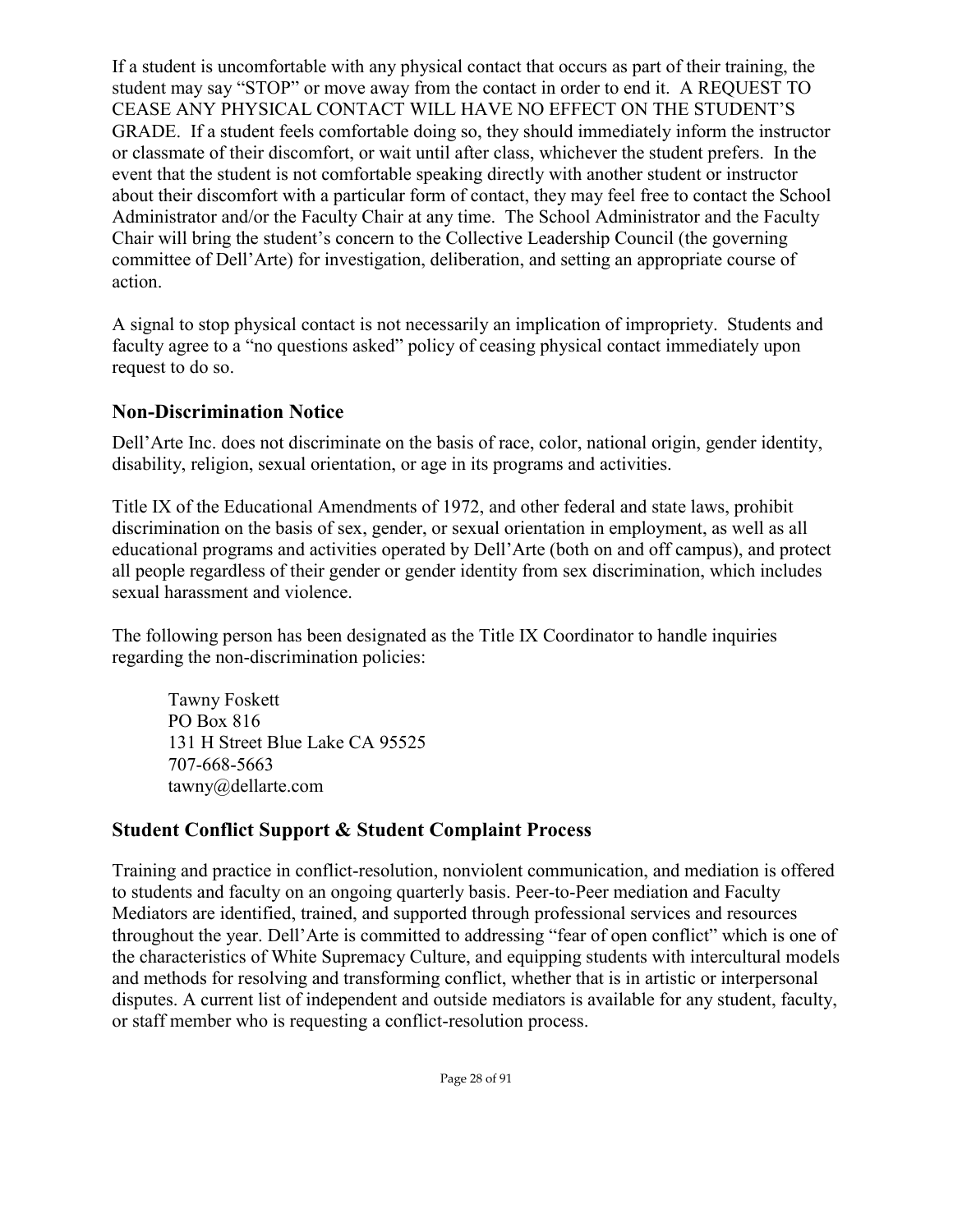There are two tiers of support available for students who experience conflicts with which they need assistance in the course of their training at Dell'Arte:

### **Student Advocates**

The Student Advocates are faculty/staff members who serve as a semi-confidential first resource if a student is experiencing a problem with a fellow student which they cannot, for whatever reason, resolve through direct communication with the person in question.

#### **In 2021-22 the Student Advocates are:**

Elizabeth Colón Nelson: elizabeth@dellarte.com Jess Huyghebaert: jess@dellarte.com

### **Conflict Support Counselors**

If a student experiences a problem with a faculty or staff member, or with a Dell'Arte volunteer or board member with which they need assistance, advice and support in resolving the conflict can be supported by two non-faculty staff members, designated as Conflict Support Counselors for this purpose each year.

### **In 2021-2022 the Conflict Support Counselors are:**

Alyssa Hughlett (Managing Director): alyssa@dellarte.com Janessa Johnsrude (Prison Arts Program Director) janessa@dellarte.com

If a problem is not resolved through a Student Advocate or Conflict Support Counselor to the student's satisfaction, the student may use the "Student Complaint Form" to file a formal written complaint with the School Administrator, who will then bring the student's complaint to the the Managing Director for investigation and determination of an appropriate course of action. The institution, shall, within ten (10) calendar days of receiving the Complaint Form, provide the student with a written response, including a summary of the institution's investigation and disposition of it. If the specific relief requested by the student is rejected, the response shall include the reason for the rejection.

If a student has any complaints, questions, or problems, which cannot be resolved with the school, the student should write or call:

Bureau for Private Postsecondary Education 1747 N. Market Blvd. Suite 225 Sacramento, CA 95834 P.O. Box 980818 West Sacramento, CA 95798-0818 Phone: (916) 574-8900 Fax: (916) 263-1897 Toll Free: (888) 370-7589 Website: http://www.bppe.ca.gov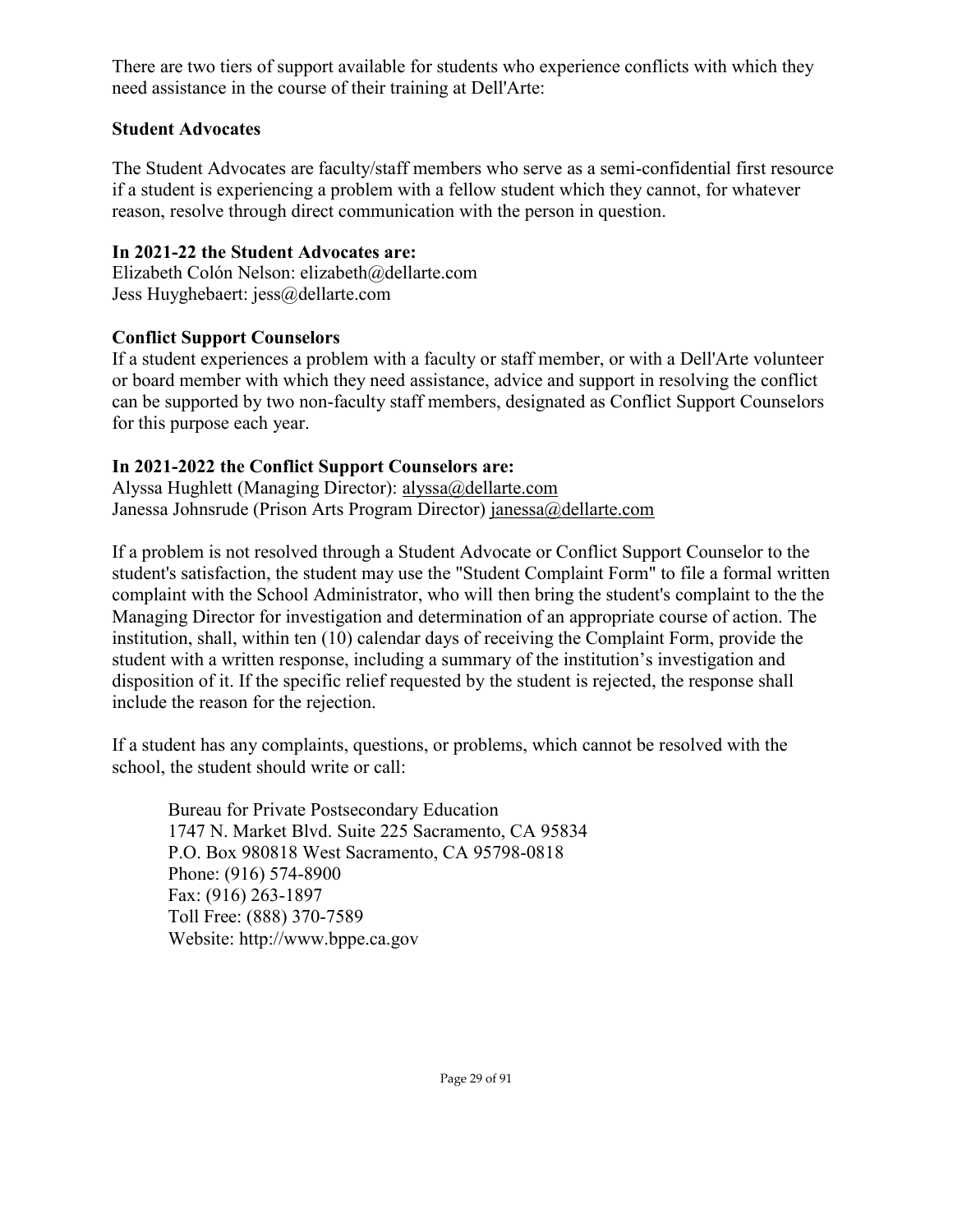# Sexual Assault and Other Intimate Partner Violence Prevention and Response Procedures

In accordance with the VAWA (Violence Against Women Act) Amendment to the Clery Act, Dell'Arte offers resources and prevention programming for sexual assault and other intimate partner violence, as defined by VAWA to mean "any physical, sexual, or psychological harm against an individual by a current or former partner or spouse of the individual," including domestic violence, dating violence, and stalking.

Dell'Arte offers general information on the definition of consent in sexual relationships, reporting sex offenses, bystander intervention, and risk reduction at mandatory student and employee orientations. Every October, all students and employees receive and review the *Dell'Arte International Sex/Gender Harassment, Discrimination and Misconduct Policy and Procedures*.

Resources and crisis lines for victims of sexual assault and other intimate partner violence can be found on the list of Mental Health Resources in the Student Handbook and posted on official school bulletin boards.

If a student is a victim of sexual assault or an offense of other intimate partner violence at this institution, the first priority should be to get to a place of safety. The student should then obtain necessary medical treatment. Time can be a critical factor for evidence collection and preservation. Ideally, the student should not wash, douche, use the toilet, or change clothing prior to a medical/legal exam.

Sexual assault and offenses of other intimate partner violence that happen on or off campus should be reported directly to the School Administrative Office and/or the local law enforcement agency. The School Administrative Office will assist in contacting the local law enforcement agency if requested by the student. Filing a police report will not obligate the student to prosecute, nor will it subject the student to scrutiny or judgmental opinions from the officers. Filing a police report will ensure that the student receives the necessary medical treatment and tests at no expense to the student, provide the opportunity for collection of evidence helpful in prosecution, which cannot be obtained later, and ensure the student has access to mental health and counseling resources available to them.

If the perpetrator is a student, employee, or volunteer of Dell'Arte, the victim can choose to pursue school disciplinary action regardless of the choice to pursue criminal action. A detailed description of this process can be found in the *Dell'Arte International Sex/Gender Harassment*, *Discrimination and Misconduct Policy and Procedures*.

In accordance with the "Campus Sex Crimes Prevention Act," of 2000, which amends the Jacob Wetterling Crimes Against Children and Sexually Violent Offender Registration Act, the Jeanne *Clery Act* and the Family Educational Rights and Privacy Act of 1974, Dell'Arte International School of Physical Theatre is providing a link to the California State Police Sex Offender Registry. This act requires institutions of higher education to issue a statement advising Dell'Arte students, faculty and staff where law enforcement information provided by a State concerning registered sex offenders may be obtained. It also requires sex offenders already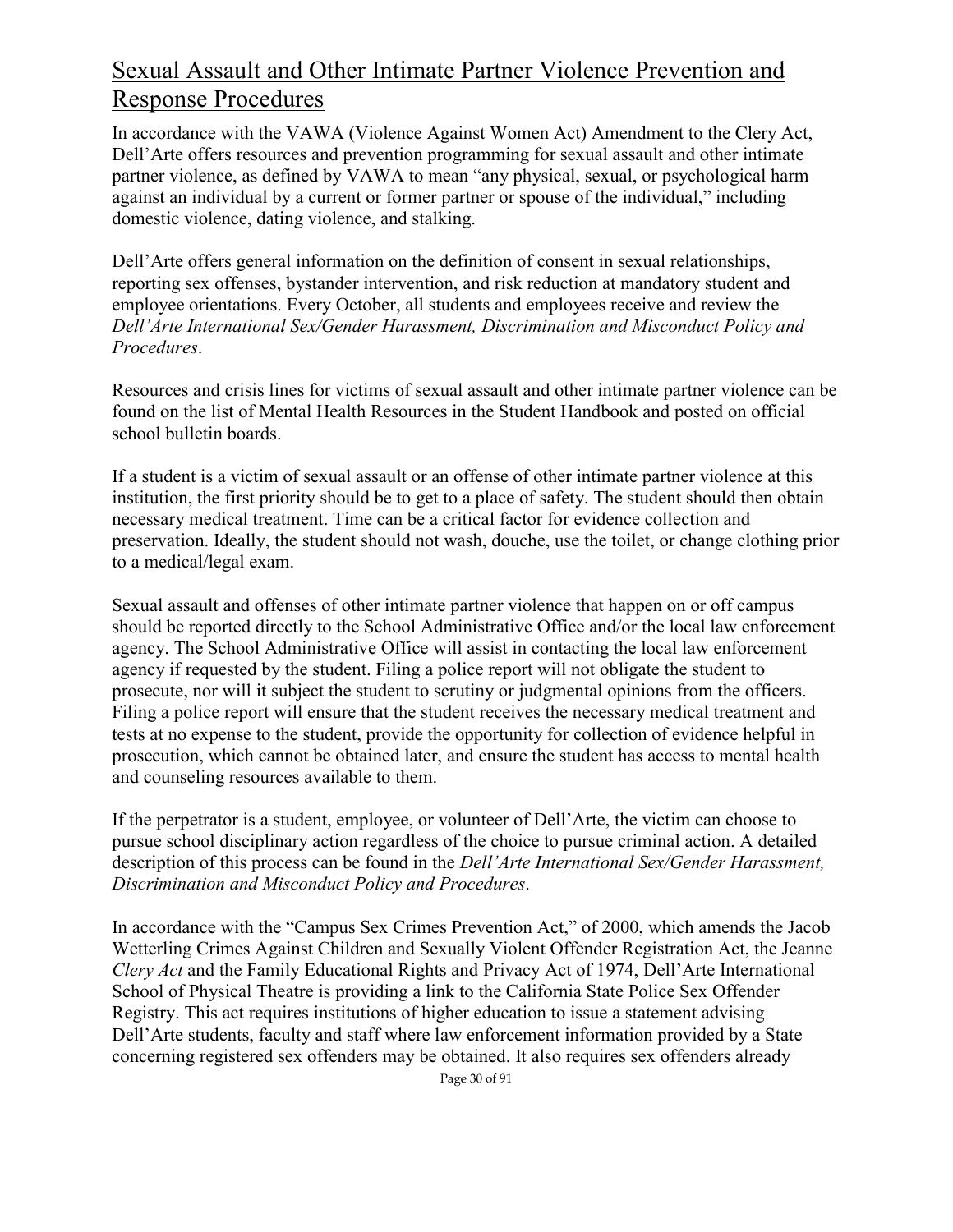required to register in a State to provide notice of each institution of higher education in that State at which the person is employed, carries a vocation, or is a student. Under California state law, some sex offenders are not subject to public disclosure, so they are not required to register with local law enforcement. Information on sex offenders required to register with local law enforcement under California's Megan's Law can be found at: http://www.meganslaw.ca.gov/. *The information on this website is made available solely to protect the public. Anyone who uses this information to commit a crime or to harass an offender or his or her family is subject to criminal prosecution and civil liability.*

# **IV. FINANCIAL INFORMATION**

## PTP Tuition & Fees, 2021-2022

This program begins with orientation on Saturday, October 2, 2021 and ends with graduation on Sunday, June 12th, 2022. It consists of 990 clock hours of class work over a period of 37 weeks. Tuition and fees total \$15,400 for the PTP. This includes a \$100 non-refundable registration fee and a \$400 deposit, which are due 4 weeks within signing the Enrollment Agreement. The \$400 Refundable Deposit will be used to cover any charges the student incurs due to: lost or damaged library books, lost or damaged props, costumes, masks, and scenic elements, any damage to Dell'Arte grounds and property, and any Tuition and Fees outstanding invoices at the time of graduation. If the student does not incur any of these charges, the refundable deposit will be returned in full upon the student's graduation from the program.

All Tuition and Fees are due by September 1st unless the student is a recipient of Federal Financial Aid, in which case payments are due when aid funds are disbursed. If costs will exceed the amount of Federal Financial Aid for which a student is eligible, the excess amount is due by September 1st.

### **TOTAL COSTS FOR THIS COURSE ARE:**

| <b>Item</b>                          | <b>Due Date</b>   | Amount   |
|--------------------------------------|-------------------|----------|
| <b>Registration Fee</b>              | February 9, 2021  | \$200    |
| Refundable Deposit                   | February 9, 2021  | \$400    |
| Tuition                              | September 1, 2021 | \$16,600 |
| <b>Student Activity Fee</b>          | September 1, 2021 | \$350    |
| <b>Student Wellness Fee</b>          | September 1, 2021 | \$100    |
| <b>Student Tuition Recovery Fund</b> | N/A               | \$41.50  |
| <b>TOTAL OWED:</b>                   |                   | \$17,650 |

#### **Description of Fees:**

The Student Activity Fee covers tickets and travel to local theatre and dance performances; student community engagement activities which are woven into the curriculum, such as the Rural Residency Program, the Dell'Arte Prison Project at Pelican Bay State Penitentiary, and other residencies/performances in the local community; travel expenses for school training outings in the natural world at local beaches, rivers, and forests.

Page 31 of 91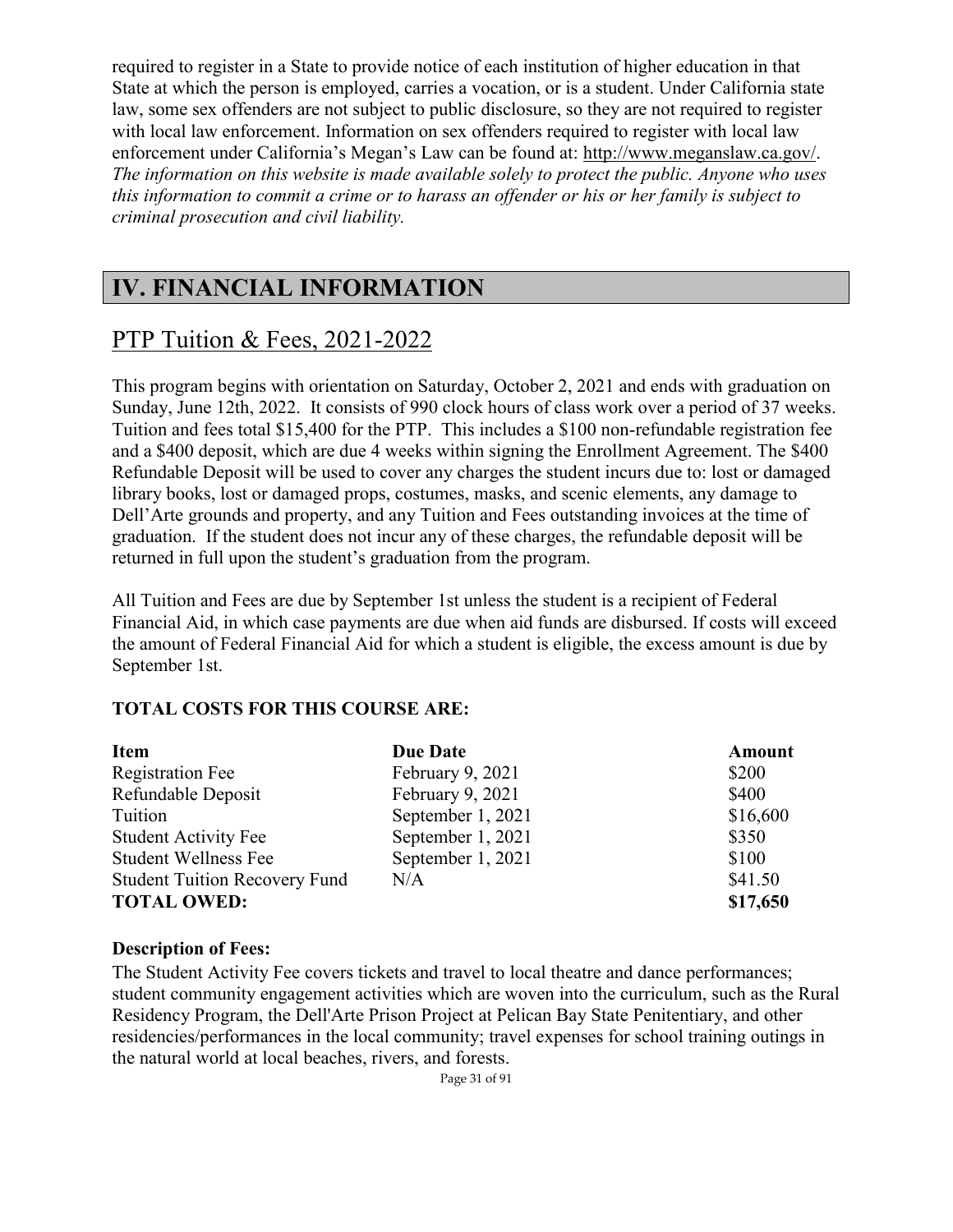The Student Wellness Fee covers expenses to the school associated with several health-related trainings and support networks provided to all students that are managed and made available through Dell'Arte. These include:

- Required\* baseline neurocognitive testing at the North Coast Concussion Program
- Concussion Testing & Symptom Management
- Up to date listings and contact information for local Mental Health Counselors and Services \*\*
- Injury prevention/management and Safety training for faculty and students
- Annual workshops and Survivor Support services through North Coast Rape Crisis Team

\*a student may choose to opt out of this test for any personal or religious reason. Opting out of the test does not render the student exempt from paying the Student Wellness fee as this fee covers general costs that allow all students access to these services and programs. \*\* the student is responsible for scheduling all appointments and paying all mental health care providers. The Student Wellness fee does not cover any costs which accrue should a student seek care from a provider on our listing.

The Student Tuition Recovery Fund (STRF) is a fund administered by the Bureau for Private Postsecondary Education (of the California Department for Consumer Affairs) that relieves or mitigates economic loss suffered by a student while enrolled in a qualifying institution, in the event that the institution closes its doors while students are enrolled. As of January 1, 2015, the total charge for all students has been reduced to \$0, but our institution is still required to list this fee on our description of Tuition and Fees. (For more information, see "Student Tuition Recovery Fund".)

## Payment of Tuition and Deposit

Payment to the Dell'Arte International School of Physical Theatre must be made either by a check in US dollars drawn on a US bank, by an international money order, by a wire transfer, in person in cash, by credit card over the phone or on www.dellarte.com (School > Make a Payment > PTP Admissions > Deposit/Registration. Tuition payments made by wire or credit card will be assessed a processing fee (2.5% for credit card payments).

For payment by credit card, call Dell'Arte (707-668-5663) and provide the name that appears on the card, the card number and expiration date, the address including zip code associated with the card, and the 3 "v code" printed on the back of the card. Reference the student's name. We accept Visa and MasterCard.

For a wire transfer, please contact Julie Millard at finance  $@$  dellarte.com to request banking information. The student's name, program, and purpose of transfer should be referenced. It is not cost effective to wire small amounts of money such as application fees.

Any payments should be made out to Dell'Arte School.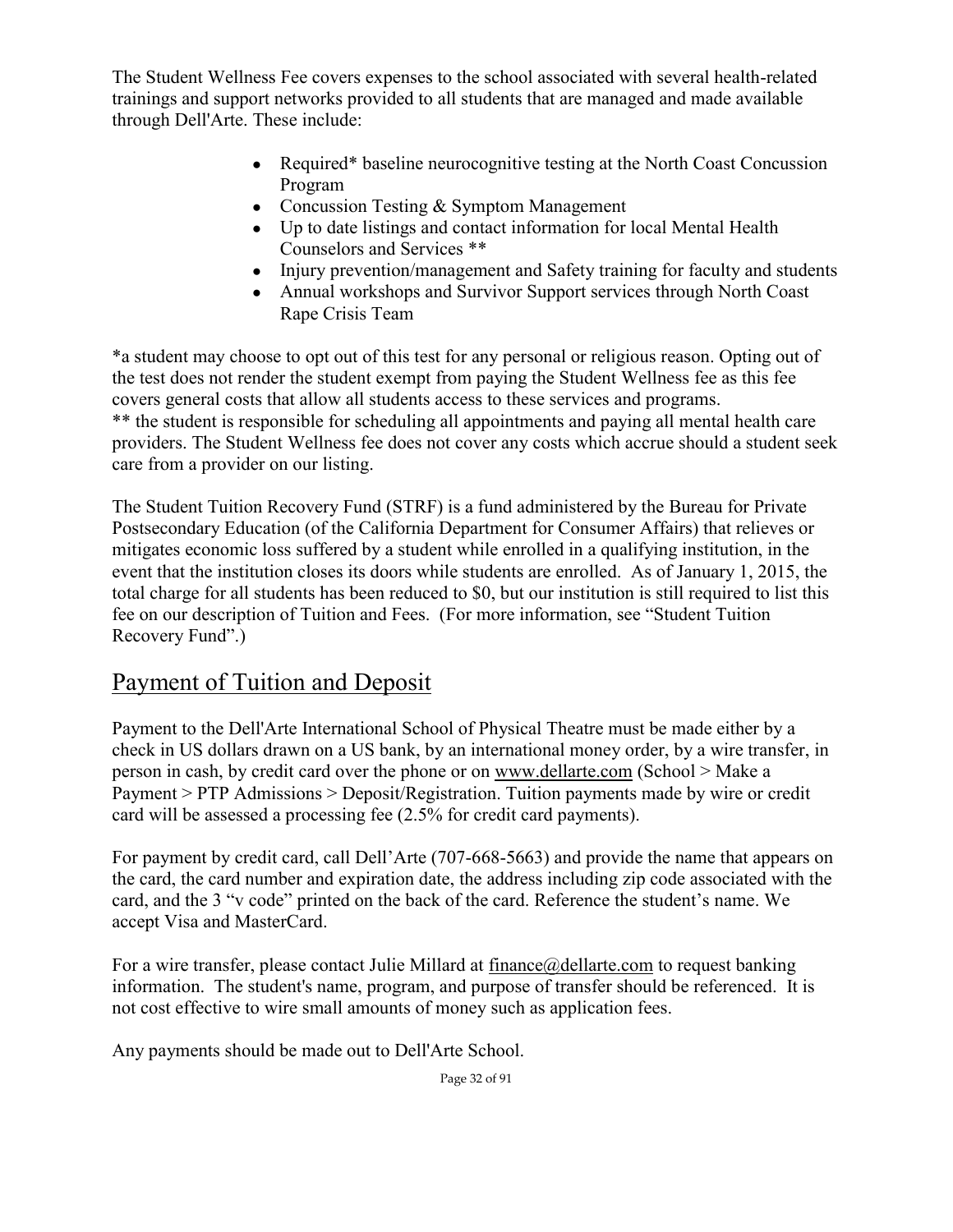### Installment Payment Plan (IPP) for Tuition & Fees **Eligibility**

Dell'Arte students *may be considered eligible* to pay current tuition and fees for the Professional Training Program, Master of Fine Arts, and Advanced Ensemble Program by Installment Payment Plans (IPP's). Any student who would like to be considered eligible for an IPP must have a conversation with the Director of Admissions, who then refers their case to the School Director for approval. All IPP eligibility cases are adjudicated by the Director of Admissions and School Director and then, upon approval, are referred to the Student Financial Aid Coordinator for next steps.

### **IPP Contracts & Administrative Fee**

Dell'Arte charges a non-refundable \$30.00 administration fee for this service, and the Installment Payment Plan will not be considered valid until the student's eligibility has been approved, they have selected a payment plan, agreed to the terms and conditions, signed and dated their IPP contract, and paid the administration fee. The administration fee is due at the time the student signs the agreement.

The Installment Payment Plan *must be renewed each year of the program* and administration fees apply for every IPP that a student enters into.

### **Students Receiving Financial Aid & Scholarships**

Financial aid and scholarships are applied to the student's account as they are received by Dell'Arte, reducing the amount of the monthly payment. If financial aid or scholarships pay the account in full, the payment plan becomes invalid.

Changes in financial aid, enrollment, or any other charge may cause the account balance to change resulting in a change in the monthly installment amount.

| <b>DATE</b> | <b>DESCRIPTION</b>                                                                |
|-------------|-----------------------------------------------------------------------------------|
| 09/01/2021  | Installment Payment Deadline #1 to meet <i>at least</i> 1/3 of the program year's |
|             | Tuition/Fee Payment Deadline                                                      |
| 09/30/2021  | First Day of Classes – Fall Quarter; late fees will be assessed on outstanding    |
|             | Installment Payment Plans beginning on this date.                                 |
| 12/08/2021  | Installment Payment Deadline #2; students who have outstanding & delinquent       |
|             | tuition and fees payments resulting from the first payment deadline will not be   |
|             | permitted to continue into the Winter Quarter and will be forced to Withdraw.     |
| 03/16/2021  | Final Installment Payment Deadline                                                |
| 06/07/2021  | Graduation; Students who have outstanding & delinquent accounts will have a       |
|             | hold placed on their transcripts and certificate until the account has been fully |
|             | paid (for more information reference Section: Delinquent Accounts).               |

### **Basic Installment Payment Plan Tuition and Billing Calendar 2021 Fall**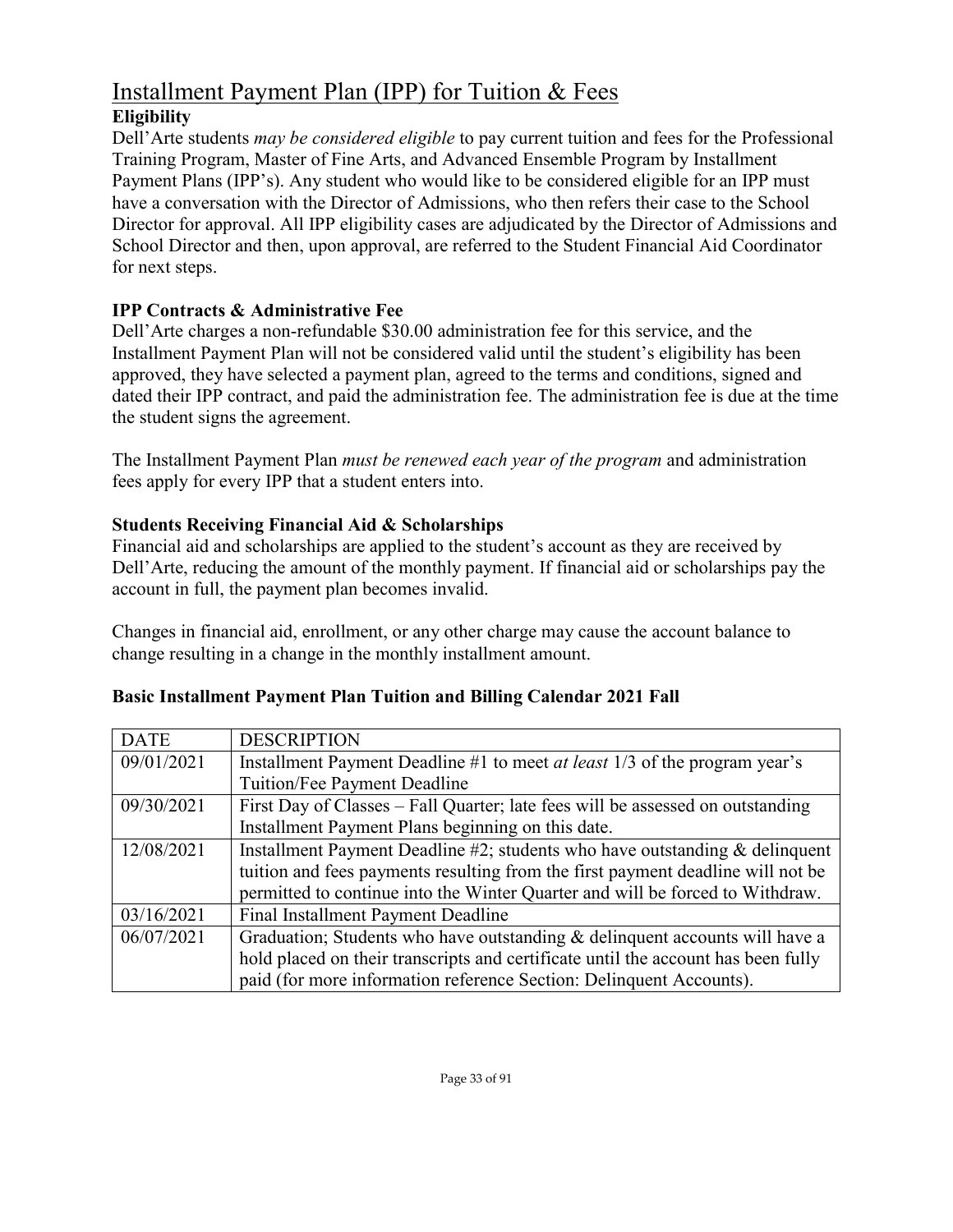### DELINQUENT ACCOUNTS

If payments are not kept current on the payment plan actions up to discontinuation of the program (Withdrawal) can occur. For more information on Withdrawal and Re-enrollment please read pages 44 and 68-72 of the Student Catalogue & Handbook. Charges must be paid by the date due as specified in the student's IPP contract. Billings not paid by the date due are subject to late charges **beginning at 30 days past due and continuing monthly until paid in full\***. Late fees are assessed as follows:

| <b>LATE CHARGES</b>     |                  |
|-------------------------|------------------|
| Past Due Balance        | Monthly Late Fee |
| \$25.00-\$50.00         | \$5.00           |
| \$50.01-\$400.00        | \$10.00          |
| \$400.01-\$1,000.00     | \$25.00          |
| \$1,000.01-\$3,000.00   | \$50.00          |
| \$3,000-\$5,000.00      | \$75.00          |
| Greater than \$5,000.00 | \$100.00         |

### **SUSPENSION OF INSTITUTIONAL SERVICES**

Dell'Arte prohibits anyone with delinquent obligations from registering for classes in the following year, receiving refunds, obtaining transcripts and degree/professional certificates, and use of institutional services. Registration for the following year of a program or new program may be withheld when the financial obligations are 60 days past due and greater than \$100.00 in aggregate. If your statement shows past due charges, you can avoid delays in registering for the next year or term by immediately making payment.

The registrar or treasurer is authorized to withhold registration, transcripts, and degrees/certificates from students and former students who have failed to meet financial obligations owed to Dell'Arte.

### **COLLECTION AGENCIES**

Dell'Arte reserves the right to refer any account that is delinguent by more than 8 months for any amount to an outside collection agency, which will be reported to national credit bureaus. Should it become necessary for Dell'Arte to retain an attorney or collection agency to secure payment of any amount due, the debtor is responsible for paying all attorney's fees, court costs, and collection agency charges. Late fees may continue to accrue monthly or be assessed as a flat fee when accounts are transferred between agencies until the balance is paid in full.

*\*Deadlines for payments and assessment of late fees may be subject to variation based on the students IPP and contractual agreement. All contracts and IPP's must be signed before a student enrolls in the first day of classes within the program.*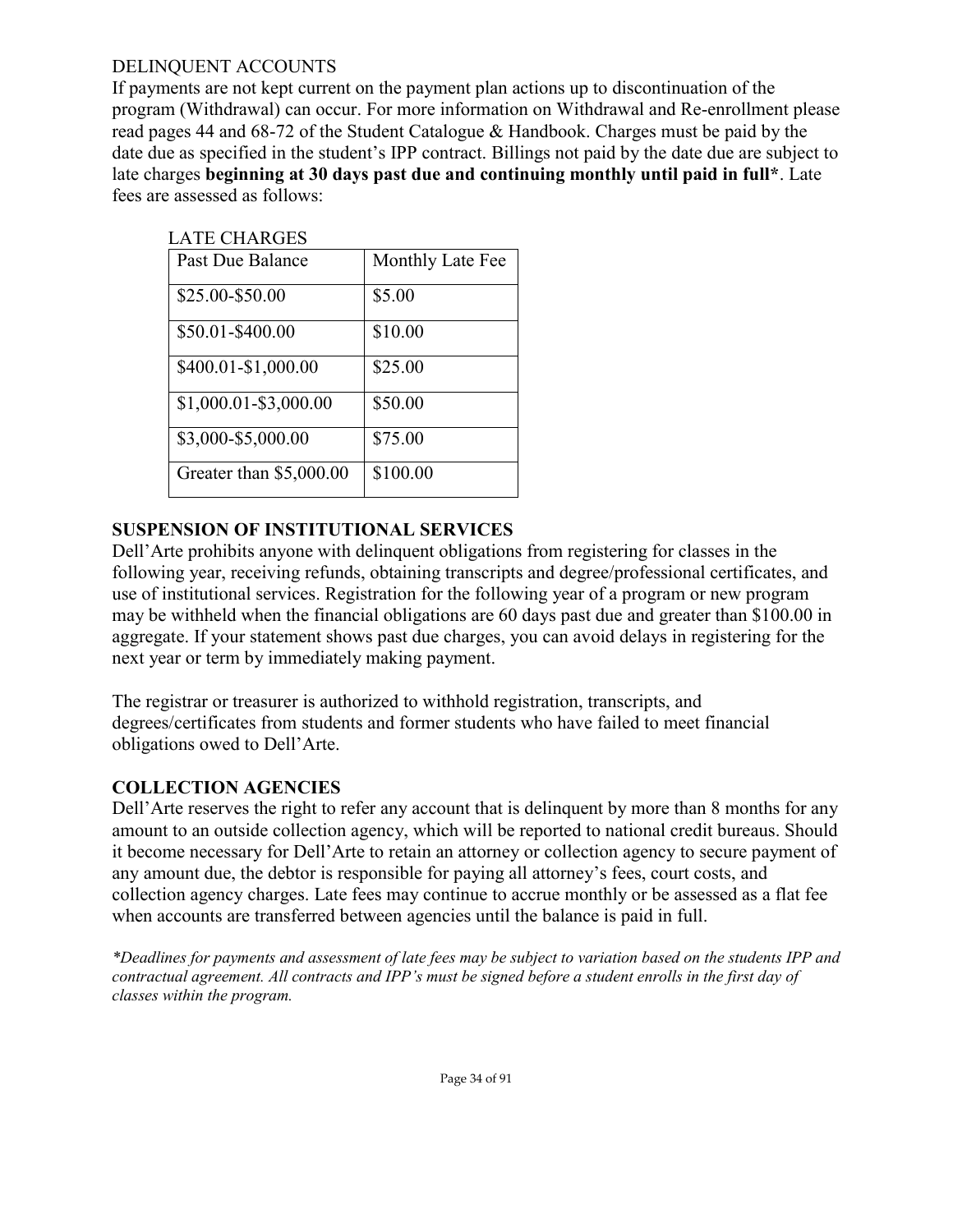# STUDENT TUITION RECOVERY FUND

The STRF is a fund administered by the Bureau for Private Postsecondary Education (Bureau) that relieves or mitigates economic loss suffered by a student while enrolled in a qualifying institution – generally, one that is approved or registered by the Bureau. At the time of his or her enrollment, the student must have been a California resident or enrolled in a California residency program, prepaid tuition, and suffered economic loss.

You must pay the state-imposed assessment for the Student Tuition Recovery Fund (STRF) if all of the following applies to you:

- 1. You are a student in an educational program, who is a California resident, or are enrolled in a residency program, and prepay all of part of your tuition either by cash, guaranteed student loans, or personal loans, and
- 2. Your total charges are not paid by any third-party payer such as an employer, government program or other payer unless you have a separate agreement to repay the third party.

You are not eligible for protection from the STRF and you are not required to pay the STRF assessment if either of the following applies:

- 1. You are not a California resident, or are not enrolled in a residency program, or
- 2. Your total charges are paid by a third party, such as an employer, government program or other payer, and you have no separate agreement to repay the third party.

You may be eligible for STRF if you are a California resident or are enrolled in a residency program, prepaid tuition, paid STRF assessment, and suffered an economic loss as a result of any of the following:

- 1. The school closed before the course of instruction was completed.
- 2. The school's failure to pay refunds or charges on behalf of a student to a third party for license fees or any other purpose, or to provide equipment or materials for which a charge was collected within 180 days before the closure of the school.
- 3. The school's failure to pay or reimburse loan proceeds under a federally guaranteed student loan program as required by law or to pay or reimburse proceeds received by the school prior to closure in excess of tuition and other costs.
- 4. There was a material failure to comply with the Act or the Division within 30-days before the school closed or, if the material failure began earlier than 30-days prior to closure, the period determined by the Bureau.
- 5. An inability after diligent efforts to prosecute, prove, and collect on a judgment against the institution for a violation of the Act.

## Accreditation

The National Association of Schools of Theatre (NAST) has been designated by the U.S. Department of Education as the agency responsible for the accreditation throughout the United States of free-standing institutions that offer theatre and theatre-related programs (both degree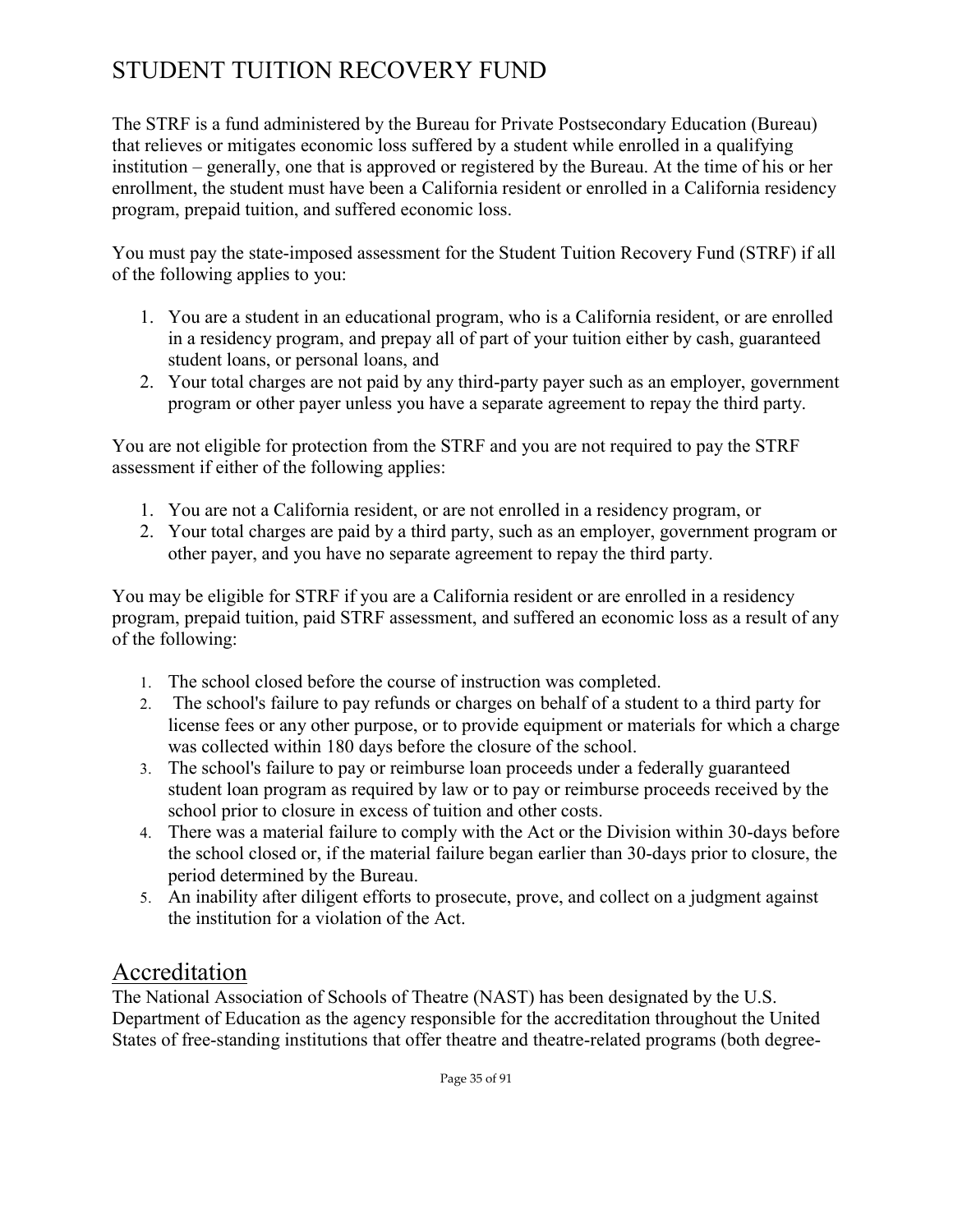and non-degree-granting), including those offered via distance education. In this role, NAST serves as a Secretary-recognized institutional accrediting body. This recognition enables NAST to serve as a gatekeeper for the purpose of Title IV funding eligibility for the independent schools of theatre. In such cases, the NAST review encompasses the entirety of the institution including all operational activities and all curricular programs

## Financial Aid

### **For United States Citizens**

For the PTP, the Dell'Arte School is authorized to participate in the following Federal Financial Aid Programs: Pell Grants, Stafford Student Loans and Parent Plus Loans. Stafford Loans alone do not cover a student's full tuition cost. The maximum Pell Grant in 2020-2021 was \$6,345. A freshman student with Independent status on his/her FAFSA can qualify for a maximum of \$9500 in Stafford loans. A freshman student with Dependent status can borrow \$5500 in Stafford loans. In addition, the parents of a student with Dependent status can take out a Parent PLUS Loan for up to the full "Cost of Attendance" which includes living expenses and comes to around \$25,500. Individual circumstances will determine each student's actual award. There are non-Federal education loans available that allow an independent student to borrow the full "Cost of Attendance."

Pell Grants and loans are disbursed in two payments: the first at the beginning of the program, the second in February after half of the program has been completed. Awards in excess of school costs are disbursed to the student for living expenses.

Federal aid is applied for with the Free Application for Federal Student Aid (FAFSA), available on the web at www.fafsa.ed.gov or downloaded as a PDF at www.FederalStudentAid.ed.gov. U.S. citizens interested in Federal Student Aid are advised to start the Financial Aid process promptly in order to know what level of aid will be available to them.

Federal Student Aid programs define the Professional Training Program (PTP) program as a "one year (first year) vocational program leading to a certificate". In this context, it is not "graduate or professional training" even though some students attend after having already earned a B.A. Thus, for the FAFSA, the PTP is a "certificate for completing an occupational program of less than two years".

The PTP student's grade level on the FAFSA will be either 0 or 1 depending on whether the student has attended college before.

> Dell'Arte's Federal School Code is 030256. The address is: 131 H Street/PO Box 816 Blue Lake, CA 95525

Subsidized Stafford Loan repayment begins 6 months after the student graduates or withdraws from the program. Unsubsidized Stafford, Plus, and Graduate PLUS repayment begins 60 days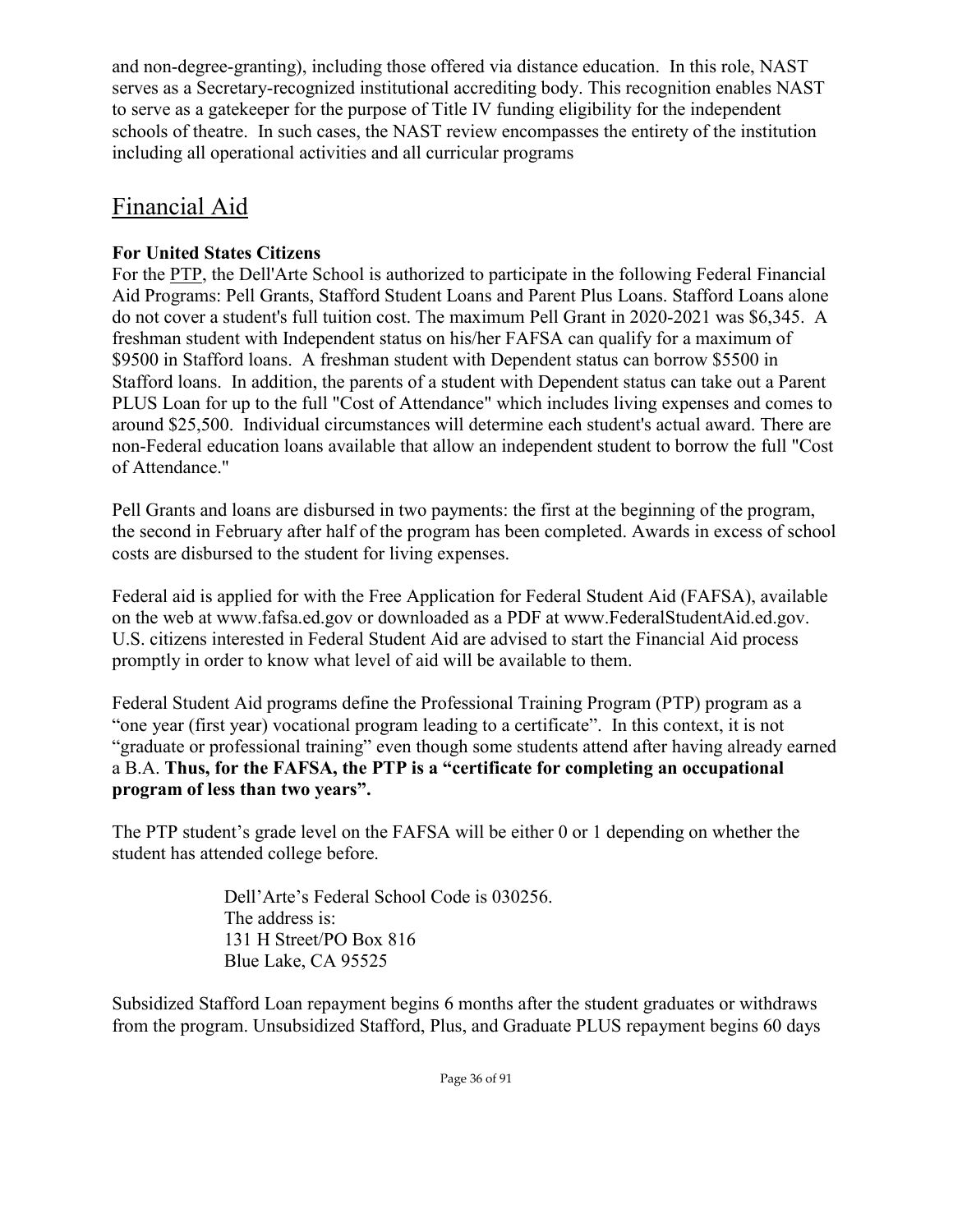after the final disbursement, but can be deferred for 6 months, although interest accrues during this six months.

For the past two years, financial aid disbursements have come in several weeks after classes have begun. Be prepared to cover living expenses until then.

If a student obtains a loan to pay for an educational program, the student must repay the full amount of the loan plus interest, less the amount of any refund, and that, if the student receives federal financial aid funds the student is entitled to a refund of the monies not paid from federal financial aid funds.

#### **For Non-U.S. Citizens**

Many countries have government funding for their citizens to study abroad. For example, Canada, Sweden and Denmark each have programs that past students have used to fund their education at Dell'Arte International.

Foreign students from over 150 countries may qualify for funding from the U.S. government through the Fulbright Scholarship for Foreign Students program. For more information, visit foreign.fulbrightonline.org.

### **Financial Literacy**

Dell'Arte International School of Physical Theatre encourages student borrowers of Federal Financial Aid to develop skills in financial literacy in order to make educated decisions about borrowing and repaying student loans, personal budgeting, etc. Dell'Arte International offers financial literacy online resources in the Student Handbook (See Section VI. Resources and Guides, page 70.)

## Scholarships and Grants

Dell'Arte has a few scholarships available for qualified students. For more information contact the Director of Admissions.

In some cases, Dell'Arte may provide additional scholarships in the form of tuition reductions. These awards are made at the discretion of the Director of Admissions based on financial need, the school's determination that a student will be an asset to the program, and availability of funds.

For private funding sources, we recommend students research loans, grants and scholarships through local organizations, such as churches and religious organizations, unions, banks, parents' companies, and fraternal organizations (i.e. The Benevolent and Protective Order of Elks). International students can research the Fulbright Scholar Program and funding through their embassies and departments of cultural affairs. Scandinavian students can research the American-Scandinavian Foundation (www.amscan.org), which offers fellowships and grants for advanced study in the USA. We also suggest looking at online scholarship giving organizations (i.e. Humboldt Area Foundation). Students can research available grants and scholarships online and at their local libraries.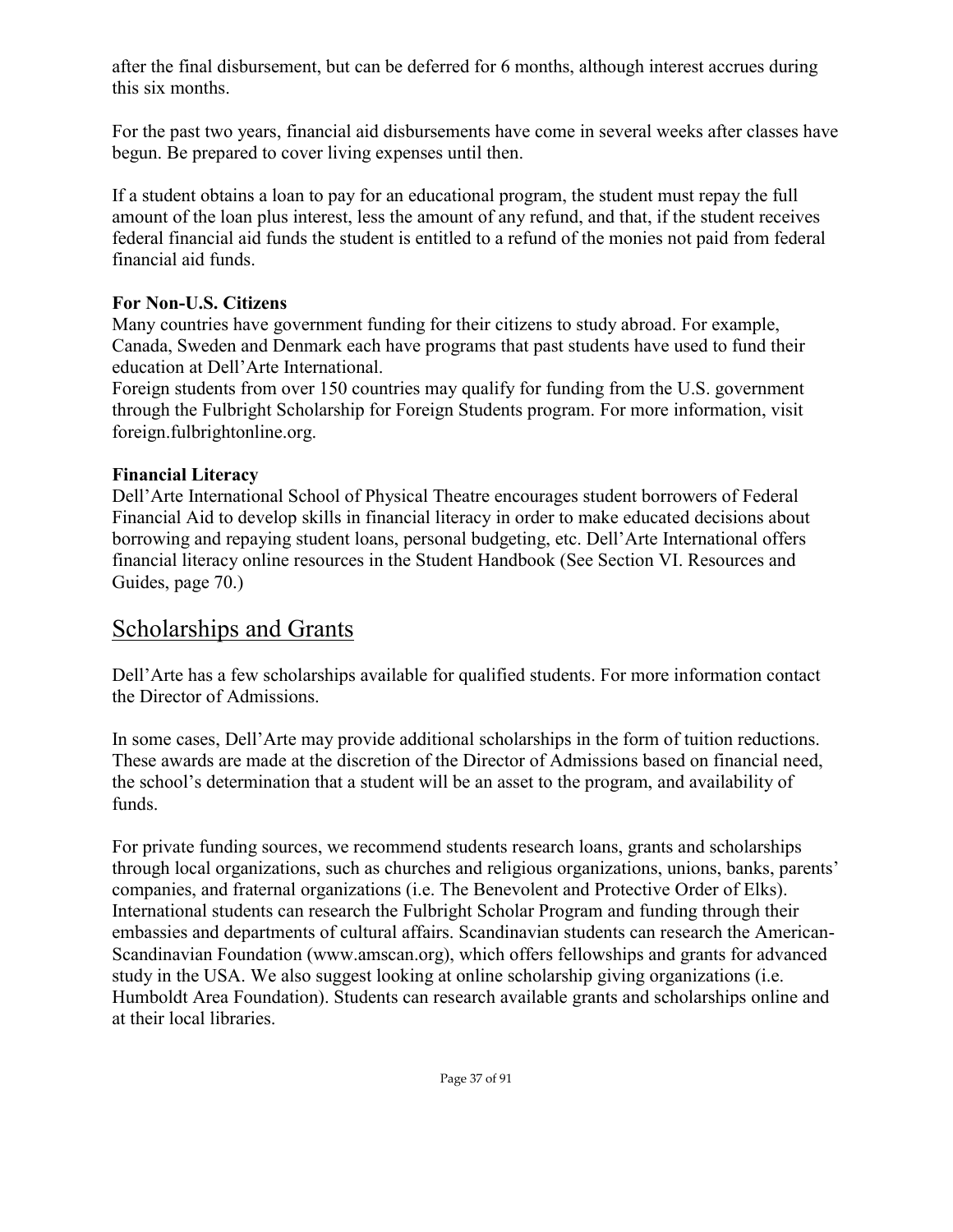Students in the past have found creative ways to successfully raise funds through online campaigns with Kickstarter, GoFundMe, and Indiegogo, as well as through benefit performances and busking.

Dell'Arte will gladly produce support materials (i.e. letters of recommendation) for a private scholarship application or fundraising campaign. Please email the School Administrator to request these support materials.

# Refund Policy

The student has the right to cancel the enrollment agreement and obtain a refund of charges paid through attendance at the first class session, or the seventh day after enrollment, whichever is later. In order to cancel their enrollment agreement, any student may follow the steps outlined in "Student Right to Cancel" on page 43.

In the event that a student cancels their enrollment, any refunds due will be made by the school within thirty (30) days of the date on the Notice of Cancellation. If the Notice of Cancellation is dated on or prior to the first day of instruction, 100% of the amount paid, less a registration fee of \$100, will be refunded.

After the first day of instruction, and until 75% of the course has been completed, tuition refunds are prorated based upon this formula:

Total Tuition divided by total hours = hourly charge

Total owed = Total hours attended times hourly charge

Refund = Any amount paid in excess of Total Owed

Once 75% of the course has been completed, no tuition is refunded.

The refundable \$400 deposit is refunded at graduation or cancellation, less any charges for breakage, loss, etc. This refund policy is published in all student enrollment contracts.

### **Re-Enrollment after Withdrawal**

In the event that a student chooses to withdraw and then re-enrolls in the program (as outlined in "Student Right to Cancel" on page 39), Dell'Arte International will grant a scholarship to the student. The amount of the scholarship will be prorated based on the previous withdrawal date of the student. See example below:

A student decides to withdraw after 3 weeks (90 hours).

Total tuition of \$15,400 (tuition)  $+$  \$250 (student activity fee) divided by 900 hours = Hourly charge of \$17.38

Total hours attended is 90 x the hourly charge of  $$17.38 =$  scholarship of  $$1,564.20$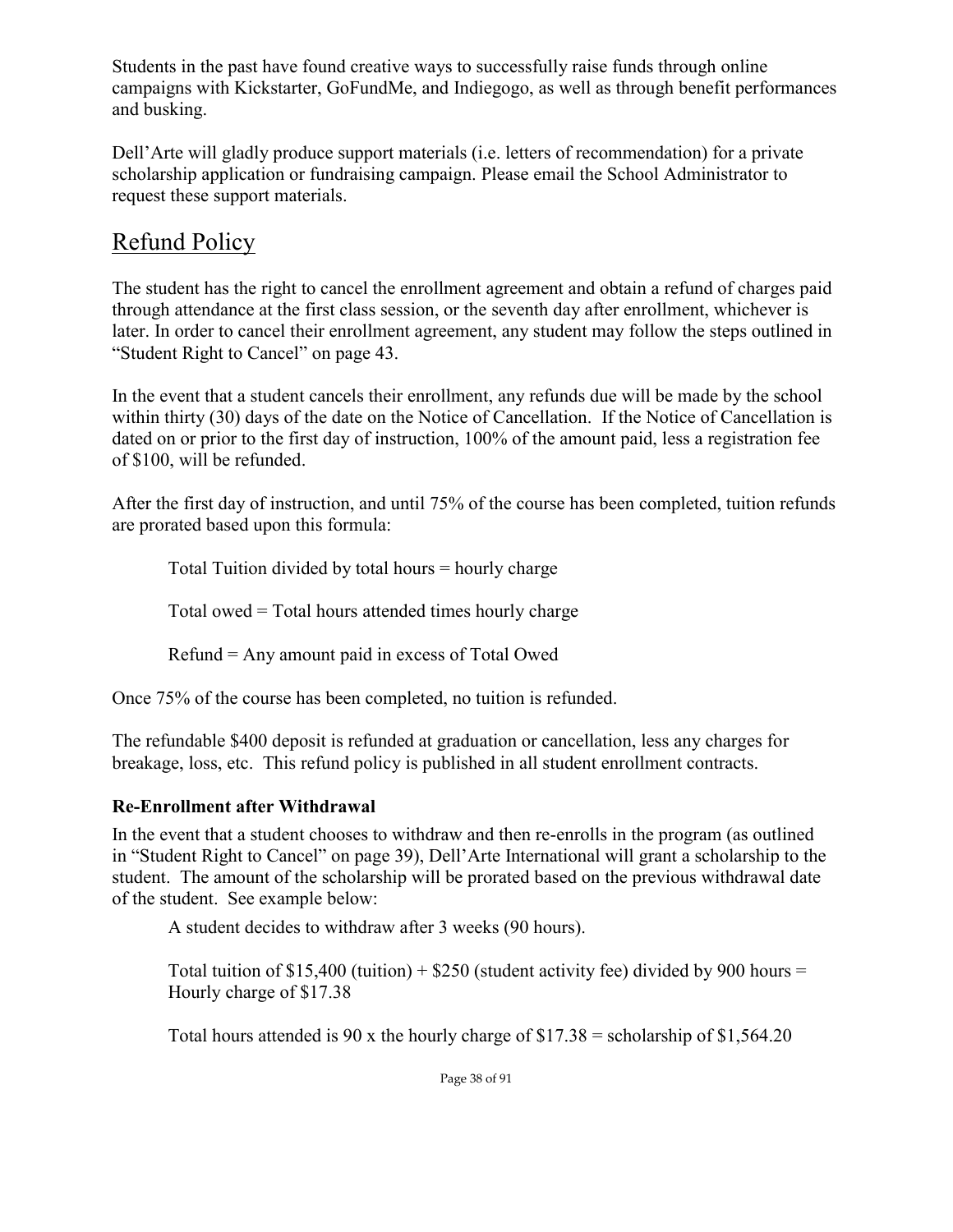### **Return of Title IV Funds after Withdrawal**

Dell'Arte International School of Physical Theatre returns Title IV program funds. The requirements for Title IV program funds are separate from the Dell'Arte International School of Physical Theatre refund policy.

The Title IV programs are: Federal Pell Grants, Iraq and Afghanistan Service Grants, Academic Competitiveness Grants, National SMART grants, TEACH Grants, Stafford Loans, PLUS Loans, Federal Supplemental Educational Opportunity Grants (FSEOGs) and Federal Perkins Loans.

When students withdraw during their payment period or period of enrollment, the amount of Title IV program assistance earned up to that point is determined on a prorata basis. For example, if a student completes 30% of his or her payment period or period of enrollment, he or she earns 30% of the assistance he or she was originally scheduled to receive. Once a student completes more than 60% of the payment period or period of enrollment, he or she will earn all the assistance that he or she was scheduled to receive for that period. There are some Title IV funds that cannot be disbursed upon withdrawal because of other eligibility requirements.

For detailed information on Return of Title IV funds procedure and calculations, please see page 52 of this Handbook.

### **Post Withdrawal Disbursement**

If a student did not receive all of the funds they have earned, they may be due a post-withdraw disbursement. The School may use a portion or all of their post- withdrawal disbursement for tuition and fees (as contracted with the School). For all other school charges, the School needs the student's permission to use the post-withdrawal disbursement. If the student does not give permission, the student will be offered the funds.

However, it may be in the student's best interest to allow the school to keep the funds to reduce their debt at the school. The post-withdrawal disbursement must be applied to outstanding institutional charges before being paid directly to the student.

## **Excess Title IV Funds**

Any amount of unearned grant funds that a student must return is called an overpayment. The amount of grant overpayment that they must repay is half of the grant funds they received. The student must make arrangements with the School or Department of Education to return the amount of unearned grant funds.

## Veterans

This school has and maintains a policy of the refund of the unused portions of tuition, fees and other charges in the event the student, veteran or other eligible person fails to enter the course, withdraws, or is discontinued at any time prior to the completion. The school provides that the amount charged to the student, veteran or other eligible person for tuition, fees or other charges for a portion of the course does not exceed the approximately pro rata portion of the total charges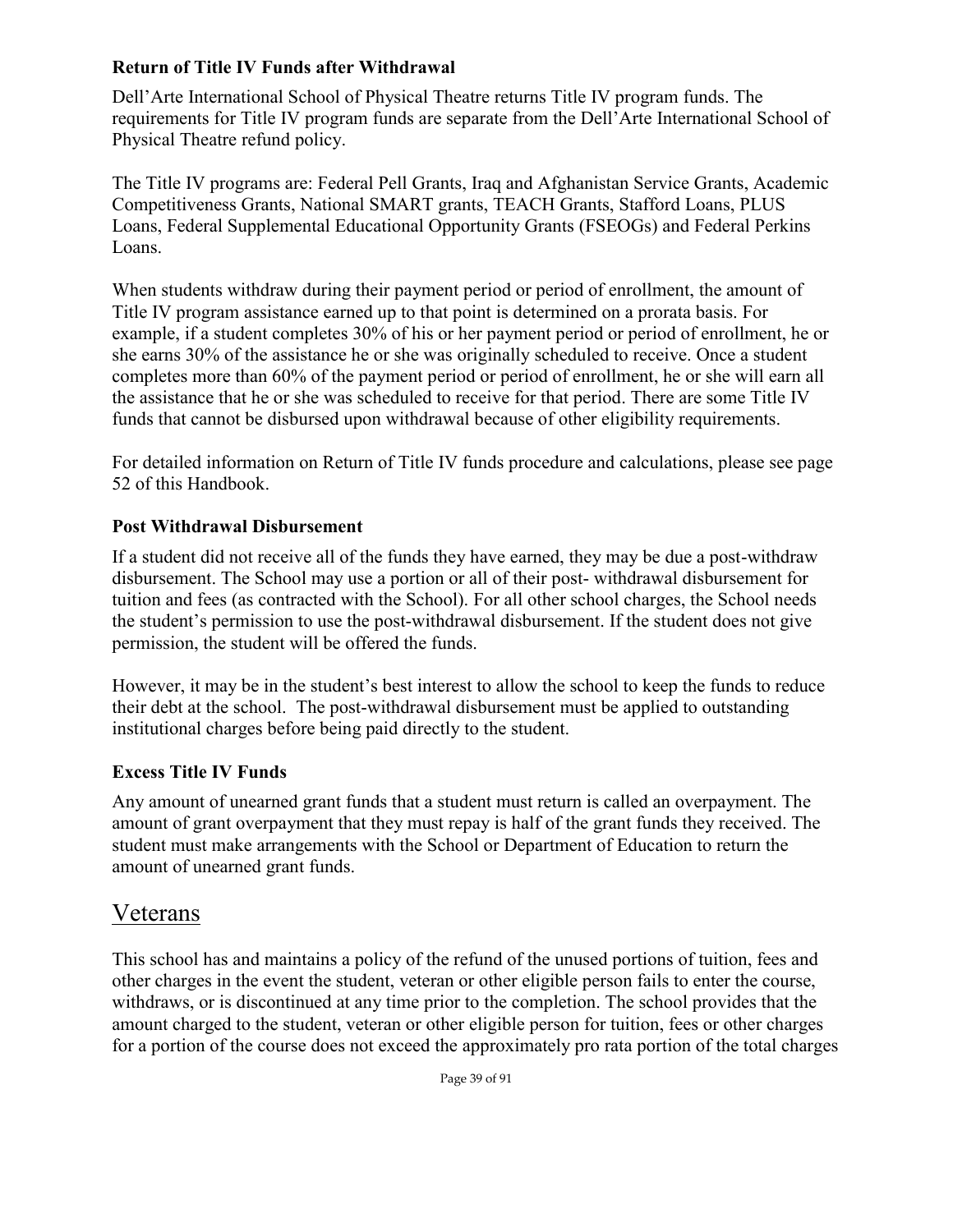for tuition, fees and other charges that the length of the completed portion of the course bears to its total length. The school will retain \$10.00 of the tuition deposit and the balance will be prorated.

# **V. POLICIES AND PROCEDURES**

# Attendance Policies

Attendance is mandatory. Chronic absence or lateness is not tolerated. Students are expected to attend all scheduled classes, rehearsals, performances, individual tutorials (as scheduled by instructors), project evaluations, and individual evaluations. Teachers and production stage managers record absence and lateness daily.

What defines attendance?

At the class scheduled start time, students must be in the room and fully prepared for class to begin.

If a student excuses themselves from class and is absent for more than 5 minutes, they are considered absent for the entire class.

### **Absences**

One (1) missed class = One (1) absence.

### **Lateness**

Two (2) lates to any one Subject are equivalent to one absence. ('Subject' definition to follow.)

*A student who arrives late may or may not be admitted to a class-in-progress, at the discretion of the instructor*.

What defines 'late'?

For classes in Watershed, Salon, Student Lounge, Main Studio, Mask Studio, Mime Studio, and Carlo Theatre: students will be counted late if they are not in the room and prepared for class to begin at the scheduled start time.

 For classes outdoors: students will be counted late if they are not in the School parking lot (or other agreed-upon meeting place) at the scheduled start time.

## **Excused Absences**

In the 2021-2022 school year, due to Covid-19, any absence due to a student running a temperature or experiencing symptoms of illness may be excused, with or without a note from a physician's office.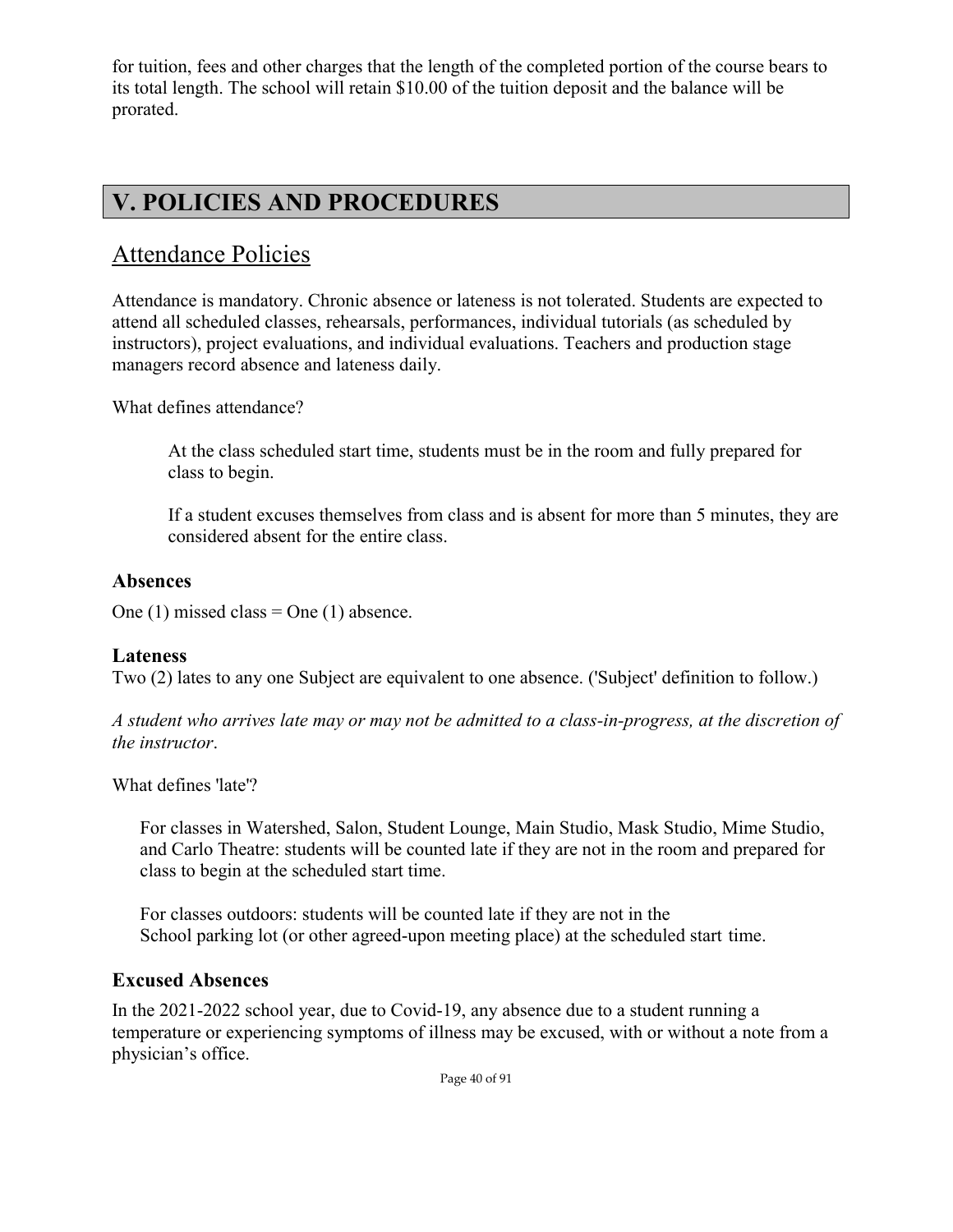Requests to be absent for any part of the curriculum, including for religious observance, must be submitted in writing to the School Administrator at least two (2) weeks in advance of the requested absence. The School Administrator will notify the student if the request has been approved or denied. Approval of the request means the absences will be excused.

#### *All other absences are not considered excused.*

All excused absences will be excused from the student's absence count for the Term, but they *will* count as absences in overall instructional time, and will not be excused from a student's absence count for the entire academic year (See "Withholding of Certificate").

Excused absences may, at the discretion of the instructor, also impact a student's Subject Grade, should absences impact the students' academic progress in the subject.

#### **In the event a personal emergency prevents you from attending classes, you MUST notify the School Administrator within 24 hours.**

### **Absence Accommodations**

If any student is experiencing mental or physical health circumstances that require them to be absent in excess of two weeks, they may submit in writing to the School Administrator a request for accommodation. The School Administrator and Faculty Chair will approve or deny this request, and notify the student of their response.

Accommodation can include, but is not limited to, the following:

**Absence Accommodation -** If an injury or illness will prevent a student from fully participating in his or her program of study for a prolonged period of time, they may request a Leave of Absence, indicating the specific date range of the request, not to exceed one week, by emailing the School Administrator. This request may or may not be accompanied by a note from a doctor.

Absences during this period *will* count as absences in overall instructional time, and will not be excused from a student's absence count for the entire academic year (See "Withholding of Certificate"). Absences due to Absence Accommodation may, at the discretion of the instructor, impact a student's Subject grade, should this period of absence impact the students' academic progress in the subject.

**Class-Specific Accommodation – If an injury or illness will prevent a student from fully** participating in a specific class, they may request specific accommodation for that class by emailing the School Administrator, indicating A) The date range of the request, and B) The specific nature of the accommodation required. This request may or may not be accompanied by a note from the doctor. Absences or Non-Participation due to Class-Specific Accommodation may, at the discretion of the instructor, impact a student's Subject grade, should this period of absence impact the students' academic progress in the subject.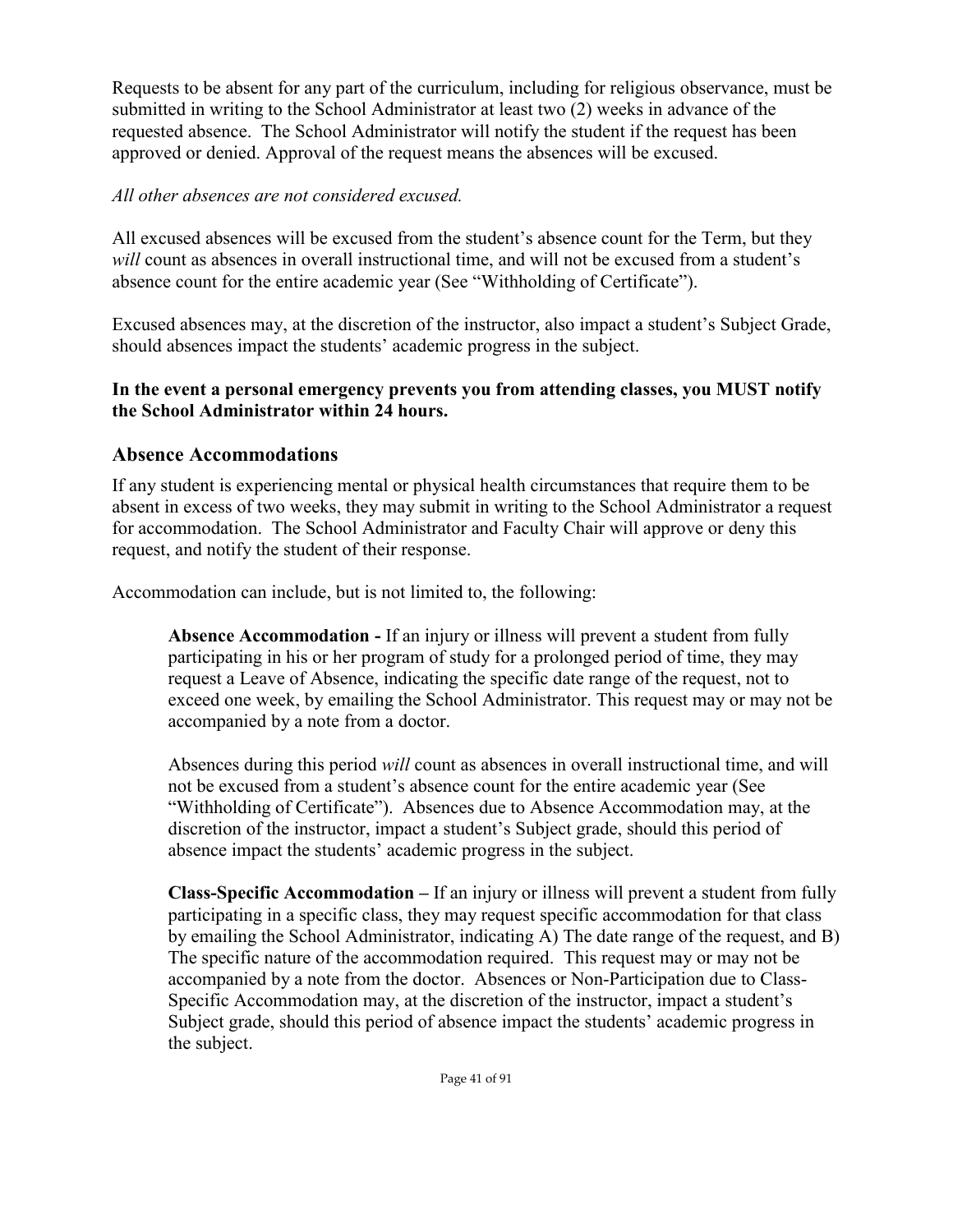## **Leave of Absence**

If a student is going to miss more than 2 weeks of class, either consecutively or over time, because of a family emergency or recovery from illness or injury, then a Leave of Absence may become appropriate. A Leave of Absence can last from 3 weeks to several months. Absences during this period will be excused from the student's Term-based absence count. Absences during this period *will* count as absences in overall instructional time, and will not be excused from a student's absence count for the entire academic year (See "Withholding of Certificate"). Absences due to Absence Accommodation may, at the discretion of the instructor, impact a student's Subject grade, should this period of absence impact the students' academic progress in the subject.

If the requested Leave of Absence will be for more than three weeks, the student may be advised to suspend instructional activity and return to the program the following fall term, so as to start the year over again. A Leave of Absence of this nature means that a student can return to their program afterwards, without re-applying. In the event of a Leave of Absence of this nature, the "Re-Enrollment After Withdrawal" Refund Policy will apply to the refund of all tuition and fees.

If a student chooses a Leave of Absence for a period longer than three weeks, but does not choose to leave the program and return the following fall term, the Faculty Chair will make a determination as to whether or not the student may be allowed to continue in the program without receiving a certificate (See "Withholding of Certificate").

## **Mandatory Leave of Absence**

If the Faculty Chair and/or the Production Manager determines that an injury or illness creates a safety hazard to other persons at the school, or otherwise significantly prevents a student from participating in his or her program of study at the desired level of commitment and/or skill, the Faculty Chair and/or the Production Manager may, with or without warning, issue a Mandatory Leave of Absence. Notification will be via a written notice indicating the date range and reason for the Mandatory Leave of Absence.

This Mandatory Leave of Absence is in lieu of dismissal from the school because the Faculty Chair and/or the Production Manager has determined that upon healing from the injury or illness, the student will be able to re enter their program of study at the desired level of participation. If a student does not agree to the terms of the Mandatory Leave of Absence, the student can choose to withdraw from the school (See "Student Right to Cancel" page 39).

## **Withholding of Certificate**

If, for any reason, a PTP student is absent for the equivalent of three weeks of class hours (10% of the entire course of study), they may, at the discretion of the Faculty Chair, be allowed to continue in the program, but they will not receive a Certificate of Completion.

# Dismissal and Withdrawal Policies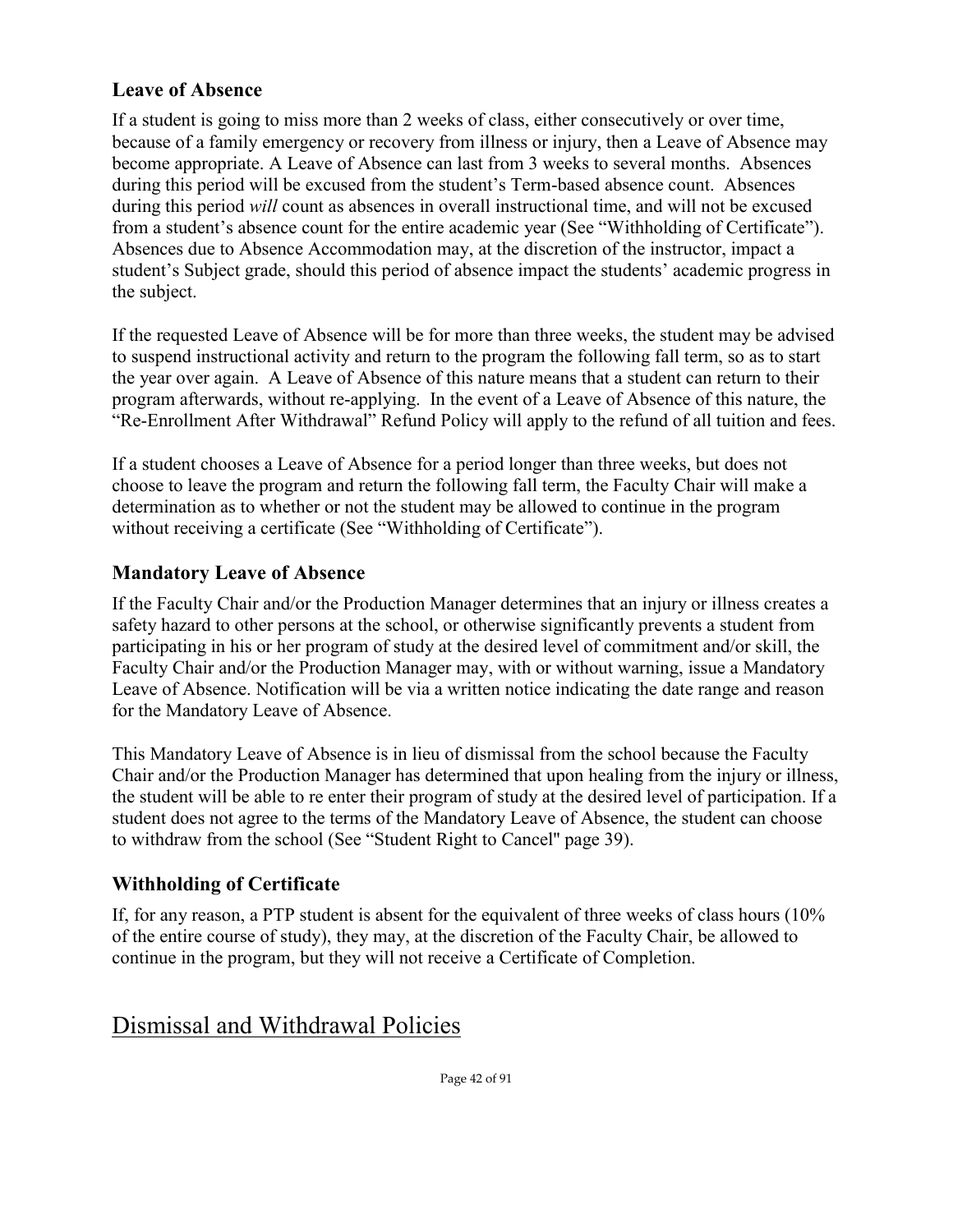## **Dismissal**

A student may be dismissed from the school because:

- 1. It has been determined that the student is not able or willing to participate in the program at the desired level of commitment and/or skill; because they lack the mental, emotional or the physical health to successfully complete the program; or because they lack the maturity to complete the program. Such dismissal will be preceded by a written probationary warning as indicated above. Determination of the need for such a probationary warning and dismissal is made by the Faculty Chair upon the recommendation of the faculty.
- 2. A student may be dismissed from the school for behavior creating a safety hazard to other persons at the school, for disrespectful behavior to other students, administrators, or faculty members, for sexual misconduct, or for any other stated or determined infraction of conduct. Depending on the severity of the behavior, such dismissal may or may not be preceded by a probationary warning. The possession of weapons or firearms in school facilities is grounds for immediate dismissal.
- 3. Dell'Arte is a drug-free campus. Due to the physical rigor of the training, students who arrive to class or rehearsal under the influence of drugs or alcohol pose a severe health risk and will be placed on immediate probation. Underage drinking, and the possession, use, sale, manufacture or distribution of any controlled substances are illegal under both state and federal laws. Such laws are strictly enforced by Dell'Arte, and violations can lead to dismissal from the school. Except in cases of sudden mental health circumstances, criminal offenses or blatantly anti-social behavior, such a dismissal will be preceded by a written probationary warning.

## **Student Right to Cancel**

The student has the right to cancel the enrollment agreement and obtain a refund of charges paid through attendance at the first class session, or the seventh day after enrollment, whichever is later. In the event a student chooses to withdraw, the student must complete in full the Notice of Cancellation form found on page 77 of this Handbook and submit this form to the Faculty Chair in person or via mail or email. The date on this form will serve as written notice of the student's last official day. Students who cancel their enrollment prior to 75% of the course being completed are eligible for a refund for the part of the course not taken. The policy for how this refund is calculated is published under "Refund Policy" on page 33 of this Handbook.

Following cancellation, any equipment that has been given to the student by the school must be returned within ten (10) days of the date on the Notice of Cancellation. If the student does not return the equipment within this ten (10) day period, the school may withhold an amount equal to the price of the equipment.

Due to the cumulative and ensemble-based nature of the programs, it is not possible for a student who has withdrawn to re-enroll within the same academic year. It is also not possible for a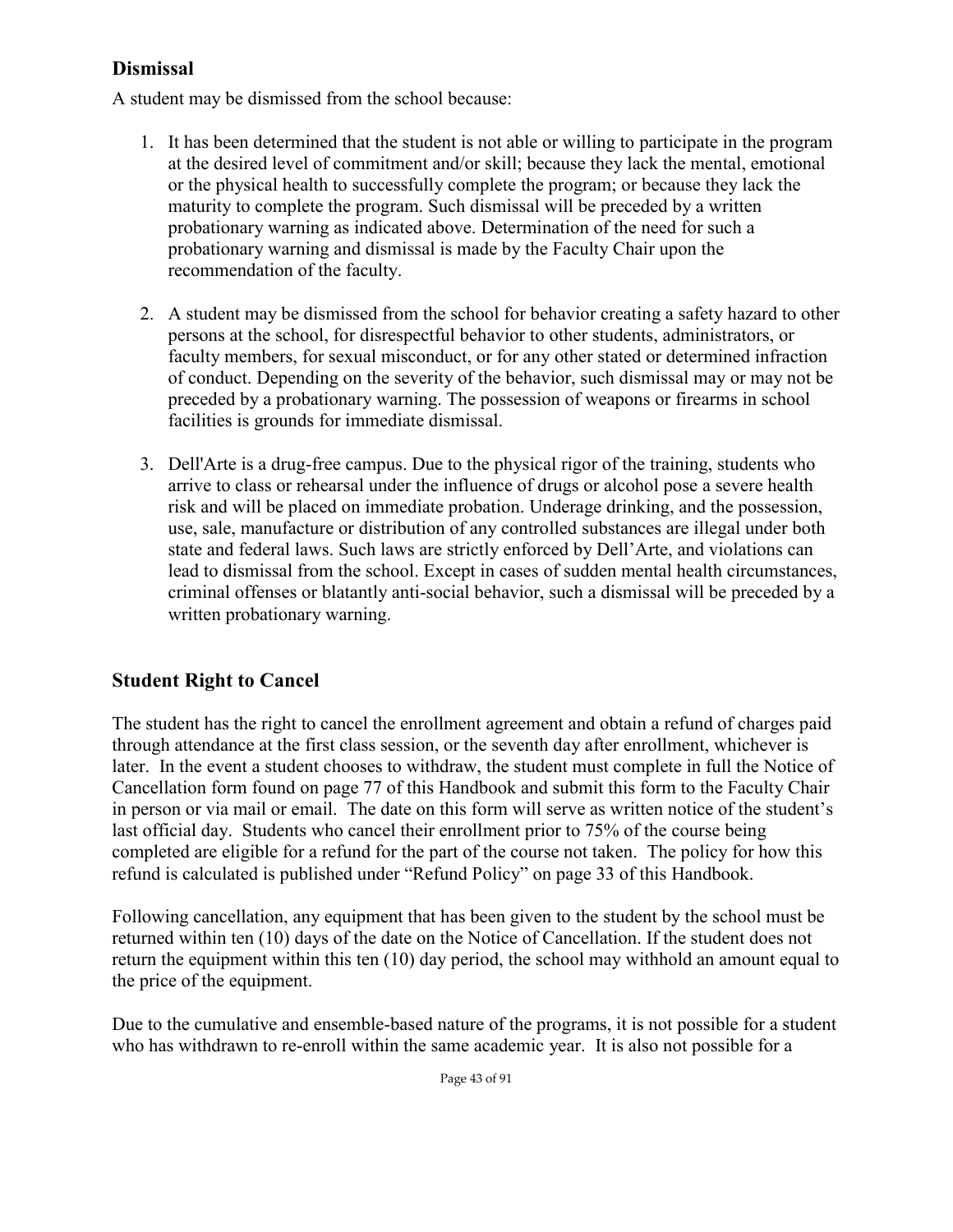student to enroll mid-way or part-way through a subsequent academic year. If a student withdraws from the program, and chooses to re-enroll, they must begin the program at the start of the academic year, completing the entirety of course credits in the weeks they are presented and within the normal timeframe of the program. If a student chooses to re-enroll, the student will receive a scholarship for the portion of the course they have already completed. The policy for calculating this scholarship is published under "Refund Policy" on page 33 of this Handbook.

If a student re-enrolls in the following academic year, he/she will return to the same academic status of all students beginning the program in that academic year.

# **Satisfactory Academic Progress**

Satisfactory Academic Progress standards, determined by the institution, ensure a student is successfully completing all coursework and progressing through the program in a way that qualifies the student to continue receiving federal financial aid (Title IV).

## **The Curriculum**

The entire course of study at Dell'Arte is an integrated whole. There are no elective subjects. Within the Professional Training Program, every subject within that program's curriculum is compulsory.

In order to successfully complete a year of training, students must complete all courses of study in a satisfactory manner, which includes but is not limited to demonstrating appropriate professional behavior, proactive engagement in class work and ensemble creation, notable progress in the capacities focused on in class, and completion of all class assignments.

PTP class work is recorded in transcript format on a credit/no credit basis, showing the designated hours of completed coursework. .

## **Evaluations**

Student work is evaluated in several ways throughout the year:

- All students have formal evaluation sessions with faculty feedback about their progress no less than two times per year.
- All students may request individual evaluation or consultation with a faculty member by appointment.
- Faculty meets weekly to discuss class goals and progress. If any particular student issues arise, the faculty may determine to set a formal evaluation or meeting with the individual student to address the concerns.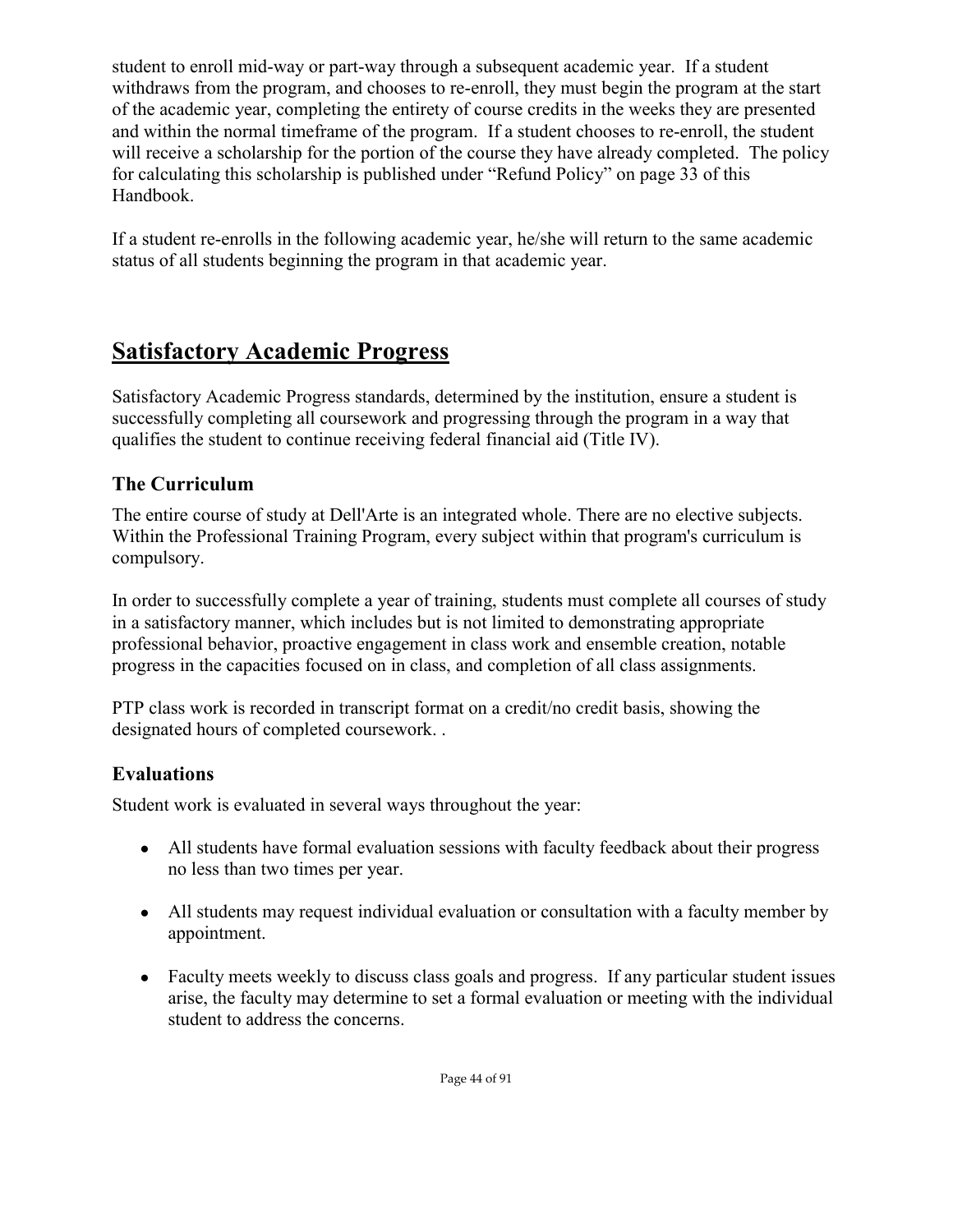### **Academic Evaluation Periods**

Scheduled formal evaluations are as follows, reflected in academic weeks (not calendar weeks).

• PTP: at 10 weeks (roughly 300 clock hours), 22 weeks (roughly 660 clock hours) and 30 weeks (roughly 900 clock hours).

### **Grading ± Class Work**

While grades are a measure of a student's progress, Dell'Arte also values the larger picture of what constitutes a student's growth and development in their course of study. To this end, ongoing assessment and dialogue between faculty and students is an integral component of student evaluation.

Calculating Standard Academic Progress through grades at the end of each Term offers a comprehensive, objective standard of evaluation for all students (not only those receiving financial aid), and works in partnership with the in-person and in-class evaluations all students receive from faculty.

### **How grading works**:

A student receives a **Term Grade** at the end of each term.

•The PTP has three Terms per year

The **Term Grade** is made up of all the Subject Grades for that term.

- A **Subject** is an individual class (i.e. Daily Practice, or Voice)
- **Subject Grades** are weighted. **Style Blocks** (ie Commedia, or Melodrama) weigh twice as much as other classes.

At the end of each Term, each faculty member submits to the School Administrator a Pass (P)/Low Pass (LP)/Fail (F) **Subject Grade** reflecting a student's academic progress for the Subject in which they are lead instructor.

Each **Subject Grade** for the Term is made up of the student's **Attendance**, plus the faculty-given **Grade** for the Subject.

- Attendance is weighted as 40% of the student's Subject Grade
- $\cdot$  The faculty-given Grade is weighted as 60% of the Subject Grade

All grades (whether Term Grade, Subject Grade, or faculty-given Grade) are reported in the following format:

 $\textbf{Pass} (3.0 - 4.0)$  $\cdot$ Low Pass (2.1 - 3.0)  $\cdot$ Fail (0 - 2.0)

If a student's Term Grade is in the Fail range numerically, they are put on academic Probation. (For definition of Probation, see page 53.)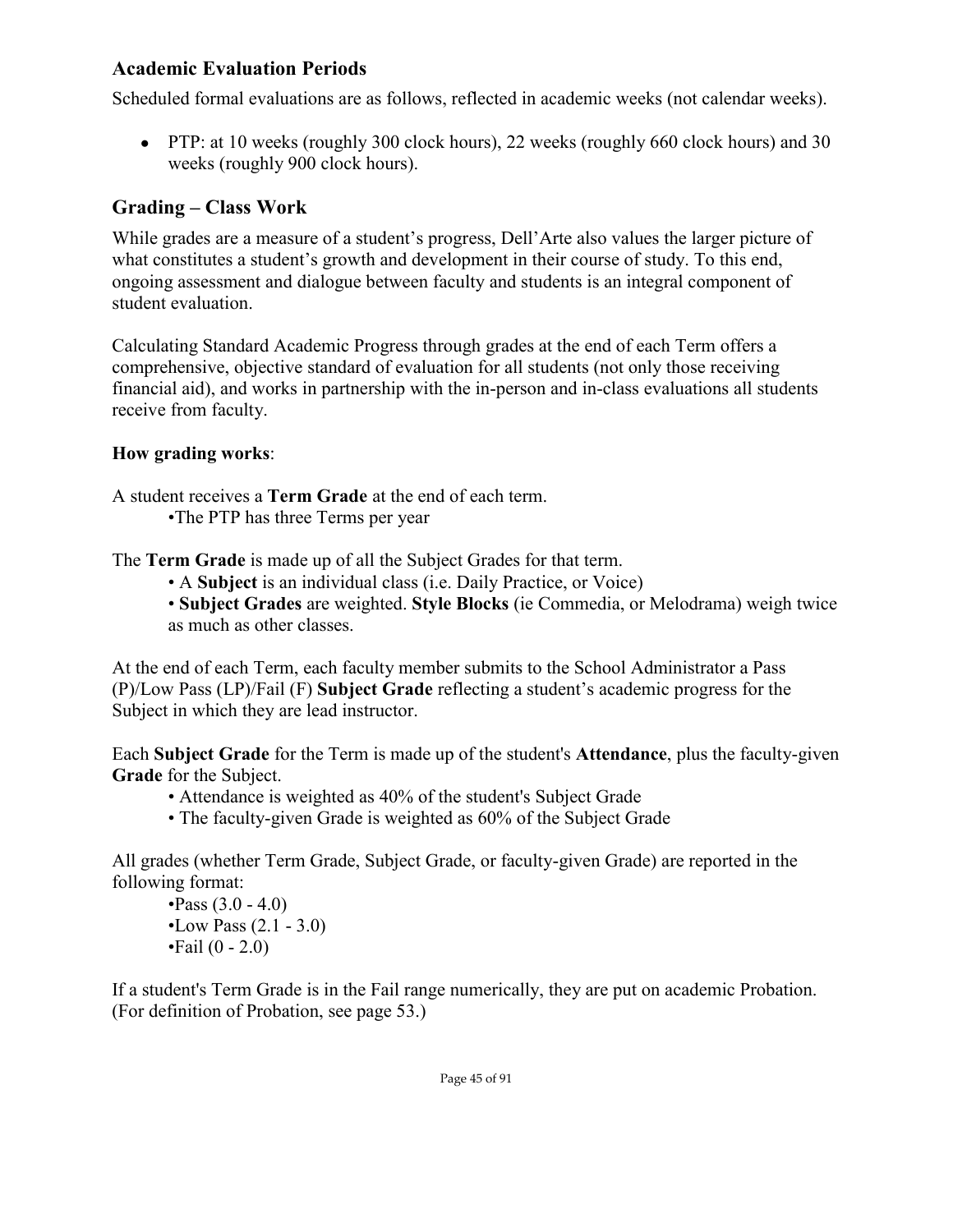The Pass (P)/Low Pass (LP)/Fail (F) Grades are submitted by faculty at the following times annually:

• PTP: at 10 weeks (330 clock hours/11 quarter credits), 19 weeks (660 clock hours, 22 quarter credits), and at 30 weeks (990 clock hours/33 quarter credits)

A student may submit a request to view their grade records, but they are not published, notated on the final transcript, or considered to be a complete means of determining academic standing. Faculty may determine to reference these records if deemed appropriate during a formal evaluation with the student. Students will be notified via email by the School Administrator in the event they receive a 'Fail' grade for any course work.

#### **PTP: These dates are subject to change due to Covid-19**

 Term 1: October 4 - December 22 Term 2: January 4 - March 14 Term 3: March 15 - June 10

## **Criteria for Grading**

PTP class work is evaluated on a Pass/Low Pass/Fail basis, according to the following criteria:

**Pass (P)**: The student is fully engaged with the work, demonstrates a command of the skills and capacities focused on in class, consistently performs at the top of their capacity, and continually strives to make progress. The student is professional, regularly punctual, present and prepared to work.

**Low Pass (LP**): The student demonstrates partial or adequate command of the skills or capacities focused on in class, without notable development or improvement. The student may be inconsistent in their ability to be present, punctual, and prepared to work, or may be physically present but remain unengaged with the work at the level required for artistic and professional development.

**Fail (F):** The student is consistently unable to demonstrate the basic skills or capacities focused on in class and may be inconsistent in their ability to be professional, punctual, present, or prepared to work. A consistent attitude of reticence, laziness, or complacency may be observed, or they are unwilling to move beyond their comfort zones or take the risks necessary to make creative discoveries.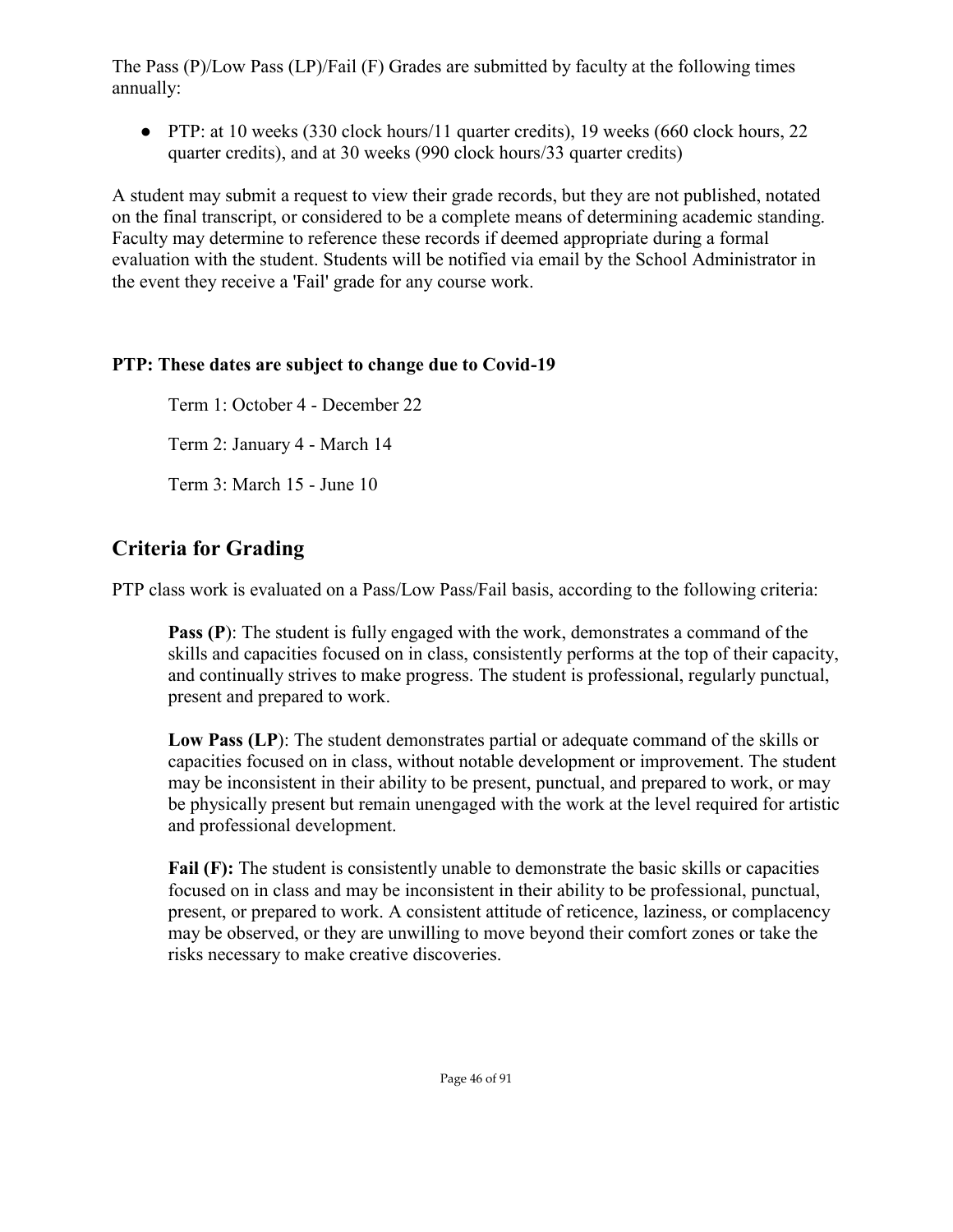### **ADDENDUM ON FAILURE:**

At Dell'Arte, failure, or the act of failing, is counted as *a necessary aspect of the process of learning*. To fail at a task in which one has enlisted all of one's faculties -- physical, imaginative and mental, in pursuit of the unknown -- is to advance. By contrast, the term "Fail" is used in school evaluations to denote lack of investment, lack of development, or, in some cases, the failure to risk failing.

## Defining "Subjects":

Daily Practice Voice Acro Lab Ensemble Singing Play Performance Lab Poetic Voice Colloquium Movement Physical Comedy Mask Making Alexander Technique Community-Based Arts Showers Salon Singing and Musicality Ensemble Training Storytelling

## Defining "Style Blocks" (weighted twice as much as "Subjects"):

Dynamics of Nature Mask Performance Commedia Melodrama Clown Rural Residency

Character Project Adaptation Tragedy Community Based Arts

Holiday Show Bali Thesis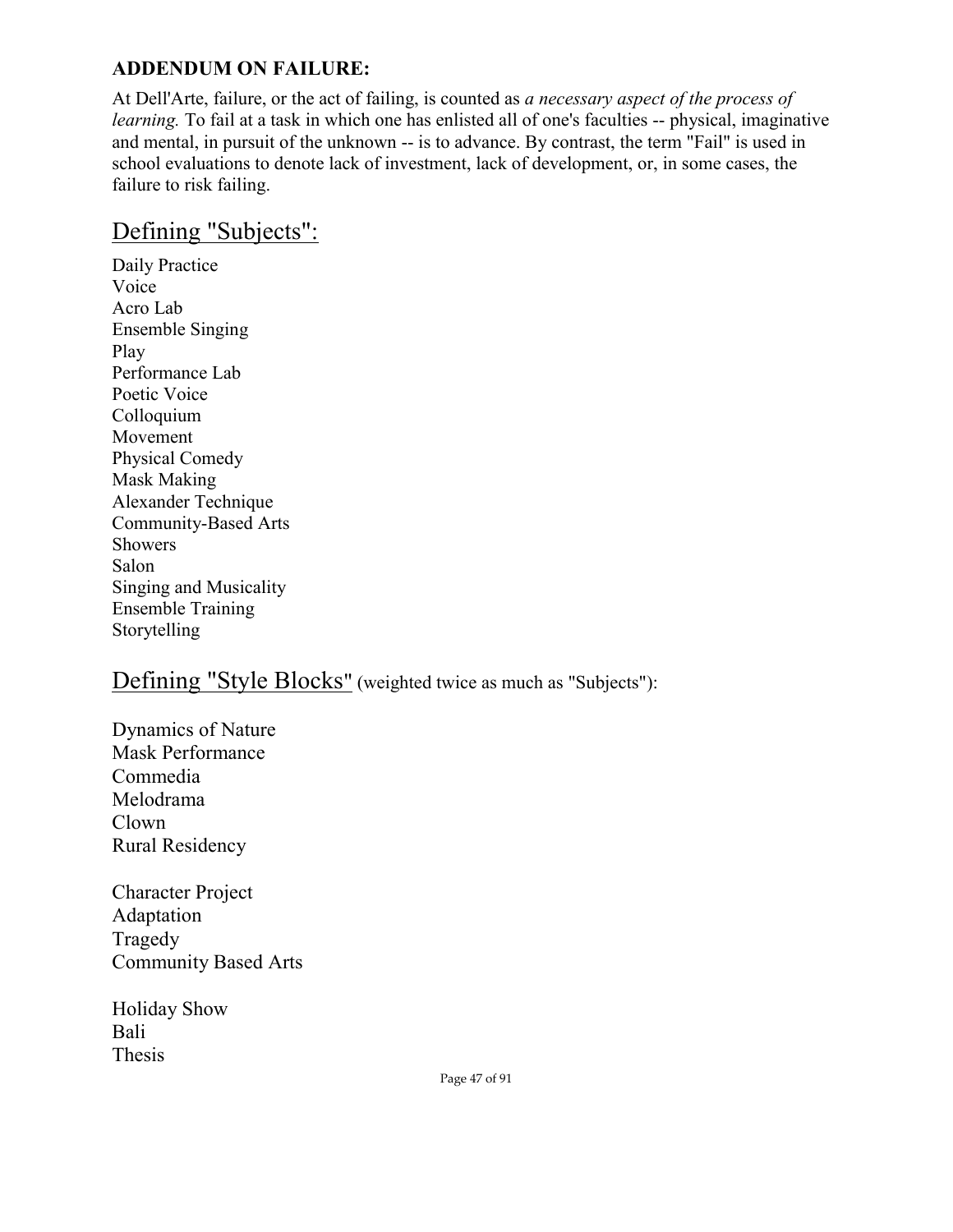### **Defining Probation**

A student will automatically be put on Probation if their **Term Grade** is in the Fail range numerically  $(0 - 2.0)$ .

Other reasons a student may be put on Probation: Violation of Safe Workplace policies, of Studio Usage and Respect for Studio and Theatre protocols, or of the Drug Free Campus policy.

The student will be notified in writing of his or her probationary status, the reason for the action, the expectations for advancement through the probation period, and the date that the probation period will end. Probation will end with a faculty-student evaluation, wherein the student will either be taken off of probation or dismissed.

Once a student has been put on probation, continued absence, failure to complete written or class assignments, or failure to meet the Satisfactory Academic Progress standards outlined above will become possible grounds for further administrative action, up to and including dismissal.

A student may only go on Probation once during the course of their program. If a subsequent Term Grade is in the Fail range after an initial Probation period, or a subsequent violation of the above policies occurs, this will be grounds for dismissal.

# **Calculating Standard Academic Progress:**

### **Attendance**

Any **absence** will bring a Subject Grade down .2 points Any **late** will bring a Subject Grade down .1 points (i.e., 2 lates = 1 absence)

- Ɣ 4 absences brings the Subject Grade to a LP
- Ɣ 6 absences brings the Subject Grade to a F
- Lates and absences will combine.

3 absences + 4 lates will bring the Subject Grade to LP 2 absences + 6 lates will bring the Subject grade to an LP, etc.

### **Faculty Grade**

A Pass faculty grade will not affect the Subject Grade.

A Low Pass faculty grade will bring the Subject Grade down .9 points.

Ɣ A 4.0 becomes a 3.1, which is barely a Pass.

A Fail faculty grade will bring the Subject Grade down 1.5 points

● A 4.0 becomes a 2.5, which is a Low Pass.

Remember! A Subject Grade is made up of both Attendance and Faculty Grade, so any combination of these will affect the Subject Grade. Some examples:

Page 48 of 91 LP faculty grade  $+ 1$  Absence  $= 2.9$  Subject Grade (LP) LP faculty grade  $+ 2$  Absences  $= 2.7$  Subject Grade (LP)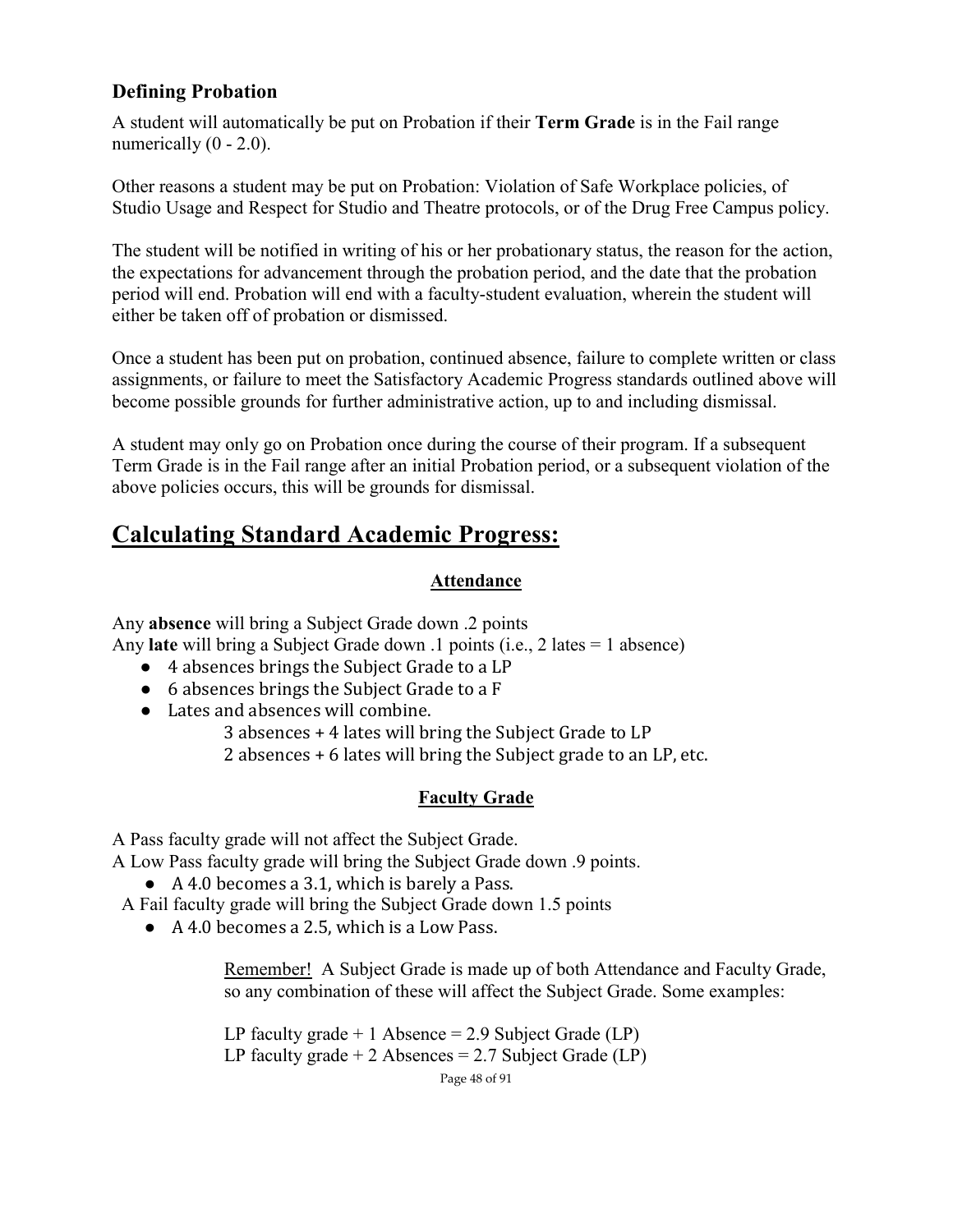LP faculty grade  $+3$  Absences = 2.5 Subject Grade (LP)

F faculty grade  $+ 1$  Absence  $= 2.3$  Subject Grade (LP) F faculty grade  $+ 2$  Absence  $= 2.1$  Subject Grade (LP) F faculty grade  $+3$  absence  $= 1.9$  Subject Grade (F)

# Graduation Requirements

PTP students will be eligible for graduation at the end of thirty-two weeks and at the completion of 33 credits. Students who complete the course according to the Satisfactory Progress standards outlined above will receive a Certificate of Completion for 33 Credits.

# Retention and Completion Rates

## **PTP**

 $2013/14 - of 27$  students enrolled, 24 graduated  $2014/15 - of 28$  students enrolled, 28 graduated  $2015/16 - of 16$  students enrolled, 16 graduated  $2016/17 - of 19$  students enrolled, 18 graduated.  $2017/18 - of 20$  students enrolled, 17 graduated 2018/19 - of 10 students enrolled, 10 graduated. 2019/20- of 18 students enrolled, 17 graduated.

## Student Records

Dell'Arte International operates in compliance with the Family Educational Rights and Privacy Act (FERPA). FERPA is a body of laws enacted by the United States Congress to protect the privacy of students. The act is designed to ensure that students may obtain access to the student's educational records and challenge the content or release of such records to third parties.

Information retained in student records includes application information, enrollment agreement, I-20 or other international documentation (if applicable), liability release, health questionnaire, grading, archival video footage of student performances and performance labs, and evaluation notes.

You have the right to review your education records, to request amendment of records, to consent to disclosures of personally identifiable information, and to file complaints with the Department of Education. To review your records, make a request to the School Administrator.

Enrollees are advised and cautioned that state law requires this educational institution to maintain school and student records for no more than a five-year period. It is our policy to keep records in a fire-safe filing cabinet and within password protected folders on the Dell'Arte International server for the duration of five years from the date of graduation, after which time the records are stored in locked, archival storage indefinitely.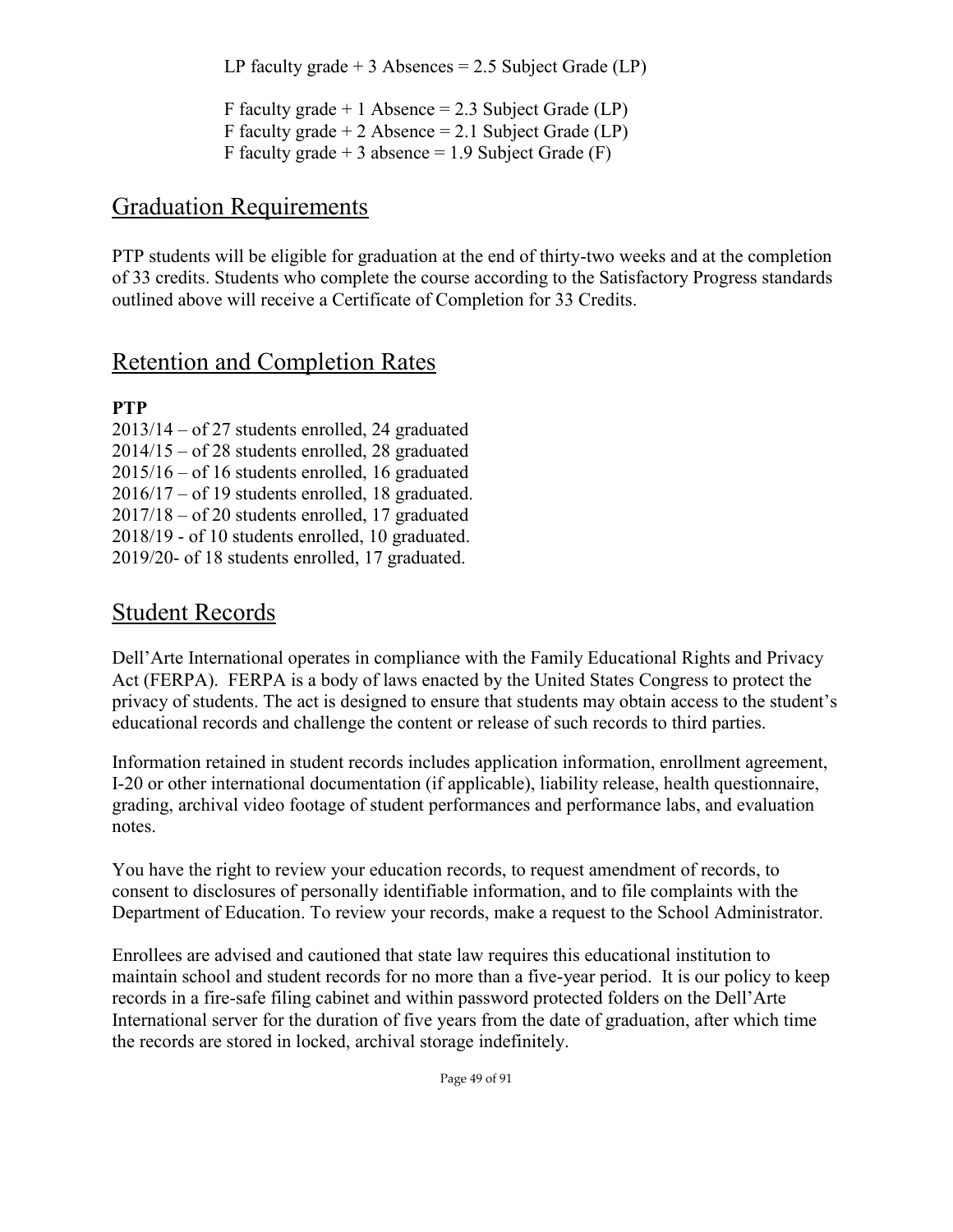## **Disclosing Student Records**

Under FERPA law, an institution may disclose student records to **school officials** within the agency or institution whom the agency or institution has determined to have **legitimate educational interests**.

Dell'Arte International defines "school official" as the following:

- A person employed by the Dell'Arte International in an administrative, student advocate, academic, promotional/marketing, student financial aid, accreditation, research position, or a support person to these positions; or
- $\bullet$  A third party employed by or under contract to Dell'Arte International to perform an administrative, student advocate, academic, promotional/marketing, student financial aid, accreditation, or research task.
	- o The party must be performing an institutional service or function for which the agency or institution would otherwise use employees
	- o The party must be under direct control of the agency or institution with respect to the use and maintenance of education records
	- o The party will use the information only for purposes for which the disclosure was made, and that the party will not disclose the information to any other party without the prior consent of the student.

Dell'Arte International defines "legitimate educational interest" as the following:

- The information requested is necessary for that official to perform appropriate tasks that are specified in his or her position description or by a contract agreement.
- The information is to be used within the context of official agency or school business and not for purposes extraneous to the official's areas of responsibility or to the agency or school.
- The information is relevant to the accomplishment of some task or to a determination about the student.
- The information is to be used consistently with the purposes for which the data are maintained.

Having access to education records or the information within the records does not constitute authority to share this information with anyone who does not have legitimate educational interest.

If there is any doubt or question regarding the request or the legitimate educational interest, the school official will not disclose the information without the approval or concurrence of the appropriate agency or school officials or written permission from the student.

### **Directory Information**

FERPA law defines directory information as "information contained in an education record of a student that would not generally be considered harmful or an invasion of privacy if disclosed." Because it is not harmful or invasive in nature, a school's Directory Information may be disclosed to a third party without receiving prior consent from the student.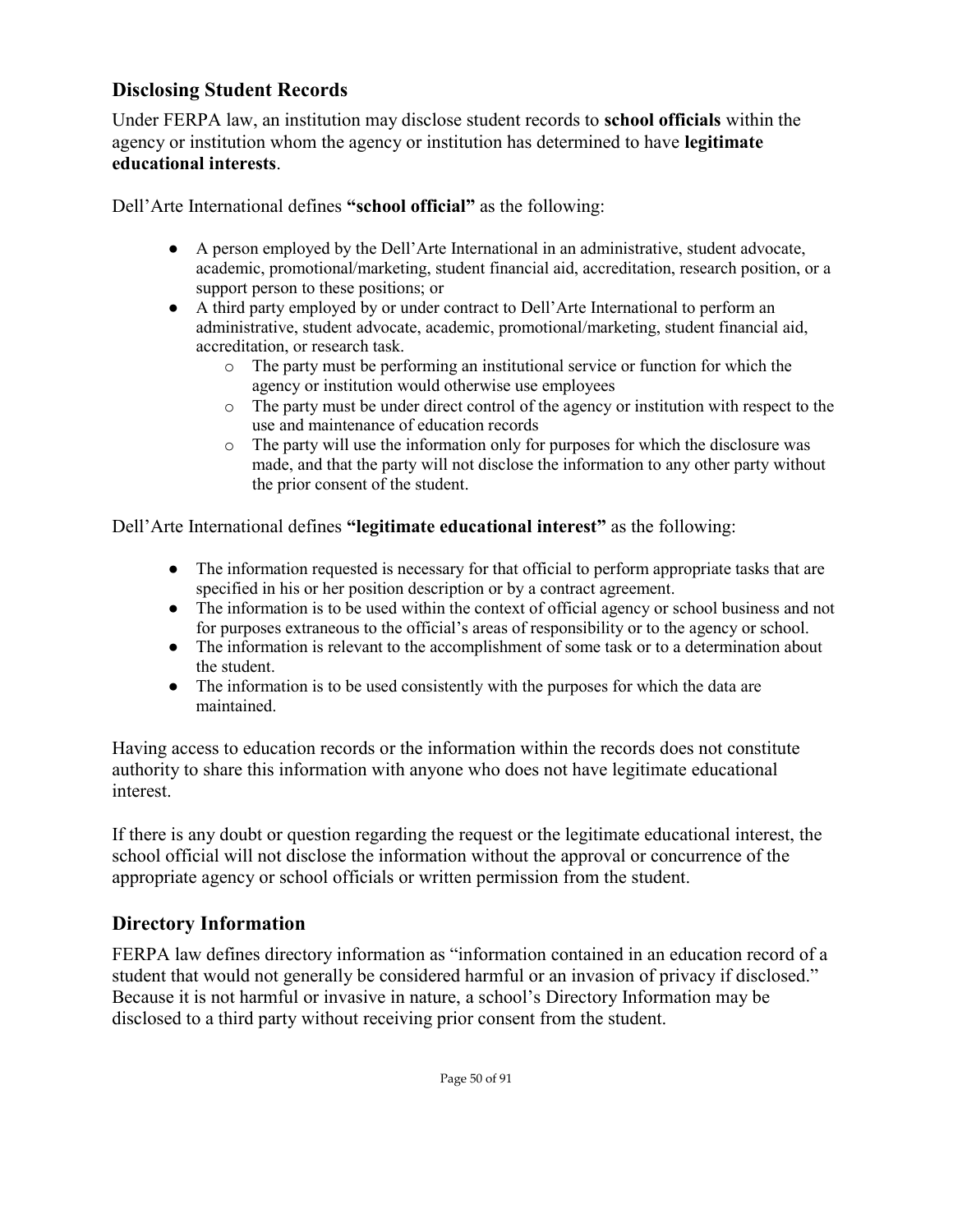Examples of this would include, but are not limited to, the following: sharing a Student Contact Sheet including your email and phone number to all main office staff, posting the Front of House schedule in the public lobby of the Main Building, listing your name, grade level, and country of origin in a Dell'Arte newsletter announcing the new class of students, or confirming your dates of attendance to a future employer who contacts the school.

At Dell'Arte International, we define our directory information as follows:

- Name
- Telephone
- Email
- Citizenship
- Identified country of origin
- Gender
- $\bullet$  Age
- Birth Date
- Program Enrolled: PTP
- Student ID Number
- Student Class Schedules
- Enrollment Status/Dates of Attendance
- Photograph/video/audio recording used in Dell'Arte school marketing, promotion, and development.
- Ɣ Student Job Description and Responsibilities
- Student Front of House Schedules
- Degrees and Certificates Conferred

## **Directory Information Opt-Out**

If a student wants to revoke their consent to disclose Directory Information as defined by the school, they must fill out the Directory Information Opt-Out form on page 74 of this Handbook.

This form must be signed and submitted to the FERPA Administrator before the first day of Orientation. The FERPA Administrator may be contacted by emailing ferpa@dellarte.com or via mail at:

Attn: FERPA Administrator Dell'Arte International PO Box 816 Blue Lake, CA 95525

If at any point in the school year, following Orientation, the student wishes to revoke their consent to disclose directory information, they may do so by filling out the Directory Information Opt-Out form on page 74 of this Handbook. A hard copy of this form must be submitted in person to the school FERPA Administrator. (The faculty in the role of FERPA Administrator rotates each year, and students will be informed who holds this position on a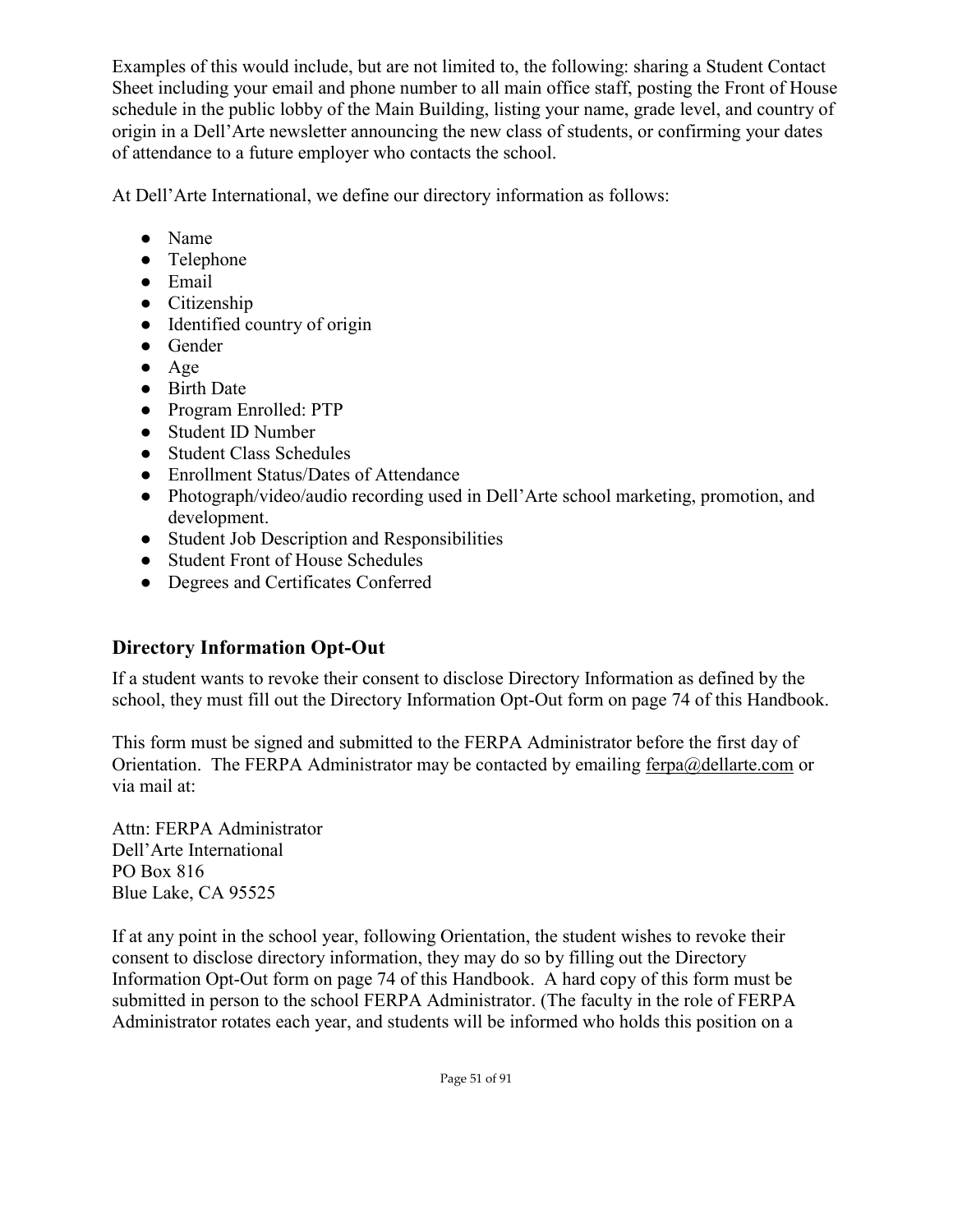yearly basis.) Requests filed will be effective only with respect to the inclusion of materials prepared after the receipt of the request.

It is important to note that a student's request for confidentiality does not permit the student to be anonymous in the classroom, nor to impede or be excluded from classroom communication.

## **Viewing and Amending Records**

All students have a right to view, and request amendments to, their own student records.

**In order to view their records, a student must**: submit, in writing, a request to the FERPA Administrator. The request must state specifically what record the student wishes to view, and in what form the record should be sent to the student (email, hard copy, in person). Dell'Arte International must comply with the request within 45 days after receiving the request. According to FERPA policy, unless the imposition of a fee effectively prevents a parent or eligible student from exercising the right to inspect and review the student's education records, an educational agency may charge a fee for a copy of an education record which is made for the student.

**In order to amend their record, a student must:** submit, in hard copy and in person, a request to amend the record. The educational agency or institution shall decide whether to amend the record as requested within a reasonable time after the agency or institution receives the request. Once a decision has been made, the school will notify the student in writing of the decision within 45 days. If the educational agency or institution decides not to amend the record as requested, it shall inform the student in writing of its decision and of his or her right to a hearing.

# Videography and Photography Regulations

Dell'Arte videotapes student work for archival purposes and may occasionally take photographs for archival and promotional purposes. Dell'Arte retains exclusive rights to any photographs or videotapes (with or without sound) taken of student work. Archival photo and video of student classwork and performances is considered a student record according to FERPA law. It is therefore not available for student use or viewing. (Note: If a student performs in a company show, such as the annual cabaret, any archival footage of this event is also considered a student record under FERPA law, and is therefore not available for student use or viewing.)

Students may use personal video, photography and audio recording equipment in the classroom and during student presentations only when authorized by Dell'Arte faculty and/or staff. If a student wishes to take personal video, photo, or audio recording, they must first request permission of the Dell'Arte faculty or staff.

If a student wishes to video record a public performance, they need to request approval from the Production Stage Manager at least 48 hours in advance. Only one evening of a given run (or one evening per cast for multiple-cast shows) can be recorded.

If you want to film your piece with technical elements outside of a performance, it needs to be during Production Week, no later than Friday before 5pm. It will be up to all members of the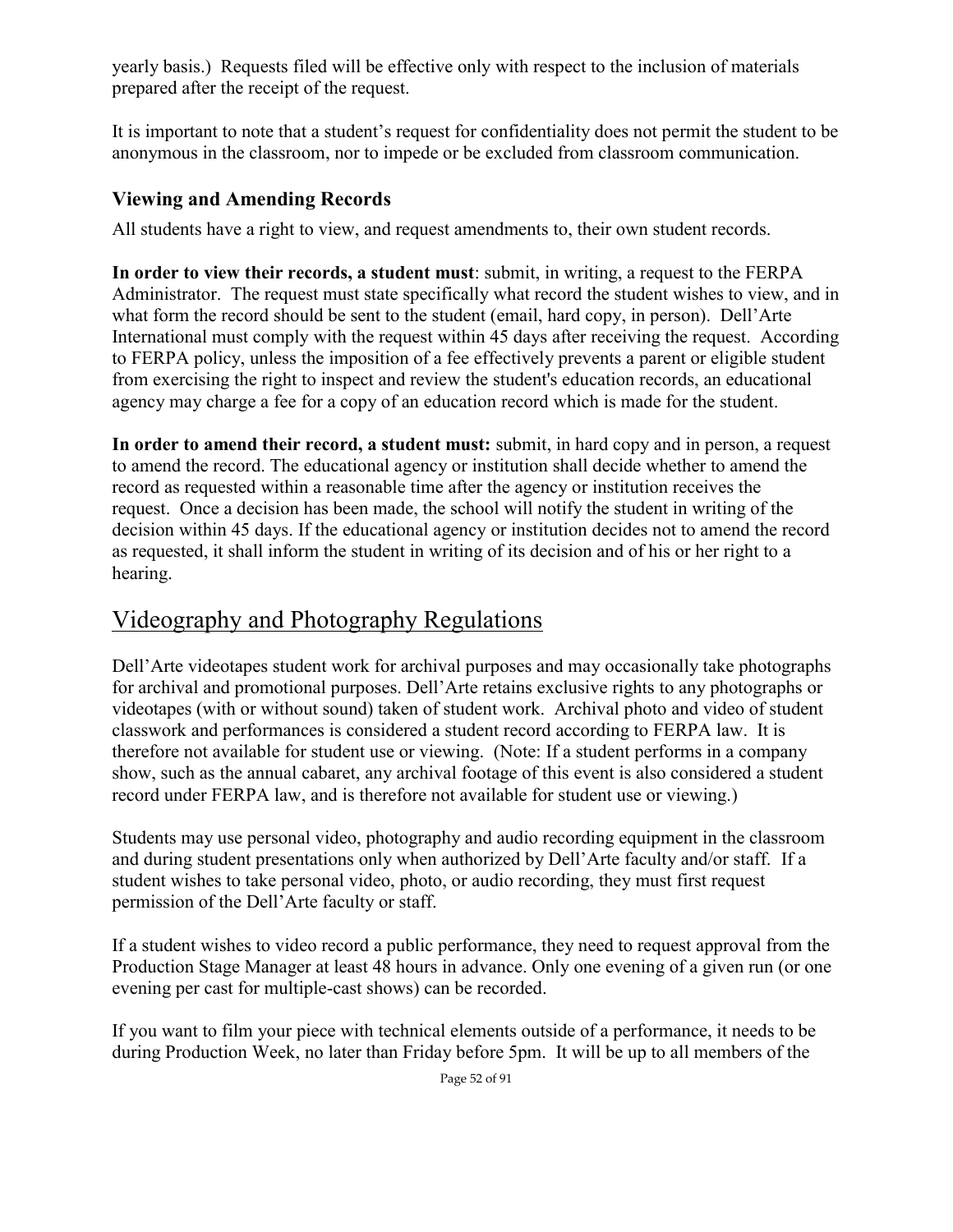performing ensemble to communicate and make agreements about photo and video releases should these outside arrangements be made.

# Copyright Infringement

Unauthorized distribution of copyrighted material may subject the student to civil and criminal liabilities. The school does not condone unauthorized peer-to-peer file sharing. Unauthorized downloading or distribution of copyrighted materials using the school's information technology system via the school or Dell'Arte housing will result in disciplinary action.

# Performing, Teaching, and Attending Outside Classes While Enrolled

Humboldt County is home to many artists, and there are several local theaters, dance studios, and two other universities in the area. While Dell'Arte International supports and often partners with these organizations, the school highly discourages students from performing, teaching, and taking regular classes outside Dell'Arte International while enrolled as a student here. (This includes taking online courses or finishing an online degree.)

The immersive schedule of the school simply does not allow time for consistent commitment outside of the Dell'Arte training. It is in the interest of your own mental and physical health to not place additional demands on your schedule, and it is in the interest of your condensed and focused time here at Dell'Arte International to allow your attention to remain wholly on your work here as a student.

# Campus Safety

## **Crime**

As a two-building campus in a small, rural town, crime has not been a problem at Dell'Arte or in the surrounding community, except for occasional petty theft and vandalism. As a small community, we share the responsibility together with our neighbors to protect and care for each other. Though Blue Lake is a predominantly white town, there have been no incidences of violence or harassment of our students, staff or faculty of color. Dell'Arte partners proactively with the Humboldt County Sheriff's Department to ensure that our students of color will be protected and served in this community. Dell'Arte is committed to being allies and coconspirators for our students. We will not tolerate any discrimination or harassment based on race, gender, identity, sexual orientation or religion. While we may not have had any incidences, we are vigilant to ensure they do not arise. We are committed to supporting and protecting our community.

# Health

Because of the physical and mental rigor of our programs, Dell'Arte requires that students be in good physical and mental health upon acceptance. Dell'Arte requires all students to have medical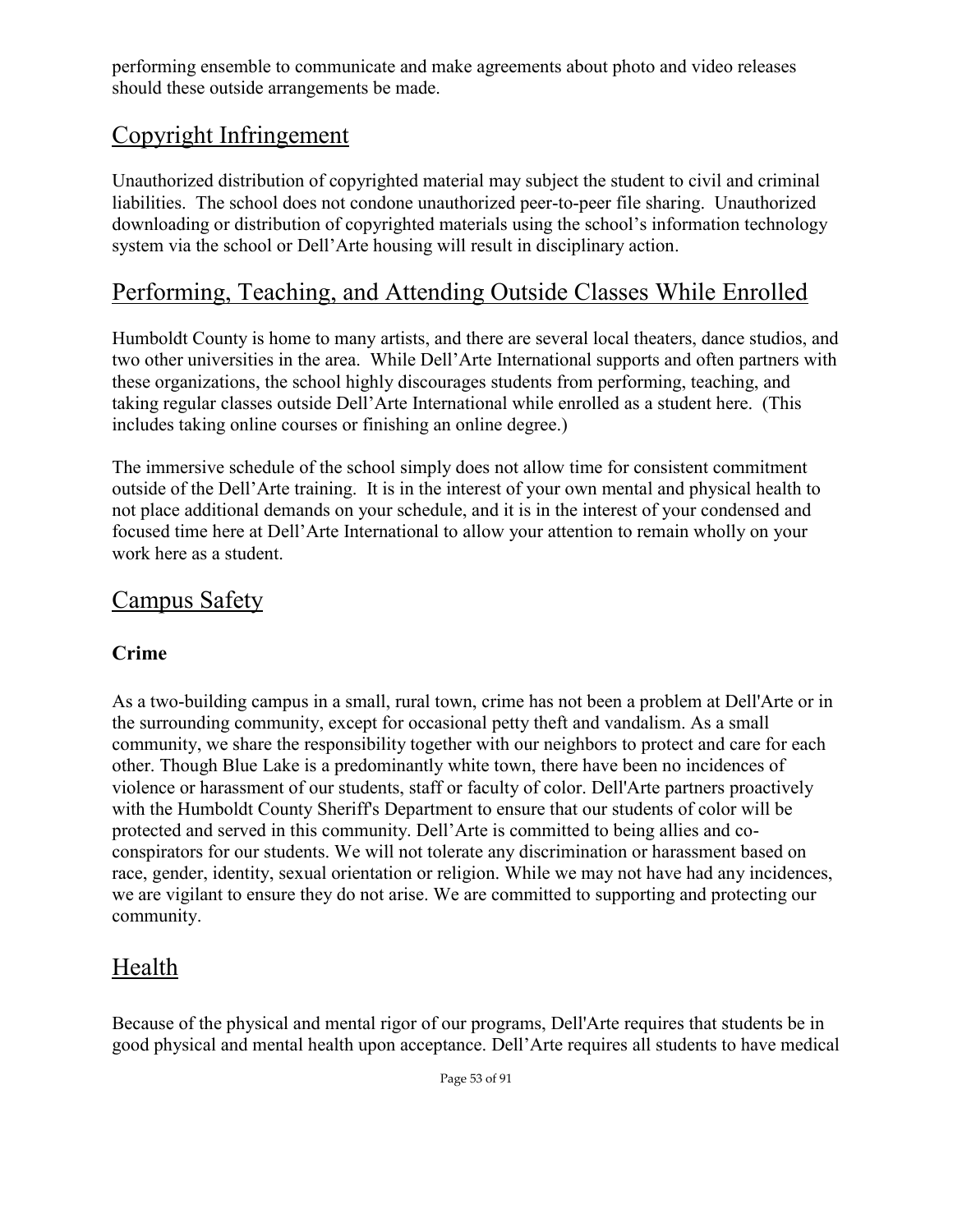insurance while attending school. The School does not have a vaccination requirement, however, with COVID-19, we strongly advise our students to receive vaccination. If you are unable to do so, please contact the Faculty Chair and Production Manager. All admitted students must fill out and return a Health Questionnaire with their Enrollment Agreement. All student medical information is kept strictly confidential.

Students with special needs must notify the Director of Admissions of their precise nature immediately after acceptance to the program. Upon notification, Dell'Arte, in compliance with the Americans with Disabilities Act, will then consider what reasonable accommodations may be available to meet those needs. DAI acknowledges the ableism that has existed in physical theatre and in our own engagement with this work. We actively commit to making the program more accessible to all bodies and will work alongside a student, visitor or guest artist to ensure we create a space where all bodies can find artistic liberation and play, while researching and developing here at Dell'Arte.

At the beginning of the year, students are informed of all existing injury protocols, in the event that an injury occurs on the Dell'Arte premises. Faculty are required to follow specific injury protocols and policies to minimize risk and maximize safety. It is important to note that faculty are not qualified to give you medical diagnoses or advice for your injury. All faculty are certified in basic First Aid and follow up-to-date concussion protocols and standards as developed and maintained by the North Coast Concussion Program.

As health resources are limited in Humboldt County, Dell'Arte suggests that, immediately upon arrival, the student call to schedule an Established Care Visit at an Open Door health clinic in Arcata or Eureka. For more information on California state insurance, visit Covered California (http://coveredca.com/) to read about Medi-Cal services.

If students plan to use out-of-state health insurance while at Dell'Arte, we advise that they find out if their insurance will cover them for out of state service. Kaiser Permanente is almost never accepted in Humboldt County.

## **Health Management Plan**

Students with a history of any physical or mental health condition which could affect their work in the program are asked to submit a plan for managing this condition while in school, along with their Health Questionnaire and Enrollment Agreement. This Health Management Plan may include seeking support from physicians or mental health care providers, medication, a physical therapy plan, or other self-care practices. Dell'Arte's training program is intensive and demanding, so it is important for students to be proactive in setting up a management plan and an outside support system for ongoing health concerns which could impact their work in the school. Should it be deemed necessary, the Faculty Chair may mandate a student to submit a Health Management Plan in order to ensure safety and well-being of the student and school.

Dell'Arte does not have a professional counselor on staff, but does maintain a list of local mental health counselors and resources available to students (See "Mental Health Resources")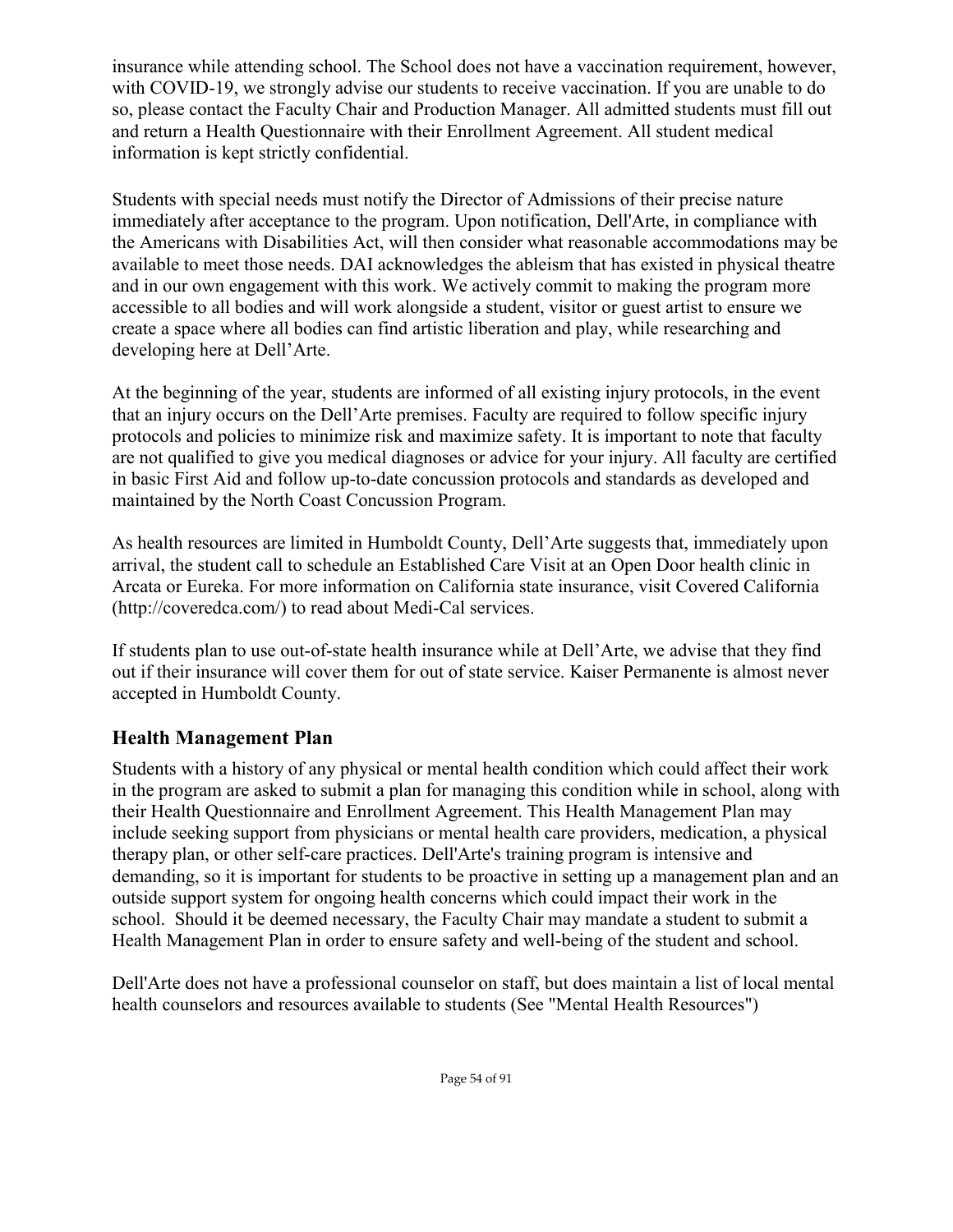## **Head, Neck and Spine Injuries**

If a student receives an injury to the head, neck or spine while enrolled at Dell'Arte, however minor the impact or injury, the school's policy is to strictly limit the student's participation in all school activities until it is determined by a doctor whether or not a concussion has occurred.

## **Concussions**

It is extremely important to report a possible concussion as soon as possible no matter how mild it may seem. Students and Faculty are trained at the beginning of the year to recognize symptoms and understand how to treat themselves should a concussion occur.

All students who are diagnosed with a concussion are immediately excused and not allowed to come to class or rehearsal for at minimum 24 hours. If a concussion has occurred, the student is required to follow Dell'Arte Concussion Protocol. The student will receive a series of written acknowledgments and forms that are necessary to be signed and dated by their doctor in order to return to class and rehearsal. It may be necessary for faculty to determine whether or not a student can safely continue in the training program, should be placed on a Leave of Absence, or should withdraw from the program. Should a student fail to follow necessary treatment, the Faculty Chair may place any appropriate sanctions on the student, including but not limited to probation or dismissal from the program.

## **Spine**

To continue in the program following a neck or spine injury, a student needs to provide Dell'Arte with all the appropriate forms signed by their doctor or qualified healthcare provider, detailing which, if any, physical training activities the student should avoid, and for how long.

Protocol for Concussion, Neck, and Spine injuries will be discussed in more detail at the Injury Protocol meeting at the start of the school year.

## **Accident Insurance**

Dell'Arte carries accident insurance that covers students for injuries resulting from an accident occurring during an activity that has been sanctioned or approved by Dell'Arte, including trips such as the Rural Residency.

"Accident" is a somewhat vague word in the context of our work here. Any injury caused by another person is clearly an accident. Self-inflicted injuries may or may not be "accidents". Having stiff or sore muscles from class is not an accident. Falling and breaking a leg is clearly an accident. There is a grey area between these two.

We ask that all students fill out an Incident Report Form (located in the office and all studios) for even the slightest incident to document how an injury happened, in case the student needs to use the accident coverage.

The coverage pays medical expenses, in excess of what a person's primary medical insurance coverage pays (all if the person has no coverage) up to \$5000 with a \$100 per person, per incident deductible.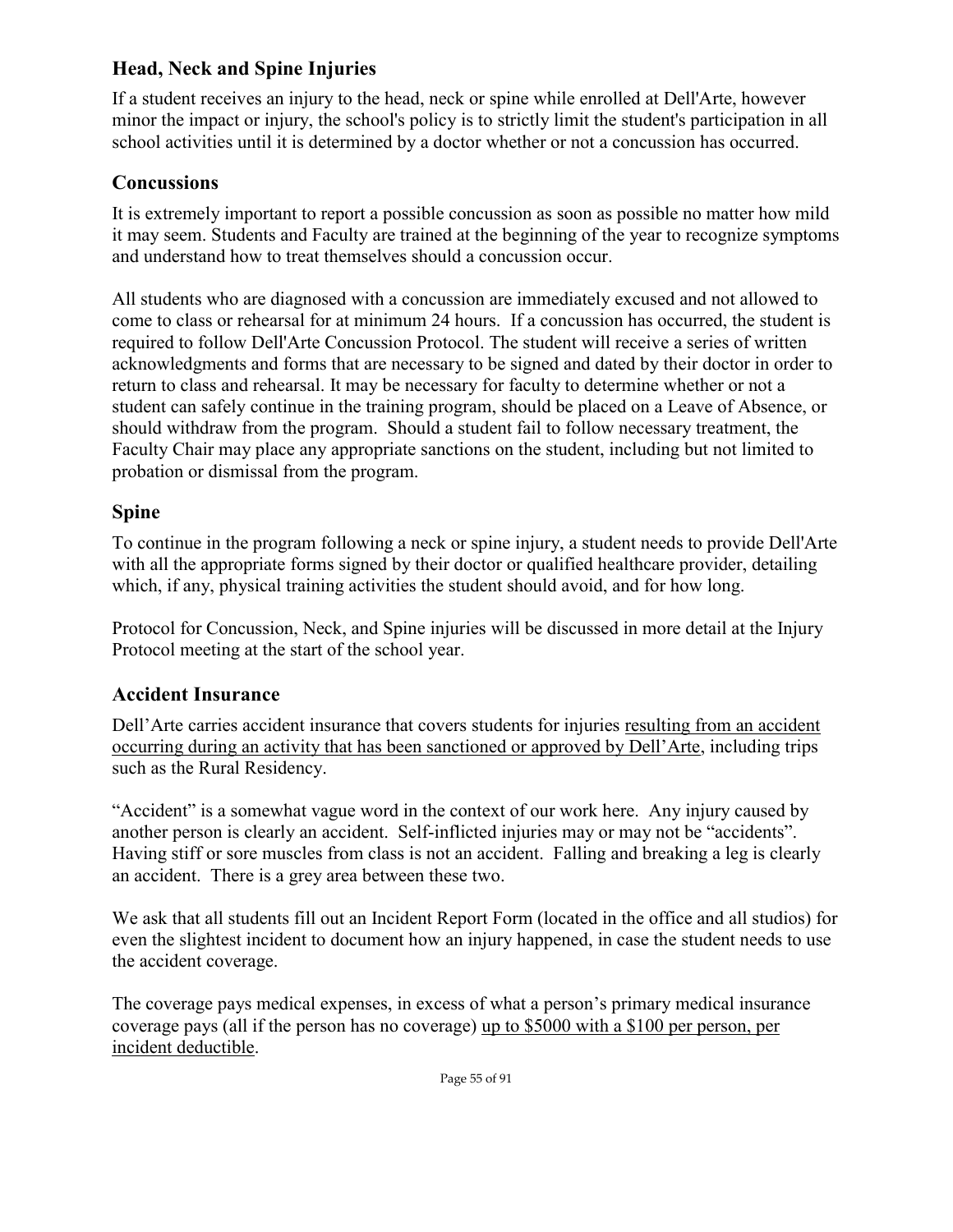The office has claim forms. Payments from the insurance company are made in the form of reimbursement for payment receipts. If a student has medical coverage, Dell'Arte's accident insurance will also require a copy of the primary coverage's action on the claim before they will act on it. The reimbursement process can take months to complete, so Dell'Arte recommends that students pay the full medical bill on time, if possible, so that their credit is not affected.

## **Covid-19, Coronavirus and Campus Safety**

COVID-19 is a highly infectious, life-threatening disease declared by the World Health Organization to be a global pandemic. Individuals who may have been infected with COVID-19 may be asymptomatic for a period of time, or may never become symptomatic at all. Because of its highly contagious and sometimes "hidden" nature, it is currently very difficult to control the spread of COVID- 19 or to determine whether, where, or how a specific individual may have been exposed to the disease. Therefore, Dell'Arte International School of Physical Theatre has put in place a **new** set of policies and expectations, which is designed to reduce the spread of COVID-19 at Dell'Arte.

Each student should recognize and understand that this policy, and the College's efforts must be consistent with both California and federal law, and align with the recommended guidelines from the Centers for Disease Control and Prevention (CDC) and the best available guidance from the medical community. As a result, the measures and expectations detailed in this policy may be updated at any time. All students are required to read, and adhere to the following Dell'Arte policy.

## **Symptom Checklist & Daily Temperature Monitoring**

All students and faculty are required to do daily symptom checking and temperature monitoring. It is recommended that this happen at home before coming to Dell'Arte, however it is required before starting each class or entering the building. A temperature log is stationed in every space, and will be monitored by the Production Manager.

If symptoms appear and do not progress or turn out to be allergies, a mild common cold, stomach problems, or anything other than flu-like, a period of 24-48 hours of being asymptomatic is required before returning back to activity. If the individual develops a respiratory condition, extra caution will be exercised in that a nurse or doctor needs to be contacted and consulted before returning. A **COVID-19 Symptom Daily Self Checklist** is included in Section VII. Forms, page 89. Please make a copy of this checklist and use it every day before reporting to school. If you reply YES to any of the questions on this checklist, STAY HOME and call or email Alex (alexander@dellarte.com)

## **Outdoor Classes/Rehearsals:**

Most classes will take place outdoors on the amphitheater stage or around Blue Lake; students and faculty still required to take and record daily temperatures, and during check in can decide whether or not masks are safe given the activity at hand. Hand sanitizer and hand washing is still required before and after class, and if any common equipment is shared, disinfection and wiping down all contacted areas is also required.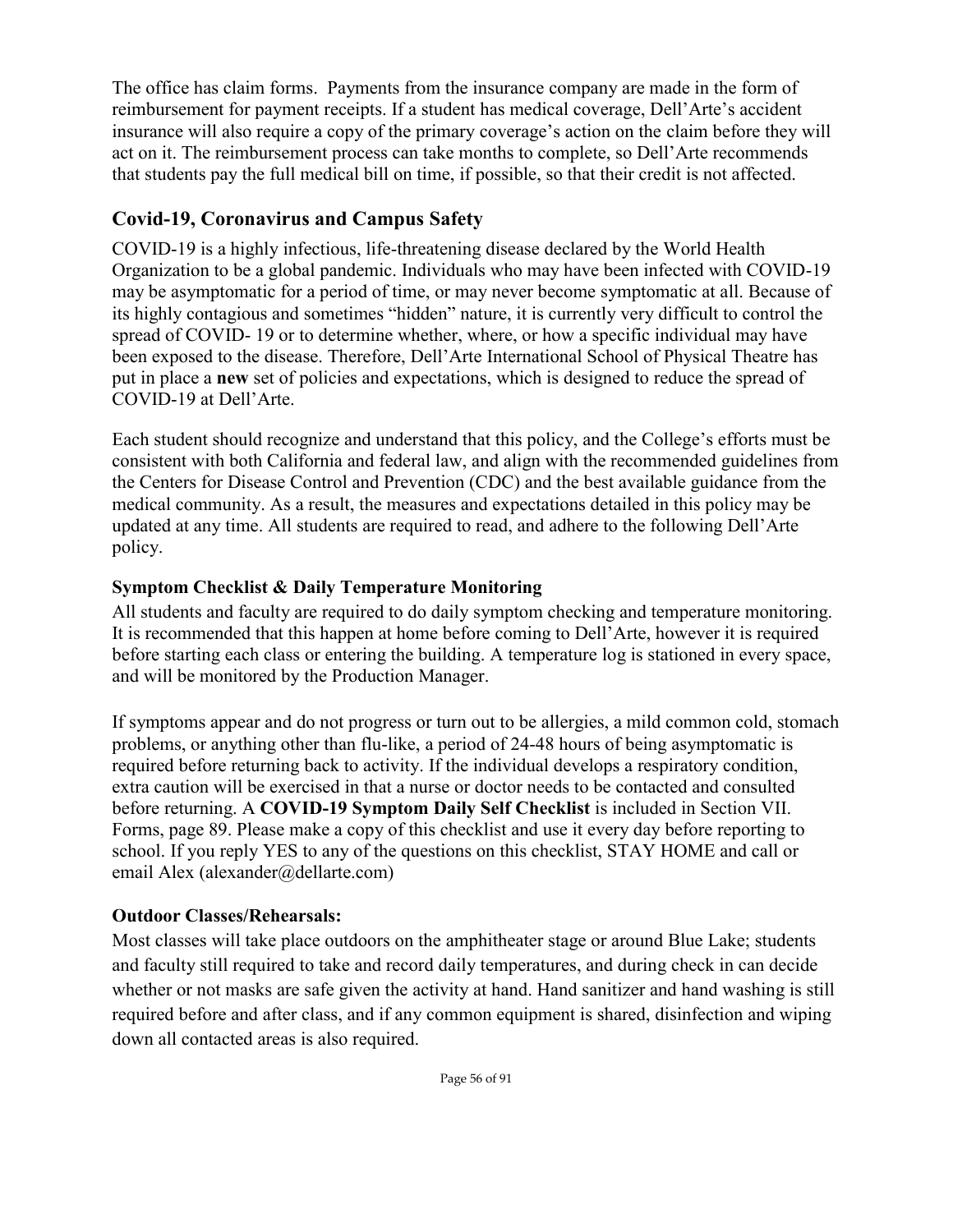#### **Indoors:**

- Masks will be worn by faculty at all times; no contact from faculty unless glove protocol is followed
- Windows should be opened for venting and circulation fans are recommended
- Ɣ At the beginning of class a check in on consent must take place: touch, social distance, safety; faculty will give overviews of the activity before doing the activity
- If a voice teacher is working with a student, the teacher should wear a mask and the student may be asked and given the option to not wear a mask. All observers should be masked, and social distancing observed.

#### **Possible exposure or contact with a known COVID positive individual**

Mandatory reporting is required; the ensemble pod and a Dell'Arte official (Production Manager or SA) must be contacted. Quarantine procedures will go into effect for the person and anyone who has had sustained contact with this person. Sanitizing and Disinfecting procedures will take place immediately.

#### **Guest Apartment Isolation**

If a student housing resident suspects they have been in contact and they have managed to not come in contact with their room-mates, they may be moved to the guest apartment until test results come back and no symptoms are reported. If this happens, Jo Pritchett must be notified, and all rules regarding safety and living in the apartment must be met and adhered to accordingly or Dell'Arte reserves the right to appropriate disciplinary actions up to and including ending any lease agreement or academic probation or leave of absence.

### **Humboldt County COVID-19 Frequently Asked Questions:**

Where can I get tested for COVID-19?

 Please contact your primary care provider, urgent care or emergency room if you are experiencing symptoms of COVID-19, including:

- Fever or chills
- Cough Shortness of breath or difficulty breathing
- Fatigue Muscle or body aches
- Headache
- New loss of taste or smell
- Sore throat
- Congestion or runny nose
- Nausea or vomiting
- Diarrhea.

If you are not experiencing any symptoms, testing is available by appointment. Please go to *https://LHI.care/covidtesting* to make an appointment. Please Visit *https://humboldtgov.org* for the most up to date information on testing locations.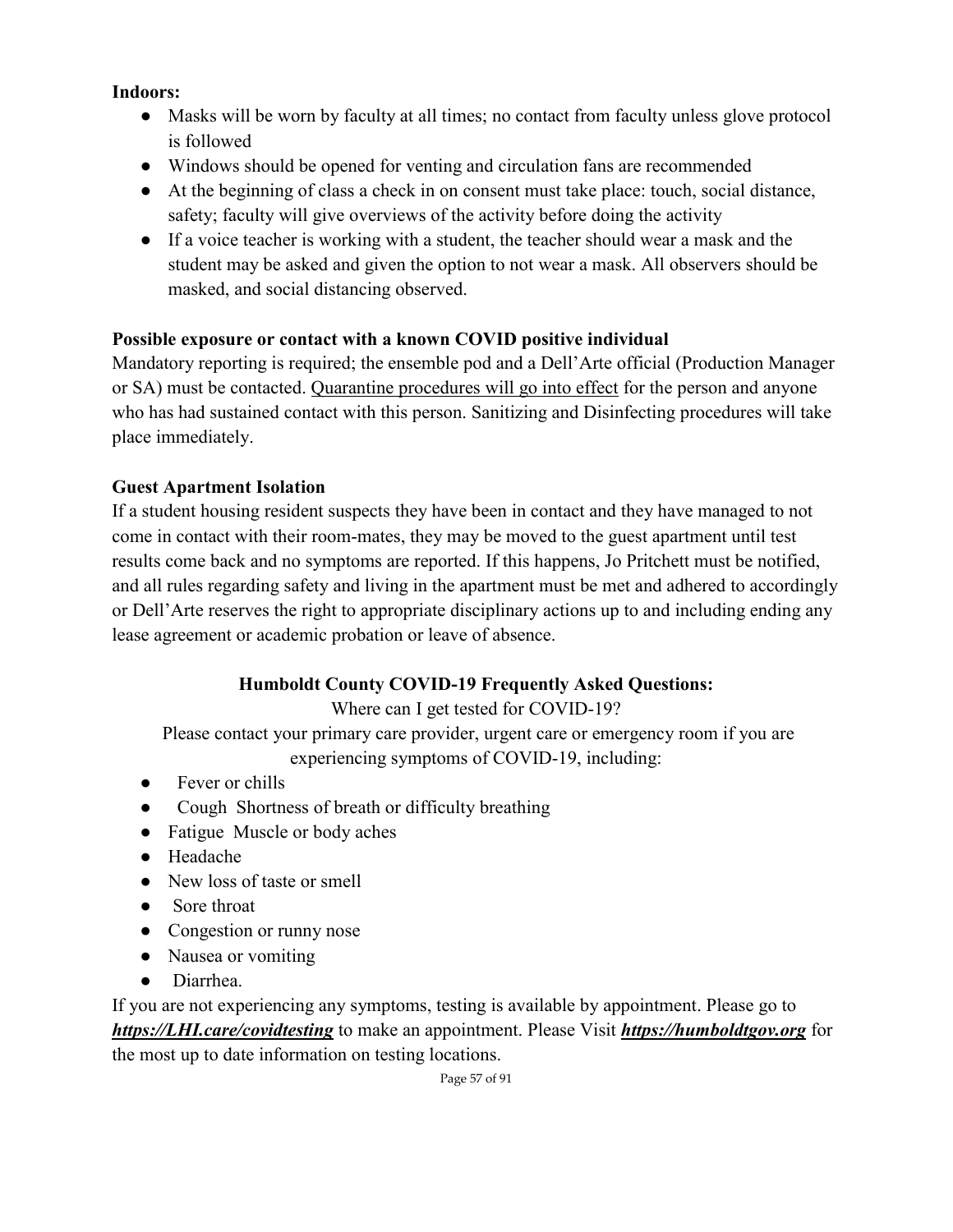### **How will I receive my test result from OptumServe?**

 When you sign up for a COVID-19 test with OptumServe, you will be asked for contact information such as your phone number, cell phone number and email address. You will have the opportunity to opt-in to notification by text or email.

# Drug Free Campus

Students are notified that the unlawful manufacture, distribution, dispensation, possession, or use of a controlled substance is prohibited in this facility, and any criminal drug statute conviction for a violation occurring in this facility shall be cause for dismissal of the convicted student.

Students are further notified that drug abuse in this facility is dangerous and can lead to serious accidents; that Dell'Arte has a policy of maintaining a drug-free campus; that Dell'Arte will assist any student who requests aid to find a suitable drug abuse assistance or rehabilitation program; and that conviction of a drug abuse violation in this facility may invoke the penalties stated above.

# RETURN OF TITLE IV, HEA POLICY

When a student applies for financial aid, a statement is signed that the funds will be used for educational purposes only. Therefore, if a student withdraws before completing the program, a portion of the funds received may have to be returned. The School will calculate the amount of tuition to be returned to the Title IV, HEA Federal fund programs according to the policies listed below.

### **RETURN TO TITLE IV FUNDS POLICY**

This policy applies to students' who **withdraw officially, unofficially or fail to return from a leave of absence or are dismissed from enrollment** at the School. It is separate and distinct from the School refund policy. (Refer to institutional refund policy)

The calculated amount of the Return of Title IV, HEA (R2T4) funds that are required to be returned for the students affected by this policy, are determined according to the following definitions and procedures as prescribed by regulations.

The amount of Title IV, HEA aid earned is based on the amount of time a student spent in academic attendance, and the total aid received; it has no relationship to student's incurred institutional charges. Because these requirements deal only with Title IV, HEA funds, the order of return of **unearned** funds do not include funds from sources other than the Title IV, HEA programs.

Title IV, HEA funds are awarded to the student under the assumption that he/she will attend school for the entire period for which the aid is awarded. When a student withdraws, he/she may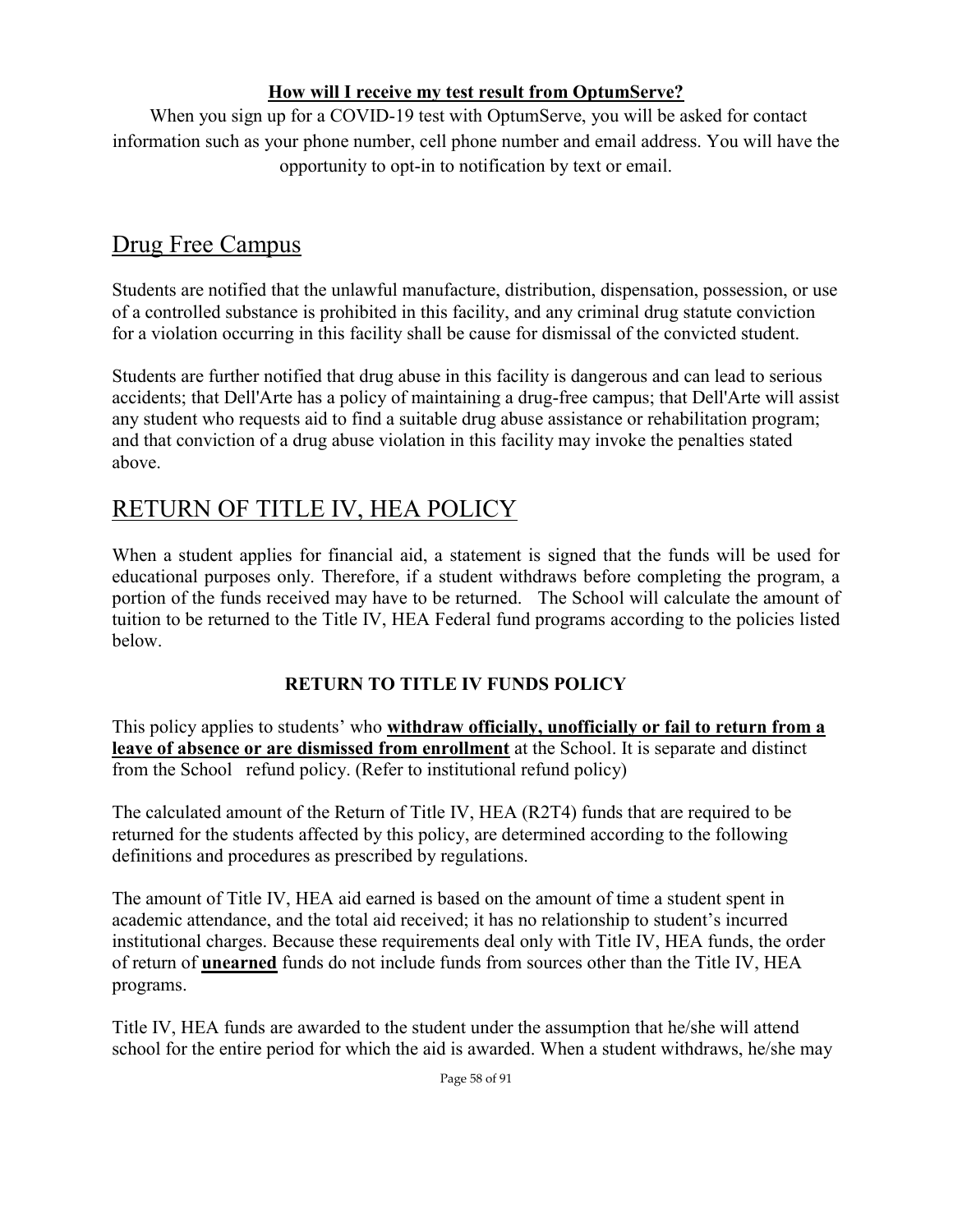no longer be eligible for the full amount of Title IV, HEA funds that were originally scheduled to be received. Therefore, the amount of Federal funds earned must be determined. If the amount disbursed is greater than the amount earned, unearned funds must be returned.

The Payment Period for Clock Hour Schools is one-half of the academic year or program length (whichever is less). The Payment Period for a Credit Hour school is one semester.

The Date of Determination is the date that the institution determines is the withdrawal date. For schools that are required to take attendance, the date of determination is no longer than 14 days after the Last Date of Attendance. The Date of Determination starts the clock for timely refunds of Title IV funds, within 45 days after the "Date of Determination".

The Withdrawal Date for schools required to take attendance is the Last Date of Attendance (LDA).

Notification (whichever is later)

 Leave of Absence Related: Withdrawal Date: Date LOA began Date of Determination: Earlier of date ending LOA or date student Notifies the school he/she will not return Withdrawal after rescission of Official Notification Withdrawal Date: Student's original W/d Date from previous Official notification Date of Determination: Date school becomes aware student did not complete the payment period.

The institution has 45 days from the date that the institution determines that the student withdrew to return all unearned funds for which it is responsible. The school is required to notify the student if they owe a repayment via written notice.

The school must advise the student or parent that they have 14 calendar days from the date that the school sent the notification to accept a post withdrawal disbursement. If a response is not received from the student or parent within the allowed time frame or the student declines the funds, the school will return any earned funds that the school is holding to the Title IV, HEA programs.

Post-withdrawal disbursements will occur within 90 days of the date that the student withdrew.

### **WITHDRAWAL POLICY**

### "Official" Voluntary Withdrawal

A student is considered to be "Officially" withdrawn on the date the student notifies the Financial Aid Director or Faculty Chair in writing of their intent to withdraw. The date of the termination for return and refund purposes will be the earliest of the following for official withdrawals: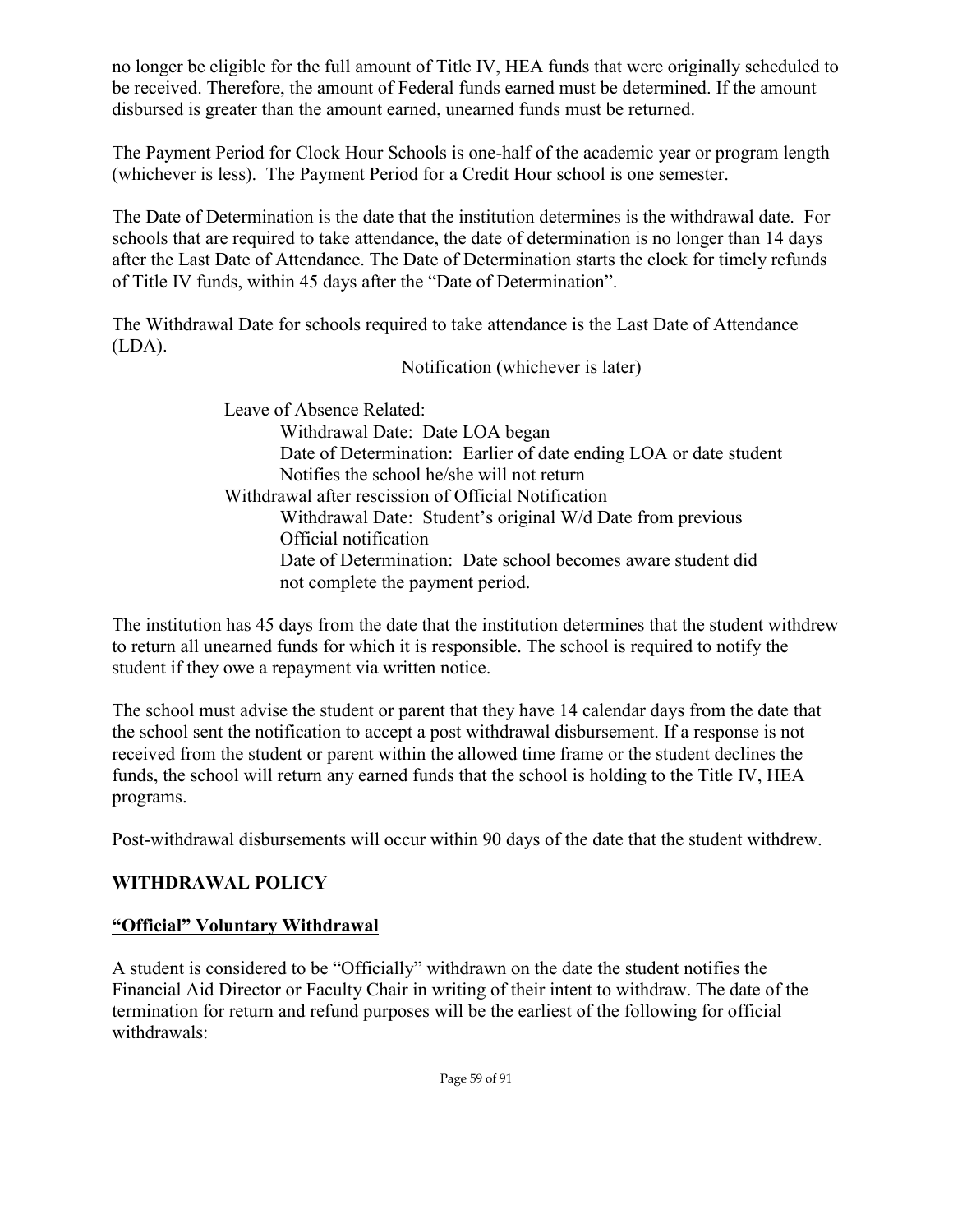1. Date student provided official notification of intent to withdraw, in writing.

Or

2. The date the student began the withdrawal from the School's records.

A student will be permitted to rescind his notification in writing and continue the program, if so chosen. However, if the student subsequently drops, the student's withdrawal date is the original date of notification of intent to withdraw.

Upon receipt of the withdrawal information the School will complete the following:

- 1. Determine the student's last date of attendance as of the last recorded date of academic attendance on the school's attendance record, and
- 2. Perform two calculations
	- a. The students ledger card and attendance record are reviewed to determine the calculation of Return of Title IV, HEA funds the student has earned, and if any, the amount of Title IV, HEA funds for which the school is responsible. Returns made to the Federal Funds Account are calculated using the Department's Return of Title IV, HEA Funds Worksheets, scheduled attendance and are based upon the payment period.
	- b. Calculate the school's refund requirement (see school refund calculation).
- 3. The student's grade record will be updated to reflect his/her final grade.
- 4. The School will return the amount for any unearned portion of the Title IV, HEA funds for which the school is responsible within 45 days of the date the official notice was provided.
- 5. If applicable, the School will provide the student with a letter explaining the Title IV, HEA requirements. Include: "I have decided that I will not be returning to matriculate at Dell'Arte. I am still here in Blue Lake and would love to stay involved as a community member."
	- a. The amount of Title IV, HEA assistance the student has earned. This amount is based upon the length of time the student was enrolled in the program based on scheduled attendance and the amount of funds the student received.
	- b. Any returns that will be made to the Federal program on the student's behalf as a result of exiting the program. If a student's scheduled attendance is more than 60% of the payment period, he/she is considered to have earned 100% of the Federal funds received for the payment period. In this case, no funds need to be returned to the Federal funds.
	- c. Advise the student of the amount of unearned Federal funds and tuition and fees that the student must return, if applicable.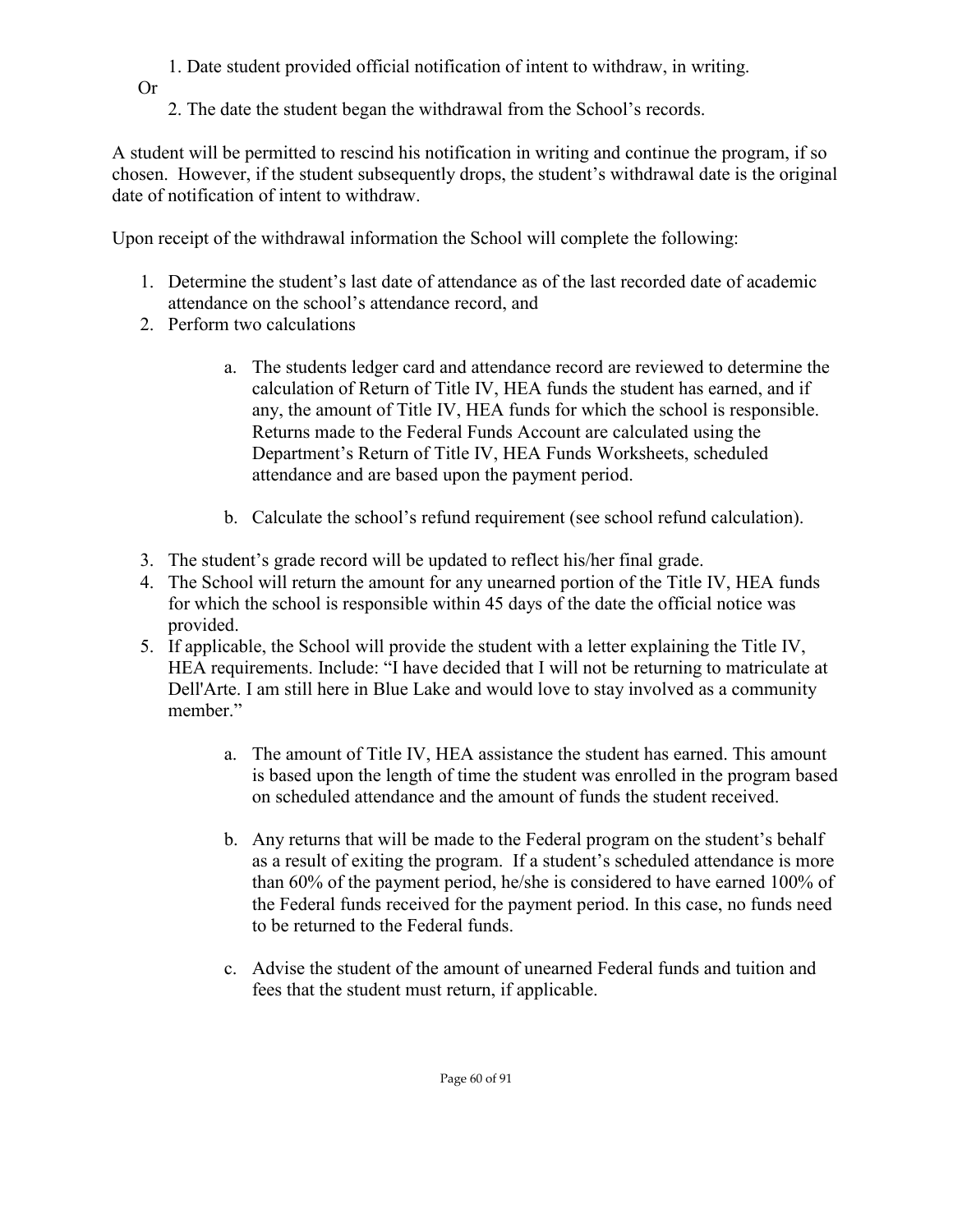6. Supply the student with a ledger card record noting outstanding balance due to the school and the available methods of payment. A copy of the completed worksheet, check, letter and final ledger card will be kept in the student's file.

In the event a student decides to rescind his or her official notification to withdraw, the student must provide a signed and dated written statement indicating he/she is continuing his or her program of study, and intends to complete the payment period. Title IV, HEA assistance will continue as originally planned. If the student subsequently fails to attend or ceases attendance without completing the payment period, the student's withdrawal date is the original date of notification of intent to withdraw.

## **Unofficial Withdrawal**

Any student that does not provide official notification of his or her intent to withdraw and is absent for more than 14 consecutive calendar days, fails to maintain satisfactory academic progress, fails to comply with the school's attendance and /or conduct policy, does not meet financial obligations to the school, or violates conditions mentioned in the School contractual agreement, will be subject to termination and considered to have unofficially withdrawn.

Within two weeks of the student's last date of academic attendance, the following procedures will take place.

- 1. The education office will make three attempts to notify the student regarding his/her enrollment status.
- 2. Determine and record the student's last date of attendance as the last recorded date of academic attendance on the attendance record.
- 3. The student's withdrawal date is determined as the date the day after 14 consecutive calendar days of absence.
- 4. Notify the student in writing of their failure to contact the school and attendance status resulting in the current termination of enrollment.
- 5. The School calculates the amount of Federal funds the student has earned, and, if any, the amount of Federal funds for which the school is responsible.
- 6. Calculate the school's refund requirement (see school refund calculation).
- 7. The School's Controller will return to the Federal fund programs any unearned portion of Title IV funds for which the school is responsible within 45 days of the date the withdrawal determination was made, and record on the student's ledger card.
- 8. If applicable, the School will provide the student with a refund letter explaining Title IV requirements:
	- a. The amount of Title IV aid the student has earned based upon the length of time the student was enrolled and scheduled to attend in the program and the amount of aid the student received.
	- b. Advise the student in writing of the amount of unearned Title IV, HEA aid and tuition and fees that he/she must return, if applicable.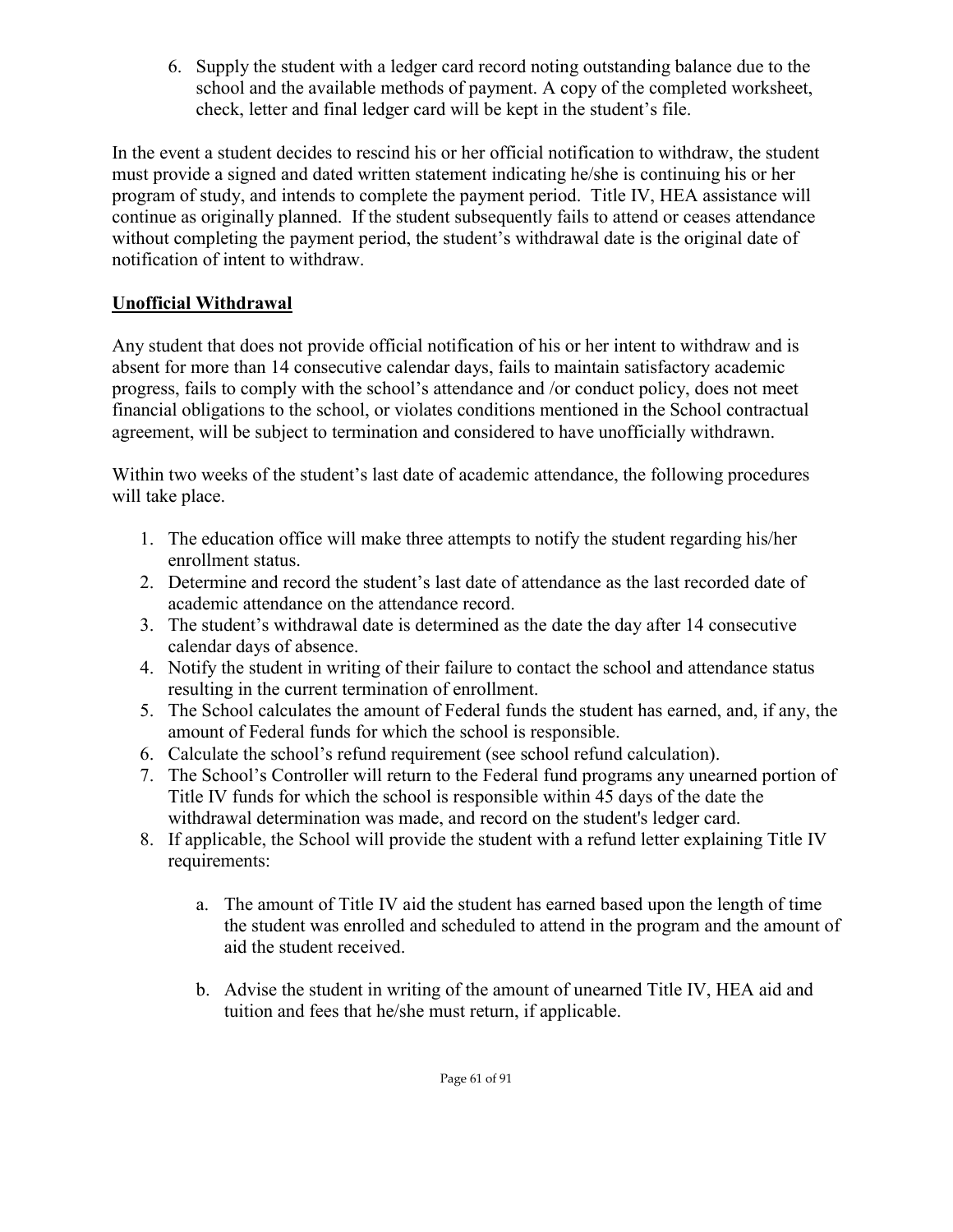- 9. Supply the student with a final student ledger card showing outstanding balance due the school and available methods of repayment.
- 10. A copy of the completed worksheet, check, letter, and final ledger card will be kept in the student's file.

#### **Withdraw Before 60%**

The institution must perform a R2T4 to determine the amount of earned aid through the 60% point in each payment period. The institution will use the Department of Education's prorate schedule to determine the amount of the R2T4 funds the student has earned at the time of withdrawal.

#### **Withdraw After 60%**

After the 60% point in the payment period, a student has earned 100% of the Title IV, HEA funds he or she was scheduled to receive during this period. The institution must still perform a R2T4 to determine the amount of aid that the student has earned.

The School measures progress in clock hours, and uses the payment period for the period of calculation.

### **The Calculation Formula:**

Determine the amount of Title IV, HEA aid that was disbursed plus Title IV, HEA aid that could have been disbursed.

Calculate the percentage of Title IV, HEA aid earned:

a) Clock Hour Program: Divide the number of clock hours scheduled to be completed (from the first day of class until the last date of attendance) in the payment period as of the last date of attendance in the payment period by the total clock hours in the payment period.

> HOURS SCHEDULED TO COMPLETE TOTAL HOURS IN PERIOD =  $%$  EARNED (rounded to one) significant digit to the right of the decimal point, ex.  $.4493 =$ 44.9 %.)

b) Credit Hour Program: Divide the number of calendar days completed in the period by the total number of calendar days in the period

#### NUMBER OF CALENDAR DAYS COMPLETED TOTAL NUMBER OF CALENDAR DAYS IN THE PERIOD

Scheduled breaks of at least five consecutive days and days students were on an approved Leave of Absence are excluded.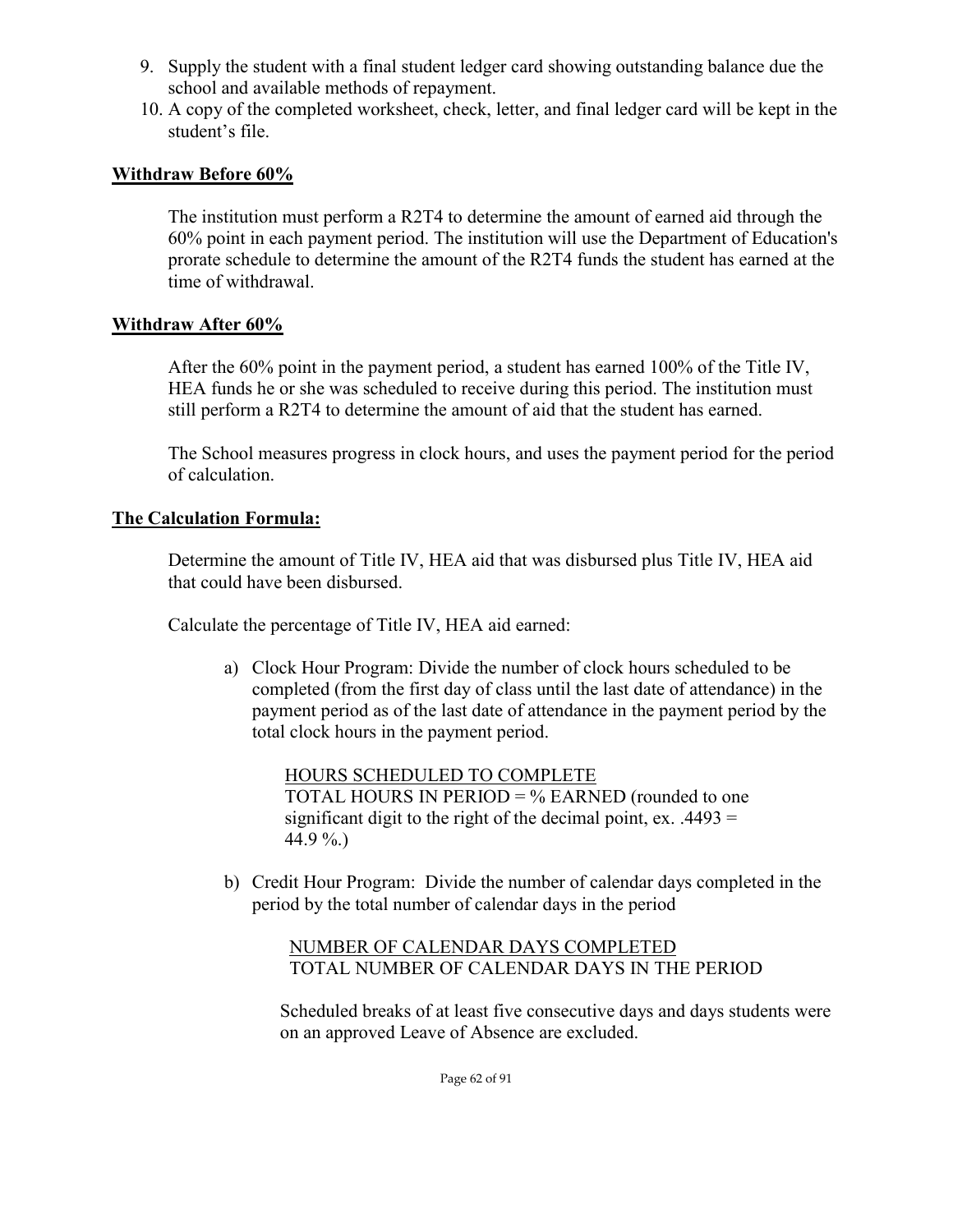- c) If this percentage is greater than 60%, the student earns 100%.
- d) If this percent is less than or equal to 60%, proceeds with calculation.

Percentage earned from (multiplied by) Total aid disbursed, or could have been disbursed = AMOUNT STUDENT EARNED.

Subtract the Title IV aid earned from the total disbursed = AMOUNT TO BE RETURNED.

100% minus percent earned = UNEARNED PERCENT

Unearned percent (multiplied by) total institutional charges for the period  $=$ AMOUNT DUE FROM THE SCHOOL.

If the percent of Title IV aid disbursed is greater than the percent unearned (multiplied by) institutional charges for the period, the amount disbursed will be used in place of the percent unearned.

If the percent unearned (multiplied by) institutional charges for the period are less than the amount due from the school, the student must return or repay one-half of the remaining unearned Federal Pell Grant.

Students are not required to return the overpayment if this amount is equal to or less than 50% of the total grant assistance that was disbursed /or could have been disbursed. The student is also not required to return an overpayment if the amount is \$50 or less.

The School will issue a grant overpayment notice to student within 30 days from the date the school's determination that student withdrew, giving student 45 days to either:

- 1. Repay the overpayment in full to NAME OF SCHOOL OR
- 2. Sign a repayment agreement with the U.S. Department of Education.

#### **Order of Return**

The School is authorized to return any excess funds after applying them to current outstanding Cost of Attendance (COA) charges. A copy of the Institutional R2T4 worksheet performed on your behalf is available through the office upon student request.

In accordance with Federal regulations, when Title IV, HEA financial aid is involved, the calculated amount of the R2T4 Funds" is allocated in the following order:

• Unsubsidized Direct Stafford loans (other than PLUS loans

Page 63 of 91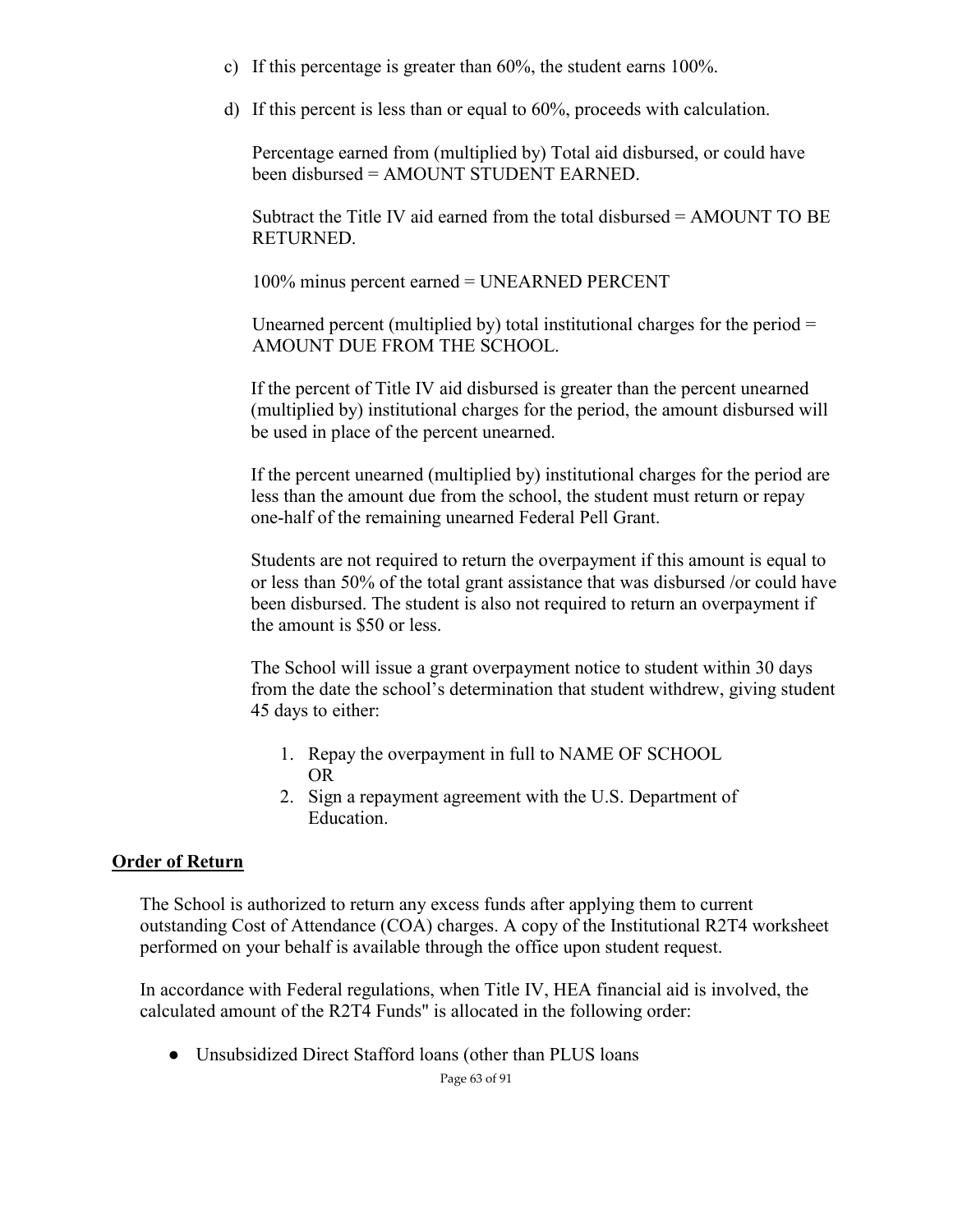- Subsidized Direct Stafford loans
- Direct PLUS loans
- Ɣ Federal Pell Grants for which a Return is required
- Federal Supplemental Educational Opportunity Grant
- Iraq and Afghanistan Service Grant for which a Return is required
- Other Title IV assistance
- State Tuition Assistance Grants (if applicable)
- Private and institutional aid
- The Student

### **Earned AID:**

Title IV, HEA aid is earned in a prorated manner on a per diem basis (clock hours) up to the 60% point in the semester. Title IV, HEA aid is viewed as 100% earned after that point in time. A copy of the worksheet used for this calculation can be requested from the financial aid director.

### **Post Withdraw**

If you did not receive all of the funds that you have earned, you may be due a postwithdrawal disbursement. The School may use a portion or all of your post- withdrawal disbursement for tuition and fees (as contracted with the School). For all other school charges, the School needs your permission to use the post-withdrawal disbursement. If you do not give permission, you will be offered the funds. However, it may be in your best interest to allow the school to keep the funds to reduce your debt at the school.

The post-withdrawal disbursement must be applied to outstanding institutional charges before being paid directly to the student.

### **Institution Responsibilities**

The School's responsibilities in regards to Title IV, HEA funds follow:

- Providing students information with information in this policy;
- Identifying students who are affected by this policy and completing the return of Title IV funds calculation for those students;
- Returning any Title IV, HEA funds due to the correct Title IV programs.

The institution is not always required to return all of the excess funds; there are situations once the R2T4 calculations have been completed in which the student must return the unearned aid.

## **Overpayment of Title IV, HEA Funds**

Any amount of unearned grant funds that a student must return is called an overpayment. The amount of grant overpayment that you must repay is half of the grant funds you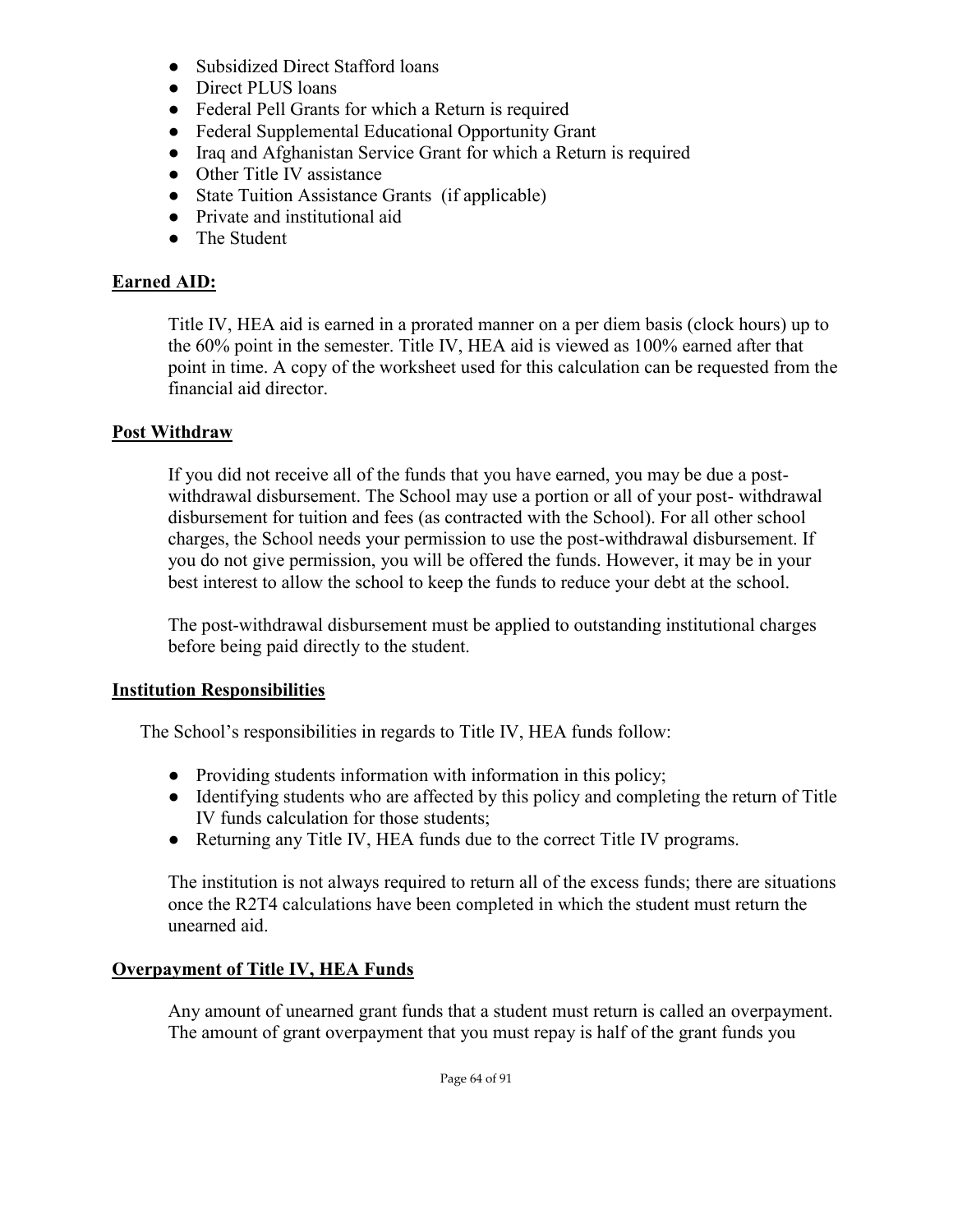received. You must make arrangements with the School or Department of Education to return the amount of unearned grant funds.

### **Student Responsibilities in regards to return of Title IV, HEA funds**

- Returning to the Title IV, HEA programs any funds that were dispersed to the student in which the student was determined to be ineligible for via the R2T4 calculation.
- Any notification of withdrawal should be in writing and addressed to the appropriate institutional official.
- Ɣ A student may rescind his or her notification of intent to withdraw. Submissions of intent to rescind a withdrawal notice must be filed in writing.
- Either these notifications, to withdraw or rescind to withdraw must be made to the official records/registration personal at your school.

### **Refund vs. Return to Title IV**

The requirements for the Title IV, HEA program funds when you withdraw are separate from any refund policy that The School may have to return to you due to a cash credit balance. Therefore, you may still owe funds to the school to cover unpaid institutional charges. The School may also charge you for any Title IV, HEA program funds that they were required to return on your behalf.

If you do not already know what the School Refund policy is, you may ask your Schools Financial Planner for a copy.

### **Return to Title IV questions?**

If you have questions regarding Title IV, HEA program funds after visiting with your financial aid director, you may call the Federal Student Aid Information Center at 1-800-4 fedaid (800-433-3243). TTY users may call 800-730-8913. Information is also available on student aid on the web www.studentaid.ed.gov.

### \***This policy is subject to change at any time, and without prior notice**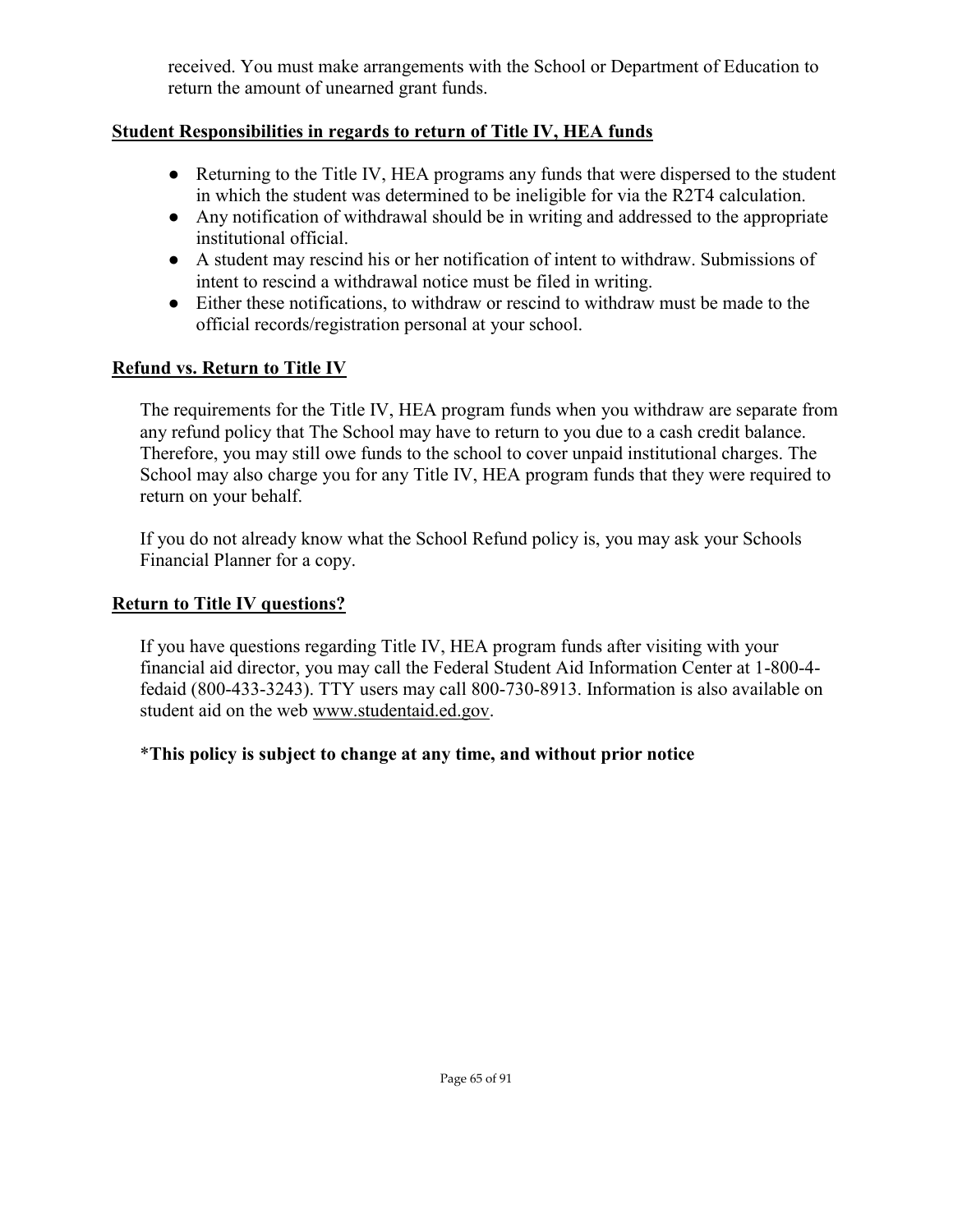# **VI. RESOURCES AND GUIDES**

# How to Reach Blue Lake

Blue Lake is located about 290 miles north of San Francisco; six miles inland from the Pacific Ocean on Highway 299.

### Driving From San Francisco to Dell'Arte:

It takes about five and a half hours to drive here from San Francisco. Take highway 101 North for about 270 miles. Just north of Arcata you will see signs for Highway 299 East. Take 299 East for about 5 miles. You will see the exit for Blue Lake. Exit to the right and stay to the right. Go straight through the roundabout and take the next right, which is Greenwood. Greenwood runs in front of the elementary school. Once on Greenwood, follow the road as it curves to the left. Turn left at the second  $(2^{nd})$  stop sign. Dell'Arte is the large yellow and red building on your left.

### Driving from Portland or Seattle to Dell'Arte:

It is about eight hours from Portland to Blue Lake. Take Interstate 5 South. At Grants Pass, OR, you will get on Highway199 West. This ends at Highway 101 in Crescent City, CA. Take Highway 101 South. It is about 80 miles, or an hour and a half to Highway 299. Take Highway 299 East and follow the directions above.

### Tip:

Many students who are flying into San Francisco contact each other in advance and arrange to share the rental of an Avis rental car, which they can drop off at our local airport. Bear in mind that whoever will be driving must be 25 and have a credit card to rent a car in California. Also, please be sure that the rental car agent marks the ARCATA airport as the final destination, not the Arcadia airport.

### By Bus

The nearest Greyhound Bus station is in Arcata, just south of Blue Lake on Highway 101. The Greyhound bus line travels to Arcata from San Francisco or Portland. It costs about \$55 one way and takes about twelve hours from Portland and eight from San Francisco. Call Greyhound at 1- 800-321-2222 or visit www.greyhound.com.

Note that the Greyhound bus schedule to Arcata is very limited. One bus per day leaves San Francisco and arrives in Arcata, and one bus per day leaves Arcata and arrives in San Francisco.

## Flying

The nearest airport is the Arcata-Eureka Airport and is located a few miles north on Highway 101 in McKinleyville. It is served by United Express and its code is ACV. Please make sure to use this code when booking travel online. Also have it available for the travel agent. It is usually very expensive to fly to Arcata from anywhere so book at least three weeks in advance.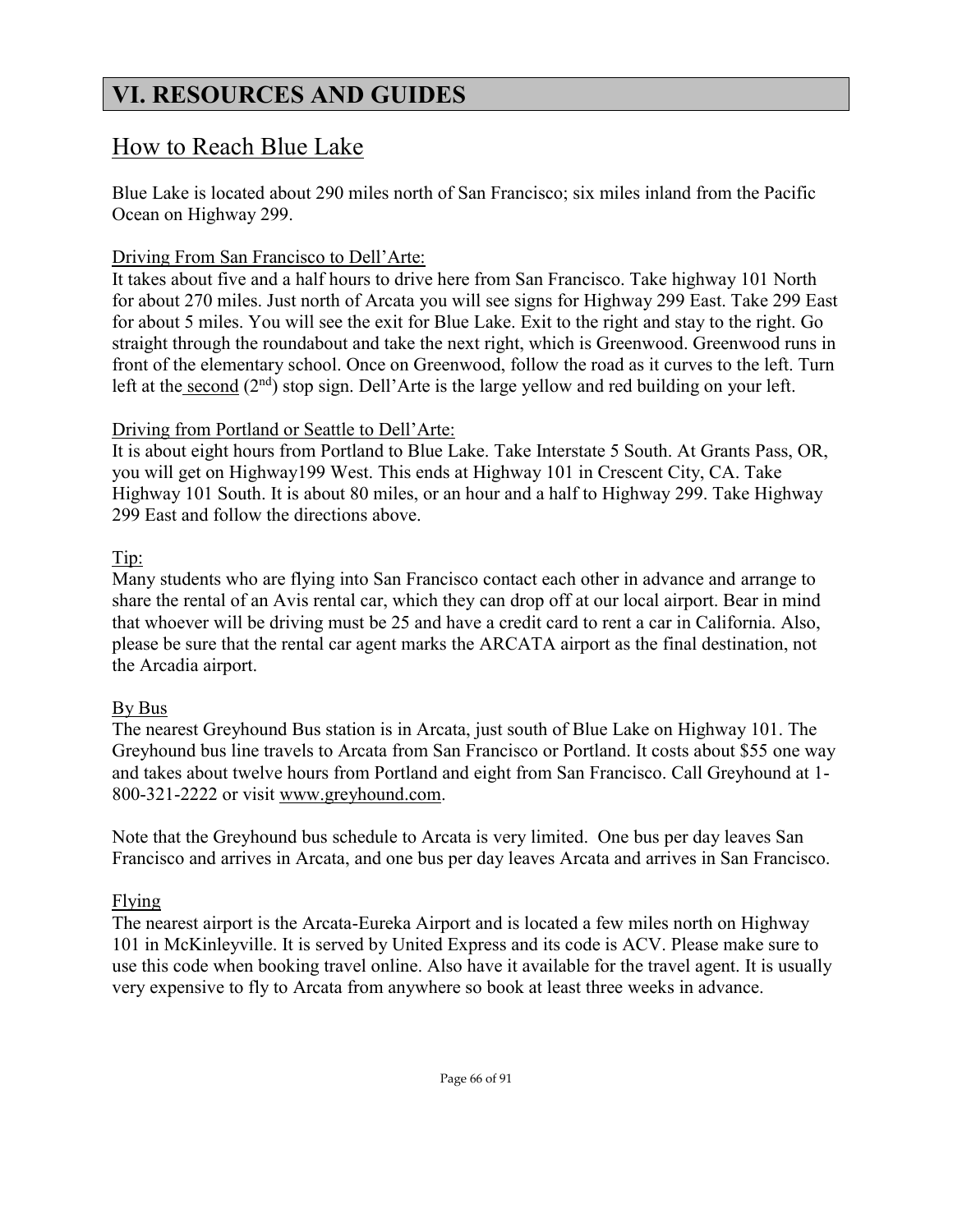Local Services

There is a **taxi service** called City Cab that goes from Arcata to Blue Lake. Their number is (707) 442-4551. The ride costs about \$28.

There is a **local bus** run by the Rancheria that goes from Arcata (including the Greyhound bus station) to Blue Lake. It runs every hour on the hour MONDAY-FRIDAY beginning at 7:05AM. Fares are reasonable and subject to change. http://www.bluelakerancheriansn.gov/TransitSchedule2012.pdf

There is also an **airport shuttle service**, which goes to Dell'Arte from the Arcata airport for \$25. The reservation number is 1-888-338-5497 or visit www.doortodoorairporter.com.

# Driver's License and Car Registration

If you bring your car from out of state, California State law requires that those who move here, age 23 and older, **must register their car in California within 20 days and get a California driver's license within 10 days of moving here.** Those under the age of 23 are not affected by this law. Foreign students who want to be able to drive while in the US should get an International Driver's License before leaving home. Once here, the only option is to get a California license. For more information, visit dmv.ca.gov.

## Voter Registration

U.S. citizens over the age of 18 who reside in California can register to vote in the state of California. Students who would like to register to vote can pick up a voter registration form at the Blue Lake post office or register online at https://www.sos.ca.gov/nvrc/fedform/.

## An Informal Guide to Dell'Arte's Neighborhood

Blue Lake

### WALKING Tour

Blue Lake is a safe and friendly community. There are historic homes and beautiful gardens throughout town. Enjoy exploring.

### HISTORIC HOMES

For a small town, there are a surprising amount of historic homes and buildings. A large concentration of these Historic buildings can be found on I street. Find more information and pictures of historic Blue Lake here: https://sunnybluelake.com/history/

### BADUWA'T - also called the Mad River

Baduwa't is the Wiyot name for the river that runs through town, derived from the Wiyot word, buda'w, meaning stream or spring. Baduwa't is a three-block walk to the southwest of Dell'Arte on Hatchery Road, which merges with H Street just beyond the Mad River Grange. Walkers, joggers, bird watchers and other recreational users favor the riverside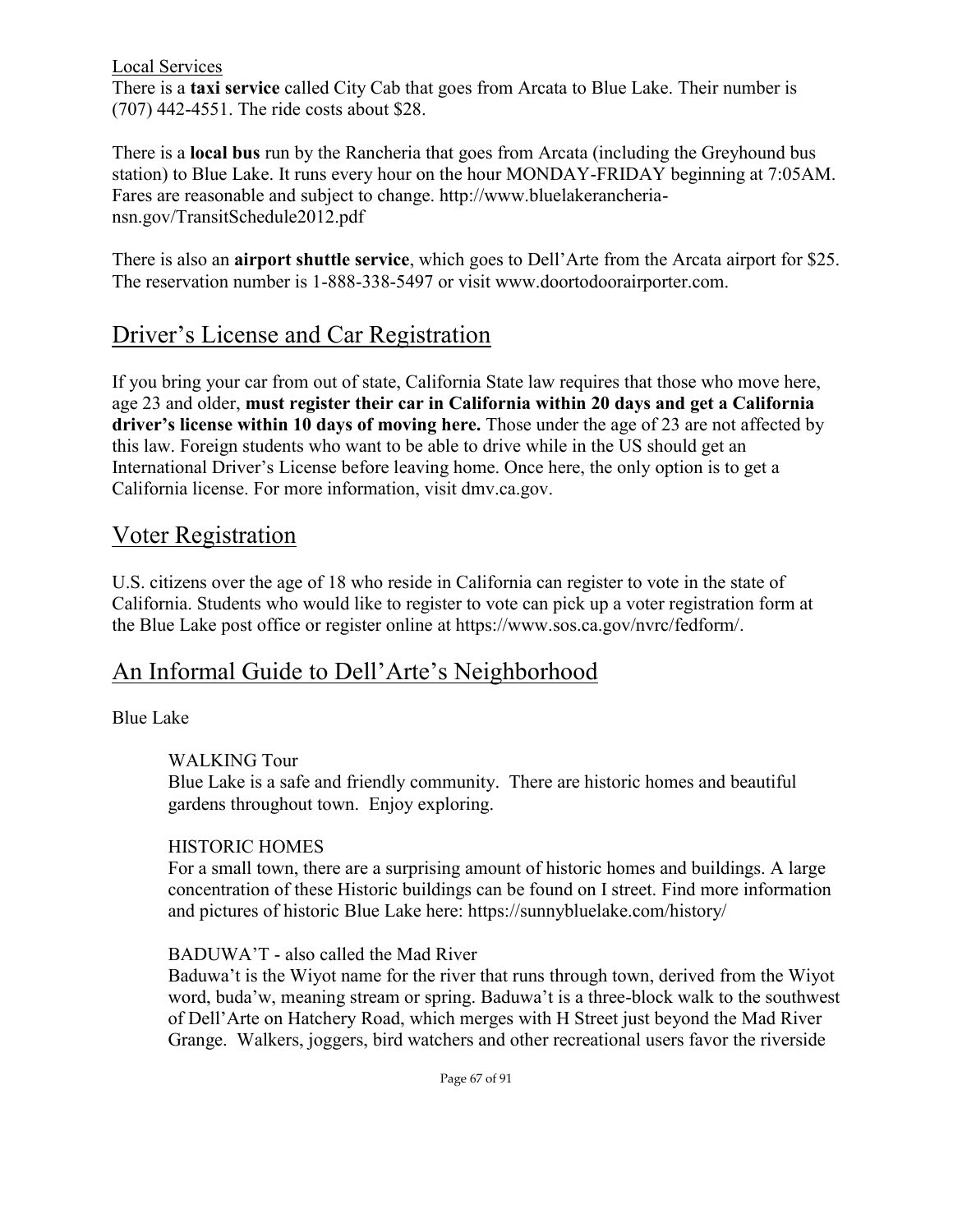levees. The beaches of the river are wide and stoney. The Mad River's colonized name comes from an argument that occurred on its banks between members of an exploring party in 1849. Salmon runs are in the Fall and Spring and are a cultural cornerstone of the Wiyot people.

#### THE BLUE LAKE MUSEUM

The Blue Lake Museum is housed in the former Arcata and Mad River Railroad Depot at Railroad and G streets. It has many local historical photos and artifacts.

THRIFT STORE There is a thrift store located a block from the Dell'Arte Main Building.

#### MAD RIVER HATCHERY

Hatchery Road leads out to the Fish Hatchery, about a mile up the river. Visitors are welcome.

#### BLUE LAKE RANCHERIA TRIBE

The Blue Lake Rancheria is a Sovereign Native American tribe adjacent to the City of Blue Lake, located in traditional Wiyot territory. Members belong to the local tribes of Wiyot, Tolowa, Hupa, Karuk, Yurok, and Redwood Creek. They are an economic engine of this area, a leader in sustainable technology and resilience, supply the only local public transport and are involved in ongoing environmental justice and restoration efforts locally. They own several businesses in town including Powers Creek Brewery, the hotel and casino with several eateries inside, and one of the gas stations.

#### **FOOD AND DRINK**

- 1. Mad River Brewery Tap Room Just next to River Campus.
- 2. The Blue Lake Casino/Gas Station  $-$  On Chartin Rd. at the beginning of town. Open 24hrs. 3 restaurants (including pizza) and gambling. MUST be 21 years and over to enter casino. This gas station has the cheapest gas around, convenience store food, sandwiches and slots. 10 minute walk.
- 3. 76 Gas Station Blue Lake Ave. Open 'til 10pm. Gas, snacks, etc.
- 4. Jewell Distillery  $-120$  Monda Way, Unit C / Gins, Moon Shines, Brandies, and Spirits / Tuesday-Friday 1-4 pm.
- 5. Blue Lake Grange Half a block from Dell'Arte, towards the right.  $2^{nd}$  Sunday of each month, pancake breakfast \$4 - 8:30am to noon
- 6. E & O Lanes (bowling) & Bar 1417 Glendale Dr, 825-9160
- 7. Murphy's Groceries Right next to E & O Lanes. 1 exit West on 299 at Glendale Dr., turn right off off-ramp and left at Glendale. 30 minute walk.

#### **NECESSITIES**

1. Gas – Patriot Gas station on Blue Lake Blvd.

The Blue Lake Casino/Gas Station (see above)

2. Post Office – Across the street and down the block from DA,  $1<sup>st</sup>$  and H St.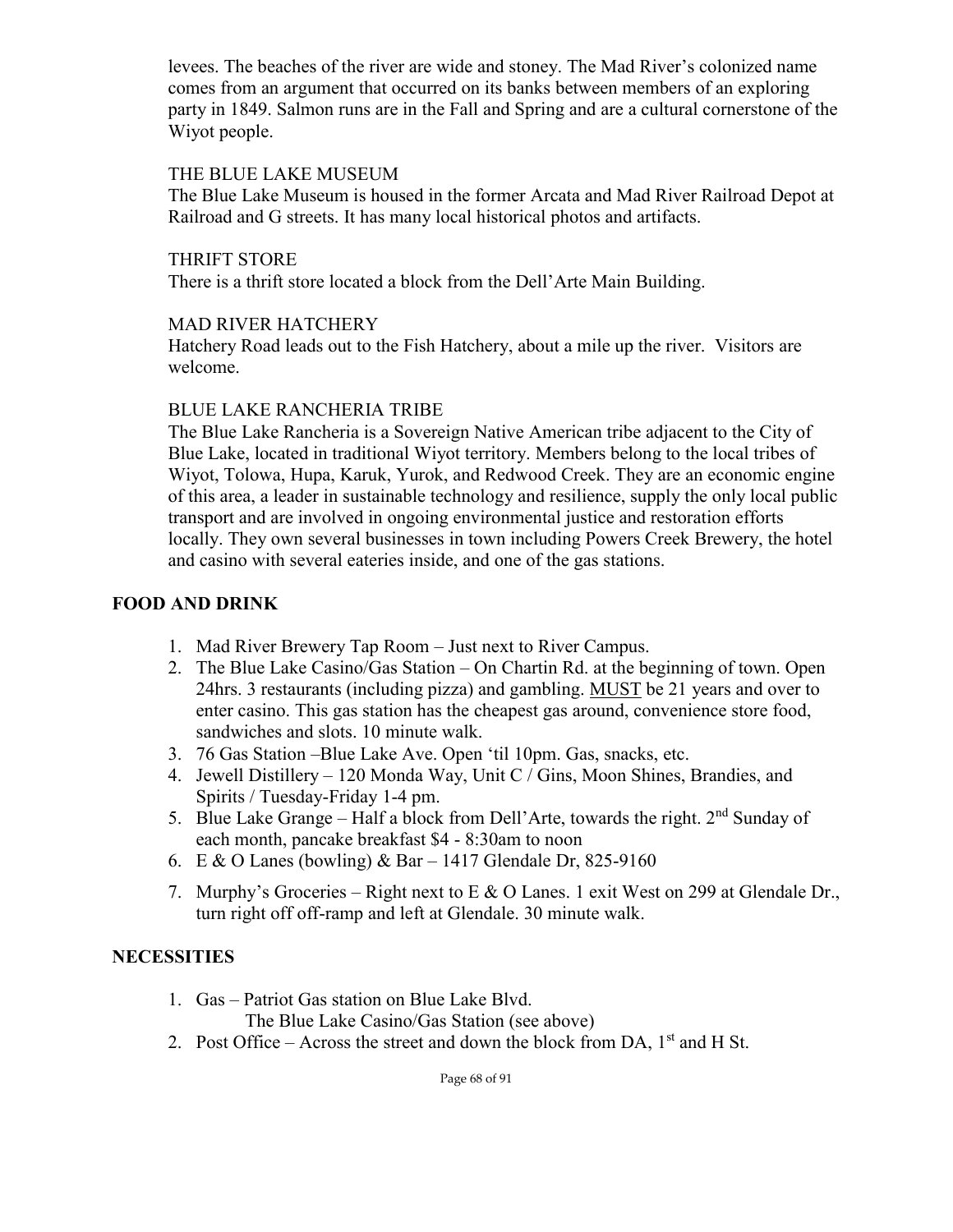- 3. Laundromat  $-4$  blocks from D'A, Blue Lake Blvd. and I Street
- 4. FAX Dell'Arte's fax # is 707-668-5665. There is a fee to send or receive faxes.
- 5. Police Humboldt Co. Sheriff Blue Lake substation. Located in the City Hall Building. (707) 668-5895
- 6. Library  $-$  County library located in the City Hall Building.
- 7. Banks In Arcata, McKinleyville and Eureka.

#### **GROCERY**

- 1. Murphy's Groceries  $-1$  exit West on 299 at Glendale Dr., turn right off off-ramp and left at Glendale. 30 minute walk.
- 2. Ray's Food Place: 24-hour supermarket, 5000 Valley W Blvd, Arcata
- 3. Arcata Co-op  $-$  Eight and I St. Arcata 822-5947  $-$  Dell'Arte Sponsor. Excellent selection of natural food, local fruits, vegetables; bakery, juice bar, bakery, bulk foods.
- 4. Wildberries Marketplace  $-747$   $13<sup>th</sup>$  St. Arcata 822-0095. Groceries, deli, Ramone's Bakery, juice bar, salad bar.
- 5. Safeway  $-600$  F St. Arcata 822-5217 Traditional grocery store.
- 6. Eureka Natural Foods 1626 Broadway, Eureka 442-6325. Located in Eureka, follow 101 south, it's on the right.
- 7. Eureka Natural Foods, Mckinleyville 2165 Central Ave, McKinleyville, CA. Follow Central Ave north, it's on the right before town thins out.
- 8. Grocery Outlet 625 Commercial Street, Eureka, right off the 101. Low prices with a variety of natural food selections.
- 9. Grocery Outlet -- 1581 Central Ave, McKinleyville, CA. Low prices with a variety of natural food selections.
- 10. Winco 636 W Harris, Eureka Low-priced, 24-hour, employee owned. Buy in bulk and for low prices.
- 11. Costco 1006 Wabash Ave, Eureka, CA. Bulk buys, must have a membership.

### **REST AND RELAXATION**

- 1. Swimming in the Baduwa't  $-$  from Dell'Arte's front door, turn right and continue past the Grange, and over the bridge. Great swimming spots on either side of the road there.
- 2. The Finnish Country Hot Tubs & Saunas (Café Mokka)  $5<sup>th</sup>$  and J St. 822-2228 -Private tubs and saunas, plus a quaint café. Call for reservations.
- 3. The Arcata Community Pool  $-1150$  16<sup>th</sup> St. 822-6801 Lap and recreational swimming, outdoor jacuzzi, weight room. Call for seasonal hours.
- Page 69 of 91 4. The Arcata Marsh Bird Sanctuary – Look for signs near G and I St. and Samoa Blvd. that say "Coastal Access". This huge marsh project is an innovative wastewater treatment center leading into Humboldt Bay. There are many trails and picnic areas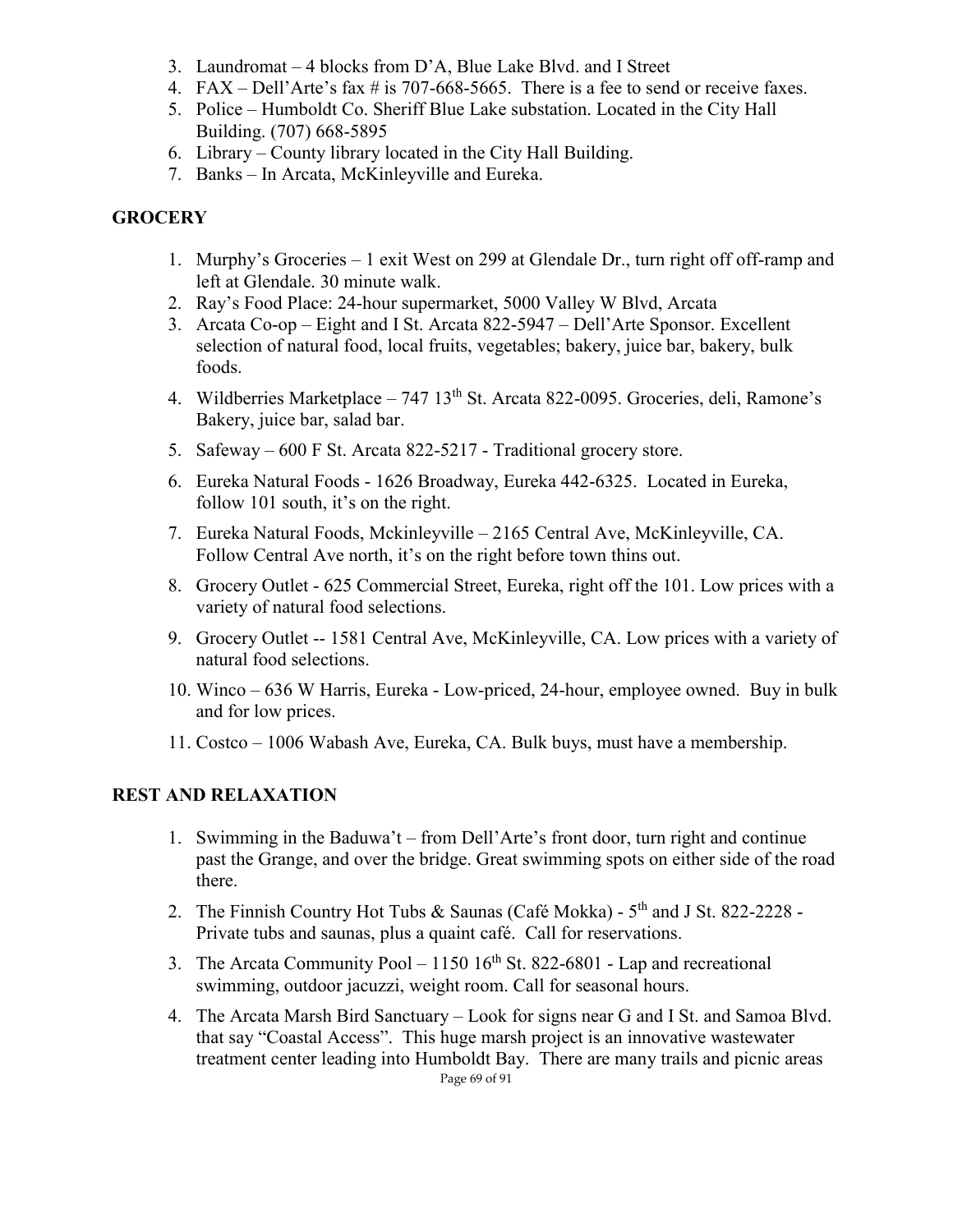and dozens of species of ducks, birds and waterfowl live or pass through there. A wonderful place to spend the sunset. A one-minute walk from downtown Arcata.

- 5. Redwood Park Entrance is located near  $14<sup>th</sup>$  St. and A St. Miles of peaceful hiking and biking trails alongside some of nature's most majestic creations. There are also grassy areas for picnicking and Frisbee playing.
- 6. Beaches\* -Mad River Beach Located off Janes Road Nearby, but often windy.

Moonstone Beach  $-$  Exit off 101 North. Not as close, but less windy.

Clam Beach  $-$  Exit off 101 North (It's the beach you see to the left after you pass the airport. Exit is to the right.) Also windy.

Trinidad Beach – Multiple access points from within the seaside town of Trinidad (twenty-five minutes North on the 101).

\*Swimming in the ocean at Northern California beaches without a board and wetsuit is extremely dangerous, due to freezing cold temperatures and strong currents. Never turn your back on the ocean! Sneaker waves are a prevalent danger on the North Coast and lives are lost every year. Be vigilant and know tides and weather warnings before you go.

## Local Medical Resources

The services listed here are offered as an initial reference. Dell'Arte does not have any contracts or agreements with these resources. All students must have medical insurance while attending Dell'Arte. Establishing primary care upon arrival is highly recommended.

For any emergency service: fire, police, or ambulance, call 911. One can also call the Humboldt County Sheriff's office 24-hour line  $(707)$  445-7251.

The Open Door Clinic takes all insurance except for Kaiser. The Clinic is not always accepting new patients, so it is important to call ahead. If someone's situation is urgent they can call to make an appointment with the triage nurse. Depending on the situation, it is possible to get an appointment on the same day or the next day. If someone is an established patient, and they call before 8 am, same day appointments may be available. The Open Door Clinic has a sliding scale fee for patients without insurance. For more information, including dental, go to: http://www.opendoorhealth.com/humboldt.php. The Open Door Clinic's branches are:

Humboldt Open Door Clinic 770 10th St. Arcata (707) 826-8610 Monday - Friday: 8am - 5pm, Saturday: 9am - 1pm

Eureka Community Health Center 2412 Buhne Street, Eureka, CA 95501 (707) 441-1624 Monday - Friday: 8am - 5pm, Saturdays: 9am - 1pm:

McKinleyville Community Health Center 1644 Central Avenue, Suite F McKinleyville, CA 95519 (707) 839-3068 Monday - Friday: 8am - 5pm

Page 70 of 91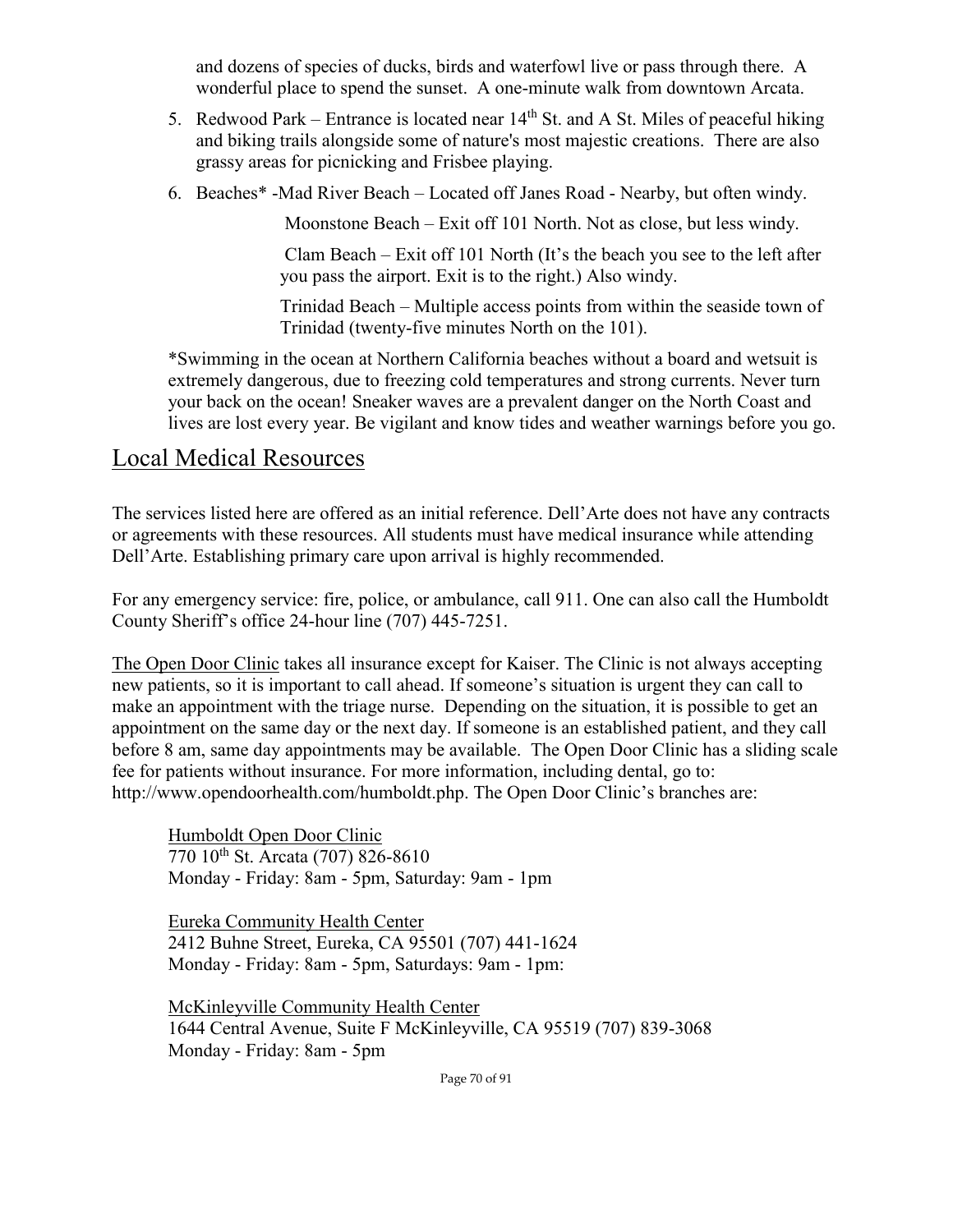#### **For minor medical care in the evenings or on weekends, or urgent care that is not an emergency:**

St. Joseph's Urgent Care Clinic at St. Joseph's Hospital (approx. thirty-minute drive from Blue Lake) 2700 Dolbeer, Eureka  $(707)$  269 - 3610, Open seven days a week  $8am - 7pm$ Charges higher rates than a primary care physician, but less than an emergency room.

Express Care at Mad River Hospital (approx. ten-minute drive from Blue Lake) 3800 Janes Road, Arcata **(**707) 826-8264 Open seven days a week 1pm -9 pm Charges higher rates than St. Joseph's Urgent Care.

The Emergency Room at the Mad River Hospital is open 24 hours. (707) 826-8264 The Emergency Department at St. Joseph's Hospital is open 24 hours. (707) 269-4250

#### **Gynecological, Reproductive, and Sexual Health:**

Planned Parenthood Northern California Eureka Health Center 3225 Timber Fall Court, Eureka (707) 442-5700

Monday & Thursday 11:30 am- 8 pm Tuesday 8:30 am - 5 pm Wednesday 8:30 am - 5 pm Thursday 8:30 am - 5 pm Friday  $8:30$ am  $-5:00$ pm

Planned Parenthood provides treatment on a sliding scale, low cost/free exams, STD/AIDs testing, birth control, and other information and services. For more information, call or visit www.PlannedParenthood.org

In California, women, men, and teens who are able to become pregnant or cause a pregnancy can get Family PACT services if they are low-income California residents. If someone qualifies for Family PACT, they can enroll in this program during their first visit to Planned Parenthood. The program enables access to reproductive health resources at little or no cost if someone is uninsured. Inquire at the Planned Parenthood desk for details.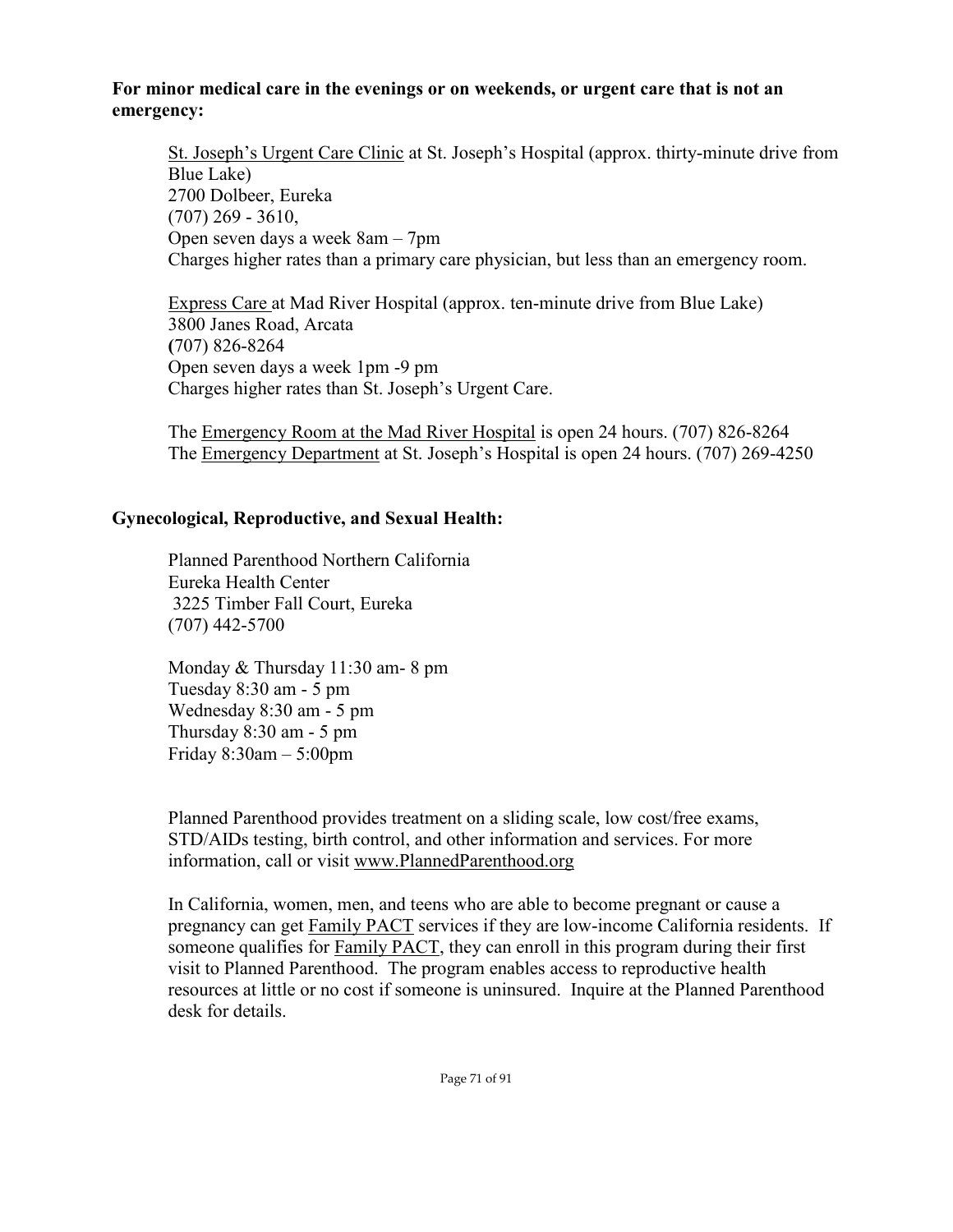### **Black Humboldt**

### blackhumboldt.com

Black Humboldt was started in 2018 and has expanded as a non-profit organization since. Cofounded by Dionna Fletcher and Mo Desir, Black Humboldt seeks to promote existing Black businesses, professionals and organizations, support Black navigation through the overwhelming whiteness of Humboldt County, and unify people of color. Black Humboldt's mission is to enlighten, empower, and liberate the Black community in Humboldt County, through events that are "FOR US and BY US". Black owned businesses, resources, events and more can be found on their website.

### **Centro del Pueblo Humboldt**

### cdphumboldt.wixsite.com/santuario

A grassroots group which unites diverse people who have strong cultural, social and political roots and reside in Humboldt County. Also runs a Rapid Response Network aiding community members (and their allies) targeted by ICE.

### **NAACP Eureka**

#### eurekanaacp.org

Empowering the Humboldt community for almost 70 years, the NAACP Eureka is an active chapter of the nationwide National Association for the Advancement of Colored People, and offers support in numerous ways, from legal to education resources for our local community.

### **The Native Women's Collective**

### nativewomenscollective.org

The Native Women's Collective is a grassroots nonprofit started by local Indigenous women, supporting continued growth of Native American arts, culture, leadership and community development through education, resources, and programs.

### **Humboldt State University**

The University hosts many events, workshops, clubs, film screenings and community gatherings year-round. As the largest post-secondary school in the area, it has many resources to be shared with the community including:

- Ɣ **Black Student Union**  bsu@humboldt.edu
- Ɣ **Social Justice, Equity and Inclusion Center**  www.humboldt.edu/multicultural Works to make sure all students are comfortable here. Coordinates Social Justice Summit, Dialogue on Race, and other annual events.
- Ɣ **Cultural Center for Academic Excellence**  www.humboldt.edu/cae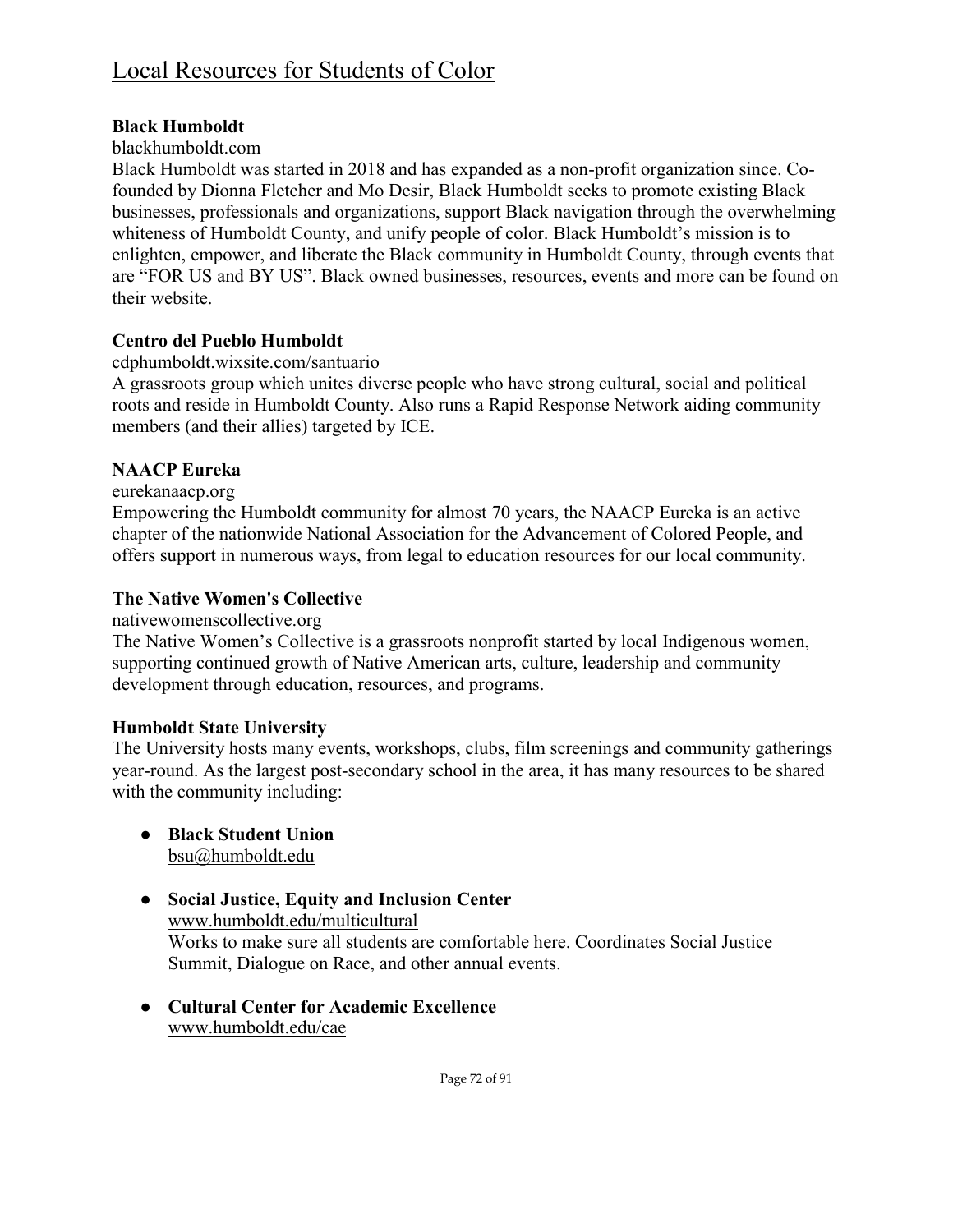The CAE has culturally based support programs designed to provide HSU students with networks that blend cultural, community and faculty engagement with structured mentoring. These include:

#### **African American Center for Academic Excellence**  https://aacae.humboldt.edu/

**Native American Center for Academic Excellence or the ITEPP**  https://itepp.humboldt.edu/

#### **El Centro Académico Cultural de HSU**  https://lcae.humboldt.edu/

### **Humboldt Area Foundation**

hafoundation.org Promotes and encourages generosity, leadership and inclusion to strengthen our communities. Offers workshops and training locally, focused on diversity, equity, inclusion and access.

## Black, Indigenous and People of Color-Owned Local Restaurants, Stores, Salons, Businesses, Places of Worship:

For up to date, comprehensive listing of Black owned and operated Humboldt businesses, visit: https://www.blackhumboldt.com/black-owned-businesses

This is not a complete list. Some other businesses included:

Bless My Soul Cafe (California Creole and Southern Cuisine) 29 5th St., Eureka blessmysoulcafe.com

Fregoso's Mexican Market 963 8th St, Arcata (707) 825-8827

Little Japan Japanese Grocery Store 2848 F St, Eureka (707) 798-6003

# Local Mental Health Resources

Visit the North Coast Association of Mental Health Professionals website for a complete list of mental health professionals, and a filter search engine of mental health professionals in Humboldt County. Important note: it is possible that providers on this list may not be available immediately or able to provide service. Please contact providers for further information.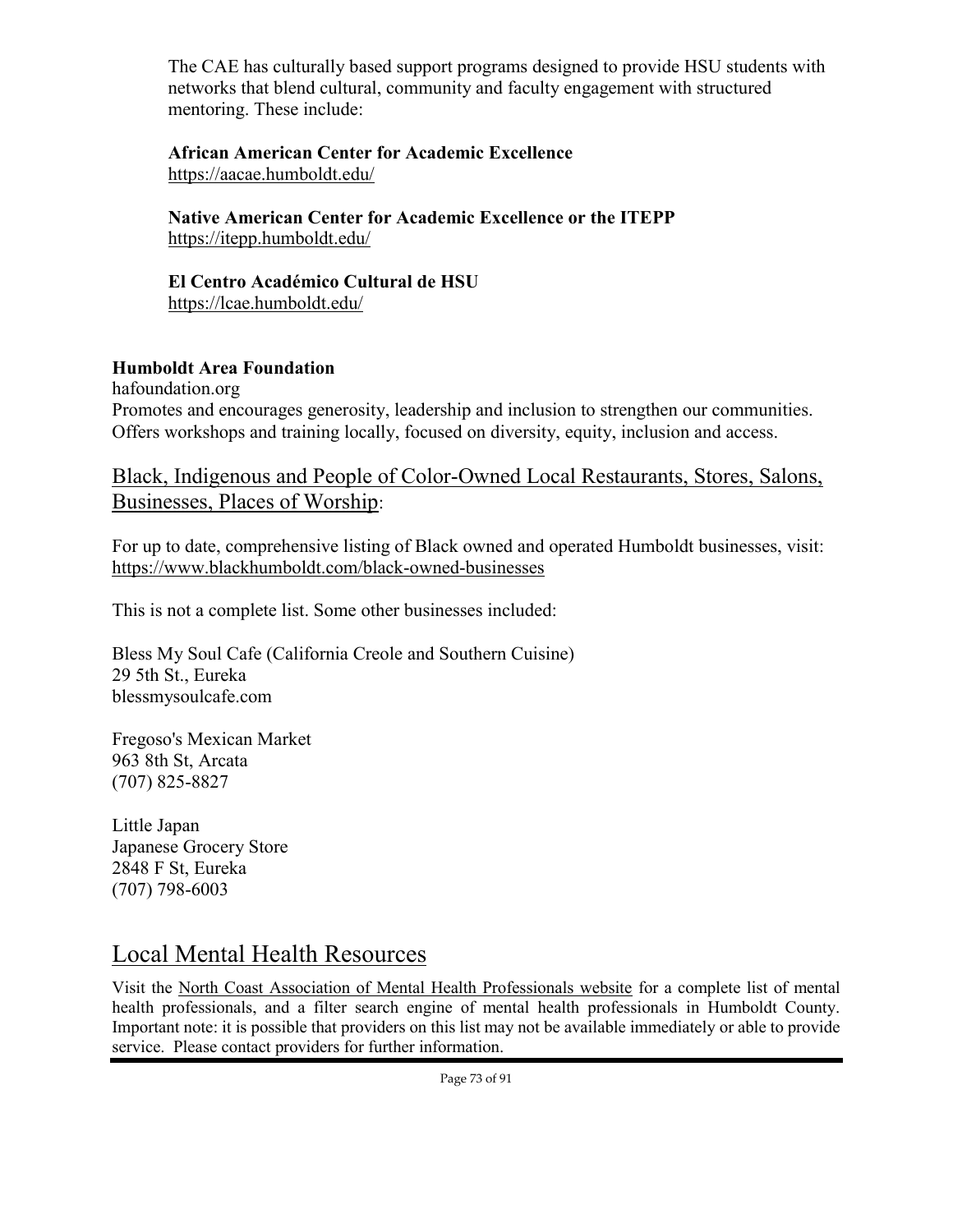# Financial Literacy Resources

Dell'Arte International School of Physical Theatre encourages student borrowers of Federal Financial Aid to develop skills in financial literacy in order to make educated decisions about borrowing and repaying student loans, personal budgeting, etc. The following links are free online financial literacy resources:

| YouCanDealWithIt.org     |                  |
|--------------------------|------------------|
|                          | CashCourse.org   |
| AnnualCreditReport.com   |                  |
|                          | Spendster.org    |
| 360FinancialLiteracy.com |                  |
| EducationCents.org       | CheapScholar.org |
|                          | Jump\$tart.org   |
| Mapping Your Future.org  |                  |
|                          | FeedThePig.org   |
| TheMoneyClubHouse.com    |                  |
|                          | MyNextMove.org   |
| Mint.com                 |                  |

## Financial Disclosure

Per BPPE requirements, Dell'Arte discloses that it has never had a pending petition in bankruptcy, nor is operating as a debtor in possession, nor has filed a petition within the preceding five years, nor has had a petition in bankruptcy filed against it within the preceding five years that resulted in reorganization under Chapter 11 of the United States Bankruptcy Code (11 U.S.C. Sec. 1101 et seq.).

# Consumer Information - Gainful Employment Disclosures

The following data, from the 2018-2019 academic year and other sources, is presented in accordance with the US Department of Education's Gainful Employment Guidelines for nondegree granting programs.

1 year Certificate Professional Training Program (PTP) Classification of Instructional Program (CIP) Code: 500501

| Number of students who graduated:    | $\mathbf{I}(\mathbf{I})$  |
|--------------------------------------|---------------------------|
| % of Students who graduated on time: | 100%                      |
| Program Level:                       | Undergraduate certificate |
| Program Length:                      | 1 year                    |
| Tuition and fees:                    | \$15,400                  |
| Books and supplies:                  | \$0                       |
|                                      | Page 74 of 91             |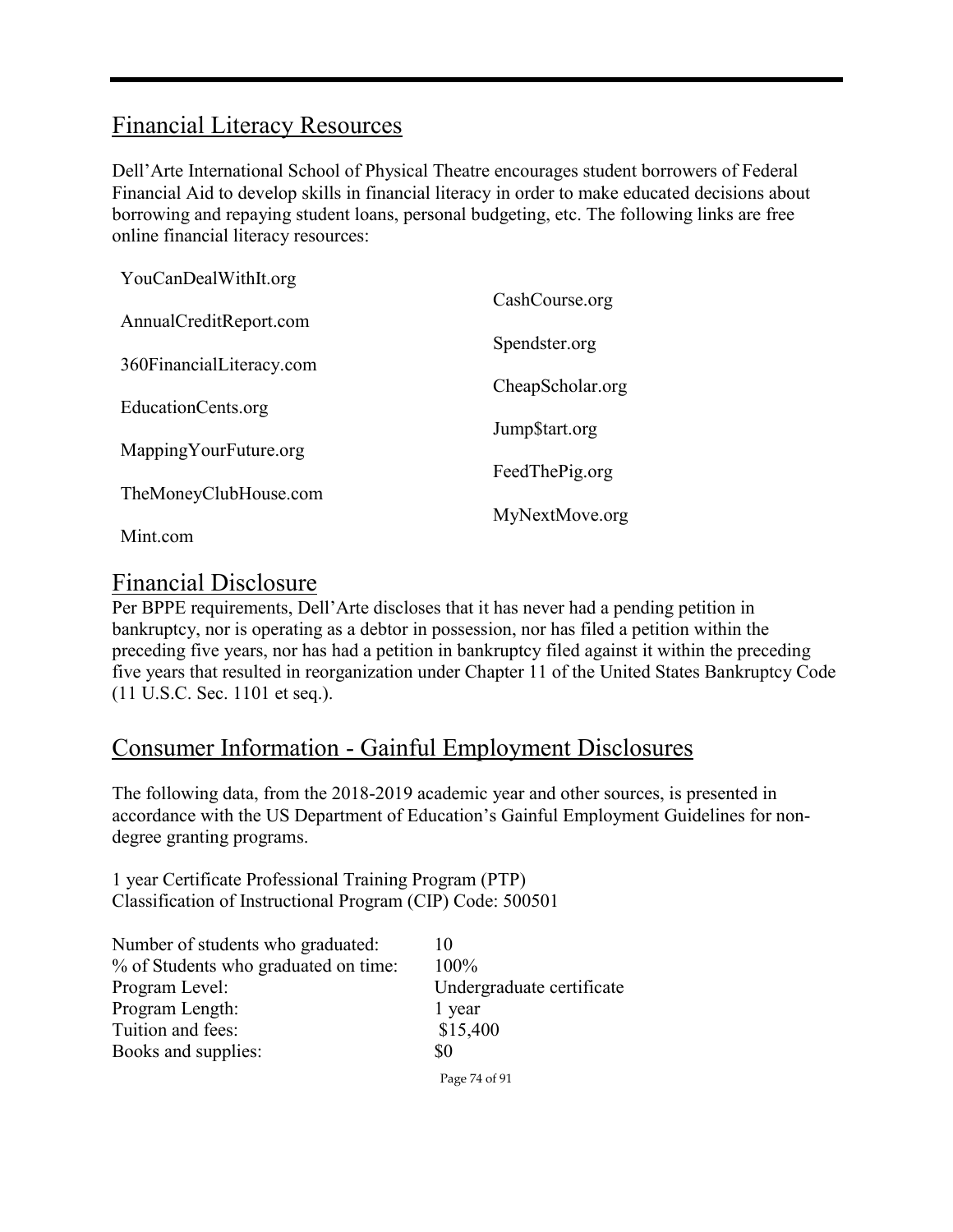On-campus room and board: \$0**\***

What financing for this program may be available through grants, scholarships, loans (federal and private) and institutional financing plans?

|                                 | $\Box$ |                |
|---------------------------------|--------|----------------|
| Median Federal Loan Debt:       |        | $$9,106.67$ ** |
| Median Private loans:           |        | \$0            |
| Median Institutional loan debt: |        | \$0            |

29% of the program graduates used loans to help finance their cost for this program

<sup>\*</sup>*Dell'Arte does not have on-campus housing. The average cost of rent and food spent by students living in Blue Lake area are based on estimates of \$8,440* 

\*\**Of the 10 students that completed Dell'Arte PTP in 2019, 5 borrowed student loans. These 5 borrowed an average of \$9,106. 67 in Direct Loans. No students borrowed Institutional Loans and no students borrowed private loans.* 

### United States Department of Labor's Standard Occupational Classifications **PTP** Art, Drama, and Music Teachers, Postsecondary Actors Producers Directors- Stage, Motion Pictures, Television, and Radio Program Directors Entertainers and Performers, Sports and Related Workers, All Other

## Student Rights & Responsibilities

### **You have the right to ask the school:**

- the cost to attend and the school's refund policy;
- how the school determines whether you are making satisfactory academic progress, and the results of not meeting these standards;
- what financial help is available, including information on federal, state, and school financial aid programs;
- what the deadlines are for submitting applications for each of the financial aid programs available;
- the method and frequency of financial aid disbursements;

### **You have the responsibility to:**

- review and consider all information about a school's program before enrolling;
- be aware of your ability to pay any charges based on your available financial aid and personal resources;
- review and understand the terms and conditions of your financial aid award.
- complete all requirements accurately, in a timely manner, and by the appropriate deadlines.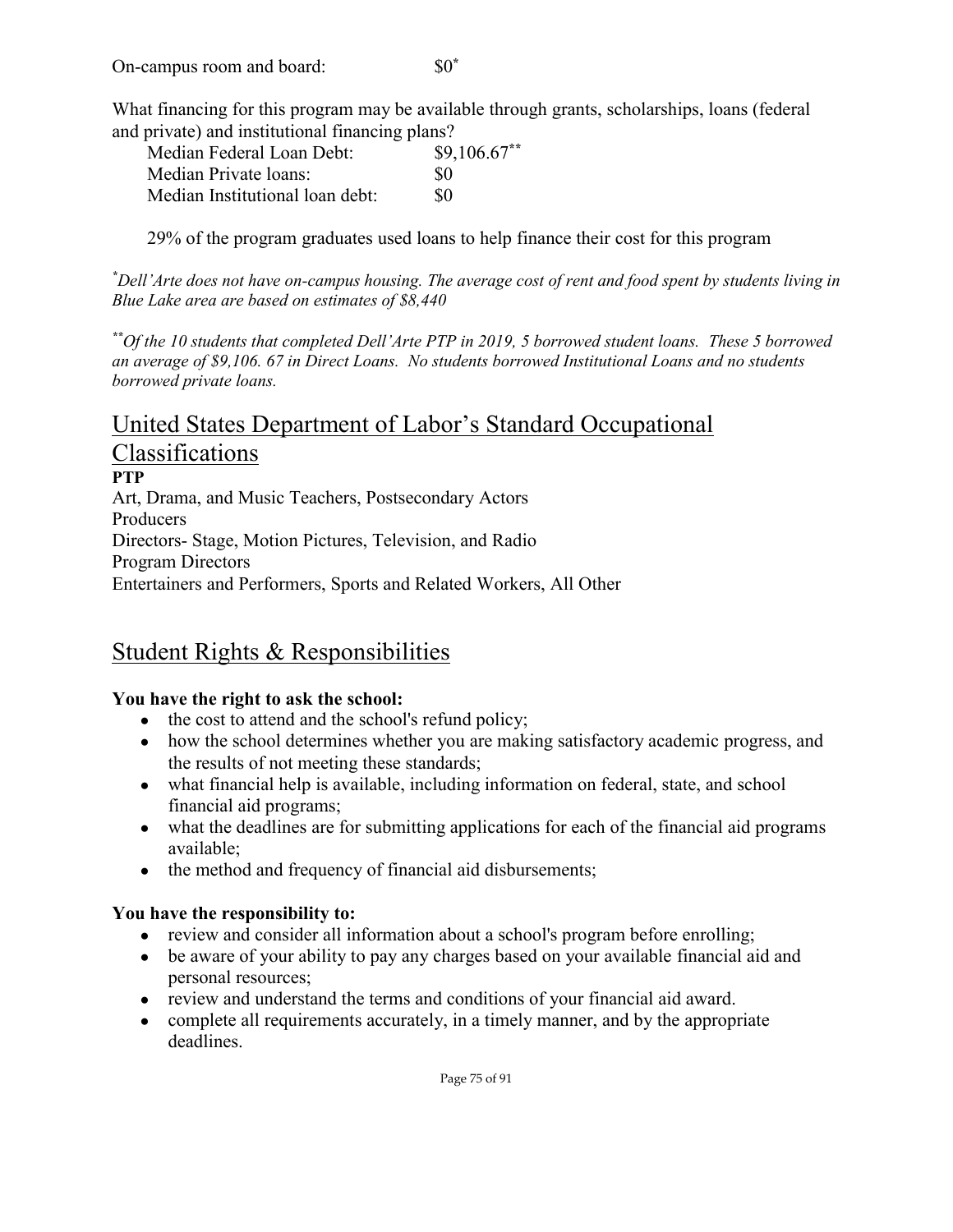- fill out the FAFSA application completely and accurately. If selected for verification you will provide all requested documents in a timely manner, and ensure that all submitted materials are complete and accurate. Falsification of information on application forms for federal financial assistance is considered a violation of law and a criminal offense subject to penalties.
- Read, understand, and keep copies of all forms that you are asked to submit or sign, realizing that you are legally responsible for all agreements that you sign.
- know and comply with all policies and procedures of Dell'Arte.
- compare your anticipated monthly student loan payment and other expenses, to your expected take-home pay after graduation;
- respond promptly and return all requested additional documentation, verification, corrections, and/or new information to Dell'Arte or the appropriate agency;
- if you have loans, notify the school and the lender(s) of changes in your name, permanent mailing address, marital or enrollment status;
- repay your student loans, even if you don't complete your education;
- file for a deferment or forbearance, or change repayment plans, if you are at risk of default;
- Ɣ complete entrance counseling before you receive your first loan disbursement and exit counseling before you leave school.

# Bureau for Private Postsecondary Education (BPPE)

Any questions a student may have regarding this catalogue that have not been satisfactorily answered by the institution may be directed to the Bureau for Private Postsecondary Education at:

1747 N. Market Blvd. Ste 225 Sacramento, CA 95834 PO BOX 980818, West Sacramento, CA 95798-0818

## www.bppe.ca.gov

(888) 370-7589 or by fax (916) 263-1897 (916) 574-8900 or by fax (916) 263-1897

A student or any member of the public may file a complaint about this institution with the Bureau for Private Postsecondary Education by calling toll-free at (888) 370-7589 or by completing a complaint form, which can be obtained on the bureau's internet Web site at www.bppe.ca.gov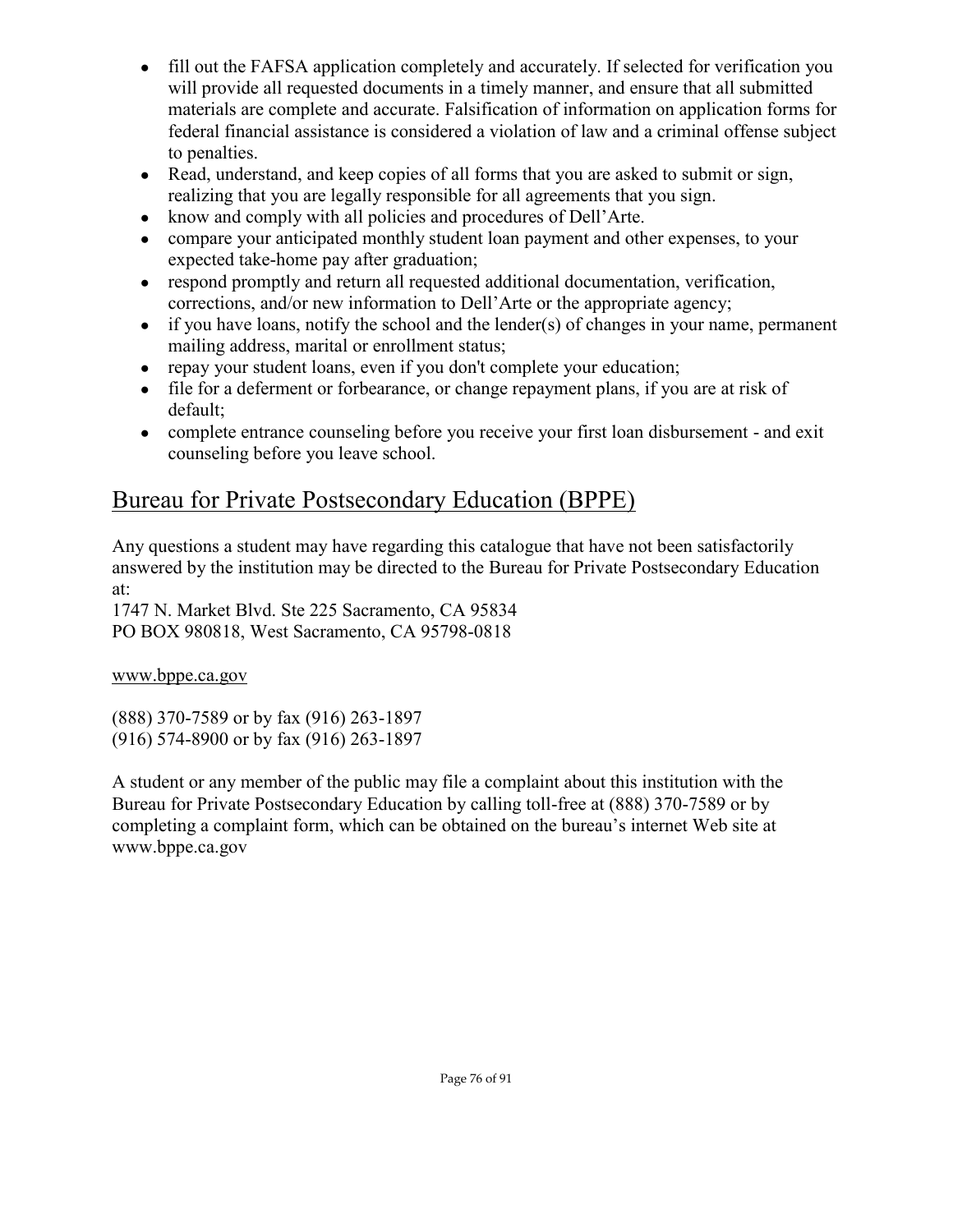# **VII. FORMS**

## Directory Information Opt-Out

## **DELL¶ARTE INTERNATIONAL SCHOOL OF PHYSICAL THEATRE**

Withdrawal of Consent to Disclose Directory Information Form

Legal Name (printed):

I request the withholding of the following personally-identifiable information identified as Directory Information by Dell'Arte International. I understand that upon submission of this Form, the information checked cannot be released to third parties without my written consent or unless the School is required by law or permitted under FERPA to release such information without my prior written consent; and that the checked directory information will not otherwise be released from the time the School receives my Form until my opt-out request is rescinded. I further understand that if directory information is released prior to the School receiving my opt-out request, the School may not be able to stop the disclosure of my directory information. I understand that I may request and challenge how my directory information is used by contacting the School Administrator in writing. I understand that if I want to rescind my opt-out request, I can do so by appearing before the School Administrator in person.

CHECK HERE TO OPT OUT OF ALL DIRECTORY INFORMATION IDENTIFIED BELOW

OR CHECK THE INDIVIDUAL BOXES BELOW TO SELECTIVELY OPT OUT OF INFORMATION SHARING (you will "opt out" of any information by which you put a check)

- \_\_\_\_ Name
- \_\_\_\_ Telephone
- \_\_\_\_ Email
- \_\_\_\_ Citizenship
- \_\_\_\_ Student Identified Country of Origin
- \_\_\_\_ Gender
- \_\_\_\_ Age
- \_\_\_\_ Birth Date
- \_\_\_\_ Program Enrolled
- \_\_\_\_ Student ID Number
- \_\_\_\_ Student Class Schedules
- \_\_\_\_ Enrollment Status/Dates of Attendance
- \_\_\_\_ Photograph/video/audio recording used for school marketing, promotion, and development.
- \_\_\_\_ Student Job Description and Responsibilities
- Student Front of House Schedules
- \_\_\_\_ Degrees and Certificates Conferred

SIGNATURE: \_\_\_\_\_\_\_\_\_\_\_\_\_\_\_\_\_\_\_\_\_\_\_\_\_\_\_\_\_\_\_\_ DATE: \_\_\_\_\_\_\_\_\_\_\_\_\_\_\_\_\_

*This form must be submitted in person or via email (ferpa@dellarte.com) to the FERPA Administrator in order for your opt-out to be considered active.* 

Page 77 of 91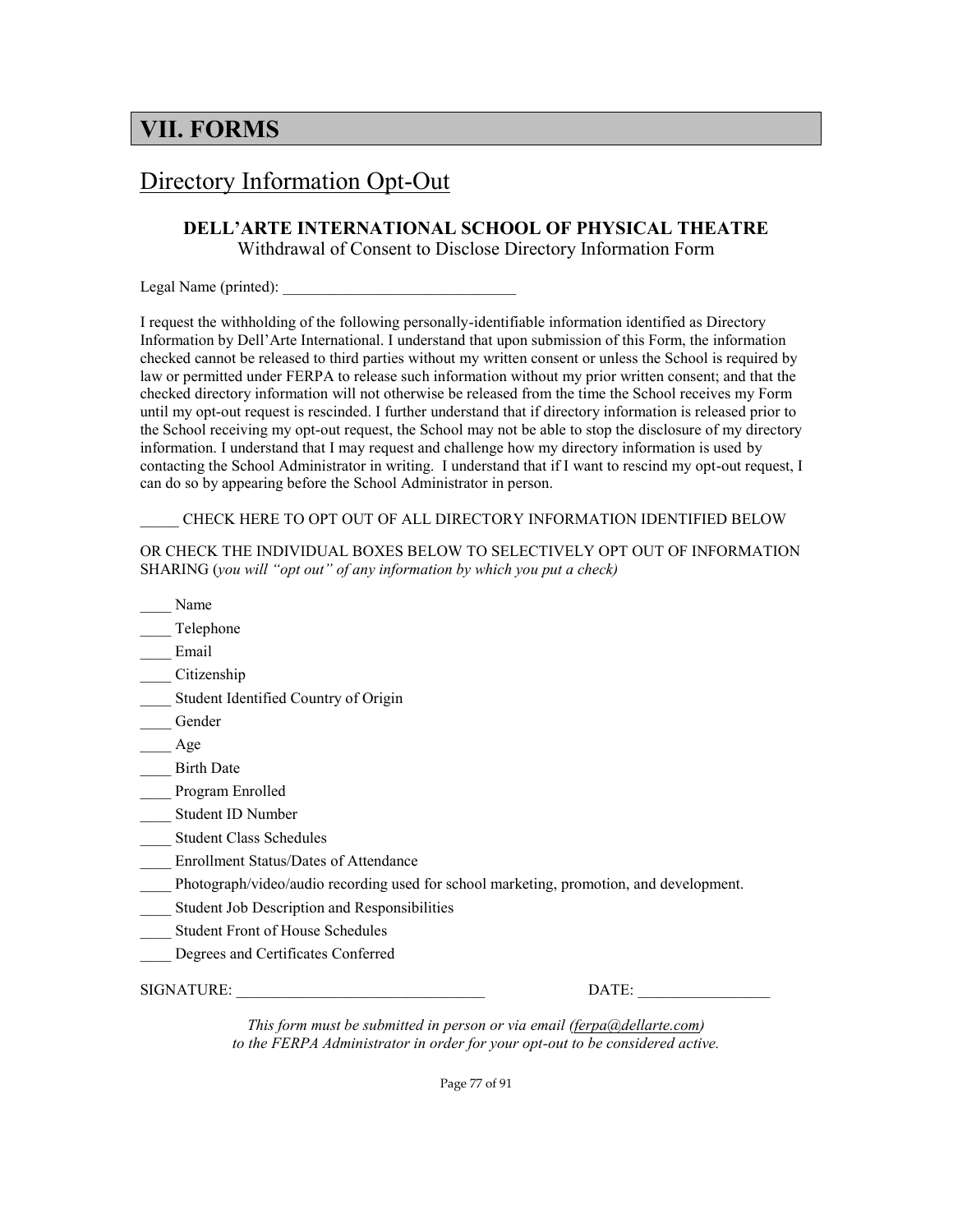### **Student Complaint Form**

## **DELL¶ARTE INTERNATIONAL SCHOOL OF PHYSICAL THEATRE**

If a complaint is not resolved to a student's satisfaction through a Student Advocate or Conflict Support Counselor, the student may use this form to file a formal written complaint with the School Administrator. The School Administrator will then bring the student's complaint to The Management Team (the governing committee of Dell'Arte) for investigation and to determine an appropriate course of action. The institution, through the Management Team, shall, within ten calendar (10) days of receiving the written complaint, provide the student with a written response, including a summary of the institution's investigation and disposition of it. If the complaint or relief requested by the student is rejected, the response shall include the reason for the rejection.

 $Name:$ 

Date:\_\_\_\_\_\_\_\_\_\_\_\_\_\_\_\_\_\_\_\_\_\_

Nature of complaint and, if applicable, your desired resolution: (if necessary, continue on the back of sheet)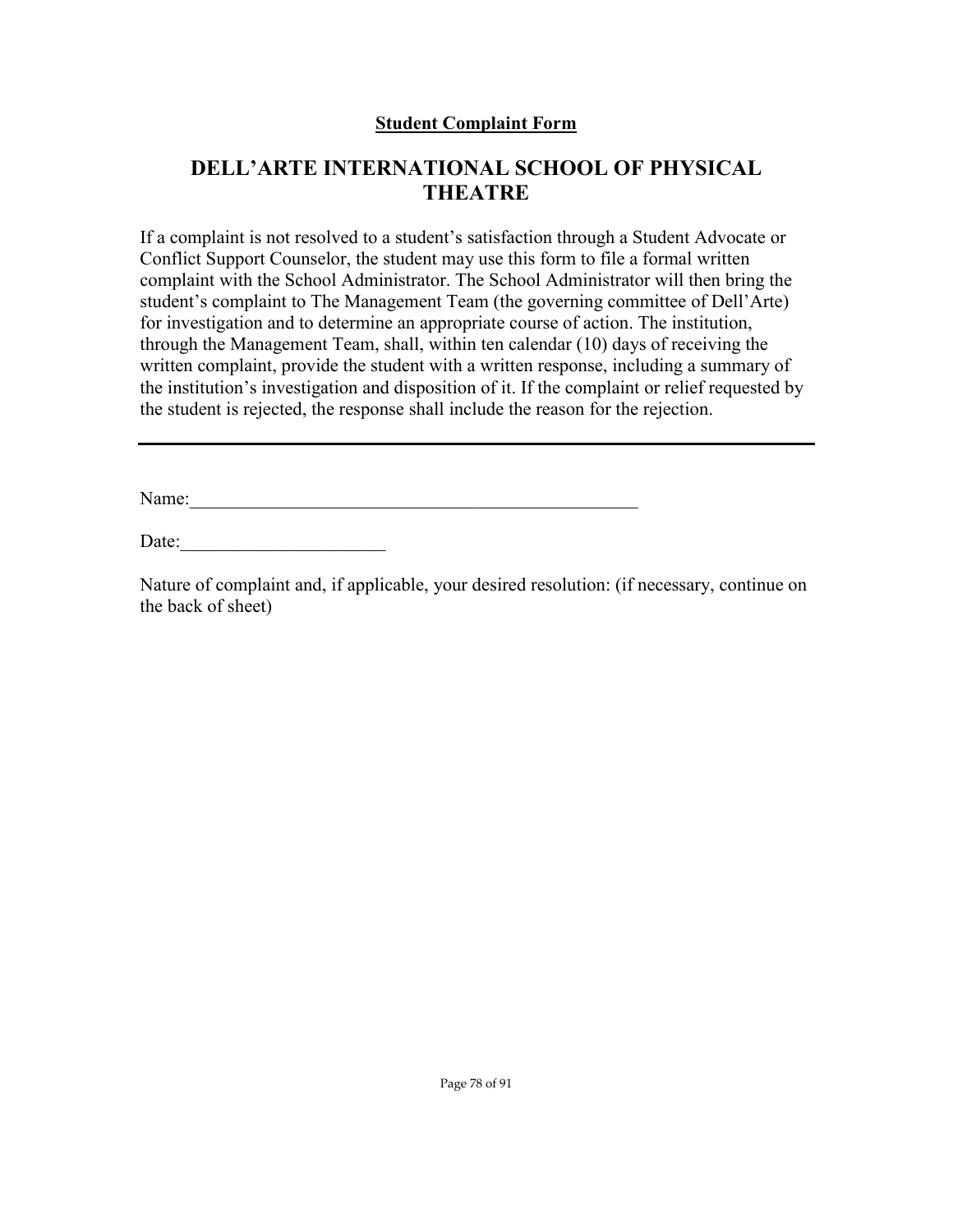## Notice of Cancellation

### **First Day of Instruction: October 4, 2021**

Students have the right to cancel their enrollment agreement at any time without any penalty or obligation and receive a refund for the part of the course not taken. To cancel the contract with the school, mail, email, or deliver a signed and dated copy of this Notice of Cancellation to:

> Alyssa Hughlett alyssa@dellarte.com

Attn: Managing Director Dell'Arte International P.O. Box 816 Blue Lake, CA 95525

If the Notice of Cancellation is dated on or prior to the First Day of Instruction, 100% of the amount paid, less a registration fee of \$100, will be refunded. Any refunds due will be made by the school within thirty (30) days of the date on the Notice of Cancellation.

After the first day of instruction, and until 75% of the course has been completed, tuition refunds are prorated based upon the formula outlined under the "Refund Policy," published both on the Dell'Arte Enrollment Agreement and in the Student Catalog and Handbook.

I hereby cancel my contract with the Dell'Arte International School of Physical Theatre.

Date:

Student Name (please print)

Student Signature \_\_\_\_\_\_\_\_\_\_\_\_\_\_\_\_\_\_\_\_\_\_\_\_\_\_\_\_\_\_\_\_\_\_\_\_\_\_\_\_\_\_\_\_\_\_\_\_\_\_\_\_\_\_\_

Forwarding Address:

## **REMEMBER, YOU MUST SUBMIT YOUR CANCELLATION IN WRITING. YOU DO NOT HAVE THE RIGHT TO CANCEL BY**

Page 79 of 91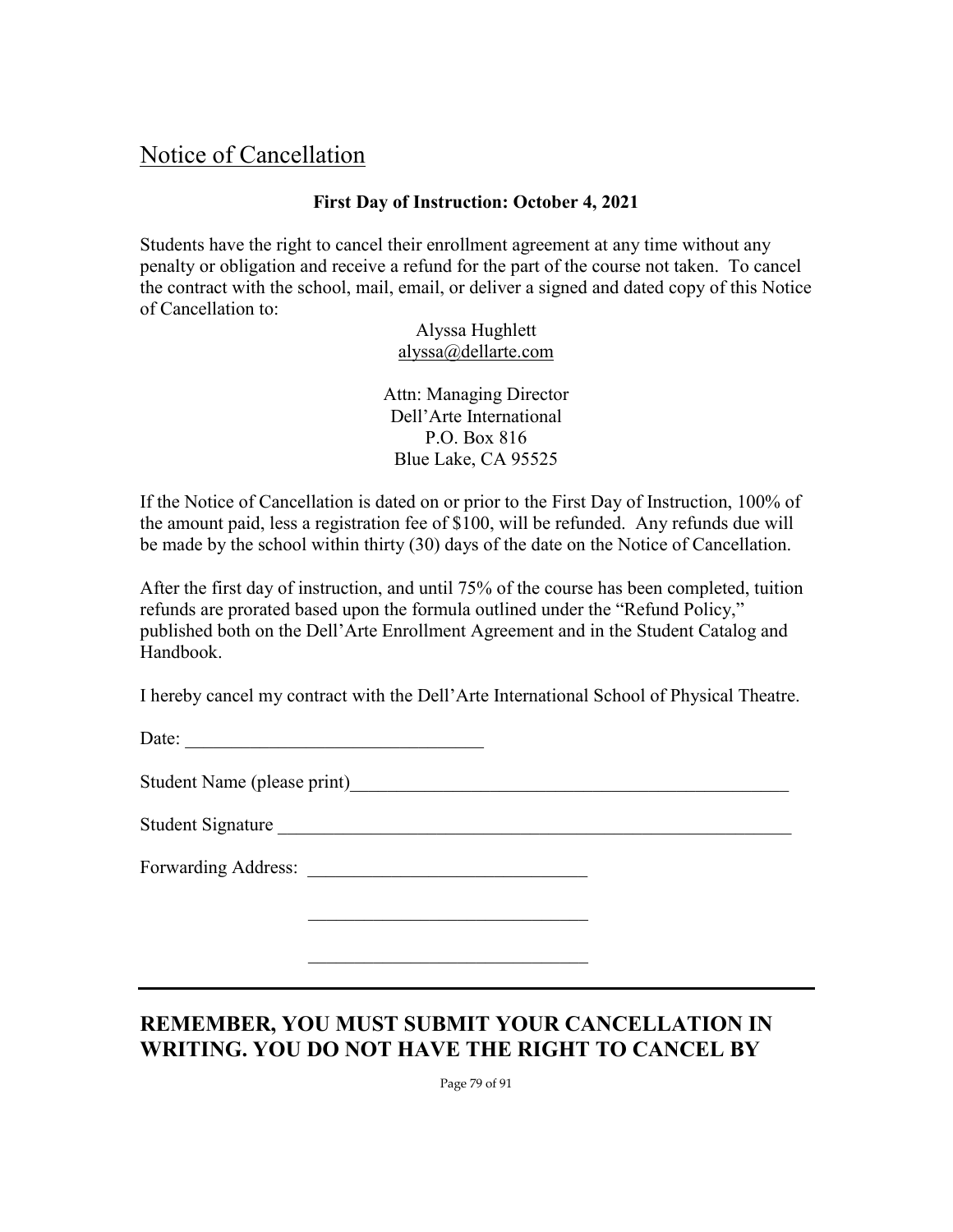# **TELEPHONE OR NOT ATTENDING CLASSES.**

### Accident Waiver and Release of Liability Form

#### **Dell'Arte Inc.**

I HEREBY ASSUME ALL OF THE RISKS OF PARTICIPATING IN ANY/ALL ACTIVITIES ASSOCIATED WITH DELL'ARTE INC. (hereafter called "activity"), including by way of example and not limitation, any risks that may arise from negligence or carelessness on the part of the persons or entities being released, from dangerous or defective equipment or property owned, maintained, or controlled by them, or because of their possible liability without fault.

I certify that I am physically fit, have sufficiently prepared or trained for participation in this activity, and have not been advised to not participate by a qualified medical professional. I certify that there are no health-related reasons or problems which preclude my participation in this activity.

I acknowledge that this Accident Waiver and Release of Liability Form will be used by the event holders, sponsors, and organizers of the activity in which I may participate, and that it will govern my actions and responsibilities at said activity.

In consideration of my application and permitting me to participate in this activity, I hereby take action for myself, my executors, administrators, heirs, next of kin, successors, and assigns as follows:

(A) I WAIVE, RELEASE, AND DISCHARGE from any and all liability, including but not limited to, liability arising from the negligence or fault of the entities or persons released, for my death, disability, personal injury, property damage, property theft, or actions of any kind which may hereafter occur to me including my traveling to and from this activity, THE FOLLOWING ENTITIES OR PERSONS: Dell'Arte, Inc. and/ or their directors, officers, employees, volunteers, representatives, and agents, and the activity holders, sponsors, and volunteers;

(B) INDEMNIFY, HOLD HARMLESS, AND PROMISE NOT TO SUE the entities or persons mentioned in this paragraph from any and all liabilities or claims made as a result of participation in this activity, whether caused by the negligence of release or otherwise.

I acknowledge that Dell'Arte, Inc. and their directors, officers, volunteers, representatives, and agents are NOT responsible for the errors, omissions, acts, or failures to act of any party or entity conducting a specific activity on their behalf.

I acknowledge that this activity may involve a test of a person's physical and mental limits and carries with it the potential for death, serious injury, and property loss. The risks include, but are not limited to, those caused by terrain, facilities, temperature, weather, condition of participants, equipment, vehicular traffic, lack of hydration, and actions of other people including, but not limited to, participants, volunteers, monitors, and/or producers of the activity. These risks are not only inherent to participants, but are also present for volunteers.

I hereby consent to receive medical treatment which may be deemed advisable in the event of injury, accident, and/or illness during this activity.

I understand while participating in this activity, I may be photographed. I agree to allow my photo, video, or film likeness to be used for any legitimate purpose by the activity holders, producers, sponsors, organizers, and assigns.

The Accident Waiver and Release of Liability Form shall be construed broadly to provide a release and waiver to the maximum extent permissible under applicable law.

#### **I certify that I have read this document and I fully understand its content. I am aware that this is a release of liability and a contract and I sign it of my own free will.**

| Participant's Signature |
|-------------------------|
|-------------------------|

Date Participant's Name

Parent/Guardian Signature Date

Age

 *(Please print legibly.)* 

Page 80 of 91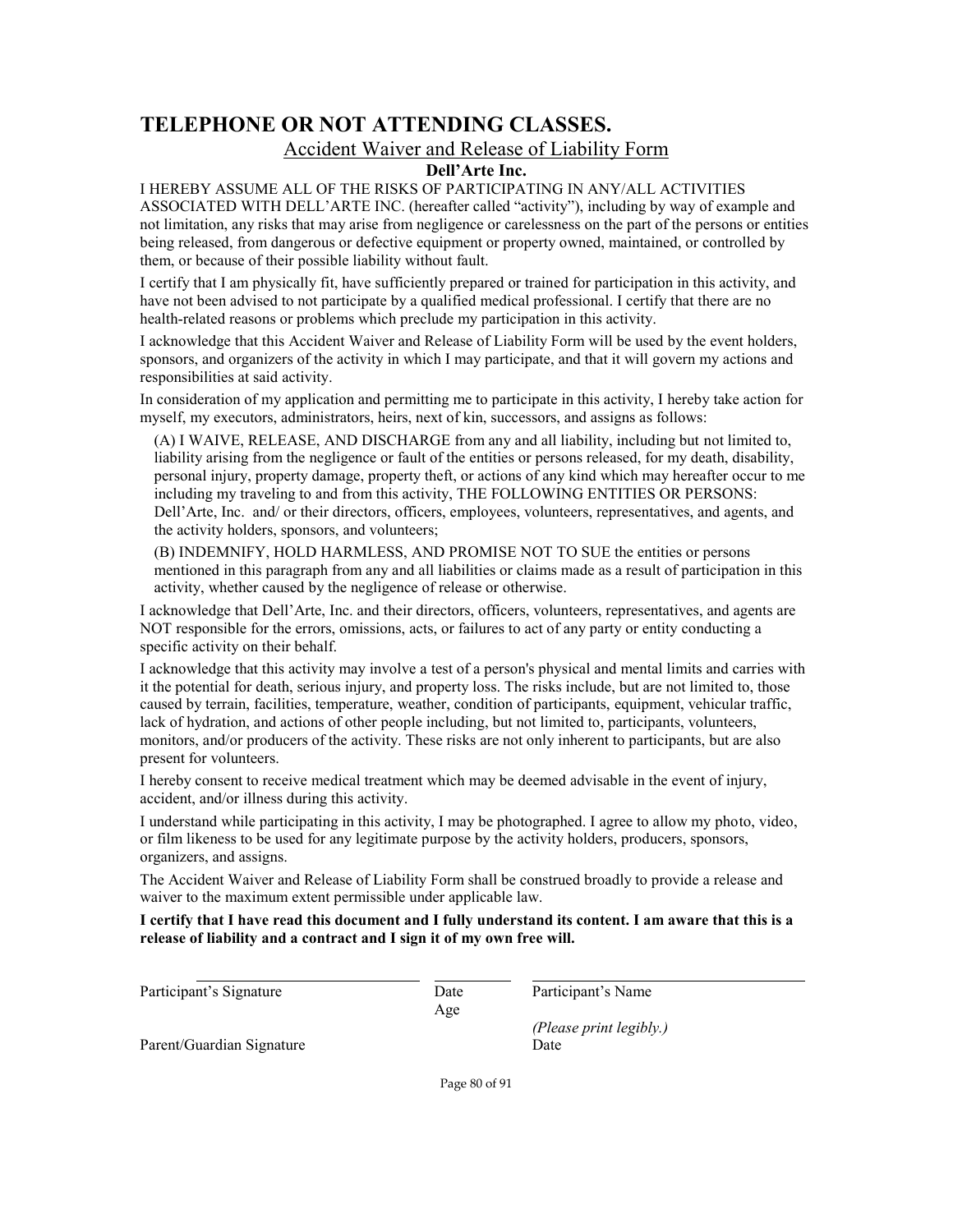*(If under 18 years old, Parent or Guardian must also sign.)*  Health Questionnaire

# **CONFIDENTIAL**

Dell'Arte International School of Physical Theatre

Name and the second state of the second state of the second state of the second state  $\sim$ 

#### **PART 1: MEDICAL HISTORY**

|                          |      |    | $\cdots$ , $\cdots$ $\cdots$ |     |
|--------------------------|------|----|------------------------------|-----|
| Cancer                   | Yes  | No | Penicillin Yes               | No. |
| Diabetes                 | Y es | No | Sulfa<br>Yes                 | No. |
| Tuberculosis             | Yes  | Nο | Tetanus<br>Yes               | No. |
| <b>Blood Disease</b> Yes |      | Nο | Bee Stings Yes               | No. |

Other (What) Other (What) Other (What)

#### **Do you have any personal history of:**

Surgery or major illness? Yes\_\_\_ No\_\_\_\_

Hospitalization? Yes\_\_\_ No\_\_\_\_

Major Fractures? Yes\_\_\_ No\_\_\_\_

Depression or Anxiety Disorders? Yes No

Borderline Personality Disorder? Yes No

Post-Traumatic Stress Disorder? Yes\_\_\_ No\_\_\_\_

### Do you have any family history of: Are you allergic to:

| Penicillin Yes |     | No |  |
|----------------|-----|----|--|
| Sulfa          | Yes | No |  |
| Tetanus        | Yes | No |  |
| Bee Stings Yes |     | No |  |
|                |     |    |  |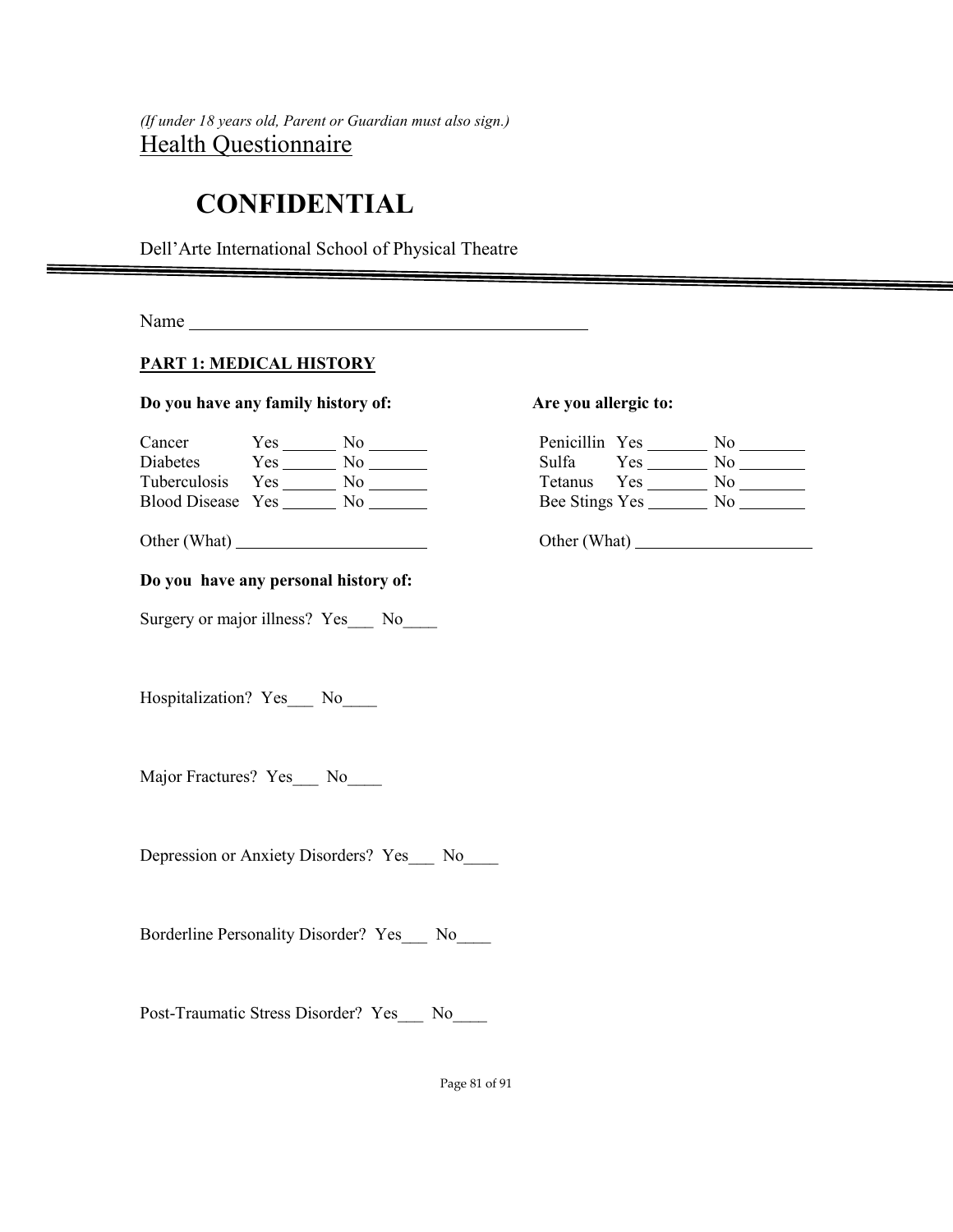Manic Depression? Yes\_\_\_ No\_\_\_\_

Addiction or Substance Abuse? Yes\_\_\_ No\_\_\_\_

Do you have any chronic medical condition such as hypertension, ulcers, epilepsy, diabetes, etc.? Yes\_\_\_ No\_\_\_\_

Do you have dyslexia or any other learning disability? Yes No

List any medications taken regularly, including those for depression, asthma, anxiety, etc., especially those that would be significant to medical personnel\*: \*We strongly urge you to not change your medication while you are here unless advised to do so by a physician.

List any parts of your body that regularly give you pain in active physical work:

Is there any reason you cannot work in bare feet?

List any part of your body that you know to be weak:

Is there anything else that we should know about your health in relation to participating in a strenuous physical program?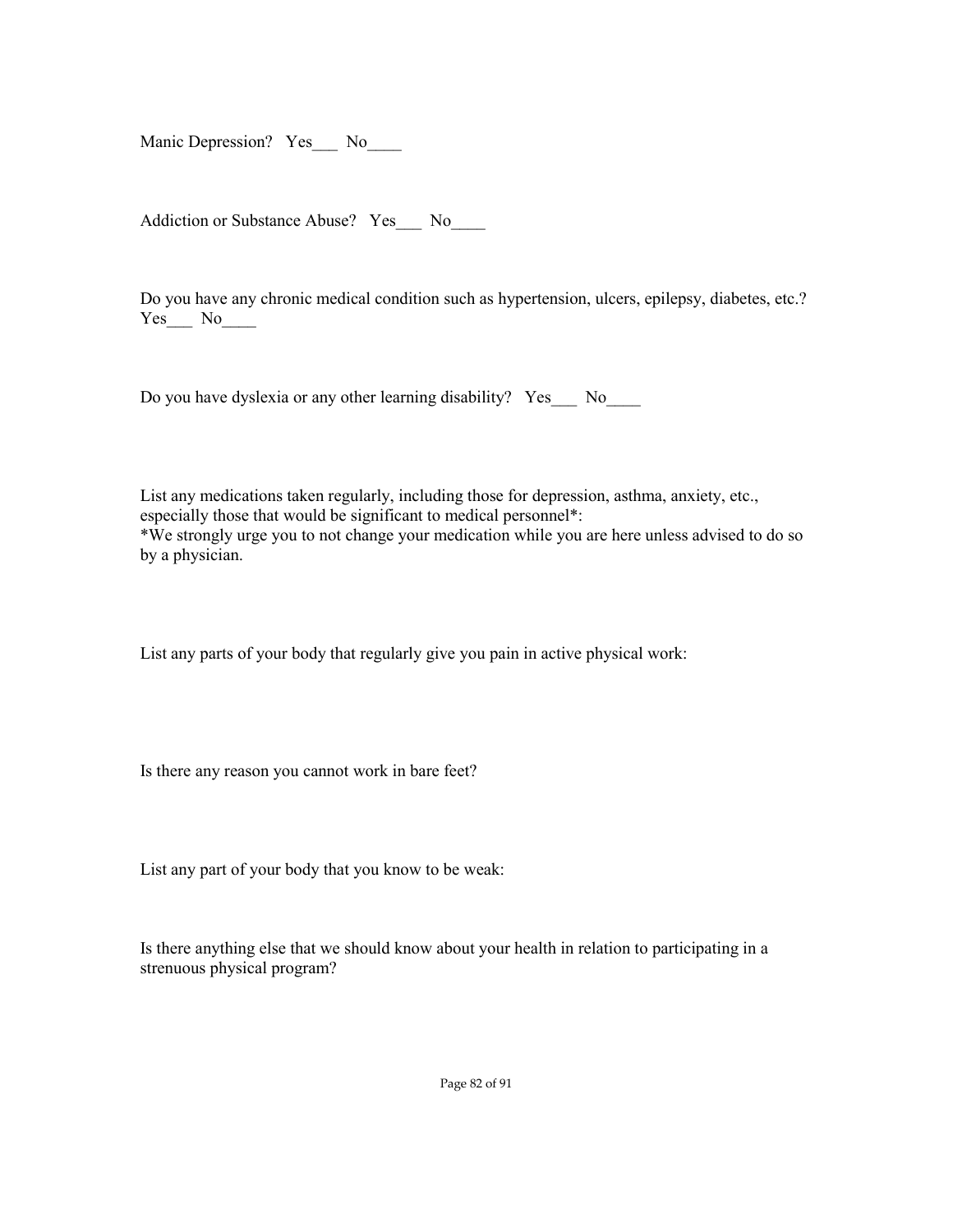#### **Part II: Health Management Plan**

If you answered "yes" to a personal history of any major illness or injury, or any physical health or mental health condition which could possibly impact your training at Dell'Arte, please attach a page outlining your plan for management of this health issue while you are in school. This plan may include support from physicians or mental health care providers, medications, a physical therapy regimen, self-care practices, etc.

Dell'Arte does not intend to monitor your health care. However, we do require students to have a proactive plan for managing any physical or mental health conditions which could potentially impact their participation in training activities.

#### **Part III: Contacts and Signature**

| Name    | Phone |
|---------|-------|
| Address |       |
| Email   |       |

**Health Insurance Details (if applicable)**

By my signature below, I verify that the information I provided on and in connection with this form is true, accurate, and complete. I understand that any false statements or omissions on this form may be grounds for dismissal from Dell'Arte.

| Signature of PTF<br>Student |  |
|-----------------------------|--|
|                             |  |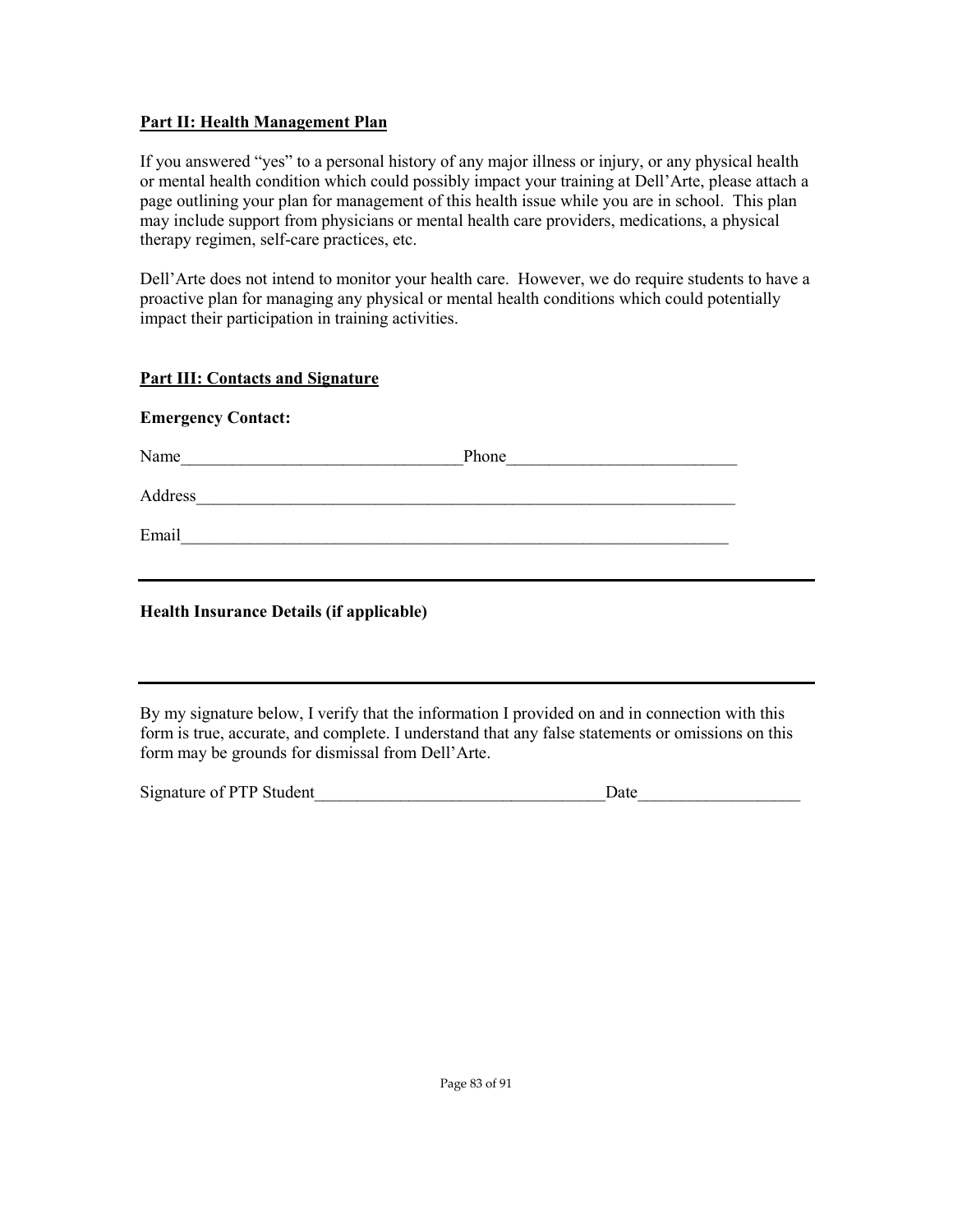#### **COVID-19 Daily Self Checklist**

Review this COVID-19 Daily Self Checklist **each day before reporting to school.** If you reply YES to any of the questions below, STAY HOME and call or email Alex (alexander@dellarte.com)

If you start feeling sick at the school, go home immediately. **Do you have a fever (temperature over 100.30F) without having taken any fever reducing medications?** 

 $\square$  Yes  $\square$  No

| <b>Loss of Smell or Taste?</b><br>$\Box$ Yes | <b>Muscle Aches?</b><br>$\Box$ Yes | <b>Sore Throat?</b><br>$\Box$ Yes | Cough?<br>$\Box$ Yes |
|----------------------------------------------|------------------------------------|-----------------------------------|----------------------|
| $\Box$ No                                    | $\Box$ No                          | $\Box$ No                         | $\Box$ No            |
| <b>Shortness of Breath?</b>                  | Chills?                            | Headache?                         |                      |
| $\Box$ Yes                                   | $\Box$ Yes                         | $\Box$ Yes                        |                      |
| $\Box$ No                                    | $\Box$ No                          | $\Box$ No                         |                      |

**Have you experienced any gastrointestinal symptoms such as nausea/ Vomiting, diarrhea, loss of appetite?** 

 $\Box$  Yes  $\Box$  No

**Have you, or anyone you have been in close contact with, been diagnosed with COVID-19, or been placed on quarantine for possible contact with COVID-19?**<br> $\Box$  Yes  $\Box$  No  $\Box$  Yes

**Have you been asked to self-isolate or quarantine by a medical professional or a local public health official?** 

 $\Box$  Yes  $\Box$  No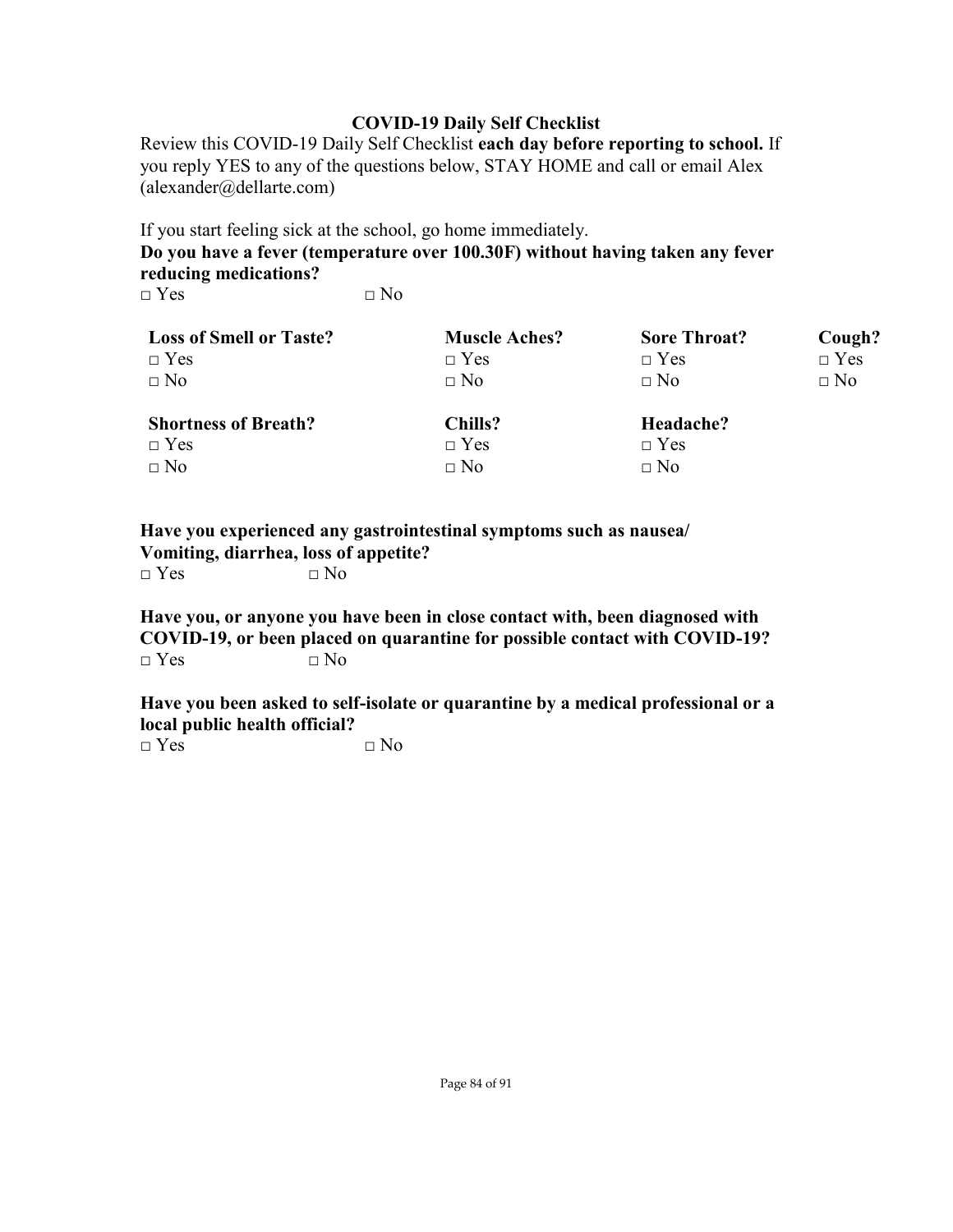### **Non-Disclosure and Confidentiality Agreement for Students in Crisis: Alternative Emergency Contact Information**

*(Note: Please fill out this form only if it is applicable to you.)* 

Dell'Arte International School of Physical & Ensemble Based Theatre acknowledges that there are unique cases in which students may not wish to have any personal information given to their legal parents or guardians regarding the state of their welfare in an emergency situation, including but not limited to:

#### Hospitalization

Traumatic physical/mental injury in which the student is incapacitated Perilous circumstances under which the student is in immediate and definite danger Or life threatening circumstances or situations in which the student is incapacitated

In such cases, Dell'Arte requires the student to provide alternative emergency contact information and sign an agreement of non-disclosure that absolves Dell'Arte in the event that said student's legal parents or guardians seek to hold Dell'Arte legally responsible for any damage or harm resulting in the student's crisis or emergency situation.

By signing this form the student agrees that Dell'Arte under no circumstances shall contact the student's legal parents or guardians in a crisis or emergency as stated above, and that the student has provided truthful and reliable alternative emergency contact information should Dell'Arte need to **notify the contact.** 

| <b>Student Name:</b> | Date of Birth: |
|----------------------|----------------|
|                      |                |
| Signature:           | Date:          |
|                      |                |

### **Emergency Contact #1:**

| Emergency Contact $\#1$ : |                          |             |
|---------------------------|--------------------------|-------------|
| Name:                     | Relationship to Student: | Home Phone: |
|                           |                          | Work Phone: |
| Address:                  |                          | Email:      |
|                           |                          |             |

#### **Emergency Contact #2:**

| $\sim$<br>Name: | Relationship to Student: | Home Phone:        |
|-----------------|--------------------------|--------------------|
|                 |                          |                    |
|                 |                          |                    |
|                 |                          | <b>Work Phone:</b> |
|                 |                          |                    |
| Address:        |                          | Email:             |
|                 |                          |                    |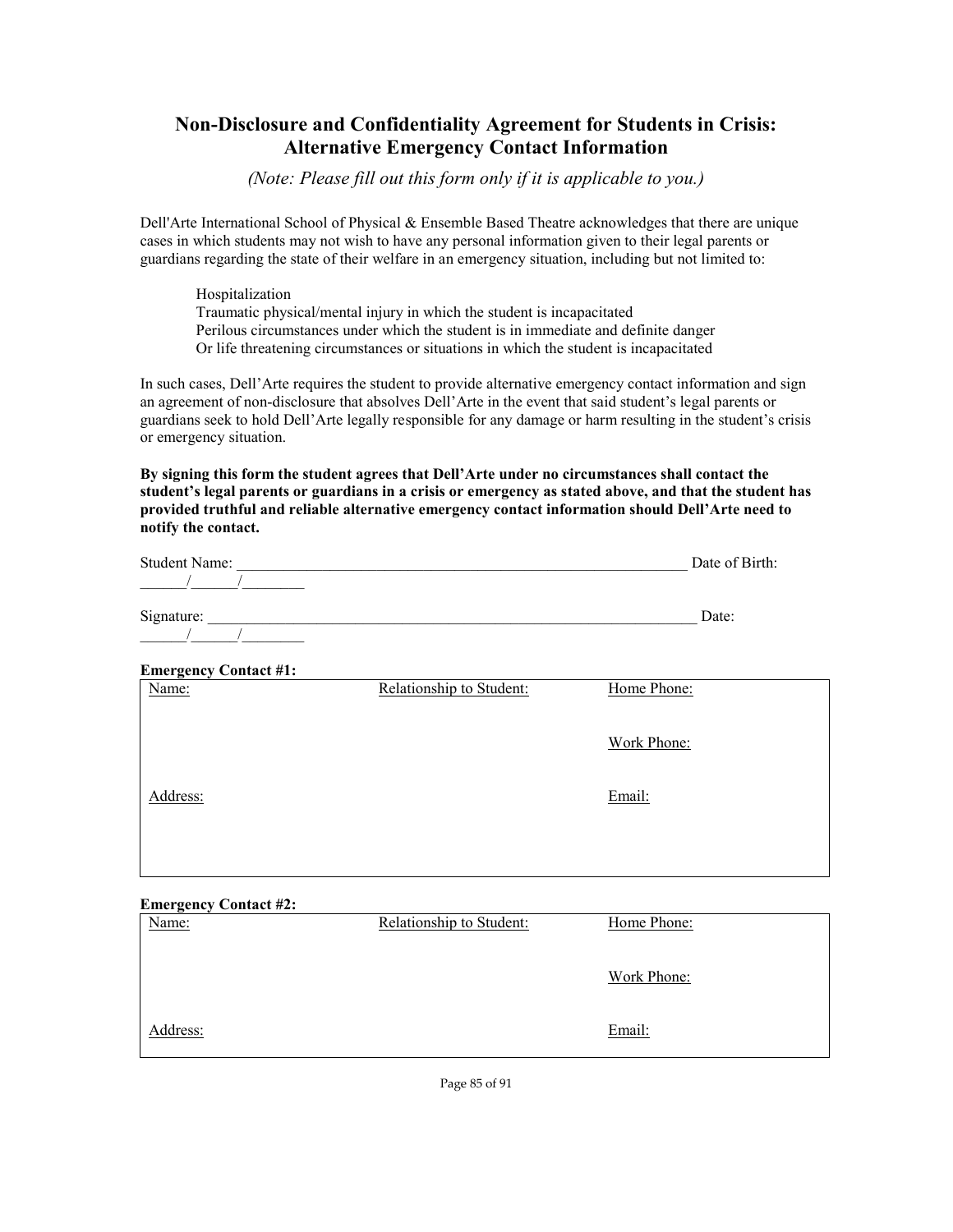# Receipt of Student Handbook

Dell' Arte International School of Physical Theatre 131 H Street P.O. Box 816 Blue Lake, CA 95525-0816 (707) 668 - 5663 www.dellarte.com

*The Dell'Arte Student Handbook is effective September 1, 2021 - August 31, 2022.* 

I have read and agree to the policies in this handbook.

| Signed | Printed<br>Name |
|--------|-----------------|
|        |                 |

Date \_\_\_\_\_\_\_\_\_\_\_\_\_\_\_\_\_\_\_\_\_\_\_\_\_\_\_